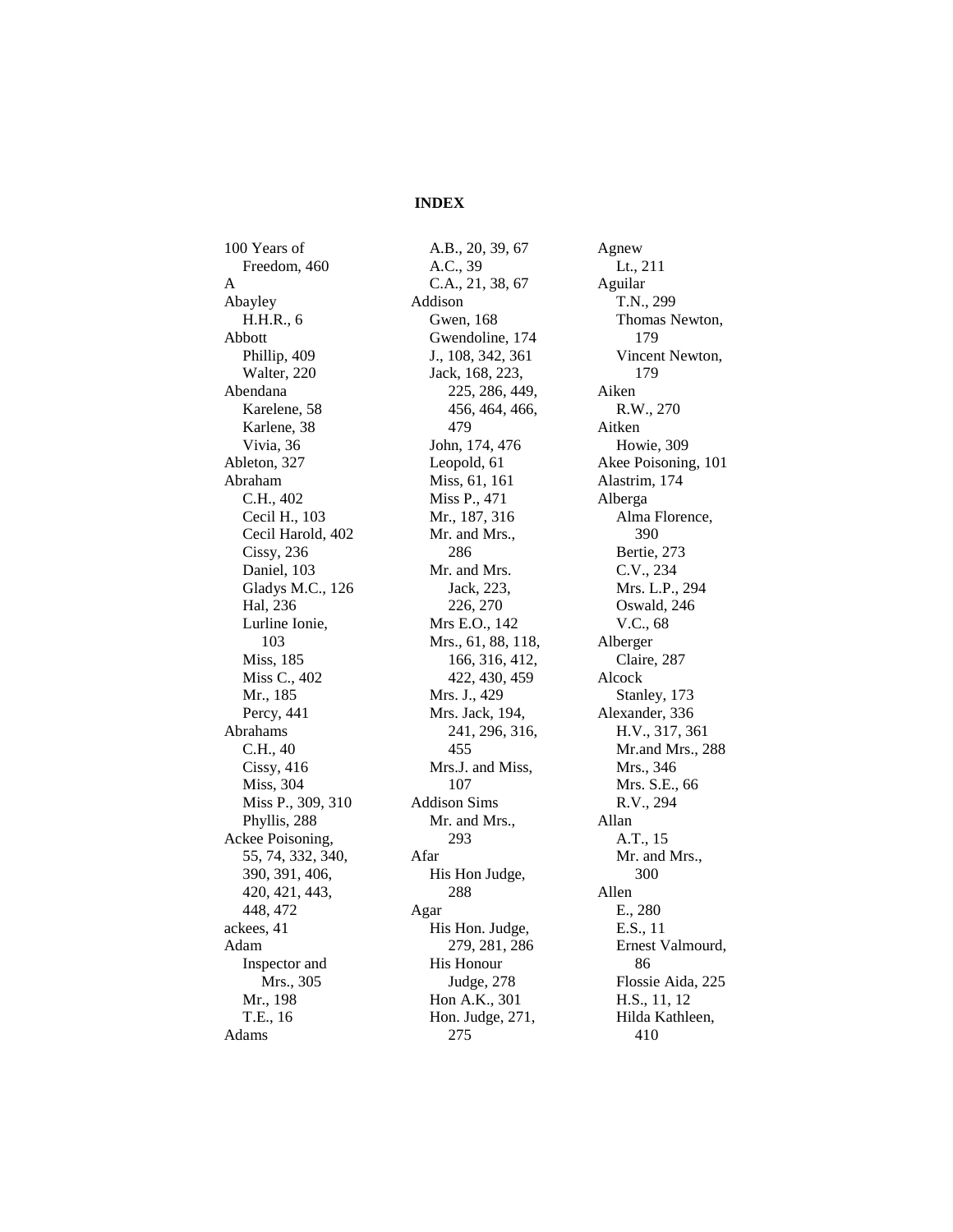J.C., 74, 259 Jas. C., 11 Joseph, 225 Lilla, 225 Miss, 93 Mr., 481 W.J., 410 Allwood, 205 Aubrey, 5 F., 348 Freda, 213, 224, 229, 244, 361, 391 Freda Mary, 397 Hon. J.H., 29, 32 J., 64, 342 J.H., 52, 59, 96, 133, 134, 144, 145, 154, 223, 224, 226, 259, 296, 321, 361, 386, 391, 397, 400, 402, 404, 416, 448, 466, 476, 480 J.J., 454 James, 145 James Alfred, 145 John, 130 Julia, 130 Linda Dorothy, 113 M., 329 Minnie, 168 Miss, 11, 41, 61, 83, 184 Miss F., 224, 266 Miss Freda, 226 Miss V., 113, 266, 296, 321 Misses, 223, 361 Mr. and Mrs, 107 Mr. and Mrs. J.H., 61, 113, 155, 162, 168, 184, 201

 **Full Name Index** Mrs., 11, 91, 118, 412 Mrs. J.H., 41, 74, 79, 154, 358, 365, 371, 391, 400, 411, 427, 429, 430, 450, 451, 455, 485 R.W., 149 S.A., 10 S.H., 11 Selwyn Henlow Whitelocke, 149 V., 198 Valda, 164, 168, 187, 188, 194, 195, 201, 202, 207, 259, 316, 317, 321, 361, 365, 391, 400 Valda Marjorie, 401 Almon Miss M., 234 Aman Miss A.C., 281 Amar Ellias, 342 Anderson A.A., 15 Adella, 150 Alan, 474 Alderman, 376 Alex, 11 Amy, 306 Caleb, 251 E., 11, 259 E.M., 74 Elenor, 289 Enid C., 126 Gordon, 306 Janet, 407 Joy, 306 Levi, 12 Lewis, 5 Lieut., 195

Louise, 198 Mary, 11 Miss, 184, 448, 451 Miss F., 455 Miss I., 371 Mr., 256 R.S.G., 309 Stephenson, 11 Thomas, 443 Andrade Ada Roslyn, 375 Daisy Vivienne, 87 Jacob, 375 Rebecca DaCosta, 375 V.E., 87 Andrew Naylor, 221 Andrews Alfred, 71 Hilda, 221 K.D., 5 Miss, 207 Rev. C.N., 71 Anson Head Deaconess, 397 Anthony Mr. and Mrs., 243 Arawak Remains, 158 Arch Fossie, 339 J.H., 339 Joseph, 339 Rose Virginia, 339 Archambeau Miss, 243 Archbishop of the West Indies, 37, 70, 86, 272 Archer Alan, 305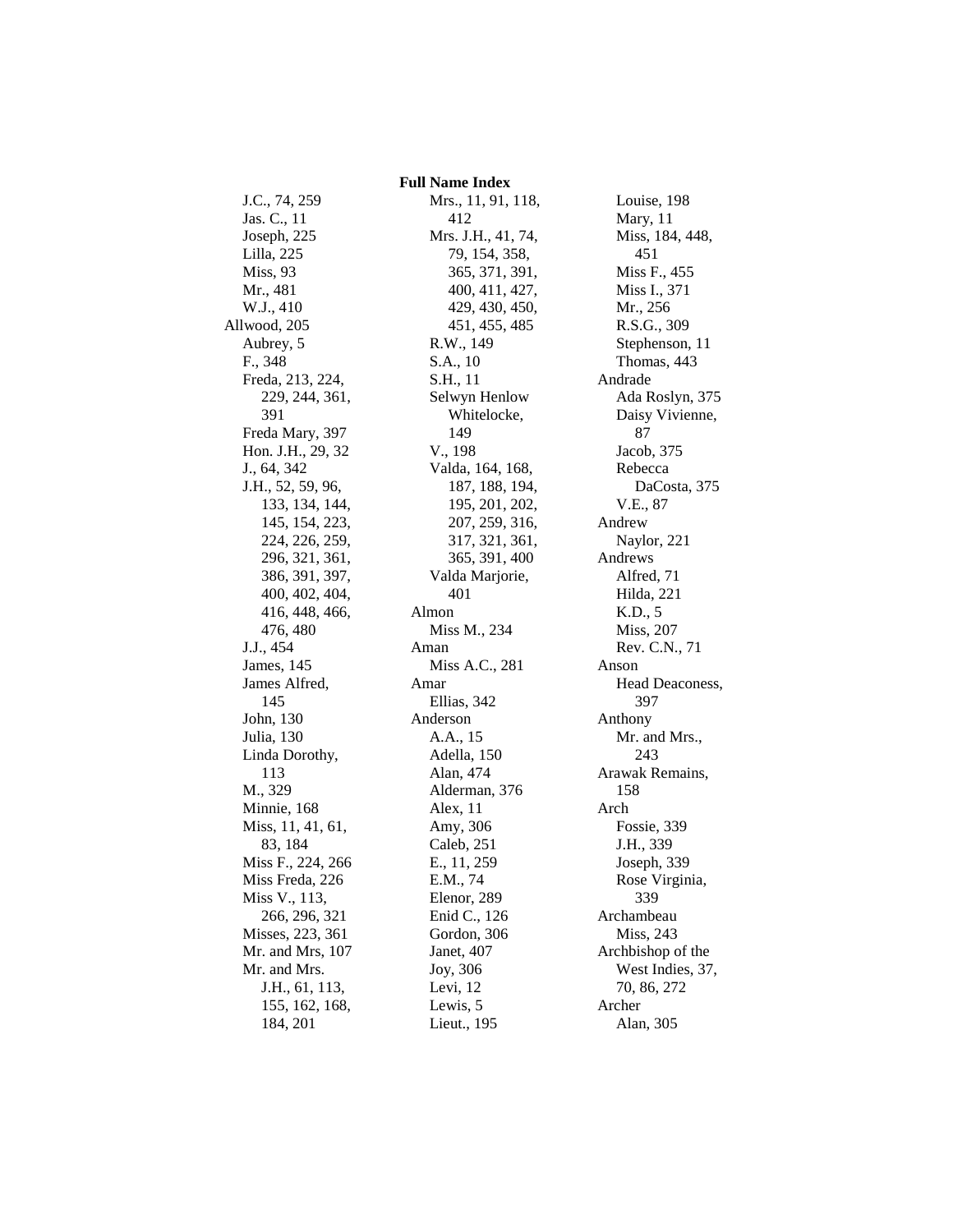Elsie, 236, 286, 304 G.A., 69, 477 Joe, 286 Mr. and Mrs. J., 236 Mrs. C.A., 275 Mrs. J., 412 Phyllis Marjorie, 477 Rudolph Henry, 275 Sybil, 238 William A., 255 Wm, 275 Argles F.K., 481 Armistice Dinner, 278 Armo Parran, 189 Armon Jones Rev., 75 Rev. E., 302 Rev.E., 44 Armstice Day, 112 Armstrong Rev. G.R., 87 Rev. G.T., 260, 319, 370, 374, 392, 400, 438, 463, 472 Sarah, 110 Arnaud Misses, 288 Arner M., 169 Arnett E., 74 E.A., 292 H., 307 Arnold L.E., 472 Mrs Frances L., 356 Rev. Fr Chas., 385

 **Full Name Index** Rev. Fr., 358, 362 Rev. Fr. Charles, 377 Arscott Alfred, 139, 448, 475, 478 Barbara, 448 Brian, 360 C.I., 360 C.M., 147, 360, 435, 437 Carmen, 359 Cecily, 341, 355 Cecily Clare, 358, 362 Charles, 365 Charles Dussard, 141, 459 Charles Edgar, 138 Charles Mahony, 141 Cicely, 211 Clara, 138, 360, 393 Conrad Ivan, 355 D., 360 David, 393 Dorothy, 211, 282, 341, 366, 442 E.D., 99, 187, 389 Edgar, 393 Eliza, 409 Enid, 328 Ethelred D., 183 Ethelred Dussard, 181 Eva, 459 Evan Samuel, 475 Frank E.S., 135 George, 448, 475, 478 Helen, 393

Hilda Beatrice, 157 I.J.D., 21 I.J.D.S., 67 Ivan, 211, 215, 473 Ivy, 448 K.D., 436 Leila, 448 Leslie, 448, 475 Mary E., 12 Minette, 393 Miss, 61, 211, 296, 432, 450 Morris, 448 Mr. and Mrs Charles D., 157 Mr. and Mrs. N.V., 158 Mr. and Mrs. P., 195 Mrs E.D., 143 Mrs., 61, 156 Mrs. Charles, 393 Muriel, 467 Nettie, 448 Norie Vivian, 139 Noris, 475 P., 11, 144 P.L., 21, 40, 67, 355, 360, 362, 408 Percival, 156, 359, 393 Percy, 137, 219, 428 Phyllis, 211 Rupert, 360, 467 Sally, 190 Warrent, 475 William McInnes, 409 Arscott (Junior) Mr., 386 Arscott Jr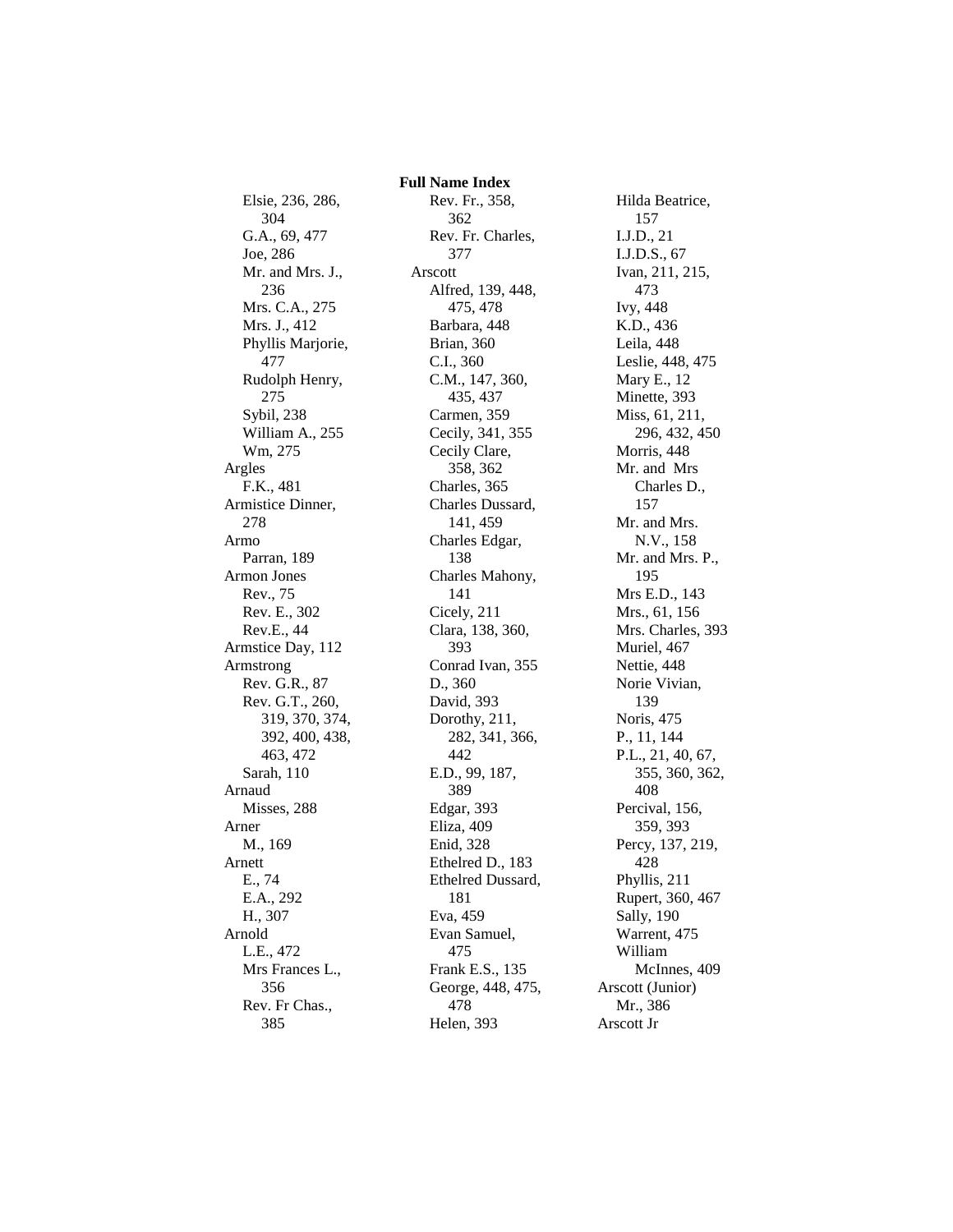P.L., 360 Ashby Miss, 117 Ashenheim L.E., 40, 54, 67 Leslie E., 165 N.N., 21, 40, 67, 187, 204 Astwood Stuart, 5 Atherly Sgt. Major, 35 Athol Duke of, 173 Atkinson Ada, 269 C.E., 345 Aubray P.E., 409 Auvray P.E., 69 Ayers Eileen, 275 Aylien Col., 211 Ayre Mr., 211 Ayres Alfred George, 190 Miss E., 310 W.E., 190 Ayton Albert Augustus, 38, 84 Arnold Ivanhoe, 94 B B.W.I., 111 B.W.I.R, 110 Back Mr., 266 Bacquie P.S., 16 Robert Cyril, 226 Baffinton (Jr.) Jas., 294

 **Full Name Index** Bailey C.B., 40 Elisabeth, 11 Fay, 456 Florence, 11 Joy, 456, 467 Miss, 168, 185, 336, 454, 455 S., 11 Baillie Dr. and Mrs., 313 Dr. and Mrs. F.W., 305 Fay, 305 Joy, 305 May, 150 Baily John, 11 Bainbridge George, 155 Baines E.C., 10, 43 Baker Capt., 271, 275, 286, 293 Capt. and Mrs., 276 Captain, 281 Mrs., 390 Rev. E.B., 380 Bakker Capt., 287 Baldwin Annie, 221 Stanley, 154 Balestier Caroline Starr, 417 Balff Mrs. Nora J., 220 Wm. F., 220 Balfour Betty, 39 E.D., 68 Miss E.D., 67 Ballou Father, 422, 479

Fr., 442 Banbury A.J., 59 Miss, 274 Miss H., 276 Bancroft E.N., 271 Mr. and Mrs., 310 Mrs., 279 Banton Master Percival, 269 Master Tennyson, 269 Barber Capt., 287 Chauncey L., 212 Hugh, 475, 476, 485 Miss, 422 Mr., 422 Barbor Capt., 271, 279, 293 Barclay J., 82 M., 151 Bardiwell Rev. E., 241 Barham Annie Louise, 16 Eric George, 268 Frank, 154 Frank Sydney, 149 Miss, 211 Mrs. and Miss, 236 Barhang Franz Josif, 197 Johann, 197 Barker Muriel, 151 Barnes A.C., 413 Dr. H.A., 81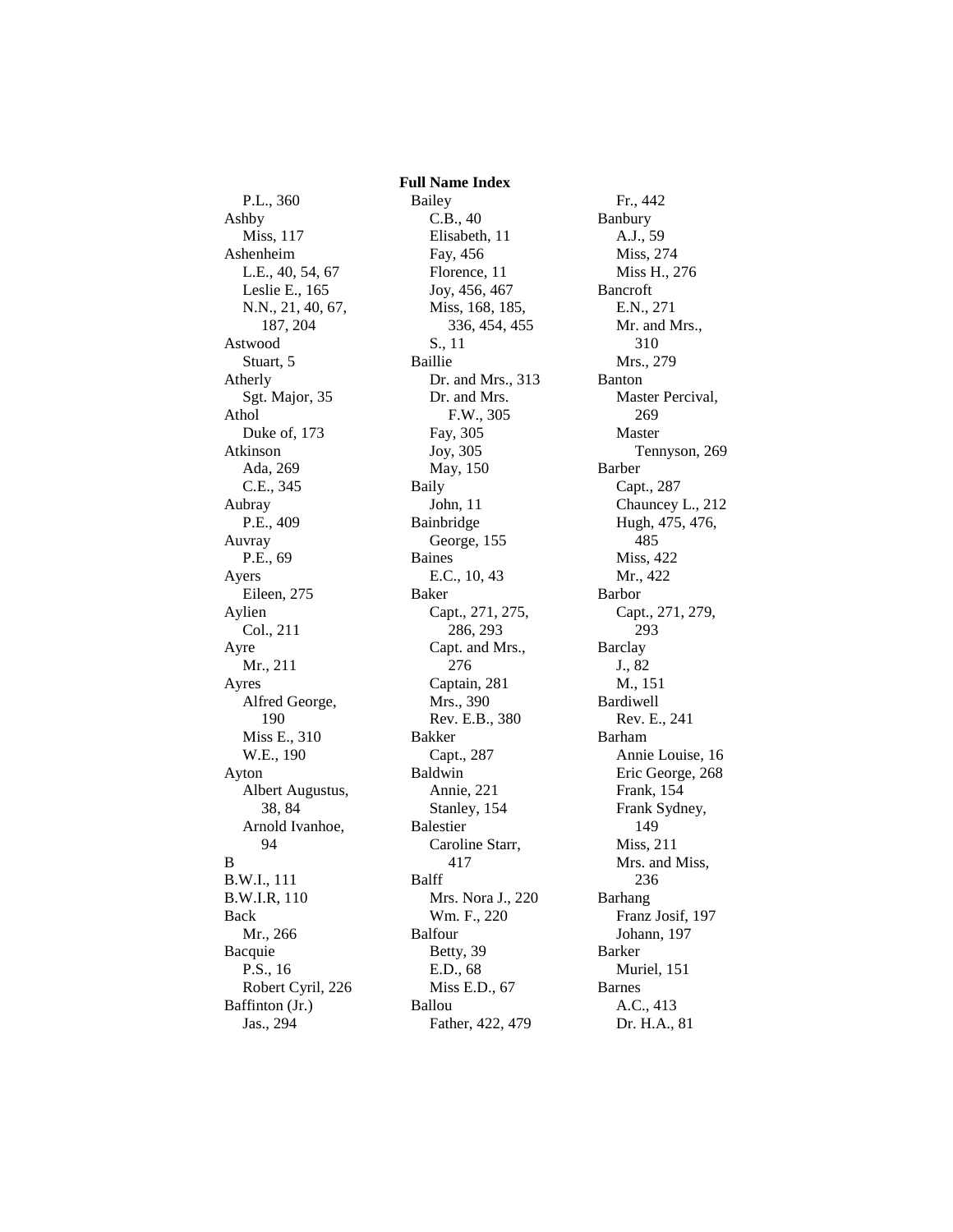Barnett Mrs. G., 110 Walter Leigh, 153 Barr Miss B., 276 Barret L., 450 Mrs. A., 431 Barrett Ambrose, 88, 259 C.J. Moulton, 70 E.A., 381 G., 218 G.D., 267 G.L., 404 James E., 26 L., 429 Mrs., 412 Mrs. A., 427 S., 404 S.A., 259 Barrie, 159 Barrow F.N., 310 I., 310 Nehetabell, 221 Bartlett George, 218 Barton Alexander, 336 Homer, 234 Lisa, 288 Bates Mrs. A.M., 296 Terence, 295 Batewell Captain and Mrs., 317 Batley Henry Bryan, 274 Mrs., 154 Battersby Dorothy, 287 Miss, 338 Miss D., 278 Miss E., 287

 **Full Name Index** Miss E.B., 278 Misses, 279, 293 Mr. and Mrs., 278, 279 Baxter J.A.A., 259 O.P.A., 259 Bayley Ethel Joan Isabel, 66 H.H., 40 Ivy, 423 Sidney, 423 Walter R., 66 Beachle Miss M., 271 Beard W.E.H., 6 Beckford C.A., 73 George Louis, 73 Gerald S., 73 H.G., 73 Mrs. D.C., 73 Peter, 460 Samuel A., 235 Sophia, 73 Beckwith Amy, 36 Bee Rev. Mr., 444 Belcher Sherman, 363 Winifred Elizabeth, 363 Belda Rev. J.T., 86 Belk Mrs. Elizabeth, 269 William, 269 Bell C.J., 307 C.T., 409 Edith, 327 Eustace Henry, 127

Hunter Seaborn, 217 Miss, 406 Miss A., 38 Miss N., 38 Mrs. Hunter, 302 Mrs. R.B., 217 Mrs. R.E., 307 Myrtle Ivy, 307 R.O., 20, 37, 39 William, 127 Belnavis Alfred S., 167 Una Louise, 167 Benjamin P.A., 386 Bennett Dr. J. Riley, 55 Rev.C., 250 Benson Mr., 281 Bent J.R., 10, 11 Bentley Bishop, 201 Dr, 121 His Lordship Bishop, 173 Rev. D.W., 176 Beresford W.M., 16 Bergen A., 289 Berger A., 288, 294 Bergeron J.Edmond, 463 Mariette Josephine, 463 Berhang d'Orlynski Muriel, 239 Bernard Albert Edgar, 373 M.A., 374 Miss, 83 S.L., 74 T., 6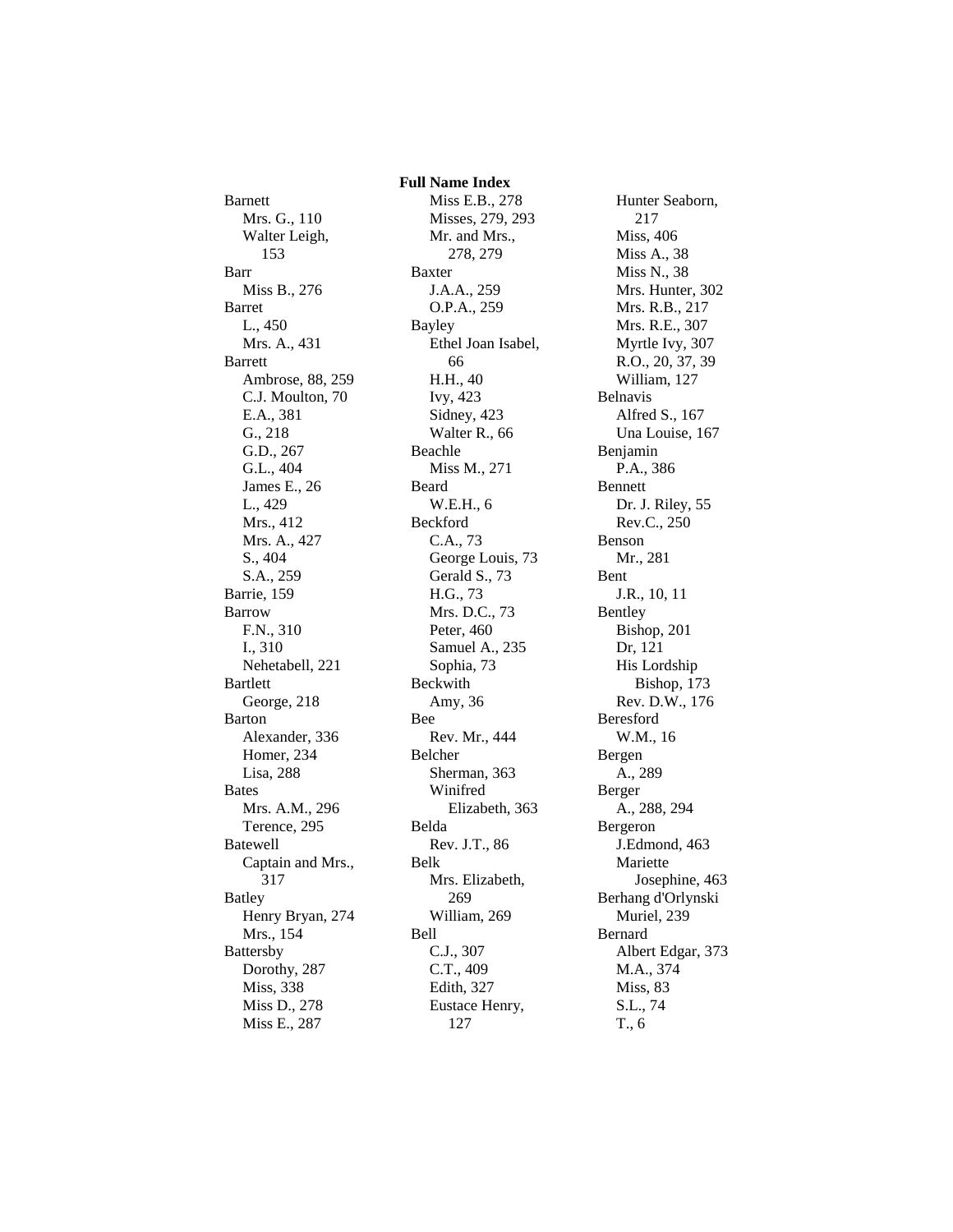Berner Cort Walter Erich, 246 Bernstein Adelaide, 269 Berry Alex., 409 Bertram Hon L.J. and Mrs., 127 Hon. Louis John., 176 Marguerite Rosalie, 127 N.A., 482 Nelson Arthur de la Vieuville, 176 Betto D., 279, 287, 289 Betts D., 287, 288 Mrs., 286 Beuchot M., 273 Bevan C.M.M., 298 Charlotte Josephine Elizabeth, 352 Miss, 185, 193, 211, 223, 224, 352, 361, 386, 407, 412, 413, 419 Miss C., 296 Miss C.M.M., 200, 226, 299, 437 Ven. Archdeacon Henry E.J., 352 Bewker H.W., 299 Billingslea F.C., 361 Miss P., 296

 **Full Name Index** P., 162, 169 P.C., 175 Binnie Miss, 483 Mr. W.A., 173 Binns S.F., 6 Birbeck Annie, 261 Ida Maud, 261 Bird Julie, 37 Mr. and Mrs., 461, 467 Bishop of Jamaica, 37, 86, 88, 277 Black Charles, 220 Ernest, 221 Leila, 221 Mrs Eva, 220 Blackden Brigadier General, 15 Genl., 88 Blackwell Ruth, 288 Blackwood Jas.H., 11 Blagrove, 450 Capt, 386 Capt and Mrs. J., 466 Capt and Mrs. Peter, 455, 466 Capt John, 449 Capt P., 361 Capt Peter, 195, 243, 449 Capt., 358 Capt. and Mrs., 287 Capt. and Mrs. P., 480 Captain, 197, 252, 256

Captain J., 413 Captain Peter, 239 Col H.I., 233 Colonel H.J., 166 Mr. and Mrs. John, 451 Mr. and Mrs. P., 451 Mrs., 386 Mrs. J., 412 Mrs. J.B., 429 Mrs. P., 429, 431 P., 10, 142, 342, 386 Peter, 152, 156, 161, 162, 195, 200, 201, 219, 233, 259, 267, 321, 375, 391 Blagroves Peter, 467 Blair Miss F., 220 Blake Deaconess L.C.M., 299 Blandford Rev A.F., 137 Blass Gill, 271 Blatchford Fr., 442 Blennerhassett John, 278, 279, 293, 303 Blenner-hassett John, 276 Bliss L.R., 20, 67 Bloomfield Benjamin, 188 C., 288 Cyprian A., 194 George, 188 Mr. and Mrs., 482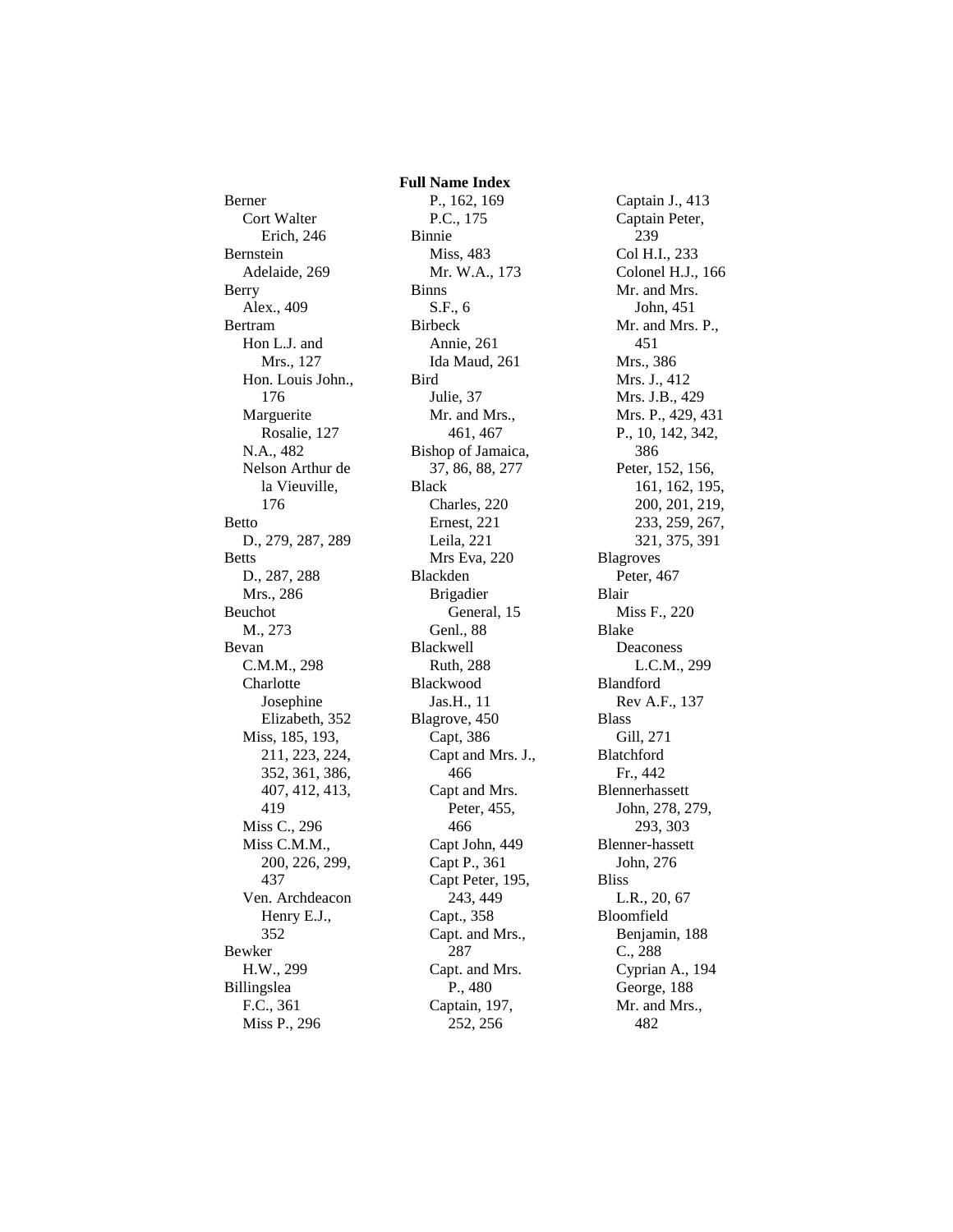Mrs. H., 188 Blumberg L.M., 288 Mr., 271 Mrs. L.M., 294 Blummberg L.M., 287 Bodden Arthur, 263 Dorothy, 275 Hebe, 339 Mr. and Mrs. A.C., 242 Olga, 339 R., 275 R. Eden, 263 Saddie, 339 Virginia, 263 Zeenie Virginia Cook, 242 Bodilly Miss E., 309 R.B., 173 Bodker Percy William, 318 Thomas James, 318 Boetcher F.G., 374 J.F., 253 Boettcher G.F., 234 Gustav, 244, 327 Gustav Fray, 227, 382 Madge, 382 Margaret Graham, 244 Mr. and Mrs., 263 Mrs. G.F., 234 Thomasine Elizabeth Margaret, 244 Bolarert J., 269

 **Full Name Index** Bolton Ella Maud, 112 H. Warner, 287 H.E., 40, 232 H.W., 23 Harold E., 231 Harold Warner, 232 Mrs., 231 Warner, 231, 327, 467 Bond Lieut-Commander, 406 Rev. F.A., 87, 150, 160, 231 Robert E., 149 Bonham Mr and Mrs, 121 Bonito Arthur, 469 Bonitto A., 278 Breta, 278 Elsa, 287, 288 Greta, 279 Gwenda, 278, 288, 294 Kathleen, 287, 288, 294 Miss E., 281 Miss G., 275, 279, 281 Misses, 309 R., 271, 279, 281, 287 Bonnito Miss E.., 271 Miss G., 271 Booth J.A., 254 James William, 254 Borough Clyde, 182 Kenneth, 182

Bourke A., 234 A.W., 338 Alfred W., 261 Alfred Wellesley, 168, 182 C., 234 Freddy, 190 Leo., 360 Monica, 483 Mr. and Mrs. F., 201 Mrs. Wellesley, 264 W., 287, 360 Wellesley, 167, 432 Bourke (Jnr) W., 276, 279 Bourke (Jr) Wellesley, 271 Bourne Mrs. K.H., 225 Bovell Miss, 12 Bowden Rev. F.W., 267 Bowen Florence, 58 Gladys, 39 H., 318 Mrs Columbus Lee, 302 Pearl, 318 Rev. and Mrs. H.C., 326 Rev. J.A., 273 Sylvia, 93 Sylvia Elaine, 326 Bowles Miss Willie, 220 Bowman Mr., 473 Bowyer W.H., 285 William, 285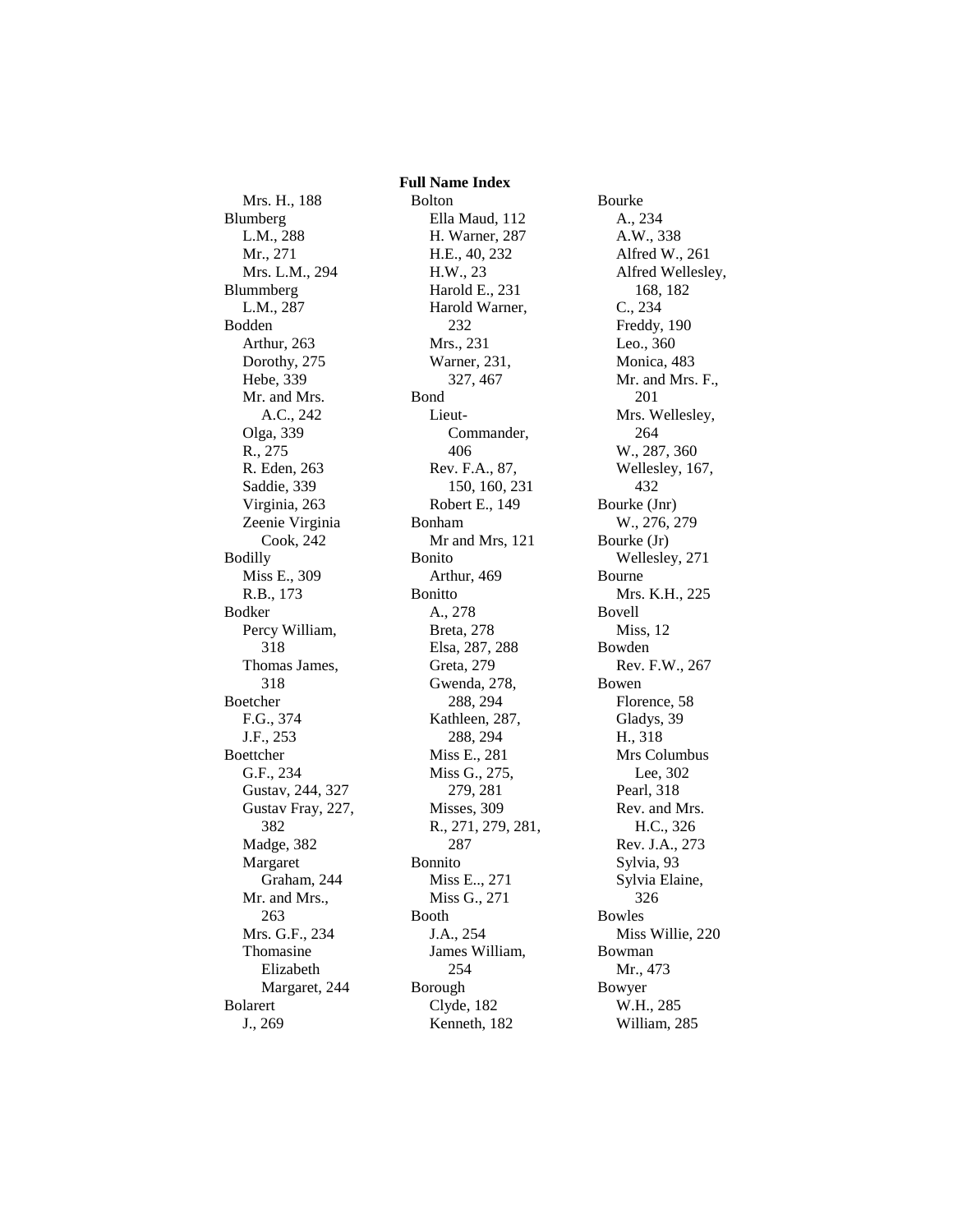Boyall Col., 293 Boykin Frances, 217 Bradbury Mr. P.J., 220 P.J., 40 Bradley Miss, 338 Mr. and Mrs., 338 Mrs. and Miss, 286 Bradshaw Rev. H.R., 327 Braham Agnes, 123, 154 E.A., 271 Frank Richmond, 123 Ida, 37 John R.V., 111 Kathleen, 59 Kenneth, 154, 159 Rev. J. Kissock, 87 Robert Butler, 163 William, 154 William Butler, 158 Brainard Edward, 104 Mabel, 104 Brainerd Edward Morgan, 71 Braithwaite Barrister, 375 L.D., 23 Lucy, 39 S.R., 68 W.E., 22 Bramwell A.B., 259 E.L., 21, 41

F.A., 224 H., 41 H.A., 22 Miss, 79 Miss E., 224, 429 Mr., 252 Mr. and Mrs. T.A., 222 Mr. T.A., 358 Mrs R.A., 266 Mrs. R., 457, 458, 459 Mrs. Rose, 459 Mrs. T.A., 79, 224, 358 R., 251 R.A., 267, 321 S., 41 T., 341 T.A., 59, 74, 87, 197, 259, 459 Tom, 476 W., 22, 41, 73 Branday Dr. W.A., 257 Dr. W.J., 419 Brandon A.E., 23, 40 Lucy, 328 Mr. and Mrs., 288 Mrs. P.F., 379 Rita, 36, 165 Brassington Millie, 475 Milly, 485 Molly, 423 Mrs. W., 423 Rev. W., 50 Brathwaite W.E., 37 Bray A.N.B., 11 Brenan Mr., 483 Brennan Keith, 482

 **Full Name Index**

Breuger Herman, 354 Louise F., 354 Brice Thos., 87 Bridges Rev. Father, 178 Brindslev Mrs., 487 British Lives and Property In German Crisis, 389 Broadbelt Bryon, 269 Broadbent Robert, 221 Brock Miss, 276 Miss D., 309 Miss V., 309 Broderick Miss E. L., 309 Parkin John, 213 Brodhurst E.C., 244 Eva, 244 Bromert A., 269 Bromfield David C., 333 Ena Myrtle, 333 Bronnert Arnold, 221 Brooks J.T., 274 Sybil, 274 Brown A., 41 A.F.W., 259 Alexander Fullerton, 131 Archie, 406 Betty, 415 C.M., 11 Charles, 74 Doris, 457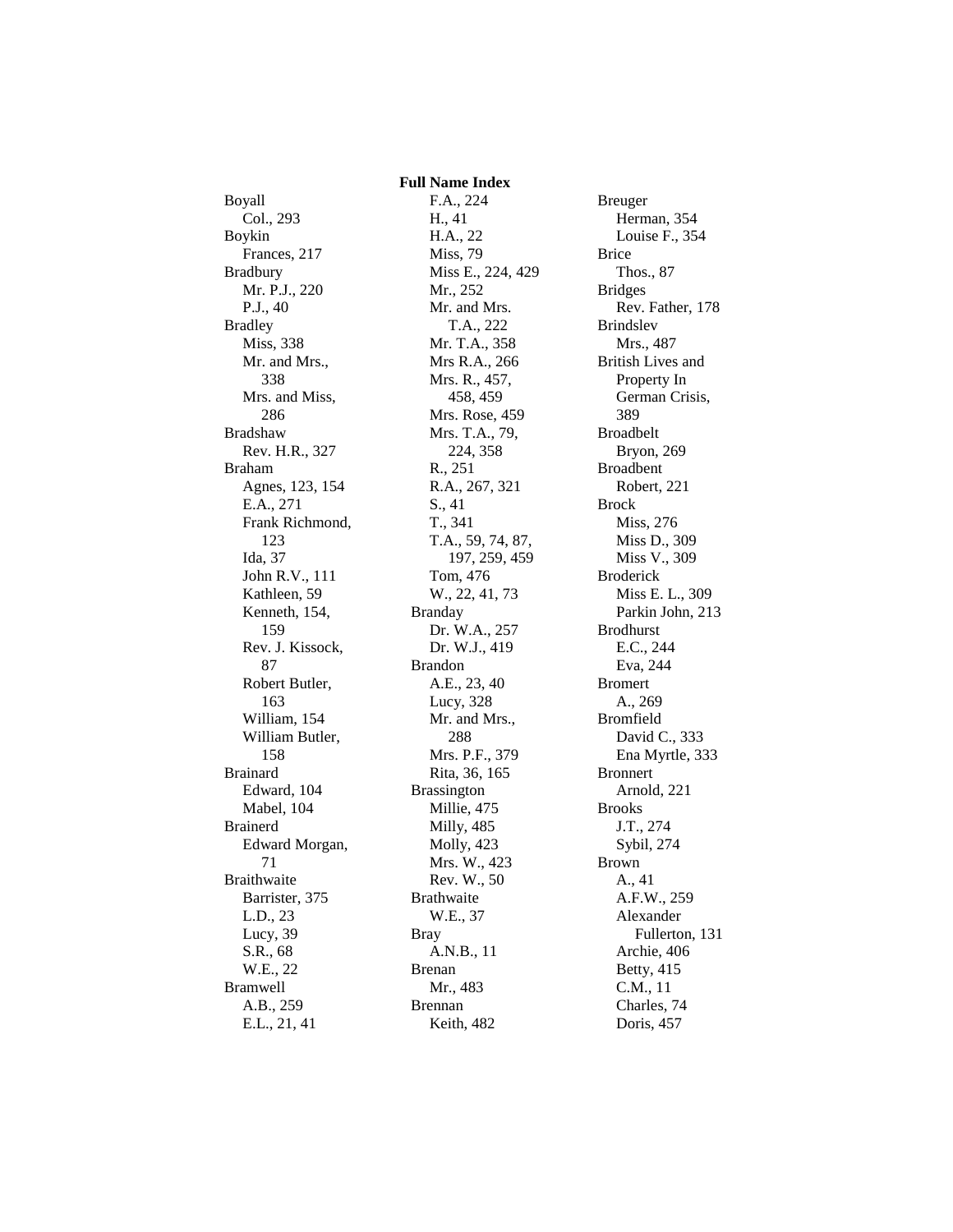## **Full Name Index**

Dr. Kenneth Santfleben, 200 Eileen Nora, 131 F.C.A. (Cecil), 331 F.T., 345 G.C., 73 G.E., 6 Gertrude, 36, 269 Gertrude E., 36 Gertrude Elisa, 216 Gilbert, 97, 406 Hamilton, 74, 101, 161, 181, 406 Hamilton Boyd, 131 Harold, 308 Hilda, 238 Isabel, 161 James, 301 Lieut-Col and Mrs. J.C., 338 Louise, 81 Lurine, 126 Lurlien, 37 Lurline, 406 Mabel, 406 Mary, 81 Mary Ann, 74 Miriam Clunice, 181 Miss, 421 Miss C., 366 Miss M., 296 Miss R., 366 Miss V., 83 Misses, 88 Mr. A.F., 216 Mr. G.T., 222 Mr. Harry M. and Mrs., 222 Mr.Justice, 187 Mrs E. Wesley, 143

Mrs., 118 Mrs. A., 429 Mrs. Eva M., 235 Mrs. G.T., 458 Mrs. H.M., 412 Mrs. S., 79, 459 Mrs. William, 36 Mrs. Wm., 224 Muff, 147 O.G., 261, 397 Rev J.L., 137 Rev S.R., 138 Rev. and Mrs. S.T., 138, 213 Rev. H.M., 251, 412 S.W., 40, 54, 113, 213, 397 Sam, 392, 480 Sam T., 255 Samuel Wesley, 138 Sarah V., 222 Simeon, 12 W., 164 William Farquharson, 256 Brown's Town Addison Park, 165 Building Society, 82 Cricket Club, 87 News, 75 Brown's Town High School, 94 Browne A.H., 241 C.H., 67 C.J., 21 Horace, 215 Percy, 241 Brownell Mr. and Mrs., 279 W., 287

Brown's Town, 157, 158, 164, 167, 180, 187 Armistice Service, 242 Baptist Chapel, 11 Baptist Church Manse, 237 Building Society, 258 Chrysanthemum Show, 429 Concert, 113 Coronation Day, 440 Diocesan School, 139 Diocesan High School, 128 Epidemic of Dysentery, 55 Fete, 117 Fire, 114, 250, 251 Flu, 102 Fund for War Contingents, 72 Garden Parish, 119 Garden Party, 32 Harvest Festival, 121 Harvest Services, 277 Hotel, 205 Hurricane Effects, 46 Inspector General of Police, 230 News, 30, 50, 55, 79, 125, 224, 252, 291, 348, 358, 382, 412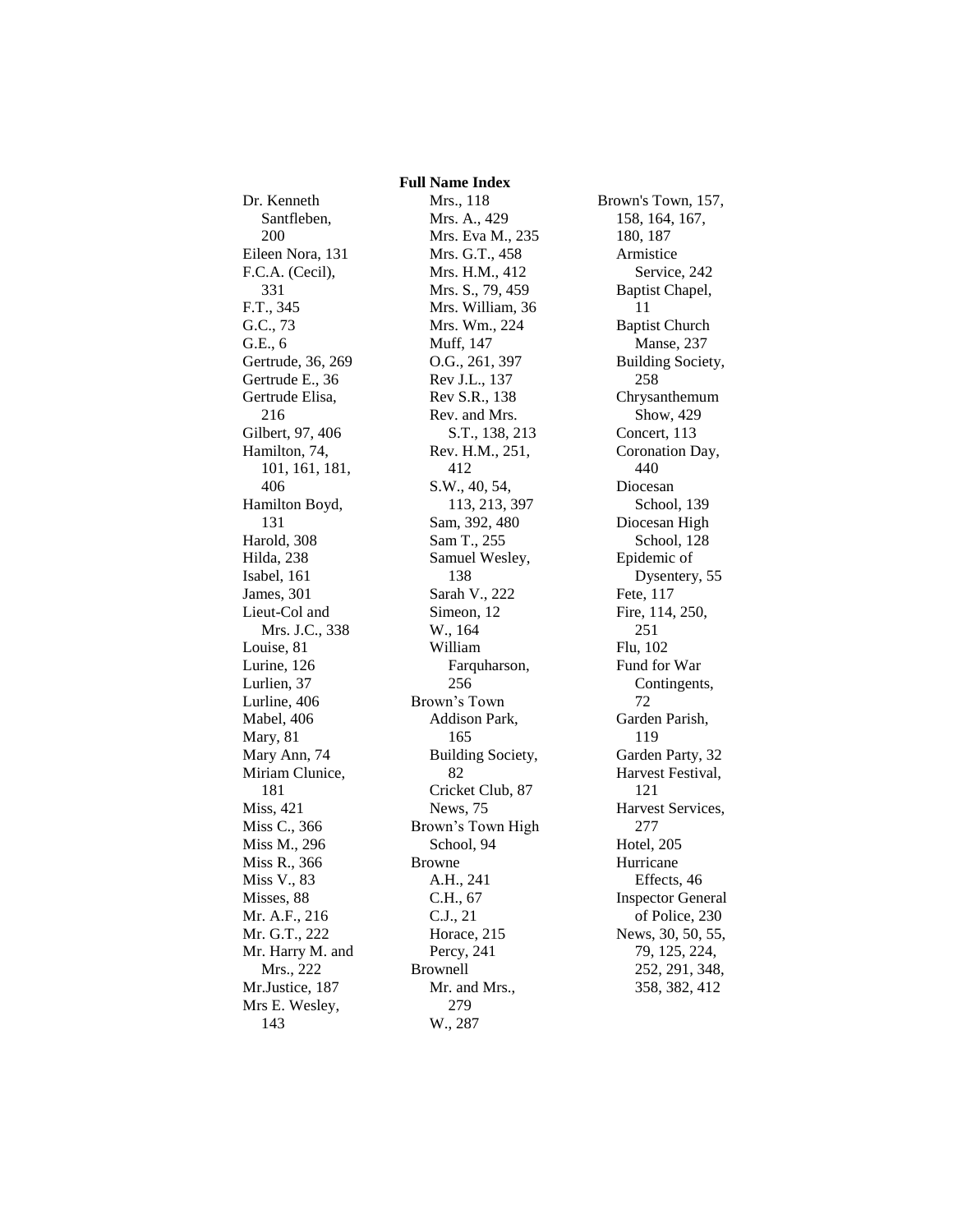Peace Day celebrations, 110 Recent Function, 392 Recruiting Meeting, 59 Revels, 328 Rogation Sunday, 343 Scouts, 264 Sports, 266 Tennis Club, 184 Threats of Fire, 351 Visit of the Governor, 321 War Workers, 81 Y.W.C.A. Debate, 371 Yuletide Revels, 327 Brown's Town High School, 40 Prize Giving, 73 Bruce Hazel Carlisle, 83 Mrs. Sara Horton, 83 Bryant Henry Robert, 288 R.W., 288 S.M., 23 Bubb-Clarke Irene Evadne, 41 Oscar, 41 Buchanan A., 275, 278, 279 C., 309 Buckley Rev. and Mrs. C.M., 306 Bullock Dudley Arthur, 70 L.T., 70

 **Full Name Index** M., 70 Mrs A.A., 143 Bunbery Misses, 210 Mr., 210 Bunyan P., 310 Paul, 294 Burch Rosita, 235 Burger J., 360 Misses, 360 Burke B., 296 Bazil, 94 Charles Simeon, 80 Dr. M.L., 325 Fred, 400 M.C.R., 22 M.E., 23 Monica, 481 Mrs., 481 Mrs.J., 397 Phyllis, 328 R.A., 54 Rev. Dr., 262 W., 275 Burne Rev. H., 206 Burnell P.D., 204 Burnham Lord, 142 Rev. A.F., 236 Burrowes A.O., 463 Aston, 87 Bertram, 335 F., 236 Florence Beatrice (Birdie), 87 J.T., 367 James, 379 James T., 262, 302

Miss R.D., 333 O.A., 266, 427 Winnifred, 427 Burrows Keith Aston, 463 Miss E., 411 Mrs. F., 411 Bush John, 220 Mary, 220 Mrs. John, 220 Bussey Miss, 419, 437 Bustamante Alexander, 458 Butcher Dorothy, 238 Freda, 238 M., 276 Miss M., 287 Butler Alan, 305 B., 287 G., 271 Gerry, 275, 276 Mrs. G.W., 300 Norman, 305 Rev. Father, 244, 303 Rev. Father Leo., 274 Rev. Fr Leo, 315 Rev. Fr. L., 358 Rev. Leo. T., 307 Butlin Ada, 220 Henry, 220 Butt D., 309 R.V., 327 Buttler Gerry, 286 Buxton Miss, 282 Rev. F., 413 Byles A., 342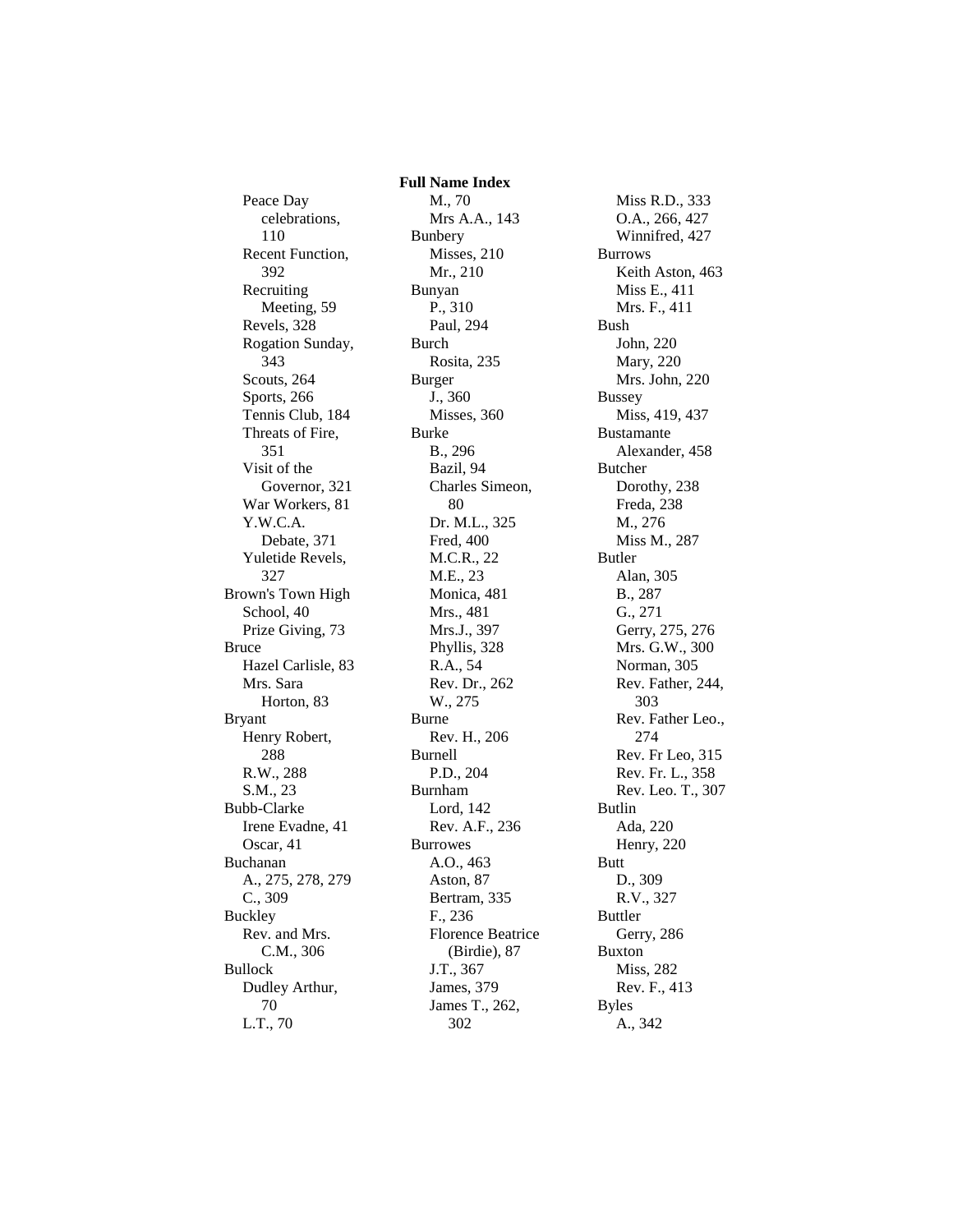A. Leander St C., 197 A.S, 480 A.S., 41, 59, 74, 97, 99, 196 Arthur, 136, 480 C.E., 32 Cecil Ewart, 112 Dudley Keith, 267 Enid Christine, 136 Golden Wedding Anniversary, 480 J.H., 22 L.G., 68 Louis, 455 Master H., 411 Miss, 11, 41, 259, 419, 422, 423 Miss E., 421, 429 Misses, 74, 88, 223 Mr., 9 Mr. A., 411 Mr. A.S., 154 Mr. and Mrs. A., 361, 386 Mr. and Mrs. A.B., 326 Mr. and Mrs. A.S., 107, 108, 259, 366, 419, 455 Mr. and Mrs. Leander, 259 Mr. and Mrs. Robt.C.W., 355 Mr. and Mrs. T.L.., 267 Mr.Robert., 252 Mrs., 88, 118, 412 Mrs. A., 451 Mrs. A.S., 431

 **Full Name Index** R., 41, 404 R.C.W., 68, 73 Robert Winston, 326 Ted, 375 Vera Edith, 99 Byles and Heming, 106 Byndloss Jenny? Katherine, 245 Joan, 147 Rosamond, 369 T.H., 147 Theodore H., 369 Byndloss Jnr R.B., 245 C Caden John, 419 Cahusac Basil Raymond Wood, 102 C.L., 451 C.M., 256 C.T., 102 Capel, 227, 373 Charles Thomas, 410 H.C., 393, 440 Harold, 355, 374, 475 Harold C., 326 Harold Capell, 327 Helen, 263 Helen Isabelle, 373 Hope, 338, 373, 374, 404 J., 327 L., 327 Madge, 382 Margaret Emeline, 227 Miss, 215, 283, 326

Miss E., 449 Misses, 327 Mr. and Mrs., 104 Mrs., 327 Mrs. C., 374 Mrs. H., 374 Mrs. M., 227 Violet, 255 Violet Elizabeth, 256 Caithness Mr.I.E., 196 Calably Mrs., 270 Calder Archibald Lister, 260 Charles Maclear, 247 Charles McClare, 246 Colin, 375 Dr. William J., 260 Elsie Vassal, 225 J.A.L., 262 J.C., 58 J.T., 6 J.V., 85 James Norman, 262 John, 247 John Vassal, 225 Marion, 36 Caldwell Susan A., 80 Callway R.P., 16 Camac David, 227 Nancy Niven, 227 Cambridge Mrs. Etheline V., 235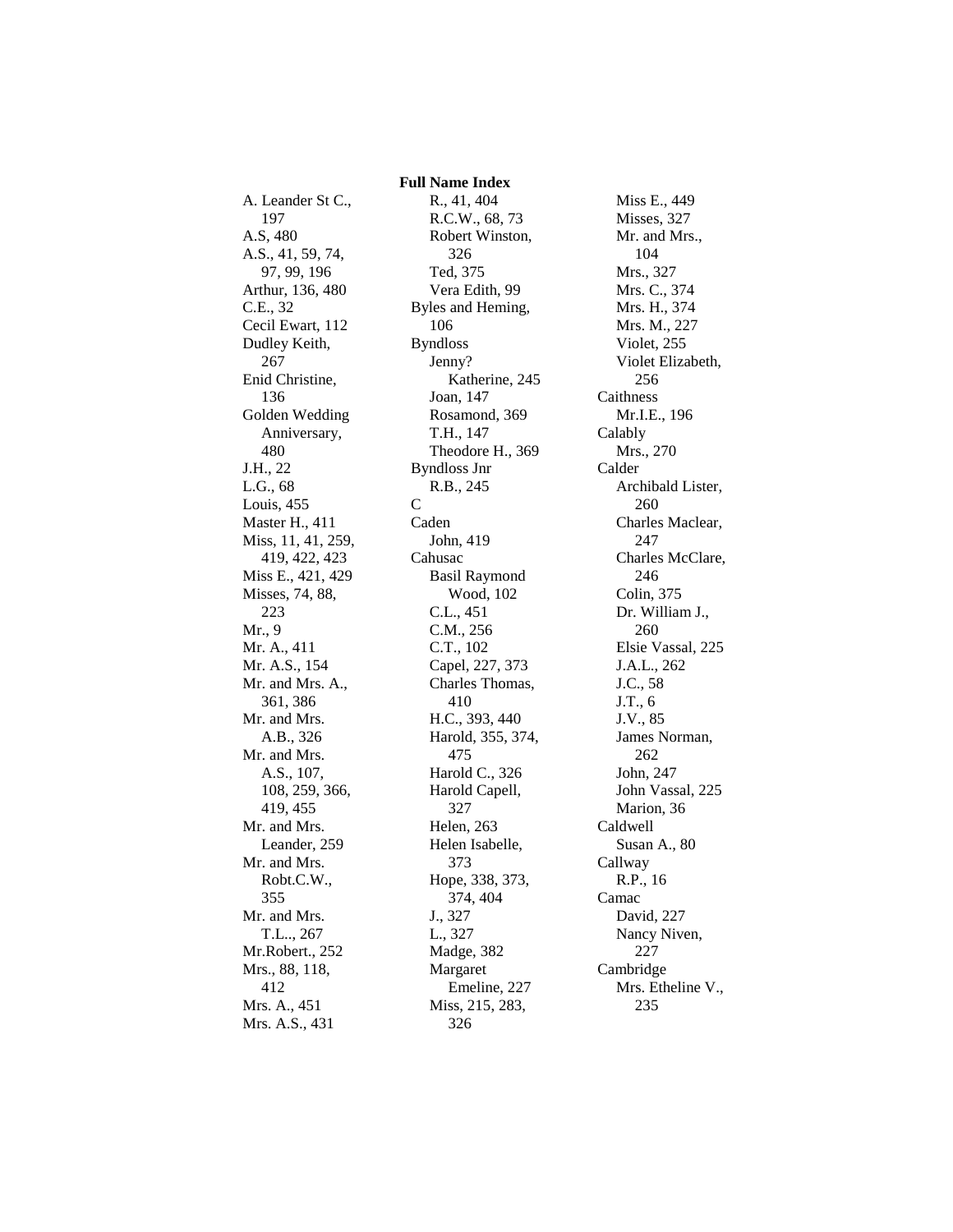Cambridge Examinations, 19, 67, 85, 135, 200, 226, 252, 259, 388 Cameron Jack, 10 Jos., 10, 97 Maisie, 10 Mr., 215 Mrs. L., 10 Campbell A, 162 Archibald, 409 Archie, 408, 463 Bernice, 225 C., 151 Caleb, 31 Charles Rudolph, 60 Diane, 463 Dr., 189 E.A.D., 261 Edna B., 126 Edward, 251 Ellen J.M.L., 36 Fraser, 487 G.H., 87 Geo., 74 Granville, 359 Hilda, 225 I., 341 J., 41 J.R., 73 James A.E., 120 John Stuart, 278 L., 458 Lloyd, 221 M., 151 Mary, 120 Mavis, 168 Mavis M.G., 127 Millicent, 33 Miss, 321, 474 Miss B., 259 Miss E., 429 Mr., 381

 **Full Name Index** Private S., 26 Rev.Dr. John, 145 Susan C. Stuart, 278 Susie Lydia Stella, 278 Thomas, 208 U., 259 W.D., 120 Canadian Memorial, 425 Cancer Germ, 174 Cane Mr. and Mrs. F.R., 218 Cannot Lawrence, 472 Cantor Eddie, 348 Capper Thomas, 75 Capstic H.E., 122 Capstick Mr. and Mrs, 162 Caraso Mrs. J.W. Martin, 271 Carberry Violet, 260 W.E., 260 Cargill B., 271 C. Maud, 36 Donald, 6 Hon. Mr. Justice, 40 Hon. S.R., 360 J.H., 200, 231, 443 Jasper Farmer, 101 Morris, 443, 462 Mrs. B., 288 Cargill, Cargill and Dunn, 231

Messers, 99 Caribbean Airways, 330, 333 Carl, 10 **Carley** Ann, 269 Dr., 297 James, 269 Master John, 269 Mrs Ruth, 269 Carlisle Dean, 272 Carman B.E., 261 R., 234, 254 Carngie K.D., 317 Carpenter Gloria, 328 Carr Frank, 10 Mr. T., 220 Carroll Mr. J., 221 Carter Adeline, 37 Alice, 37 Harriet, 61 Cartwright Rev. Mr., 50 Caruso Enrico, 128 Carvalho Carrie Mary, 127 David, 127 Carver H. Cowell, 6 Case Blanche, 269 Easton Leopold, 195 **Casserley** G., 10 G.., 412 Kathleen, 461 Miss K., 473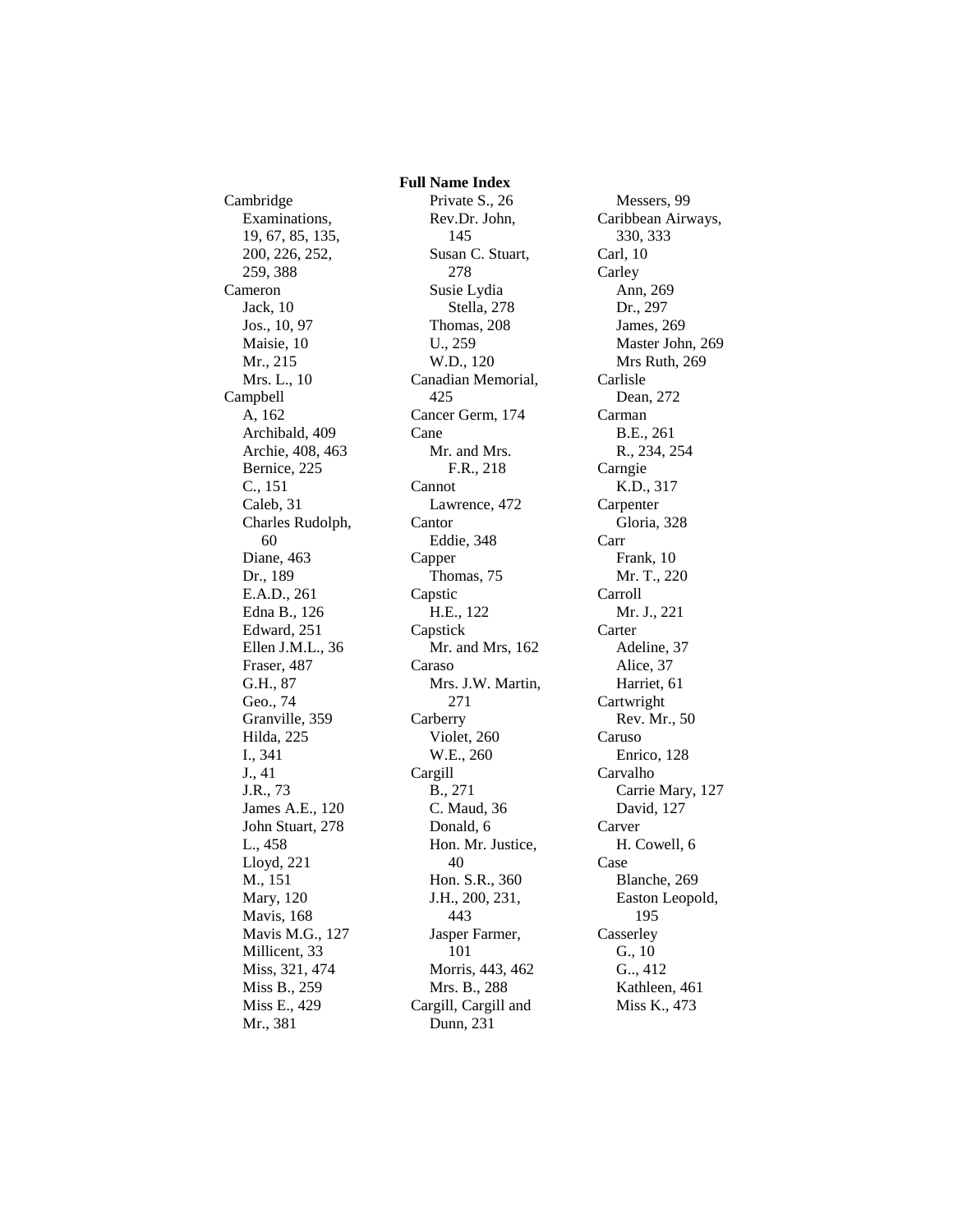Mr and Mrs. O.B., 218 Mr. and Mrs., 461 Casserly Dennis, 360 Dorothy Kathleen, 149 Eva, 347 Frank, 360 Geraint, 185 Geraint Judge, 109 James Michael, 239 John, 283, 285, 347 Kathlyn, 471 Lena Isabel, 188 Marjorie May, 172 Miss, 61, 114 Miss D., 61 Miss K., 423 Mr. and Mrs, 317 Mr. and Mrs. James, 172 Mrs., 61, 184, 316, 360, 412, 423, 450 Owen B., 341 R.L., 188 Susan, 9 The Misses, 114 Winnifred, 483 Cassidy Helen, 287 Castle Harold, 247 Ivy Gertrude Farquharson, 247 Cates J.A., 287 Jim, 288 Cathcart Dolly, 305, 318

 **Full Name Index** Doris, 146 Doris R., 126 Eric, 305 Grace, 304 L.H., 54, 305 L.H.H., 21 Leicester, 155 Mr., 187, 243 Phyllis Grace, 306 W.H.B., 305, 318 W.J.B., 304, 306 Cato Miss C., 427, 429, 455 Miss R., 224, 296, 358, 427, 450, 455 Miss S., 224 Misses, 386, 411 Rose, 266 Cawley Clare, 208 Clifford L.O., 254 Hon T.J., 240 Hon. T.J. and Mrs., 208 Noel Neville (Tommy), 240 T.J., 185 Caws Major B.F., 139 Cenotaph, 187 Challis Mrs. Strobel, 224 Chamberlain Mr., 452 Chambers A., 266 H.C.W., 21, 40, 67, 257, 259 S.B., 262 Sidney B., 262 Chandler Adelin, 64 Eliza, 64

Ernest, 64 Mr., 366 Pearl G., 220 Rev., 265 W., 306 W.H., 6 Chapel Frances, 220 Kirkland, 220 Chaperlain Mrs. P., 419 Rev. Percy, 419 Chaperlin Rev. and Mrs., 412 Charley A., 259, 386 A. and S., 125 Edwin, 242, 360 Messrs A. and S., 222 S., 259 Charlon Mr., 198 **Charter** Mrs. A., 119, 126 W. Cory, 6 Charters Wm., 221 Cheetham William, 11 Chenhall F.W., 310 Chester Mission Station, 11 Chevannes C.G., 23 Chevolleau Arthur, 359, 360, 385 Francis Arthur., 385 Miss, 264 Chin Quee John, 99 Chinese, 199 Chipendall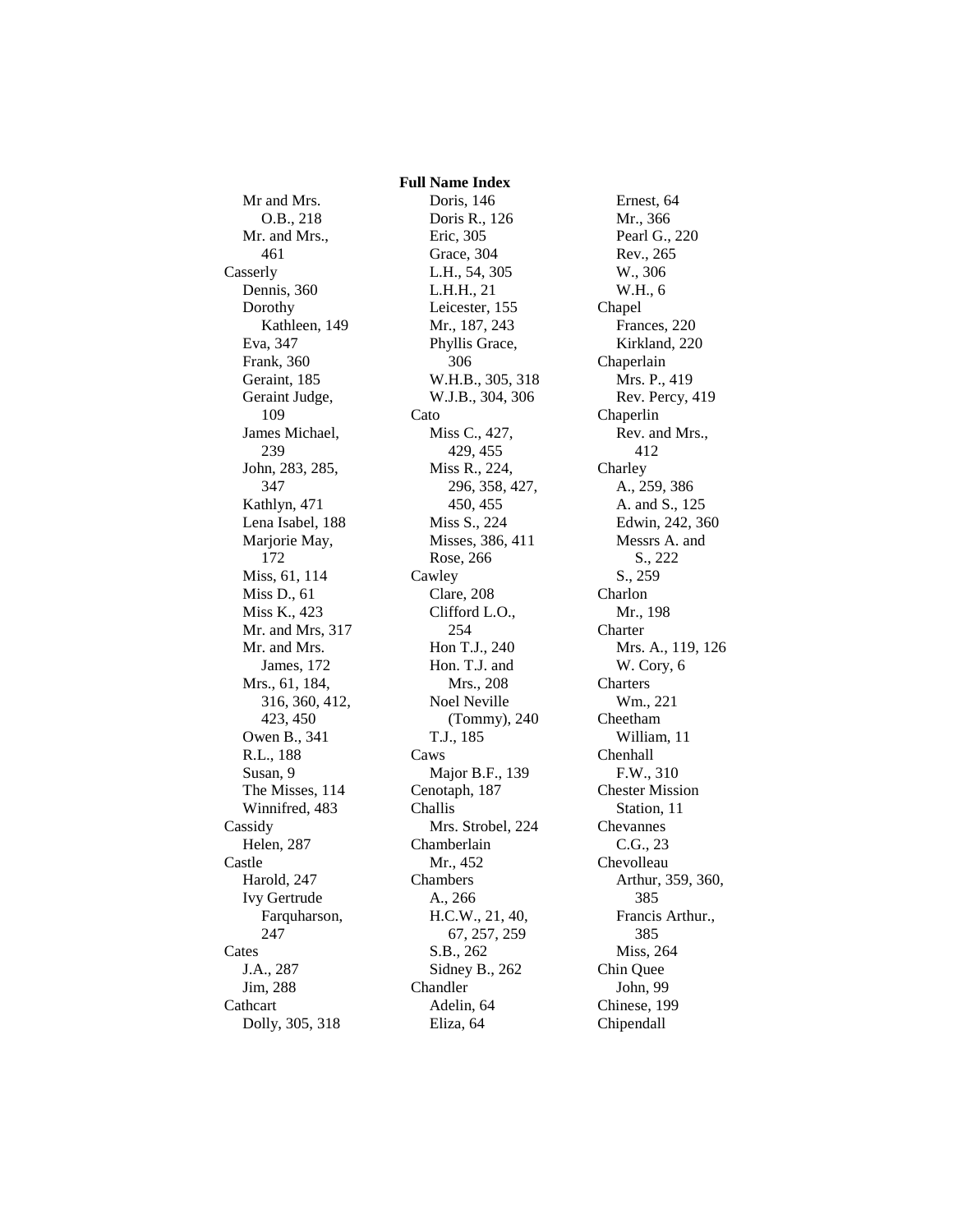Mrs., 309 Chippendall Mrs. and Miss, 286 Chisholm B.M.H., 22 Chovet Mrs. Marie, 269 Christening of Princess Elizabeth, 178 Christian A.B., 345 Christie W., 287, 289, 293, 310 Church Mr. S.C., 220 Churchill Lady Randolph, 125 Churton Mr., 211 Cinema, 167 Clare Mr., 238 N., 386 N.A., 361 Clark Adel, 221 B.M., 176 C., 306 Dorothy Esther, 363 Ernest Lee, 363 Ernest Morrison, 94 His Hon. Judge, 210 Miss, 207 Mr., 211 Mr. and Mrs. Clarence, 259 Mr. and Mrs. D.S.M., 218 Mr. and Mrs. W.P., 124

 **Full Name Index** Mr. Justice, 227 Mr.and Mrs. D., 243 Rev. J.H., 278 Scharlie Isabelle, 124 W.P., 58, 94 Wesley Ellis, 167 Clarke Bernard Milbourne, 392 C. Lister, 77 C.K., 437 C.R.T., 287 Ernest, 295 George, 221 Harvey, 279 L.M., 21 Marjorie, 446 Maud, 77 Miss A., 271 Mr. and Mrs. R.M., 286 Mrs. Aubrey, 397 Mrs. H.J., 279 Mrs. P., 110 Nora, 436 Oscar Bubb, 41 Rev. and Mrs. J.H., 281 Stainton, 104 W. Arthur, 263 W.P., 295 Clark's Town St Saviour's Church, 11 Clarkson John N., 195 Clay Mrs, 120 Cleary J.W., 35 Clee Rev. F. Raymond, 354 Clemetson

D.L., 6 D.R., 56 Emma Percival, 56 Mr., 483 Mr. and Mrs., 207 Clerk A.C.F., 309 A.W., 72 Adela, 254 Arthur, 168 Astley, 251, 371 J.H., 419 John, 254 John H., 254 Mr., 421 Mr. and Mrs. Arthur, 201 Winnifred, 37 Clossey Mr. and Mrs. P., 286 Mr. and Mrs. P.J., 289 P.J., 272 Paul J., 279 Clossy P.J., 287 Clough Elsie, 39 Miss, 305 Clught Kathleen, 399 Coates J., 33 Cocking Harold, 29 Henrietta, 188 K., 361, 362 K.M., 338 Ken, 327 Mary Jane, 56 Mr. and Mrs Kenneth M., 174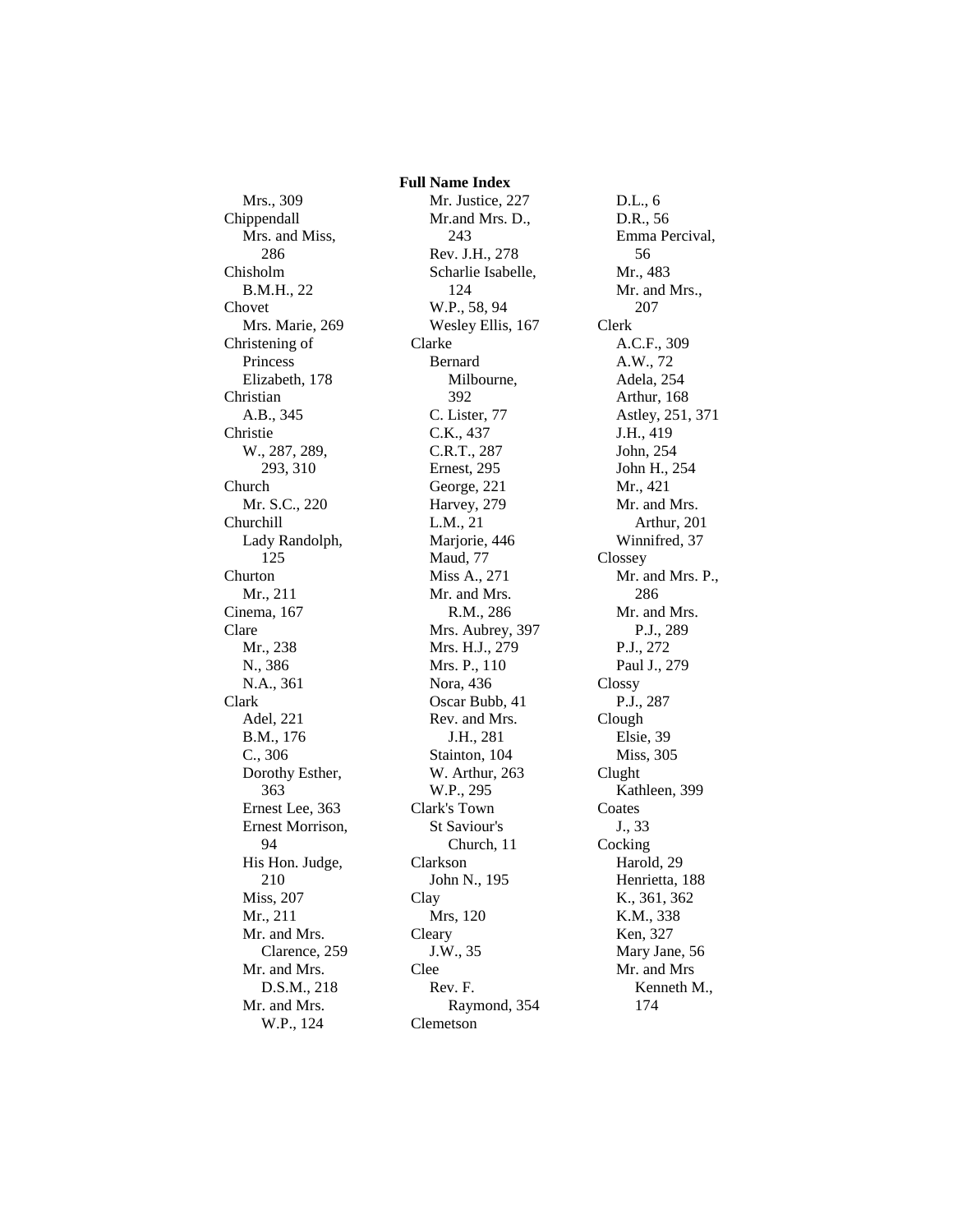Mr. and Mrs. Ken, 231 Mrs. Ken, 338 R.M., 188 Ralph, 56, 231 Stanley, 268 W.A., 268 Will, 29 William, 29 **Cocks** F.A., 6 G. Anderson, 455 G.A., 196, 296 Mr. and Mrs., 202 Mr. and Mrs. Gilbert, 184 Mrs, 162, 442 Mrs., 118 Mrs. Anderson, 466 Mrs. G, 429, 431 Cockshot Mrs., 201, 202 Codner Alice, 298 Alice A., 84 Hector, 244 J., 259 J.R., 84, 298 Lawford, 244 Leslie, 244 Nena Monica, 298 Nina, 244 Coffin Blanche Victoria, 246 Cohen Rev. G.S., 60 Cohn Sylvia, 269 Coke E.F., 6 Mr. and Mrs. W.H., 206

 **Full Name Index** Muriel Daphne, 271 Pearl, 271 Violet May, 206 W.H., 271, 413 Coke-Kerr Mr., 386 Mrs., 413 Cole Emily, 172 Francis, 172 Ione, 172 P.C., 33 Percy, 74 Coleman Capt. and Mrs., 210 Coles Isabel, 292 **Coley** Mr. A.R., 224 Colhirst Arthur C.C., 102 Hon. Henry Forbes, 102 College for Trinidad, 117 Collin His Lordship Bishop, 360 Collins D., 41 D.E.R., 73 R.E., 6 Rev. Bishop, 38 Rev. John, 209 Collymore Hannah, 37 **Colthirst** D.F., 11 Edmund H.F., 104 Eugenie Louise, 104 **Colthurst** Vera, 36

Vera Noelle Forbes, 104 Comerie Lilian Louise, 285 Commbs V, 168 **Comtesse** d'Orlynaki, 197 Conan Doyle, 141 Connaught Duke of, 160 Connolly D.E., 22 Lena, 39 Conrad Joseph, 111 Conran Capt., 6 P., 6 Constance Sister, 269 Constantine Doris, 446 E.A., 54 Enid, 58, 156 Enid Lucille, 150 Miss, 168, 185, 471 Mr. and Miss, 236 Mrs. Llewellyn, 221 Olive, 58, 415 R.G., 22 Robert, 241 Stella, 58 Contingent Fourth, 53 Third, 15 Third Diary, 27 Contingents, 51 Cook A., 74 Alex., 74 Lieut., 59 M, 169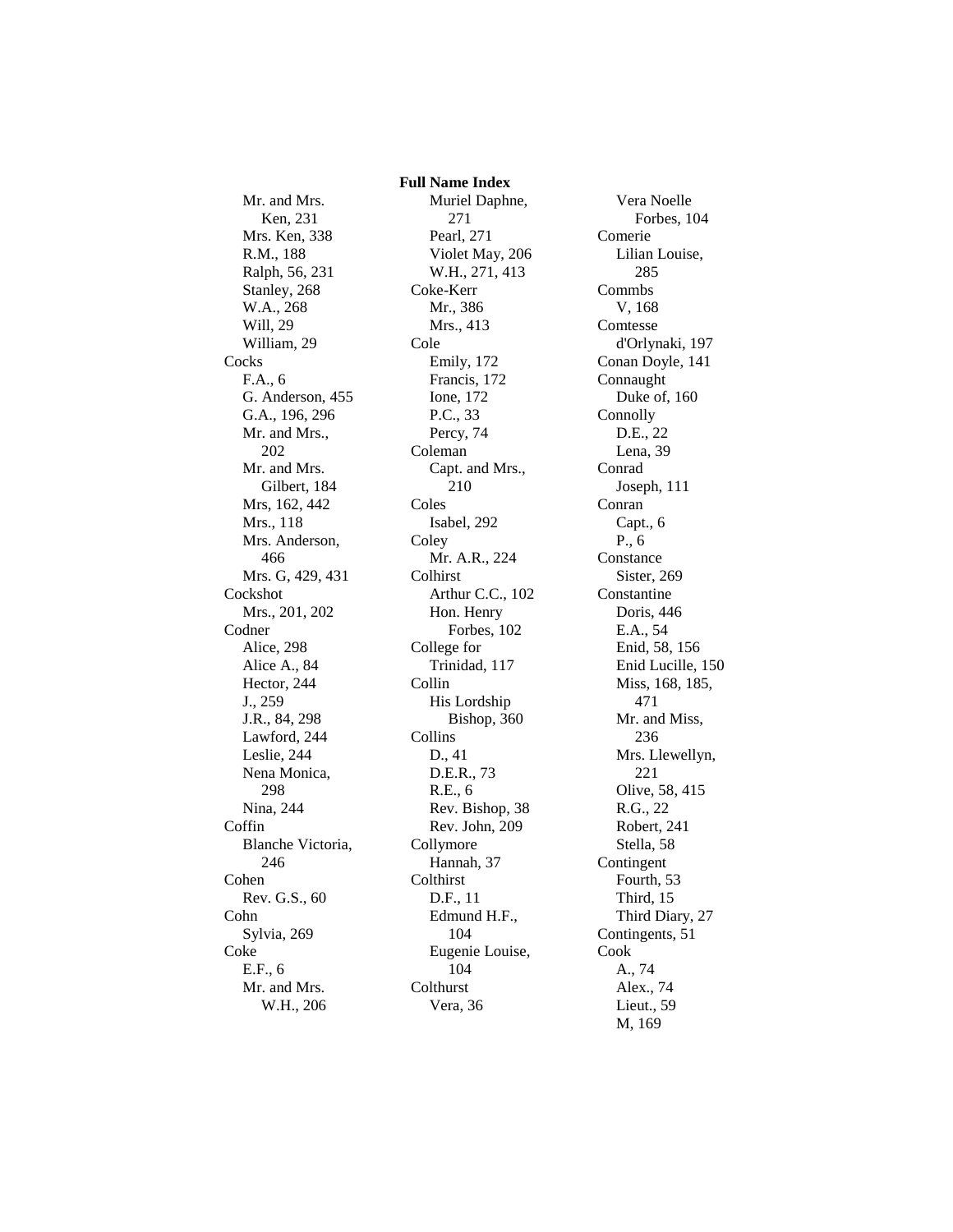Mr., 198 Mrs. Billie, 309 Cooke F.H., 15 Kathleen Norah, 260 Miss, 427 Richard, 419 W.J.H., 260 Coole A., 234 Coolidge, 146 Coom Mrs. A., 429 Cooper Charlie, 471 Ellen, 46 George T., 46 H. Austin, 332, 355 P.M., 6 Coore Miss S., 429 Coote H., 341 Cope Rev. H.W., 233 Corbett Mrs., 351 O. St An, 23 Rev. Mr., 343 Corham Mrs. Maraon, 269 **Corlett** Arthur, 133, 134, 135 Cornaz Marie Madeline, 186 Cornwall College Prize Giving, 380 Coronation Reception, 439 Corre A., 267 Costa

 **Full Name Index** Alice, 61, 162, 201 Alice Louise, 233 Avis, 61 Avis Mary, 122 C., 74, 386 C.A., 61, 199, 200, 232, 379 C.H., 321 Charles, 60, 83, 385, 479 Charles A., 83, 404 Chas, 33, 107, 108, 117, 122, 142, 154, 184, 196, 200, 201, 233, 258, 259, 361 Dorothy, 404 Jessie, 385 Jessie Marjorie, 202 Marion, 60 Marjorie, 61, 131, 168, 181, 185, 201 Miss, 11, 12 Mr and Mrs, 162 Mr. and Mrs. Charles, 157, 168, 201 Mr. and Mrs. Chas, 156, 185, 195 Mrs, 118 Mrs. C., 386 Mrs. Charles, 61, 259 Mrs. Chas, 386 W., 61 William Henry, 157 Willie, 190 Costello P., 360 **Cotter** 

Charlie, 161 Chas., 164 Gwendolyn, 390 Master C., 388 Miss, 83, 316, 317 Mr., 211 Mr. and Mrs., 309, 317 Mrs., 388, 450 Mrs. C., 429 Neville, 163, 340, 467 Neville Preston, 244 Rosalind Elizabeth, 401 S., 10, 265 Sylvester, 244, 390, 401 **Cotters** Mr. and Mrs., 461 Coulin Rev., 172 Counte Rev. Fr., 358 Countie Rev. Fr., 385 **Courtice** F.E., 294 Cover A., 211 Alan, 360 Alice, 37, 39 Alice C., 119 Alice C.D., 126 Allan, 209, 355 Annie, 30, 461 Avis, 471 Barbara, 462 Beryl Boyd, 175 C. Owen, 59, 87, 118, 142, 144, 152, 165, 197, 218, 219, 223, 267, 329, 348,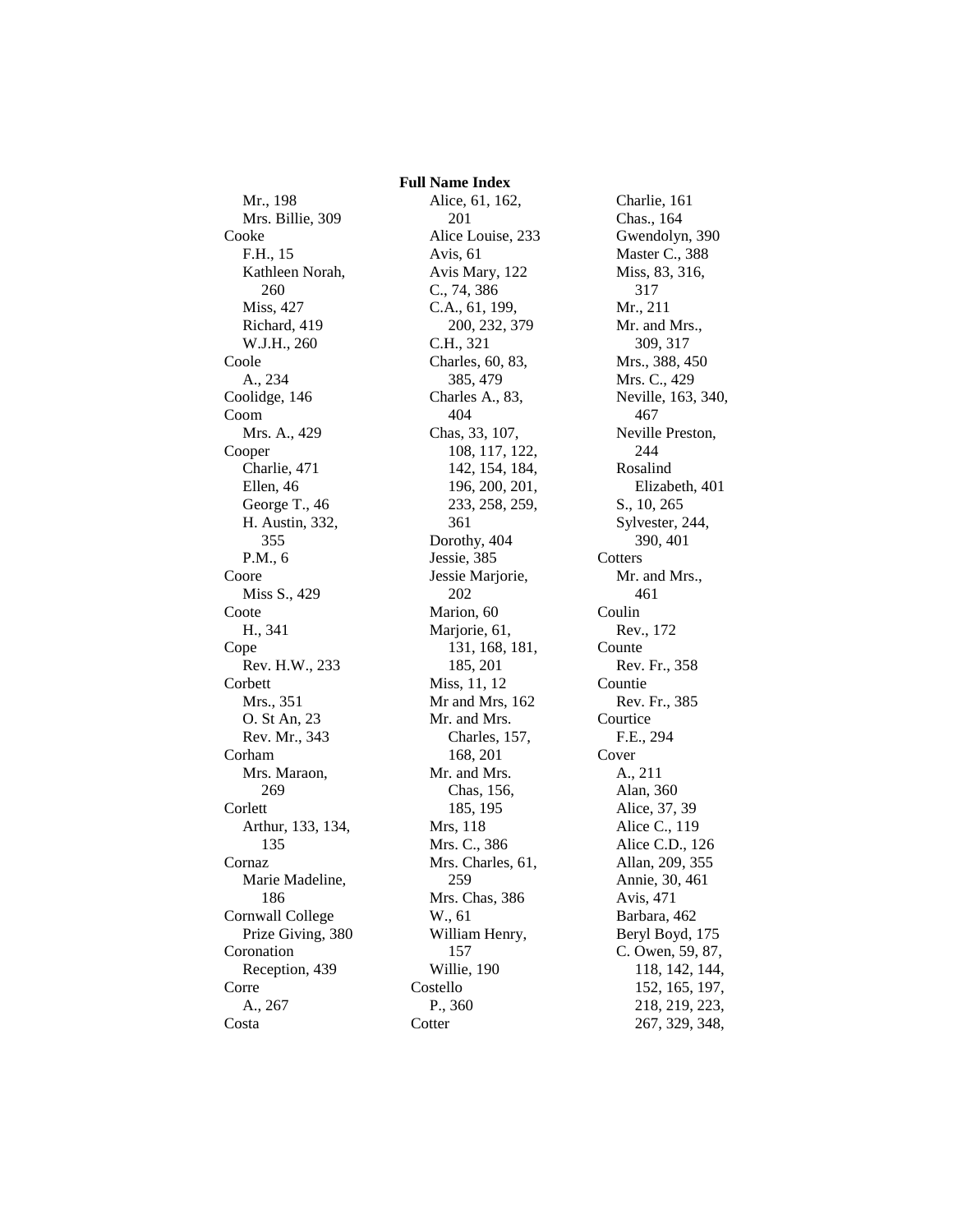350, 386, 392, 412, 413, 448, 450 C. S., 340 C.A., 40, 88, 154 C.A.R., 68 C.O., 79 Carmen, 119 Carol, 183, 215 Carol A., 372, 462 Cecil Owen, 152 Claribel, 162, 175, 420 David, 426 Dorothy, 300 Dorothy F., 299 Douglas, 306, 360 Dudley, 183 E.R.D., 30, 461 E.S., 68 Edith, 123 Edith Maud Mary, 180 Eileen Vanda, 461 Ella, 71, 255 Ella Jane, 199 Elsie Scarlet, 145 Emma, 340 Ernest Ellis, 212 Eustace, 384 F.B., 175 Flo, 183, 194 Frank Stewart, 136 Fred, 162, 420 Fred Geo., 255 Fred George, 183 G.B., 469 George, 255 Harold Paul, 111 Harry P., 111, 146 Harry Percival Boyd, 106

 **Full Name Index** Helen, 58 Helen E., 126 Helen Evelyn, 142 Hilda M., 149 Icilda, 268 J.B., 360 J.G., 365 John, 75, 103, 212, 360, 365, 438 John Ellis, 75 Julia, 145 Julia Dorothy, 403 Lil Ruth, 105 Linda, 486 Louis, 183 Mara, 477, 480, 481 Margaret, 75, 103, 212 Mavis, 162 May, 71, 104 Mr. and Mrs. A.E., 180 Mr. Carol, 269, 426 Mrs J.G., 175 Mrs., 442, 448, 450, 451 Mrs. C. Owen, 358 Mrs. Florence C., 375 Mrs.W.A., 438 Nellie Olive, 183 P.A., 105, 261 Percival A., 105 Rev. H.A., 136, 142, 148, 273, 356, 401, 403, 404, 419 Vera, 356, 399 Vernon, 360, 480 W.A.D., 23, 40, 112

William, 116, 145, 199 William Arscott, 116 Wm, 71 Cover, 142 Cowan Mrs., 455 Mrs. Harry, 456, 457 Coward Miss W., 296 Cowell R.E., 281 Cowen Henry, 182 Mrs. Claire, 480 Susan, 480 Cowherd Cecilia, 272 Cowper Edward Chaloner, 319 F.E., 22, 38 Florence, 39 Mary, 261, 302 Mr. W., 38, 224 W., 37, 302 William, 112, 319, 347, 369, 387 Wm., 383 Cox Agnes, 370 G., 341, 361 G.A., 165 G.S., 6, 321 G.V., 6 Geo., 220 H.M., 238 H.M.H., 294 Harry, 296, 467 Harry.M., 198 Henry Martyn Hill, 370 J.E.L., 244 James Hill, 370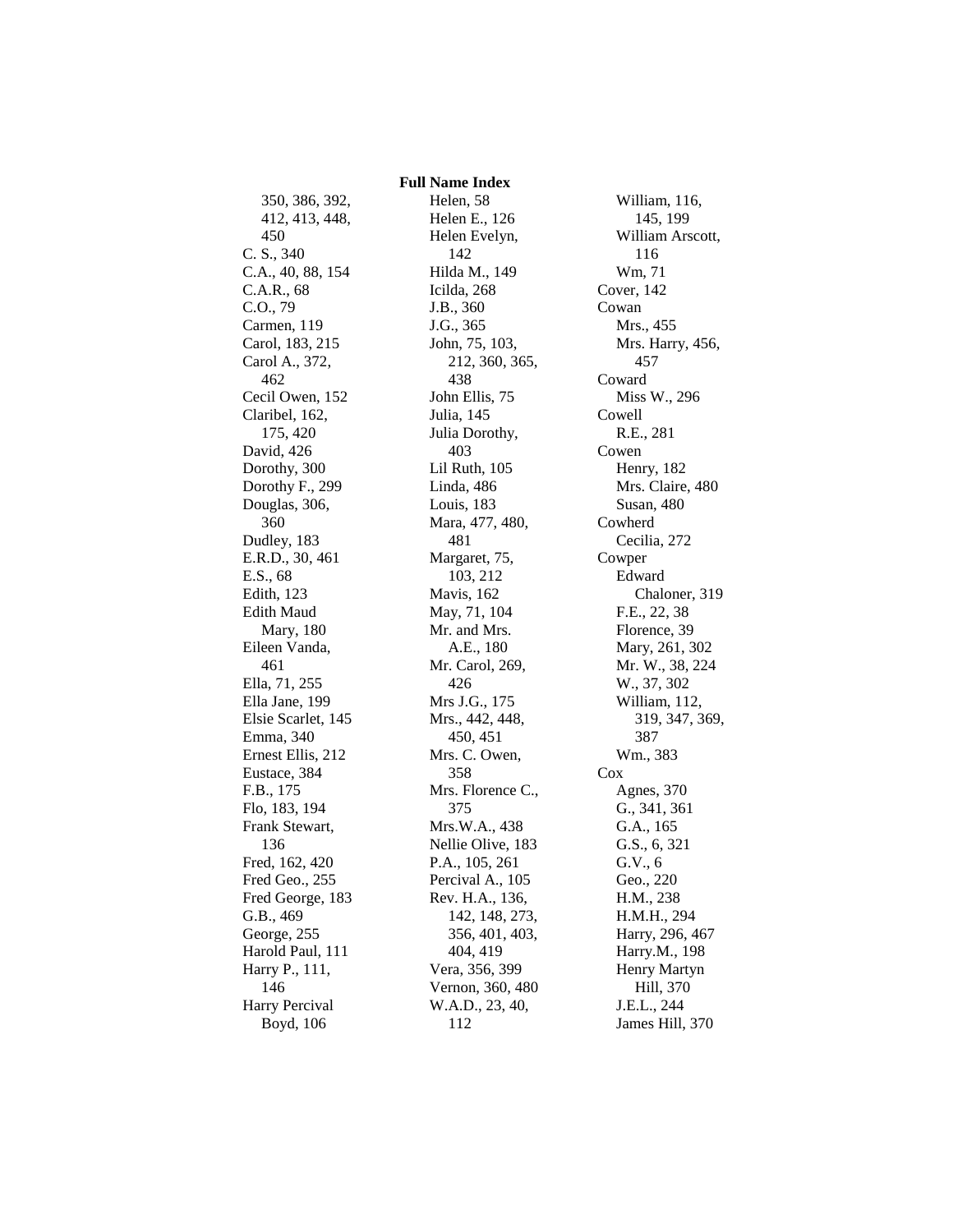Keith, 252 Leslie, 185, 202 Major, 278 Mona Ellen, 173 Mr., 211, 242 Mr. and Mrs G.A., 168 Mr. and Mrs., 223, 317 Mrs L., 202 Mrs., 185 Mrs. Margaret, 173 N., 294 Olga Marion, 244 V., 278 Vernon, 275, 276, 279, 288, 294 Coxe H.Keith, 340 Hugh, 465 Cradwick Wm., 74 Craig Miss, 185 R., 271 Cratin Eustace, 11 Crawford Bertrum, 423 E., 162, 169 G., 294 Mrs. B., 423 Mrs. E.V., 423 Crew Miss. E., 217 Crighton Mrs., 270 Crook John, 275 Crooke L.M., 299 Master M.J., 299 Miss L.J., 299 Crooks K.E.L., 20

 **Full Name Index** Croskery Chas. Hugh Maybury, 179 Hugh L., 406 Crosswell Miss, 275 Mr., 276, 282 R., 276, 279, 281 Croswell Miss Mizpah, 271 Mizpah, 278 R., 275 Crougher H.H., 481 **Cruchley** A.J., 273 Dennis, 234 Doris, 272 Doris Veronica, 274 Dr. I., 257, 360 Fr. Denis, 442 Frank Horace Newton, 230 H.M., 272 H.N., 267, 274 I.H., 23 Ivan Herbert, 267 L., 271 Rev. D., 385 Crum Ewing A. *See* Ewing, A. Crum H.E., 399 Ralph Erskine, 399 **Crutchley** F.H., 21 Ignatius, 359 Rev. Fr. Dennis, 440 Crystal Palace Fire, 432 Cuba Return of Jamaicans, 69

Cuffe Lady, 234 Culley Rev., 223 Cundall F., 40 Frank, 37, 117, 333, 348, 353, 407 Joseph Leslie, 333 Louise Sophia, 348 Cunha Clarence Louis, 78 Mr. and Mrs. H.A., 9 Cunningham A.B., 257 Jemima, 163 William, 163 Cupidon, 327 Mr., 382 Curphey T.G., 39 Curphy A.G., 6, 455 Mrs. A.G., 429 **Currey** J.C., 269 Miss J.M., 269 Currie A., 461 Curry John, 271 Rev., 275 **Curtin** Mrs., 429 P., 360 **Curtis** J. Dorien C., 6 Cushman M., 162 Cuthbert V.C., 261 Cyril, 11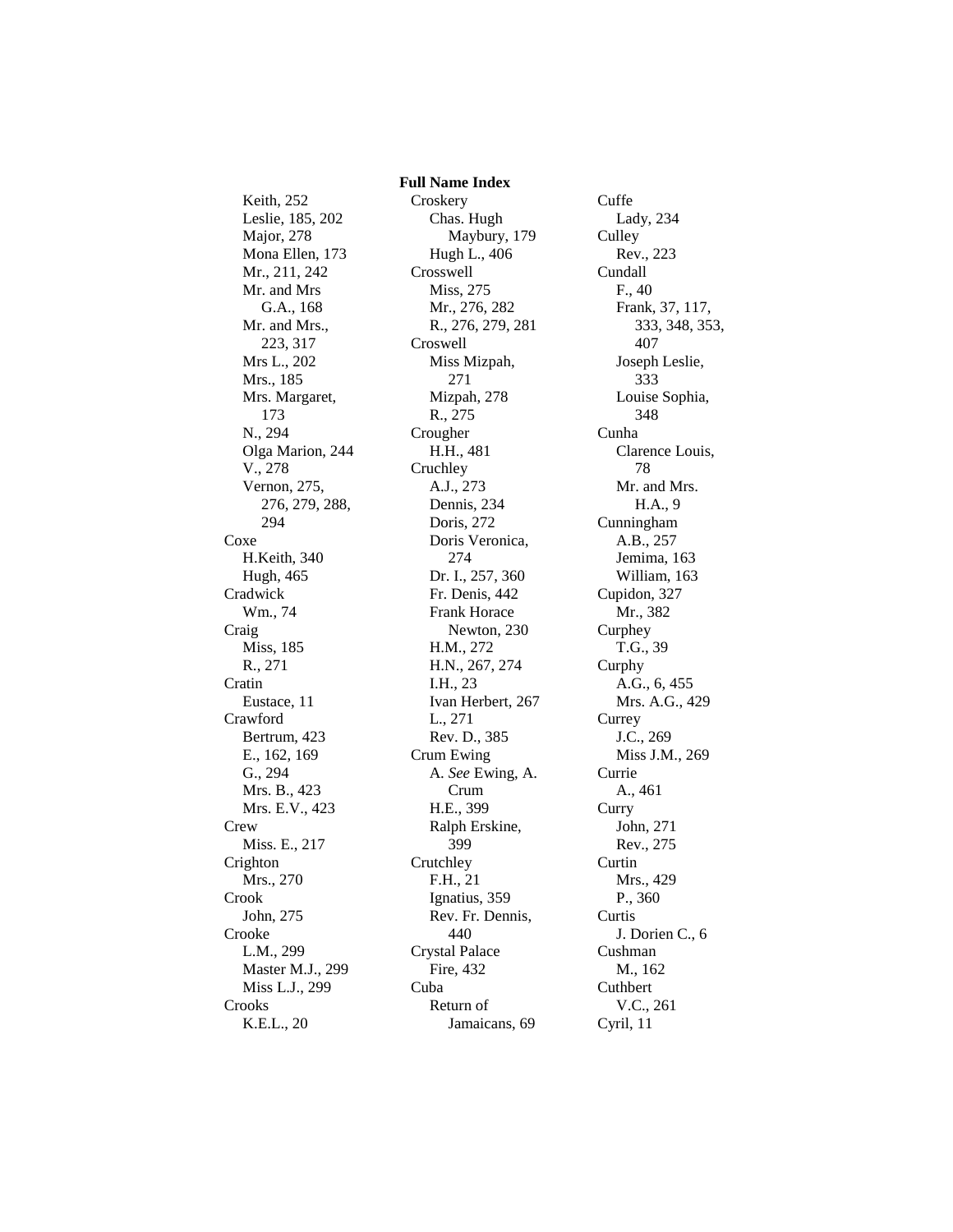D D'Costa D.R., 181 Da Costa Mrs. Harold, 399 daCosta Carol, 442 Harold, 442 Marie Theresa, 441 Peggy, 442 Stuart, 442 DaCosta Alexander Rodriques, 187 Alice Mildred, 263 Altamont E., 302 Beatrice, 294 C.M., 361 Ena Rodriques, 255 Flora Rodriques, 189 G.M., 54 H., 144 H.R., 187 Harold, 152, 172 Hon A.E., 360 Horatio R., 182, 255 Kathleen, 339 Maria Therese, 406 Marie Louise, 175 Minervia Rodriques, 182 Mrs., 411, 427 Mrs. D., 450 Pauline, 294 Stewart, 152 Stuart, 409 Dadd

 **Full Name Index** Amy Blanche, 227 Angelina, 227 George, 227 Mr., 332 Dale Carmen, 115 Daley Julia M., 270 Winnifred, 407 Dallas Emily Matilda, 31 T. Douglas, 31 Dalrymple Mr., 243 Mrs., 270 Dalton-James Edith, 222 Daly George Edward, 272 Gladys Kerr, 277 J.K., 277 J.R., 16 Mrs C.A., 179 R.B., 94, 272 Richard B., 367 Richard Bernard, 369 Winifred, 299, 300 Darby L., 168 L.R.I., 226, 298 Darrell A.L., 308 Frederick, 308 Ida Lee, 308 Miss U., 308 Davidon S.A., 259 Davidson Helen, 294 Helen Bruce, 149 James Henry Whittall, 207

K., 289 Kirke, 6 Leonard Keble, 144 Miss B., 287, 309 Miss Billie, 287, 294 Miss 'Billie', 278 Miss G., 281 Miss G.M., 275 Miss H., 287 Misses, 288 Rev, George, 144 Davies Mr., 288 Davis A.A., 16 A.Harvy, 74 Edna Monica, 318 George, 173 H.A., 269 Miss L., 74, 321 Mr., 480 Mrs., 88, 93, 270, 288 Mrs. H.A., 269 Rev. David, 302 Sam, 419 W.E., 198 Davison Constance, 220 Reg, 220 Davson Sir Edward, 448 Dawkins D.E., 10 Mr. D.E., 219 Mrs., 11 Dawson G.H., 15 Mary, 11 Day F.W., 40, 261 Dayes Dorothy, 305 Emily Eliza, 274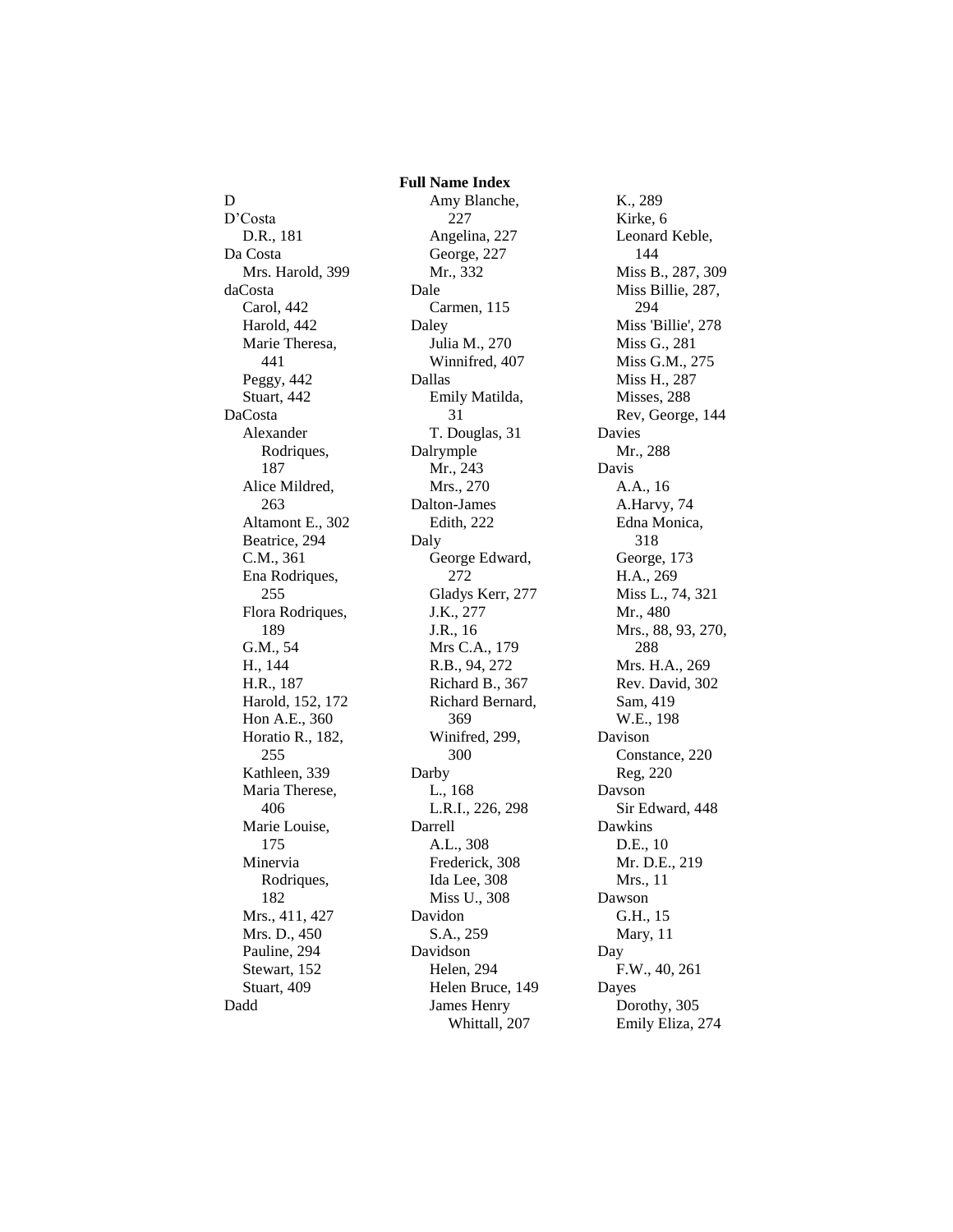H.O.A., 280, 384, 473 H.W.W., 274 Harold, 305, 318 Harold O.A., 304 Harold. W., 200 Harry, 318, 484 J.R.W., 274 Lionel Eric, 227 Mr. and Mrs., 474 Mrs. Vivian, 305 d'Costa Peggy, 411 D'Costa Lady, 445 Mr., 387 de Coppet Mlle, 206 Yvonne, 150, 177 De Coppet Mde., 168 Yvonne, 176 de Heredia Edward, 269 de La Ossa Mr .E., 221 Mrs. E., 221 de Leon Phyllis, 236 de Olivaries Jose, 271 Deacon Mr., 486 S.A., 487 Deaconess High School, 144 Dear Misses, 487 Deas Annie Lindsay, 153 Deayton K., 236 Mr., 286 Debevoise Agatha, 221

 **Full Name Index** Paul, 221 Debt Payment W.W.I., 384 deCarteret His Lordship Bishop, 180 Right Rev. G.F.C., 90 DeCarteret Miss, 429, 431 Rt Rev. G.F.C, 326 deCastro Master Aurello, 221 Master Jack, 221 Mrs Aurello, 221 Deck France, 424 deCordova Capt. and Mrs., 286, 293 Capt. and Mrs. M., 211 Cecil, 441 Elly, 201 Elly Kathleen, 203 Mr. and Mrs. Cecil, 203 Mrs., 288 Decordova V.L., 6 DeCordova Joshua, 167 Leonard, 423 Deerr G.H., 266 Deeves Mrs. I Belle, 269 DeFrietas Antonio, 66 DeLawder C.E., 360 deLeon Cecil, 86

Dr Rodriques, 452 Mr. and Mrs. Cecil A., 104 Vera Camille, 86, 104 DeLeon Bertram Granville, 266 Donald, 234 Mrs. Armando, 279 Peter Charles, 86 Septimus King, 80 Delevante Ivan, 258 Leonie Vivianne, 187 Delgado A., 341 A.C.L., 246 A.L., 309, 419 A.May, 127 Alan, 278, 288 Alan C., 271 Alfred Donat Sellar, 254 Alfred L., 299 Alice, 167 Alice M., 254 Allan, 287 C., 151 Chas, 309 Clinton A. L., 299 Cynthia, 201, 273, 307, 309 D., 152, 307 Daisy, 201, 299 Donat, 273, 296, 309, 317, 413, 419 Donat A., 254, 273, 307 Harold, 220 Hilda, 220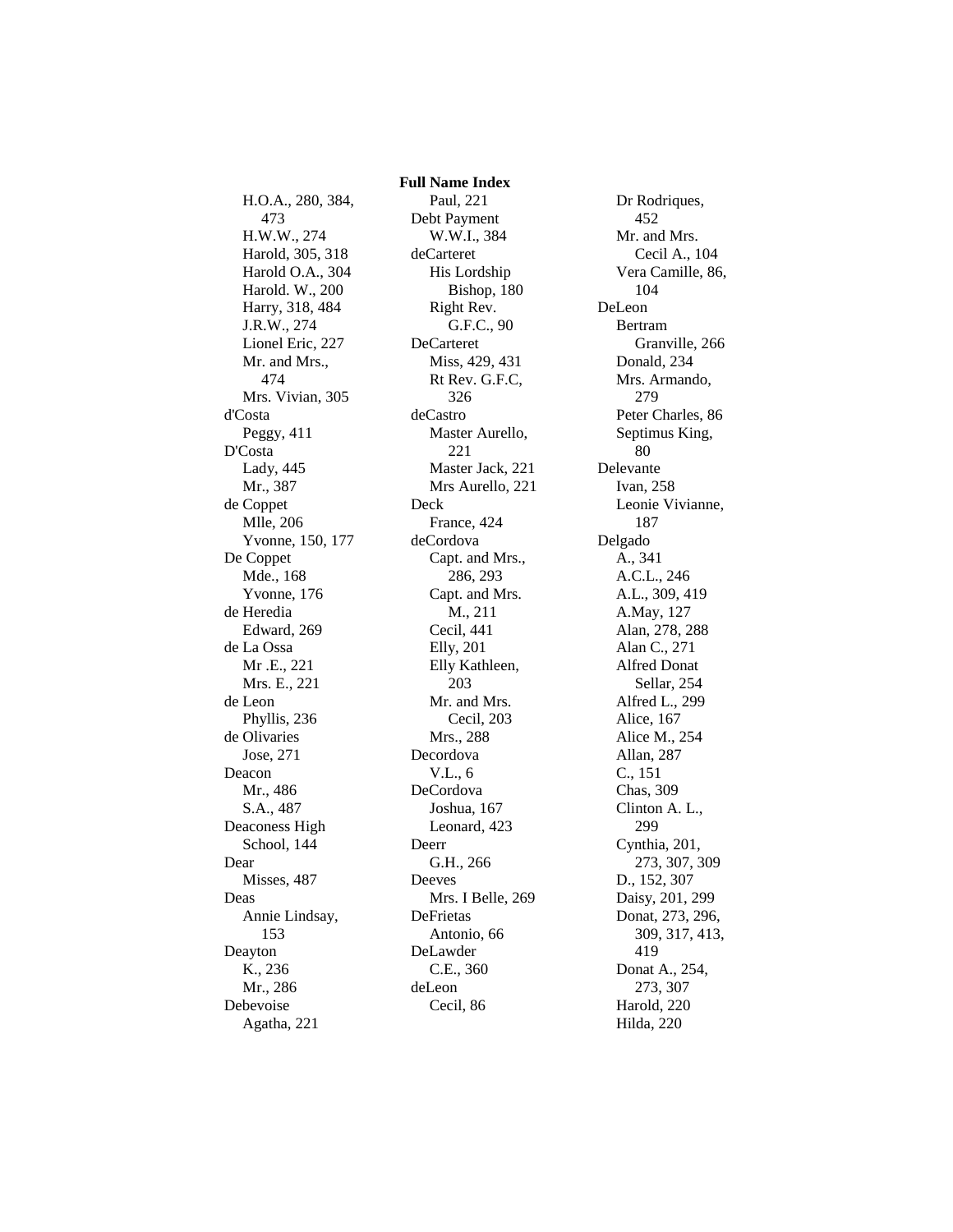Joyce, 309 Lieut., 6 Lois, 275, 281, 294 M. Dudley, 309 Master D., 273 May, 201, 479 Miss, 278 Miss C., 296 Miss D., 457 Miss Vi, 419 Misses, 316 Mr & Mrs., 223 Mr., 386 Mr. A.L., 201 Mr. and Mrs. Donat, 201 R., 294 Ruby, 201, 307, 309 Violet, 58, 201 Delgado Bros Messrs., 83 deLisser Alice Sarah, 268 Clifford Cardiff, 177 Cyril Lancelart, 177 Elizabeth, 268 Elizabeth Frances, 234 George, 268 H.C., 360 H.G., 177, 268, 299, 360 Henry Ellis, 47 Herbert F., 268 Mabel, 177 Miss N., 305 Mrs., 185 Mrs. H.G., 299 Olive, 177 Samuel Henry, 234 Vincent Hubert, 177

 **Full Name Index** Delisser Clifford, 338 Grace, 88 H.G., 168 Mr. and Mrs. H.G., 195 Mrs. H.G., 379 Rose, 35 Stanhope, 156 DeLisser Ada, 245 Alfred, 379 Andrew, 26, 338, 353 E., 366 Esther, 379 Florence Adelia, 178 Gladys, 366 Grace, 157 H.G., 407 Henry George, 200 Horace E., 353 Iris, 338 Mrs., 61, 223 Mrs. J., 366 Naomi, 353 Robert, 245 Rose, 473 Sam, 178 Sarah, 157 Stanley, 26, 353 Vincent, 353 Vincent Herbert, 200 William, 157 deLittle Miss, 338 DeLittle Miss, 338 deMercado Beatrice, 445 C.E., 206 Dr. A., 281 Dr. Arthur, 206 Ione, 206

Isaac H., 445 Lionel, 445 Michael, 445 Demercado Dr Arthur, 204 DeMercado Jessie, 84 Michael, 84 Percy Frank., 242 W., 289 Dench E.V., 11 Denham Sir Edward, 459 Dennelly Agnes Irene, 69 Dennison A, 118 Daphne, 201, 202, 455, 456 Gordon, 148, 295, 426 Miss, 416 Mr., 243, 267, 386, 479 Mr. and Mrs., 185, 229, 286, 361, 416, 423, 451, 455, 461, 480, 487 Mr. and Mrs. T.E., 148, 156, 168 Mrs., 184, 202, 243, 386, 413, 422, 450 Mrs. T.E., 229 Mrs. Tommy, 479 T., 386, 474 T.E., 139, 201, 296, 321, 426, 428, 471, 487 Thomas Eastaway, 122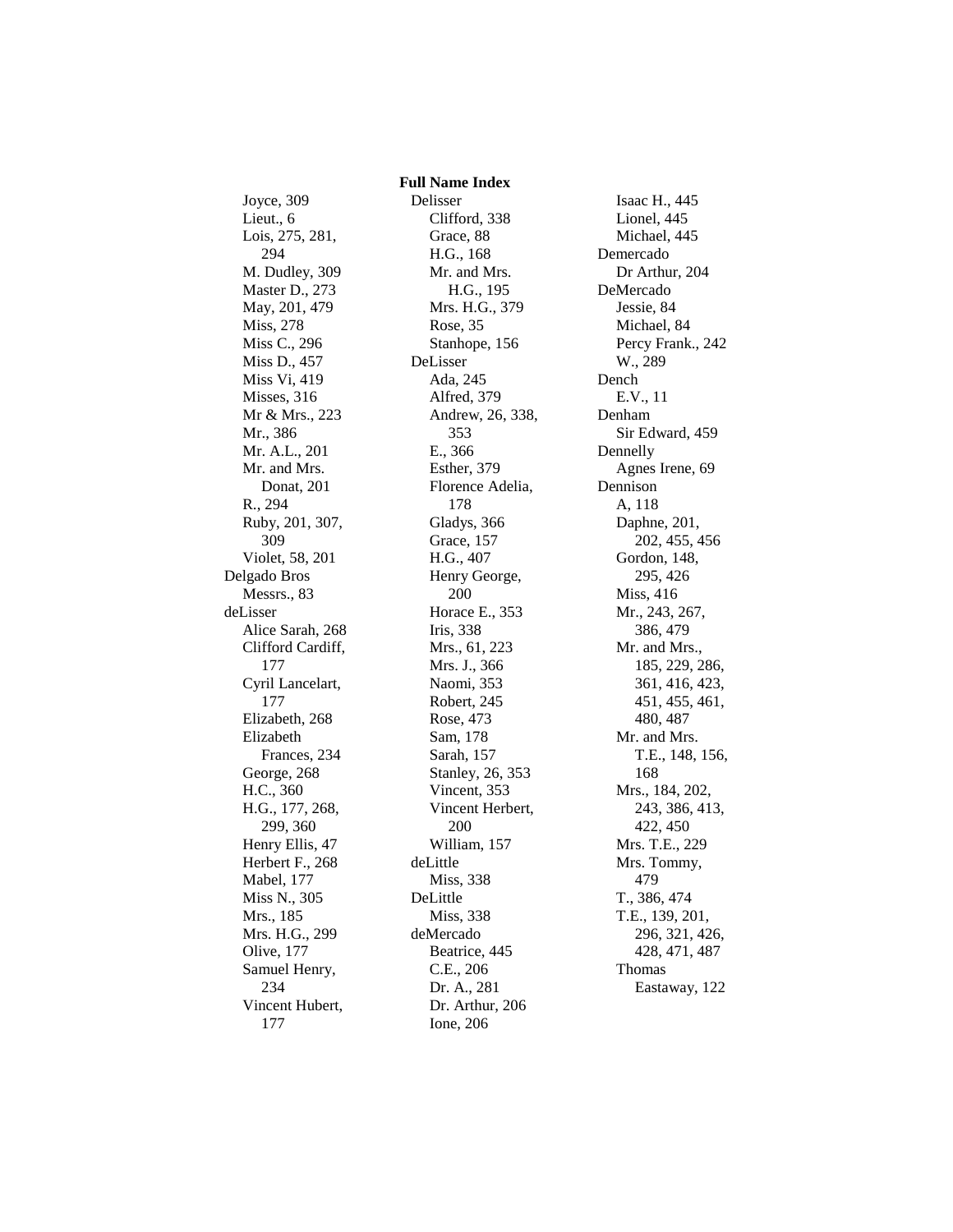Department of Public Works, 384 dePass A.D., 445 Allan, 445 Capt Archie, 445 Cecily, 271 D.O., 287 Eliot Arthur, 303 Eric, 423 F.L., 419 Harold, 445 L., 289 Sir Eliot, 445, 448 T., 419 Depass Fabian, 204 DePass C., 275 C.D., 276, 279, 281 D., 275 Dr. and Mrs., 268 Elby, 268 Gertrude, 294 L., 287, 310 Miss G., 276 Miss J., 279, 287 Mr., 309 Mrs. A., 338 DePasse Miss G., 271 Depinna Isodore William, 163 Derby L.B., 275 L.R., 271 Derbyshire M.J., 37 deRoux Keith, 375 Storks, 225 Deroux Keith, 471

Desnoes A., 275 Arthur, 278, 281, 287, 294 Edith, 449 Eugene, 14, 17, 259, 385 Eugene P., 260, 400 G.I., 276 Geo., 294 George, 229, 275, 278, 281, 286, 314, 356, 361, 365, 427, 449, 467, 474 Gwyneth Dorothy, 385 Hermance Rosa, 208 Ilma Lizza, 392 L.A., 288 Marie Beatrice, 419 Millicent, 259 Millicent Mary, 260 Miss P., 288 Mrs., 361 Mrs. C.A., 279 P., 271 Peter B., 18 Peter Steve, 400 Rev. Father William L., 18 Rosemary, 481 deSousa Hortense Consuelo, 266 deSouza D.A., 21 R.M., 273 DeSouza Agatha, 309 Ernest, 37 Mortimer C., 95 deVal

 **Full Name Index**

Raoul, 424 Devaux Hon J., 259 Miss Z., 296 Mr. and Mrs., 296 Deveaux J.L., 321 Dew Dorothy, 400 Miss C., 416 Roland, 400 Dewar Mr., 198 Diadem Flour, 454 Dias Charles Norman, 317 Constance Louise, 317 Rhoda, 11 Dick Master Horace DeV., 235 Master Vernon L., 235 Dickenson Ethline, 36 H.M., 68 J., 361 J.A., 33, 74, 91 Mrs, 118 R., 218 W.N., 20, 40 Dicker E., 332 Dickin Rev., 265 Dicks Ivy Eugenie, 357 Dickson Lawyer, 375 Mrs., 386 Mrs. B., 429 Norris, 416 Dight Mr., 84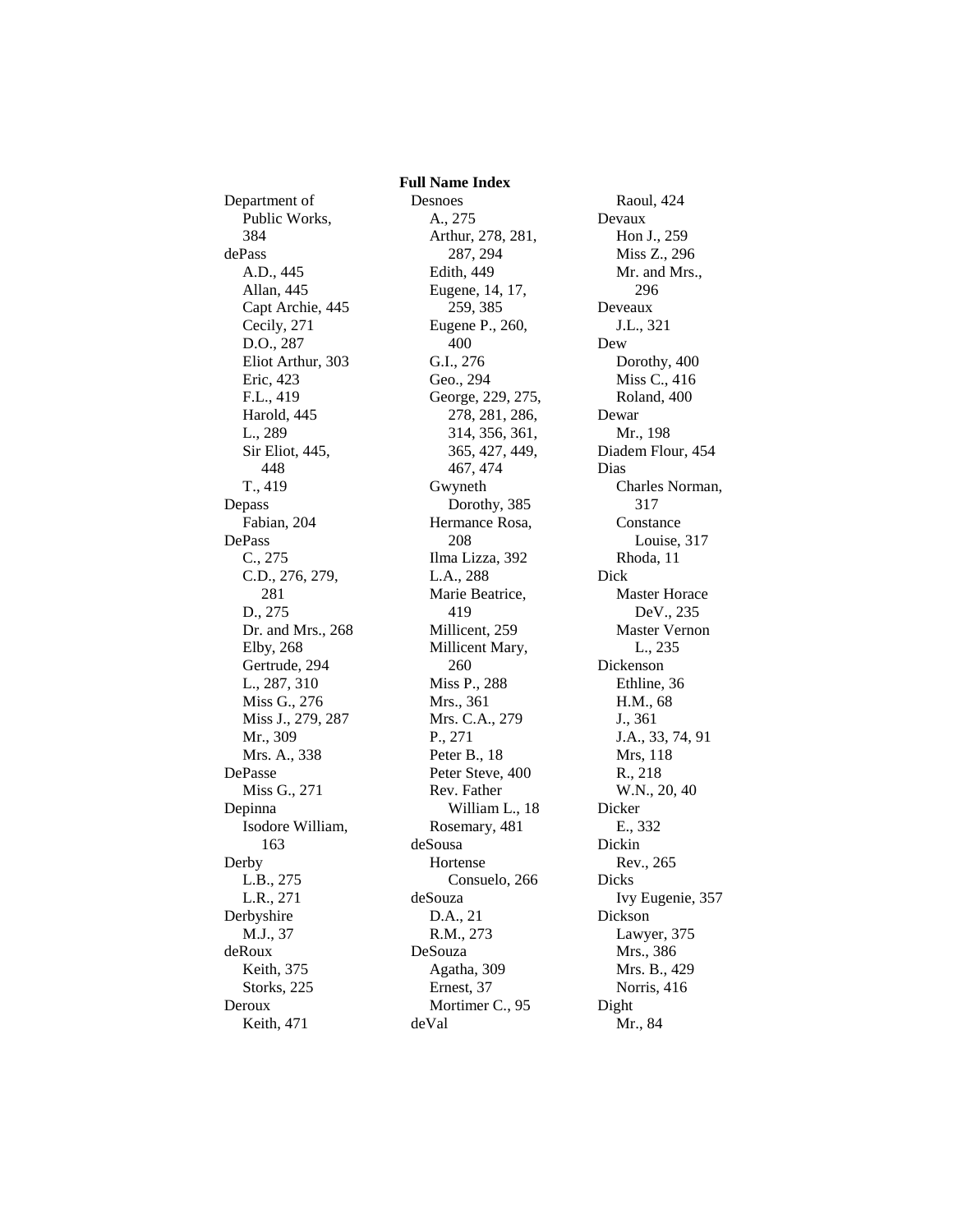Dignum Faith, 215 Kathleen, 36 Dillon Mr., 376 Diocesan High School, 72, 127, 142, 145, 150, 151, 153, 162, 164, 177, 223, 225 Brown's Town, 88 Laying of Corner Stone, 88 Dix Mrs., 278 Dixon A.N., 10 Alfred Norris, 87 Beatrice, 213, 303 Christine, 412, 473 E.T., 6 F.E., 154 Fred E., 167 Lisa, 467 Major, 257 Miss, 422, 424 Miss M., 269 Mr., 422 Mrs., 154 Mrs. B., 429 Mrs. B.E., 265 Mrs. Beatrix, 423 Mrs. Noel, 423 Norris, 412, 416 R., 275, 276, 419 Ruth, 467 Tommy, 467 Dodd Charles Edward, 232 G., 280 Geoff, 287 Inspector, 100

 **Full Name Index** Inspector and Mrs., 185, 202, 236 Inspector H.J., 413 J.H., 253 Mrs. J., 363 Mrs.J.H., 382 Doherty Rev. Joseph, 269 Don Annie, 36, 58, 365 C.S.D., 21, 40 D, 112 Eric, 390 Eric George, 180 Mr. and Mrs. Chas., 180 Mrs., 365 Donald A., 26 H.E., 6 Donald-Hill Alice, 58 Donnelly Maud, 269 Donoghue John P., 294 Donovan Fr., 442 Doorly A.H., 56 Elma, 270 Erwin Stuart, 56 Hon. C.W., 207 William Anton, 56, 270 Doran Beryl Myrtle Cecily, 77 D.A., 54 Mr. and Mrs. J.G., 177 Myrtle Beryl, 177 d'Orlynski

Muriel Countess Franz J. Berhang, 239 Dorr L.Derby, 276 Mr., 279, 281 Mrs., 275 Doty Caroline, 220 Douet A., 360 Arthur Maxwell, 349 Bishop, 349 G., 349 Louis, 6 Miss, 304 Winifred, 50 Dougall Amy, 207 George, 218 George A., 214 Isabel. *See* also May Isabel James, 10, 207 Jean, 214 Joe, 107 Miss, 146 Mrs. Jas., 11 Percy A., 214 Dougharty Rev. Fr, J.A., 268 Douglas A., 294, 419 George, 171 H.E.M., 6 Iris Myrtle, 171 Miss, 264 R.D.A., 287 Roy Ballard, 6 Downer George, 467, 471 Downes Anthony, 444 E.J., 357, 444 Edward John, 357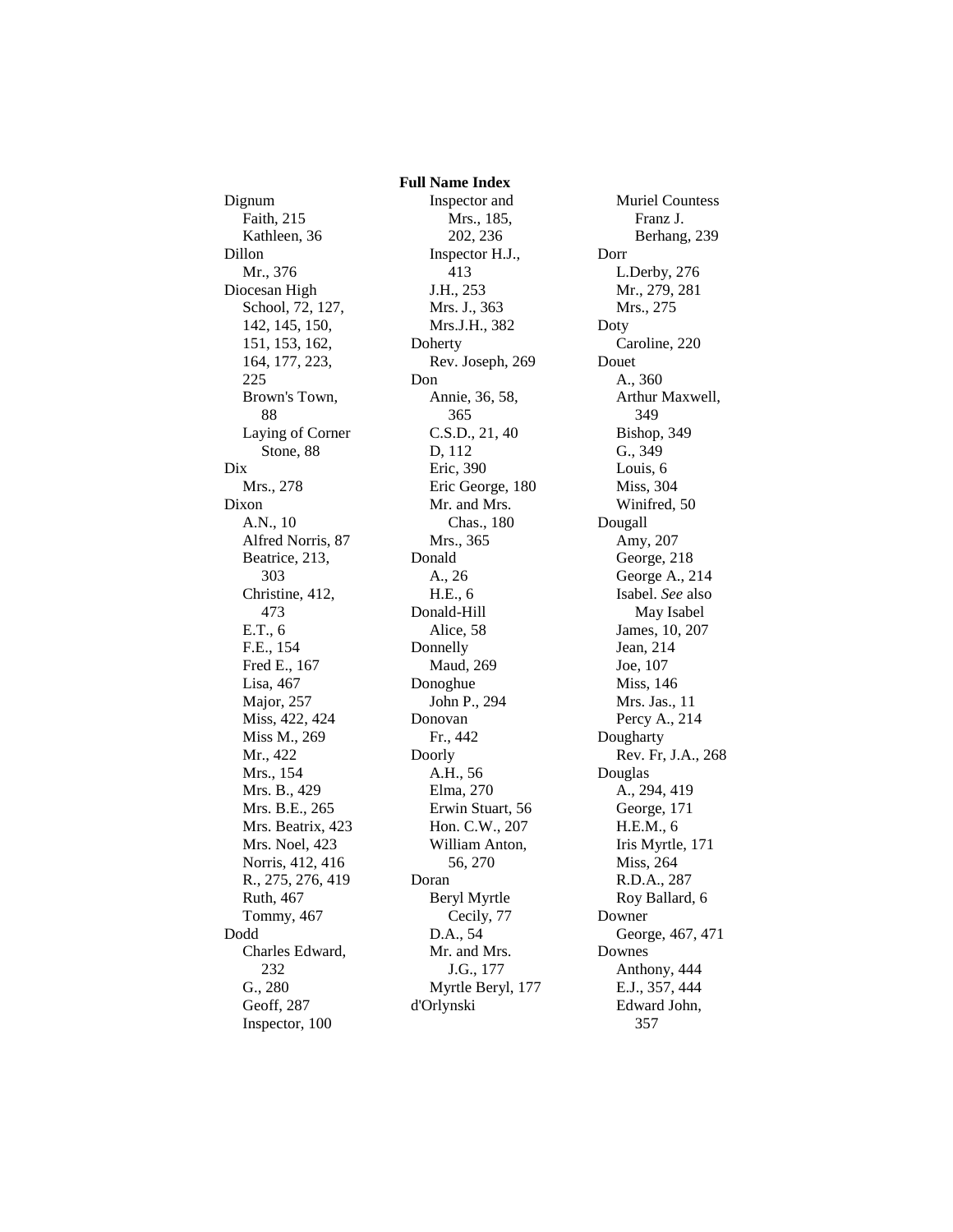## **Full Name Index**

Joseph, 357 Kathleen, 357 Doyle John Joseph, 370 Lena, 370 Sir A.C., 313 Drake Captain R.D., 289 Drew Alderman, 302 H.G.T., 271 Driver F.Betts, 85 Mabel, 85 Dron Mrs. A., 234 Mrs. H.H., 234 Drummond Arthur Lennox, 272 Helen Elizabeth, 272 Miss, 184 Drysdale Mrs., 327 Ducaney Mr. and Mrs., 61 DuCasse Mr. & Mrs. M., 223 Duchess of Windsor, 441 Duchess of York, 214 Duff A.S., 327 C.F., 254 C.S., 204 Cameron, 254 Charles Frederick, 380 Chas. Percival, 137 Edemay, 483 Edith, 326 Emily J., 194

Emma, 380 Ernest, 166 George M., 159 Helen Gordon, 159 Henry C.A., 294 Hilda, 254 Howard, 102 Ida Victoria, 137 Iris, 166 J. Hartley, 70, 142 John, 26, 104 John Hartley, 146 Lillian, 300 Louise, 137 Miss M. Hartley, 234 Miss P. Hartley, 234 Mr., 215 Mr. and Mrs., 374 Mrs., 212 Mrs. D.A., 166 Mrs. P.G., 420 P. Sigismund, 137 P.G., 147, 407 P.Granville, 151 P.S., 271 Percy Granville, 175 Rev. John, 65, 102, 117, 146, 194 Winefred, 151 Duffus W.A., 253 Dujon Jose A., 457 Verna, 457 Duke and Duchess of York, 194 Duke of Gloucester, 405 Duke of Kent, 405

Duke of Windsor, 436, 438, 439, 440, 441 Libel suit, 438 Dunbar Beatrice Eugenie, 81 Duncan H.C., 40 Duncan Stewart and Company, 297 Duncker Cecille, 39 Miss R.E., 294 N.A., 293 Dunckley A., 74 H.G., 259 Dundas Miss A., 457 Dunkerly L.L., 21, 40 Dunkley A.C., 409 Alice, 423 Andrew, 133, 134, 135 Andrew C., 133, 138, 143, 155, 345 Andrew Carvasso, 340 Arthur William, 423 Eva Maud, 155 F.L., 240 G., 215 Geo. A., 389 George, 448 H.G., 142, 152, 214, 258 Helen E., 143 Horace, 134 Horace C., 111, 112 Leslie H., 409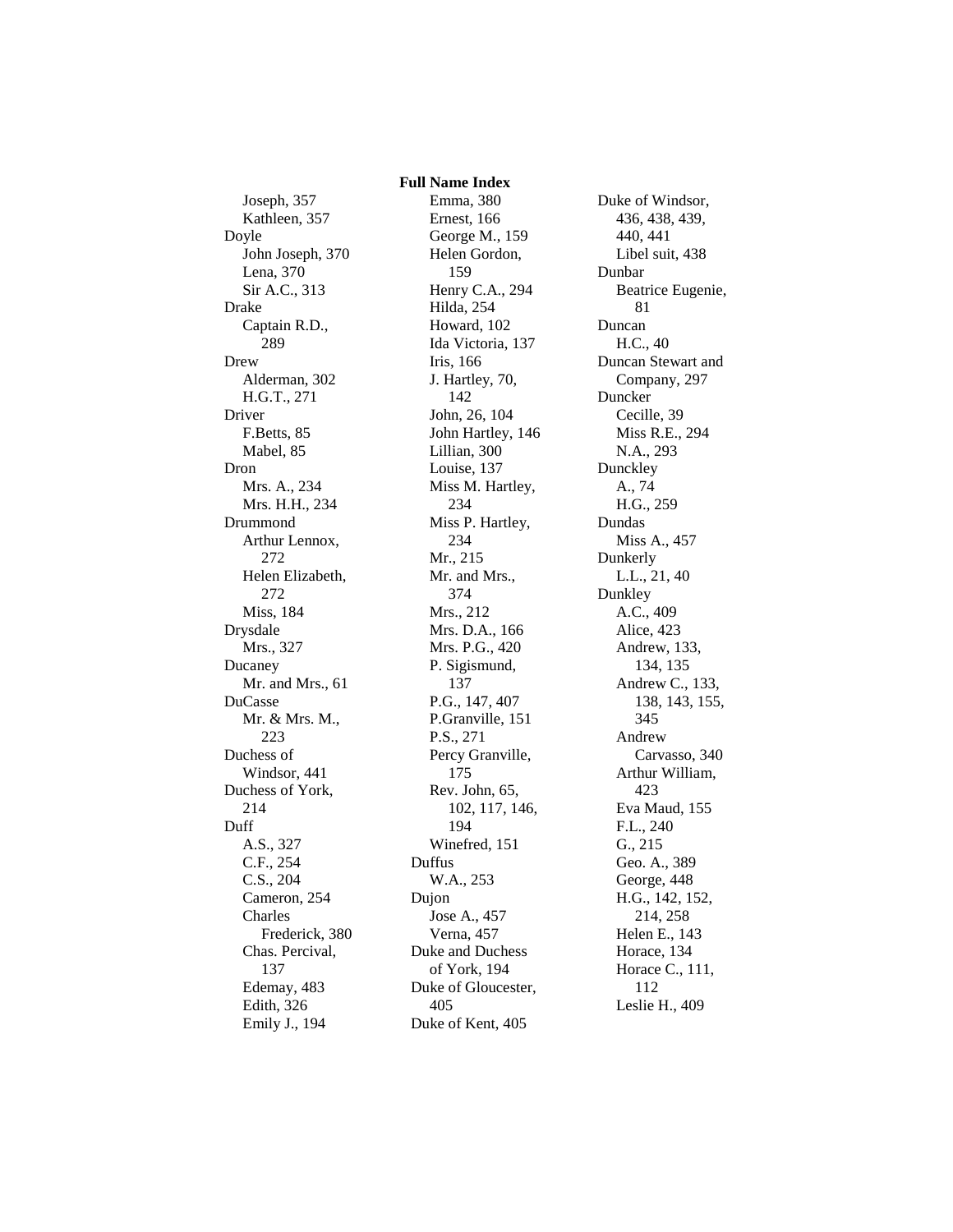Lindsay, 133, 134 Margaret, 111 Marion Agnes, 138 Minnie, 276 Minnie Ethel, 214, 396, 449 Miss, 91, 427 Miss D., 225, 457 Mr and Mrs H.D., 122 Mr. and Mrs. Horace, 111 Mr. F.D., 215 Mrs., 91, 215, 425 Mrs. and Miss, 341 Mrs. C.M., 345 Mrs. F.L., 396 N.D., 68 Nina, 93, 397 Peter Welton, 112 Dunlop A.A., 16 Dunn D.S., 275, 276, 281 E., 360 E.W., 6 Imogene, 360, 394 J., 294 James, 358, 360, 394 Miss, 359 Mr. and Mrs., 231 Muriel, 294 S.L., 360 Dunnett A.F., 35 Mrs Clyabell, 220 Dunsany

 **Full Name Index** Lord, 418 Dupee Dulcie D., 254 Duperly Eugenie Louise, 316 Jene Louise, 315 John, 178 Miss, 315 T.J.B., 178 Theophile, 315 Duquesnay Charles, 201 Charles LeMercier, 451 Harold, 393 Ken, 393 Mr., 386 Mr. and Mrs., 201, 236 Noel, 393 P., 360 Percy L., 345 R.B., 274 R.L., 276 Roy, 276 Theodora, 393 V., 274 Vincent Louis, 393 DuQuesnay Alice, 302 Arabella, 235 Emile LeMercier, 235 Francis Lemercier, 393 Louis, 302 Owen Louis LeMercier, 302 R., 309 Durie Councillor, 377 W.R., 317, 394

Durrant Capt, 41 J.H., 316 John, 316 Duthie F.A., 287, 294 Duval Councillor, 377 E Earhart Amelia, 369, 447 Earle A.L., 281 Alan, 287 Enid, 269 Miss, 185 Ned, 287 Earthquake California, 389 Easter B.H., 380 Eaton E., 236 Jack, 467 Joyce, 483 Eberle Fr., 442 Eckert Miss, 207 Eden Mr., 452 Eder Mr. Eder, 221 Ederle Gertrude, 181 Edgar Annie, 70 Walter, 70 Edie Miss A., 36, 37 Edmonds E.A., 40, 54, 55 Edmonton Lord, 338 Edward G.G., 267 John, 11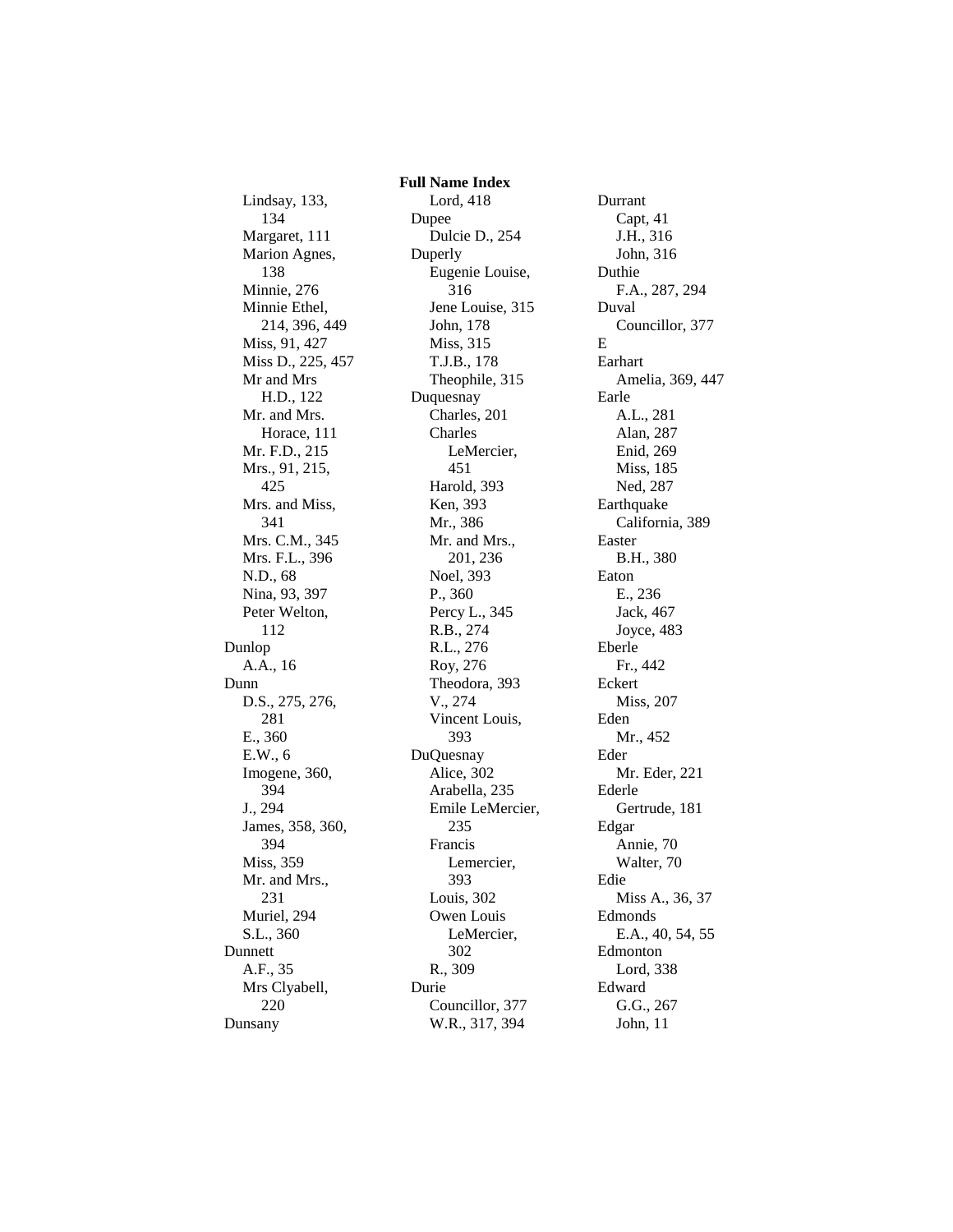Leonard, 11 Edwards B., 348 Bryan, 353 Colin George, 300 D.F., 22 E.W., 234 G., 278 Jane Anna, 443 Janet, 147 John, 277 Joseph, 300 Leslie Brandford, 277 Miss P., 234 Mr., 421 Mrs. John, 286 Rev. G., 348 Rev. Goldstone, 341, 358 Rev. H. Goldstone, 375 Rev. H.G., 74, 317 Rev. Mr., 50, 347 Rev.Goldstone, 75 Egan Major and Mrs., 281 Elis Stanton, 275 Ellington Samuel Talbot, 129 Elliot George, 365 J.W., 271 Elliott C.F., 40 I.J., 74 J.C., 306, 366 James, 306 James Reginald Bruford, 366

 **Full Name Index** Miss L., 432 Mrs. C., 306 Mrs. George, 306 P., 278 P.O., 274, 276, 279 Rose, 306 Ellis Agustus Frederick Guy, 199 Major C.D.C., 199 Emery Dr. and Mrs. N., 294 Emigrant Indians, 189 Emmet His Lordship Bishop, 362, 385 England Blizzard, 221 England and France declare War, 484 English George, 220 Susan, 220 Eolotane Louis, 238 **Escoffery** A.L., 68 A.L.St L., 23 B., 416 Beryl, 37, 39, 119, 126 Beryl Grace, 260 Billy, 461 C.A., 10, 260 Dr and Mrs G.S., 355 Dr., 391, 412, 455, 457 Dr. and Mrs., 391, 404, 411, 413, 416, 422,

424, 456, 459, 474, 475, 476, 479, 485 Dr. and Mrs. G., 451 Dr. and Mrs. W., 450, 461 Dr. and Mrs. W.I., 76 Dr. G.S., 257 Gloria, 456, 476, 481 Horace, 380 Horace Egerton, 204 June, 456, 481 M., 416, 436 Michael, 487 Miss, 474 Miss G., 423 Mr. and Mrs., 423 Mrs., 412, 455 Mrs. W., 451 Mrs. W.I., 457 Mrs. William, 479 William Ignatius, 38 Esler Chas., 294 Evans A.F., 294 Dr.H., 218 E.R.D., 22 F.G., 288 G.F., 276, 281 K. Leigh, 472 Mr. and Mrs., 274, 309 Mr. E.R.D., 218 Mrs., 279 Mrs. E.J.R., 218 Eveleigh E.W., 197 Edmund William, 219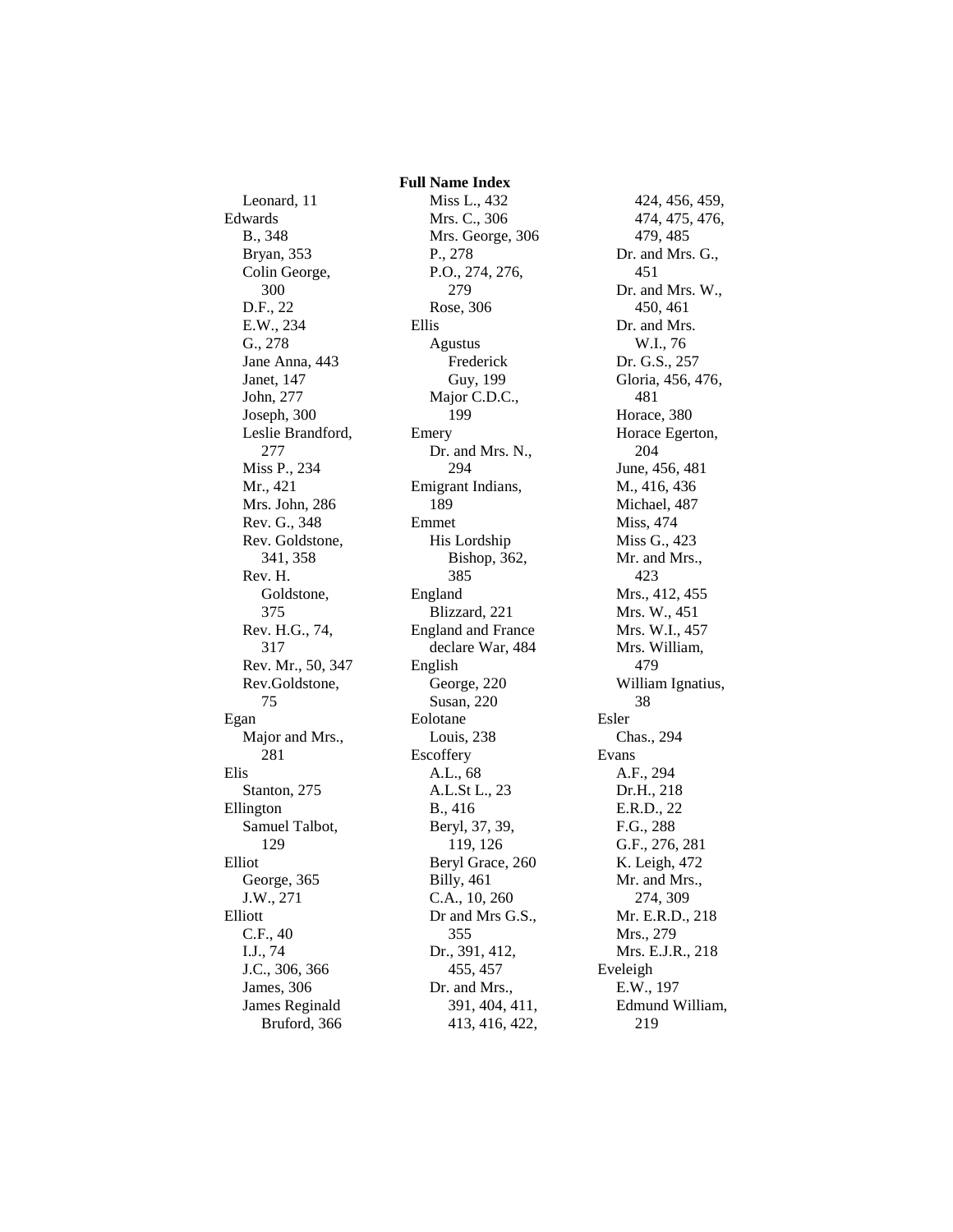Muriel, 197, 239 Evelyn F.D., 296 H.A., 204 Rev. R.A., 419 Eves Dossie Evelyn, 288 E.C., 288 F.A.D., 288 Ewen G.S., 201 Hon. and Mrs. Guy, 419 Mr., 53 Mr. and Mrs., 341 Mrs Billy, 307 Mrs G.S., 307 Mrs., 33 R.L., 21, 67 W.J., 270 Ewing A. Crum, 6 F Fabian Miss E.R., 299 Facey Miss, 485 Mrs. I.J., 76 Fagan Father Geo., 172 Fairweather, 267 E.V., 321 Hermine, 19 Fanell (jr) E.R., 271 Farquharson C., 6 C. Spencer, 299 Enid, 58 H.C., 6 Helen, 37 Mae, 271 Maud, 176, 203 May, 36, 58, 278  **Full Name Index** Miss Spencer, 299 Mrs. C. Spencer, 299 W.N., 58 Favour Nellie, 221 Paul, 221 Feeney Fr., 442 Fegan J.C., 409 Felting F., 309 Feltis M.B., 278 Mr. and Mrs M.S., 242 Mr. and Mrs. M.B,, 202 Neil?, 278 Fen Mr. & Mrs., 223 Fenn J.E., 76 M., 243, 341 M.E., 296 Miner Elliott, 76 Mr. and Mrs., 386, 413, 455 Mrs. A.B., 142 Ferguson Dr. Lawrence, 269 H., 267 J.A., 11 Mrs. Delseanure, 269 V.L., 63 Fernberger Henry, 270 Ferreira Edna Louise, 375 Frank, 375 S.E.L., 23 Feurtado H.E., 273

L.J., 276 Miss, 264 Few G.D., 361, 362 Jethro, 361 Ffrench-Mullen Dr. and Mrs., 314 Jarlath, 231 Massey Desmond, 105 Mr. and Mrs. M.O.V., 105 Ficklen Imogen, 269 Mrs. Darretta, 269 Fickling **Harry** Jailemache, 318 Field Walter C., 220 Figueroa A., 360 Miss, 371 Miss E., 296 Filchett Mrs., 413 Findlay Annie Louise, 16 Charles, 197 Elsie, 16, 175 Esther Isabella, 293 J., 6 John, 361 Miss J., 288 Miss M, 288 Mrs. G.A., 262 V.G., 262 William Grant, 16, 363 Finlason Mrs. and Miss, 306 Rev. A., 237 Firpo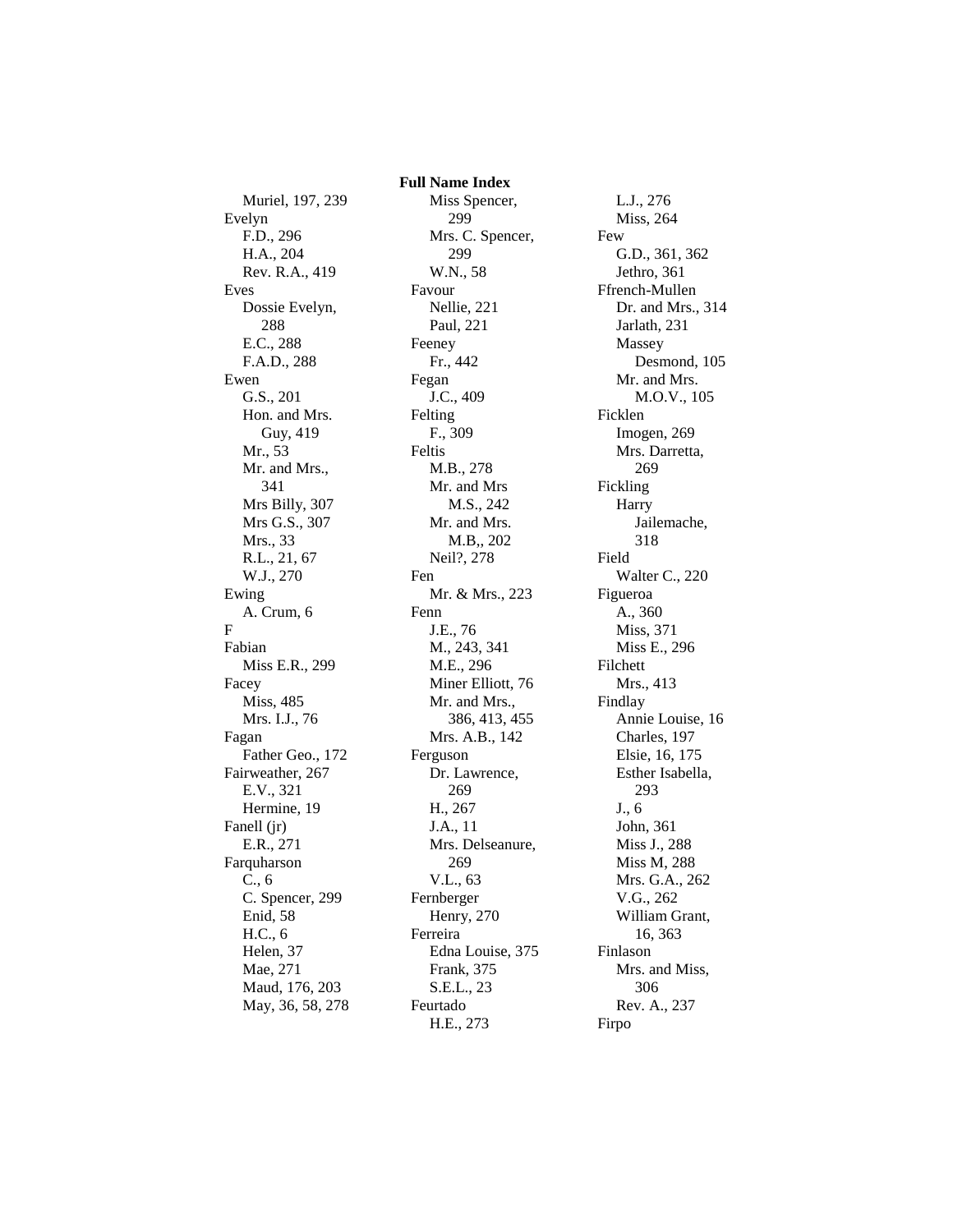A., 271, 275, 278 Fisher Beckie, 211 Becky, 201, 202 Capt., 195 Charles, 211 Charlie, 271 Hugh John, 244 J., 244 Jim, 422, 487 John, 183 Joyce, 487 Louie, 211 Louis, 288 Miss, 118 Miss J., 412 Mr., 416 Mr. and Mrs Sterling, 107 Mr. and Mrs., 182, 190 Mr. Sterling, 187 Mrs. F. Chas., 283 Mrs. H.E., 244 Mrs. Stirling, 185, 445 Rebecca, 58 Ruby, 183 Sterling, 342, 361, 386, 440 Stirling, 190, 400, 412 Fitzherbert Herbert, 11 Fitz-Ritson A., 282 D.A., 198 J. Louis, 282 Flaherty Rev. Fr., 385 Flegg V., 289 Fleming Mary Rose, 64 Flemming C. Leslie, 370

 **Full Name Index** Carol Winifred, 486 Charles Leslie, 265 Ena, 289 George, 265 Leslie, 486 Mrs. Leslie, 469 Fletcher Alexander, 98 B.N., 175 Benjamin Newton, 98 Frances, 98 Leslie Bernard, 182 Lilian Josephine, 98 Walter, 182 Flett Dorothy, 470 W., 470 William, 442 Flood Newton Abbot, Devon, 282 Floods England, 219 Fogarty J.F., 287 L., 360 Fonseca Miss N., 402 V.H. deVere, 419 Forbes H.A.W., 317 Miss, 38 Mrs J.D., 149 Mrs. W., 317 Sydna, 255 Ford E.G., 124 Father, 260 H.F.B., 6 J.C., 5 Rev. Father, 244 Wm., 220

Fore Father, 265 James, 234 Foreman Miss M., 423 Vernon C.R., 99 Forris Mrs., 289 Forsier Otto, 238 Forster Kathleen, 251 O., 276 O.E., 286 R., 276, 279, 293 Robert, 251, 271, 278, 288 Forsythe Ruby, 328 Foster Dwight L., 262, 302 E., 319 Estella, 340 G.C., 302 G.T., 21 Hazel Helene, 319 Learline, 340 Mr. and Mrs. E., 194 Phyllis, 58 Phyllis Eugenie, 194 R., 360 Foster Sutton Barbara, 400 Linda, 164 Mr., 342 Mr. and Mrs. S.W.P., 130 Mrs., 168, 185, 223, 226, 243, 259, 266 Mrs. John, 400 Mrs. S.W.P., 400 Foster-Sutton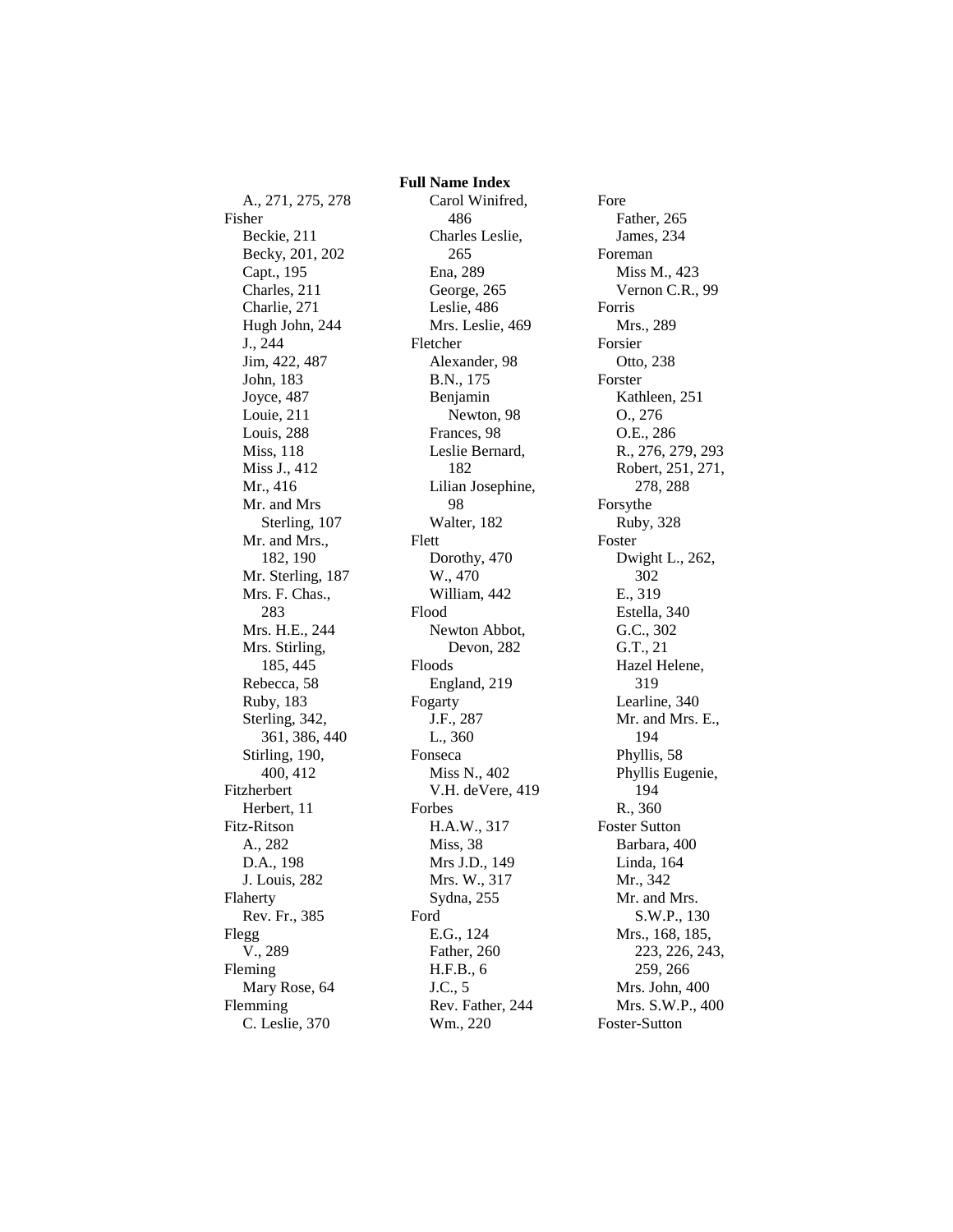Mr and Mrs Stafford, 121 Mr and Mrs Stafford W., 409 Mr Stafford W., 441 Mrs Stafford, 201, 296 Mrs., 194, 401, 416, 430 Mrs. S.W., 475 Stafford William, 113 Fouche Beryl, 441 Fournier Alexandre, 437 Alphonse, 128 F., 437 H., 444 Marie Olive, 128 Fousche Beryl, 360 Fowler Catherine Elizabeth Quinlak, 171 H.A., 97 H.E., 171, 179 Henry Ewarton, 179 Fox H.R., 352 Mr. R., 221 Rev. Fr. Leo, 353 Francis Clarissa Tryphena, 204 E.W.E., 234 G.H., 241 Joseph E., 204 Rev. Fr., 358 Frank Miss A., 287 Franklin Derrick, 282

 **Full Name Index** Helen M., 146 Fraser Beatrice Maud, 209 Evelyn, 421 Florence, 421 Frank, 259, 270, 421, 451 Frank Leslie, 56 L., 23 L.L., 421 Lena Joyce, 451 Leslie, 316 Mavis, 304, 305, 318 Miss, 88, 333 Mr., 461 Mr. and Mrs., 288 Mrs. Emma, 209 Mrs. Frank, 190, 193 N.J., 67 Noel, 482 Ruby Monica, 56 Rupert Carlisle, 270 W., 338 W.M., 318 Walter, 442 Fray Harry, 214 Mr. and Mrs, 306 Frederick Mrs. V., 269 French E.G., 6 Ella, 396 Mrs. G.A., 423 French-Mullen Mr. and Mrs., 274 Frey Wm., 221 Friend A., 11 Fuertado

D.L., 145 Lucille, 145 Mrs. B., 423 Muriel, 423 Fulford Dennis, 295 Hugh, 295 Merton, 487 Mrs, 155 Fuller Adina, 210 Basil, 210 Edwin, 128 Ella Eliza, 210 Evan, 210 James Alexander, 210 Mr. H.N., 219 Reggie, 210 Theodore, 210 Fullerton A.B., 88 J.C., 218 Sydney, 98 Fyffe J., 266 G Gadishaw Ernest A., 235 Gadpaille Mr. and Mrs., 236 Gaetjens Germaine, 399 Galan Ernest, 187 Iris Pearl, 187 Galbraith E.S., 10, 95 H., 273 Ivor, 487 M.L., 389 Mary Lilias, 441 Mr. and Mrs. Harry, 172 Tiny, 456, 471 Gallant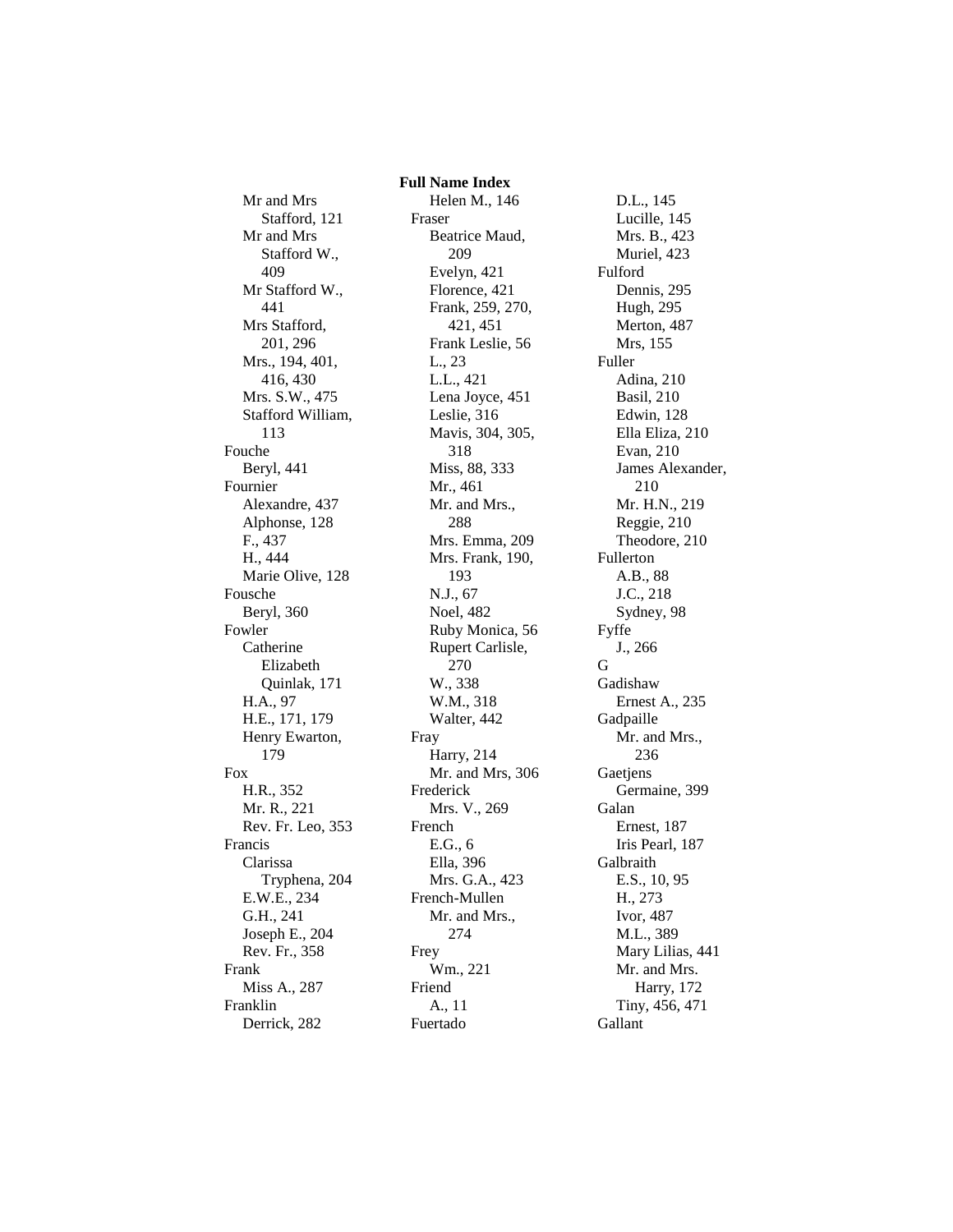Alice, 171 C.S., 208 Dione Inez, 208 Dorothy, 272 Easton F., 233, 272, 352 Easton Frederick, 171 John Michael, 25, 66, 85 Muriel, 25 William, 171 Gamble Miss M., 299 Mrs. R.S., 299 Gamblen J.H., 15 Gammon B.A., 275 Gann Dr. Thomas, 299, 388 Garcia B.J., 286 Enid Ada, 26 Hilda, 98 Isabella, 233 John, 209 Louisa, 209 Maria Amalia, 214 Martha L.E., 286 Mrs R.D., 121 R.D., 360 Raul, 214 Rev. Howard, 209 Yelverton A., 286 Gardiner Miss, 338 Mrs., 338 Gardner A., 6 H., 6 L.C., 68 Garland

 **Full Name Index** Rev. J.G., 311 Gartshore Margaret, 372, 441 Miss, 193, 328, 407 Rev. J.F., 37, 144, 254, 302, 385 Garvey Councillor, 377 Marcus, 123, 215, 272, 319 Gauntlet Mr. and Mrs. W., 485 Gauntlett Mr., 475 Mrs., 476 Gayle Constable, 250 Gaylord Mr. J., 221 Gaynair A.F., 23 A.P., 40 Lilly, 123 Michael A., 123 Gayner J.W., 407 John, 318 John William, 318 Julia Augusta, 408 Mavis Isabel, 204, 205 Miss, 360 Mr and Mrs J.W., 204 Mr., 211 Mrs. J., 360 Gaynor Esther M (Essie), 274 Ferdinand Charles, 99

W.A., 99 Geddes Clinton, 293 Corine M., 126 Miss, 420 Rev. A.W., 43, 293 Rev. and Mrs. A.W., 64 Rev. J.M., 409 Rev. Mr., 341 Rita Elida, 64 T.H., 13 W.H., 17 Gentles R.E., 423 Genus Vera, 300 George Miss E., 279, 287 Mrs. P., 279, 281 George King of England, 245 Germany, 394 Germany and Poland at War, 484 Gibbs Ethel, 220 Wm., 220 Gibson Beryl, 279 Rev. P.W., 397 Richard, 220 Gick Ann, 460 Denis, 460, 471 Denis Malcolm, 441 Dennis, 473 Molly, 460 Mrs. Denis, 471 Gideon C.S., 6 Cyril, 286 Hon and Mrs. D.S., 190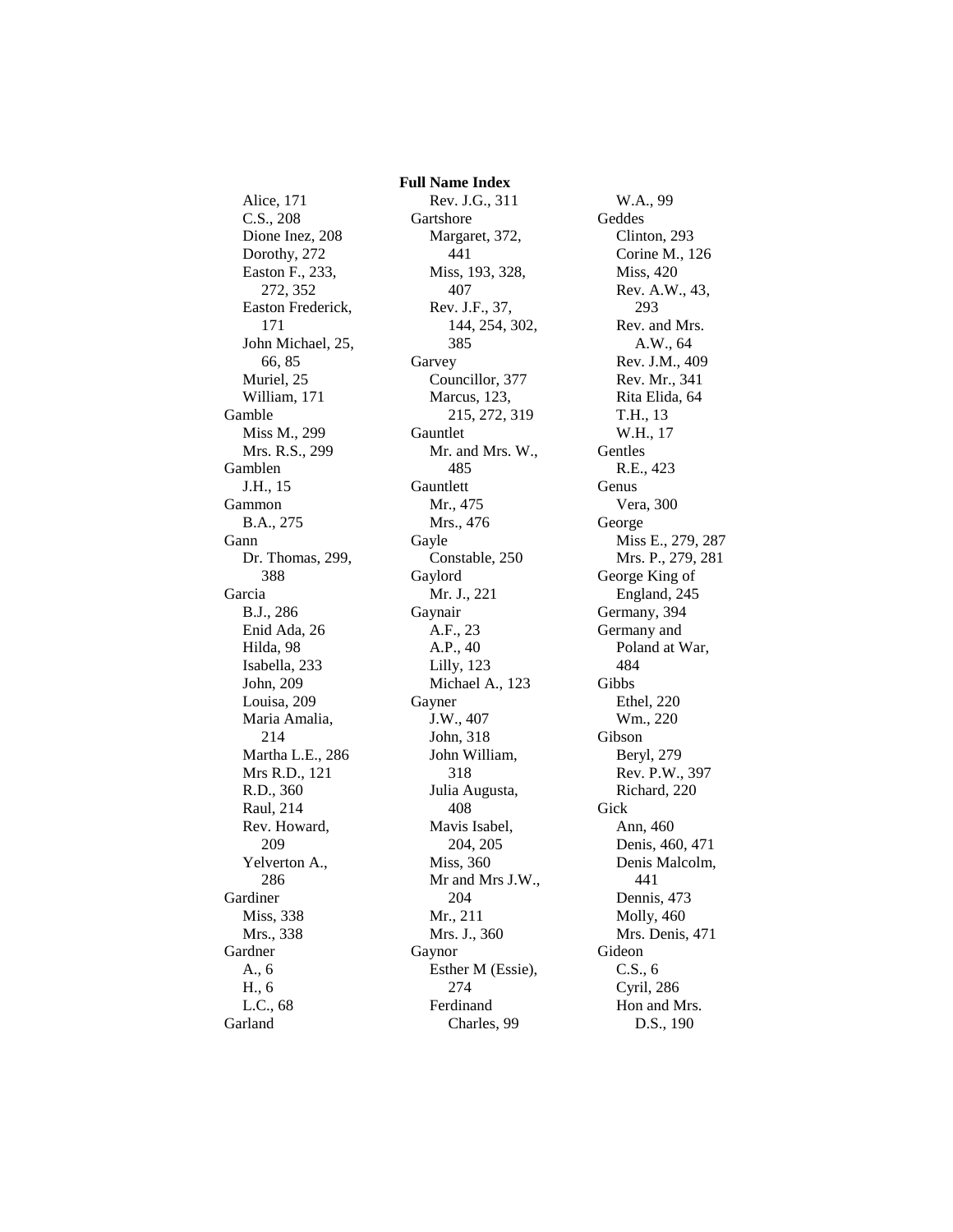M., 289 Mabel, 190 Thaddeus, 6 Gilbert Ashurst Turner, 143 Gilder Monsieur David, 271 Gill A.G., 299 F., 6 Gilles John, 300 Gillies Ena, 277, 438 Robert, 277 W.R., 262, 331, 357, 374 Gilpin-Hudson Cecil, 231 Girl Guides, 92 Gladstone Miss G., 220 Mr. H., 220 Glanville Ann, 306 Claire, 39 H.F., 6 John, 306 Stephen, 306, 366 Glen-Campbell M., 168 Goble Capt C., 275 **Godfrey** Anthony, 87 Edmund Dudley, 203 Errol Victor, 241 F.E,, 423 G., 366 G.E., 181 H.L.B., 271, 275, 278, 281

 **Full Name Index** James Anthony, 87 Janey, 241 L.B., 276 R.L.B., 294 W.B?, 241 **Goffe** A.D., 263, 338 Albert E., 273 Alec, 180, 213 Alix A., 208 E.V., 325 Eileen, 236 Miss E.C., 428 Mr. and Mrs Alec., 209 Mr. and Mrs. A.D., 168, 211, 236 Mr. and Mrs. C., 236 Mrs A. Constantine, 193 Mrs. A.D., 338 Mrs. Alfred, 190 Vera L., 273 Goldstein Mr. and Mrs., 294 Goldsworthy Capt, 286 Miss B., 309 Miss K., 309 Misses, 286 Mr. and Mrs., 309 Goldwyn Samuel, 348 Goodman Mrs. W.H.S., 299 Sgt., 35 W.N.S., 299 Goodrich Harriett, 128 Robt Sheddon, 128

Gordon A., 10 Alex, 375, 386 Alexander, 218 Archie, 6 Mr., 236, 243 Mrs., 360 Gordon-Hay H., 162 Gore Mrs. J.F., 271 Gorham Anthony, 269 Gosden Miss, 207 Gosett C.M., 269 Goubault Miss C., 288 Miss E., 271, 287 Miss O., 287 O,, 271 Olive, 275, 281 Gough Eileen, 126 Gould H.C., 6 Grace C., 288 Graf Spee, 487 Graham Archdeacon J.G., 416 Cyril, 287 F.E., 271 J.W., 128 Marguerite Geraldine, 160 Mrs P., 110 Mrs. A., 273 R.J., 6 Rev and Mrs W.T., 160 Ven Archdeacon J.H., 273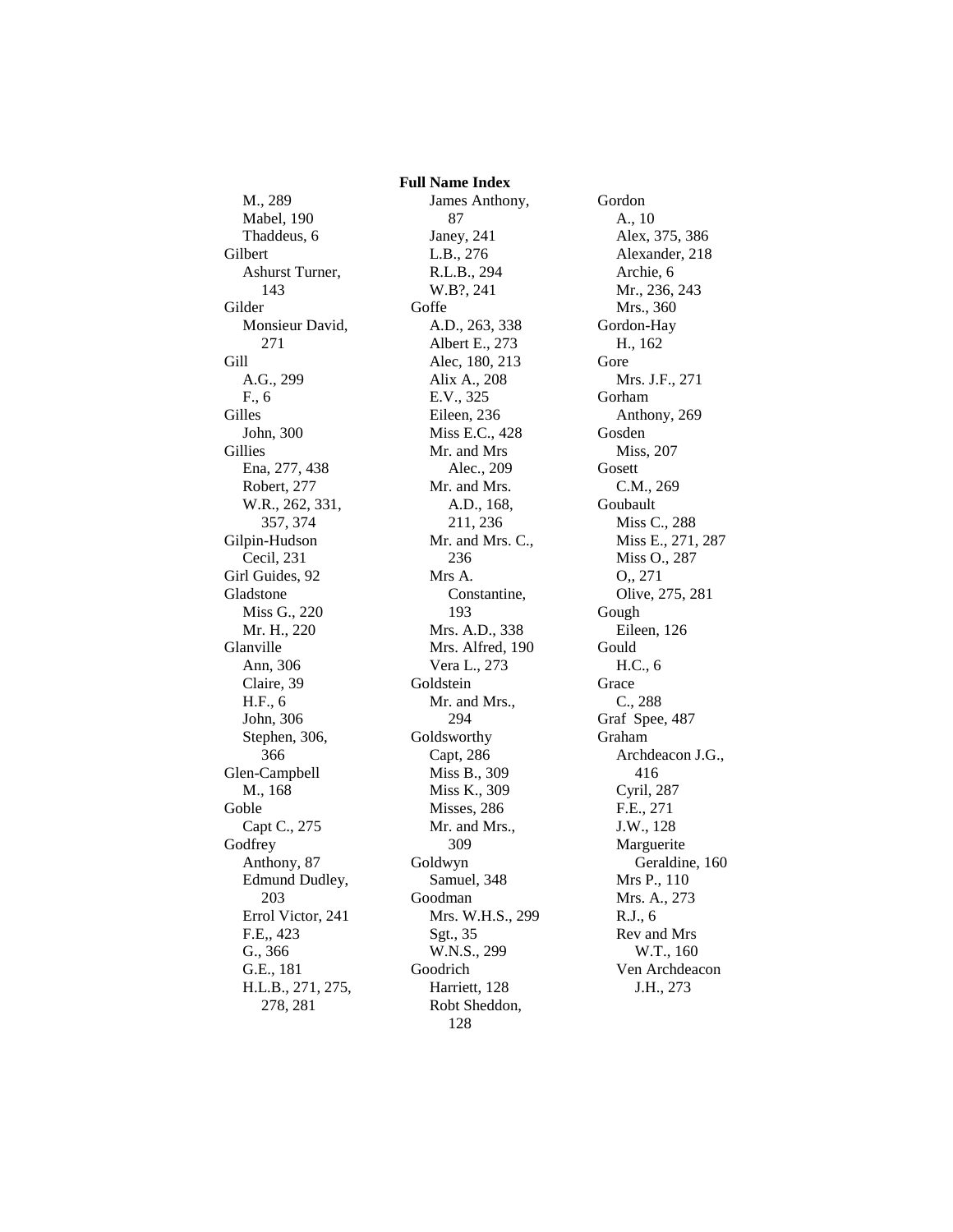Ven. Archdeacon, 147, 160 Grange E.V.N., 20 G.W.K., 20 Grant, 142 Alex., 85 Alexander W., 76 Alice, 366 Amelia, 76, 85 Anne Mabelle, 182 C.A., 16 D.C., 141 D.L., 74, 366 David Cook, 363 Evelyn, 481 J.M.N., 144 Mabel, 39 Master Clarence E., 235 Miss S., 307 Mr., 317 Mr. and Mrs. D.C., 182 Mr. and Mrs. R., 202 Mr. Ralstoun, 419 Mrs., 270, 429 Mrs. Ralstoun, 419 Peggy, 287 R. Stewart, 419, 450 Ralstoun, 161, 294, 471 Rebecca, 11 Rev. Jonathan, 95 Robert Stewart, 363 Rolstrom (sic) Caldwell, 141 Sandy, 481 Gray A.Leslie, 6

 **Full Name Index** A.S., 419 K.D., 226 Mrs A.M.E., 397 N, 168 Nora, 306 Vera L., 273 Vivian Clive DeWar, 307 W. Baggett, 168 Graydon Mrs A.D., 120 Greagor J.M., 168 Great Britain Ready in Case of War, 392 Greaves Louis, 33, 114 Green H., 267 Miss W., 309 Mrs., 270 Greene H.P., 49 Gregg L.C., 276, 278 M., 74, 169 Miss M., 74 Monica, 416 Griffin Miss S., 309 Griffith Pamela, 59 R.W., 392 William Gwynne, 392 **Griffiths** Miss, 305, 406 Pam, 313 Pamella, 164 Groom Miss, 416 Grossett F.V., 253 Miss B., 455 Mrs., 386 Grove Place, 413

Gruber Edmund Charles, 134, 135, 260 Lilian Kathlyn Adele (Kitty), 135 Violet, 260 Gruchy Claude, 215, 253, 306 Colonel, 215 G.G., 389 L.C., 389 L.G., 86 Marjorie, 215 Sydney, 186 Guilfoyle John, 332 Madge, 332 Michael, 332 **Gunter** Anabella, 235 Aubrey M., 254 Doris, 294 Doris Madeline, 370 Geoff, 327 Geoffrey, 172, 370 Misses, 327 Mr., 327 Mrs. Geoffrey, 371 Peter Courtney, 254 Rita, 172, 371 Gwynne Evan, 272 Gyles Alice, 151 H H.M., 175 H.M. King George V Death, 417 Hacklett Mr., 271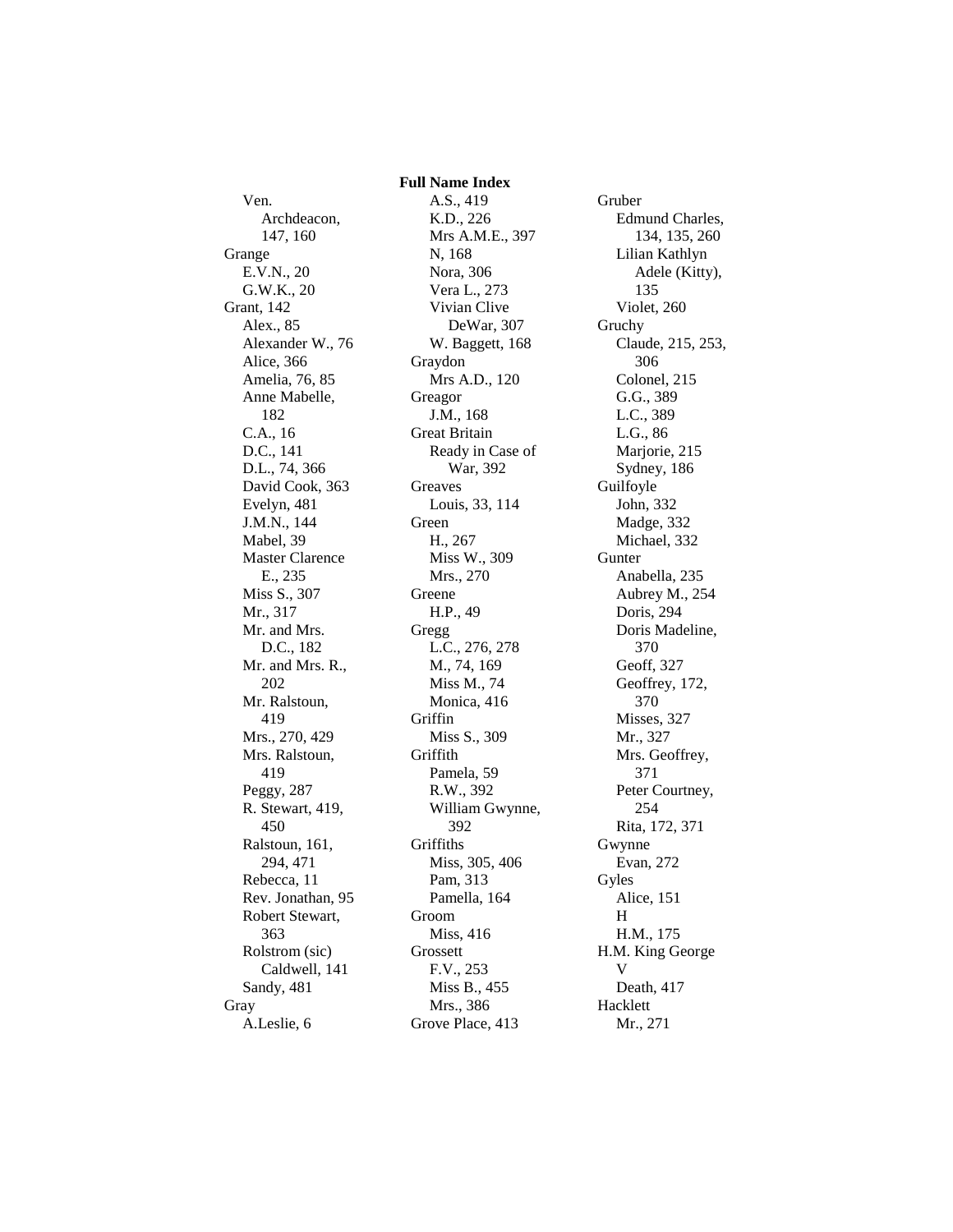Mr. and Mrs., 281 Hadden W.T., 438 Haddon Ena, 278 Haines Father Bennett, 208 George, 310 Hairs Audray Alleen, 179 Dorothy, 128 E.H., 360 E.L., 68 Edward, 168, 339 Edward Lawrence, 155 J.D., 128 John, 155, 339 John D., 242 Ken, 305 Lawrence, 296 Miss, 156 Mr and Mrs J., 128 Mr., 156 Mr. and Mrs.L., 179 Mrs., 485 Mrs. E., 185 Hall, 205 Albert, 173 Allan M., 317 C.E. Lyon, 7 Canon J.P., 107, 117, 122, 131, 136, 138, 142, 144, 219, 277, 308, 387 Canon James Philip, 239 Canon James Philip, 139 Dr., 219, 243

 **Full Name Index** Dr. and Mrs. J.H., 309 Dr.J.M., 257 E.H., 360 Edith, 308 Enid, 319 Eustace Alonso, 319 G.Bathurst., 155 Gladys, 154 Gladys Mae., 149 Henry McPhail, 233 J.M., 54, 55 J.P., 41, 60 Jack, 185, 218 L., 275 Louisa, Mrs J.P., 107 Louisa., 107 M.C., 68 Mama., 296 Mary Jane, 56 Mavis, 39 Miss, 211 Mr., 198 Mrs., 88, 108, 144, 202, 252, 277 Mrs. A.E., 319 Mrs. Garland, 266 Mrs. H. Garland., 222 Mrs. James, 224 Mrs. Madge, 471 Rev., 88 Rev. and Mrs B., 185 Rev. and Mrs. Bathurst, 202 Rev. and Mrs. Bathurst., 165 Rev. and Mrs. J.P., 61 Rev. Bathurst, 181, 201, 386

Rev. Bathurst., 265 Rev. G.Bathurst, 196, 317 Rev. G.Bathurst., 147 Rev. J.P., 25, 47, 99 Rev.George Bathurst., 198 W.A., 88 W.D., 289 W.P., 35 William, 124 Halle Mr. and Miss, 88 Halliburton Amarcus, 269 Halliday H.F., 22 Maxwell, 61 Mrs., 83, 88 Mrs. F., 443 Rev. and Mrs. T.W., 61 Rev. T.W and Mrs, 107 Rev. T.W., 91 Rev. Thomas W., 367 Rev. W., 87 T.M., 20, 67 T.W., 75, 138 William, 94 Hallowes Mr. and Mrs., 278 Halsall Fred, 259 Harry, 251 Reginald, 250 Hamaty Mr., 381 Hamilton A.C., 87 Aimee, 411 Capt J., 276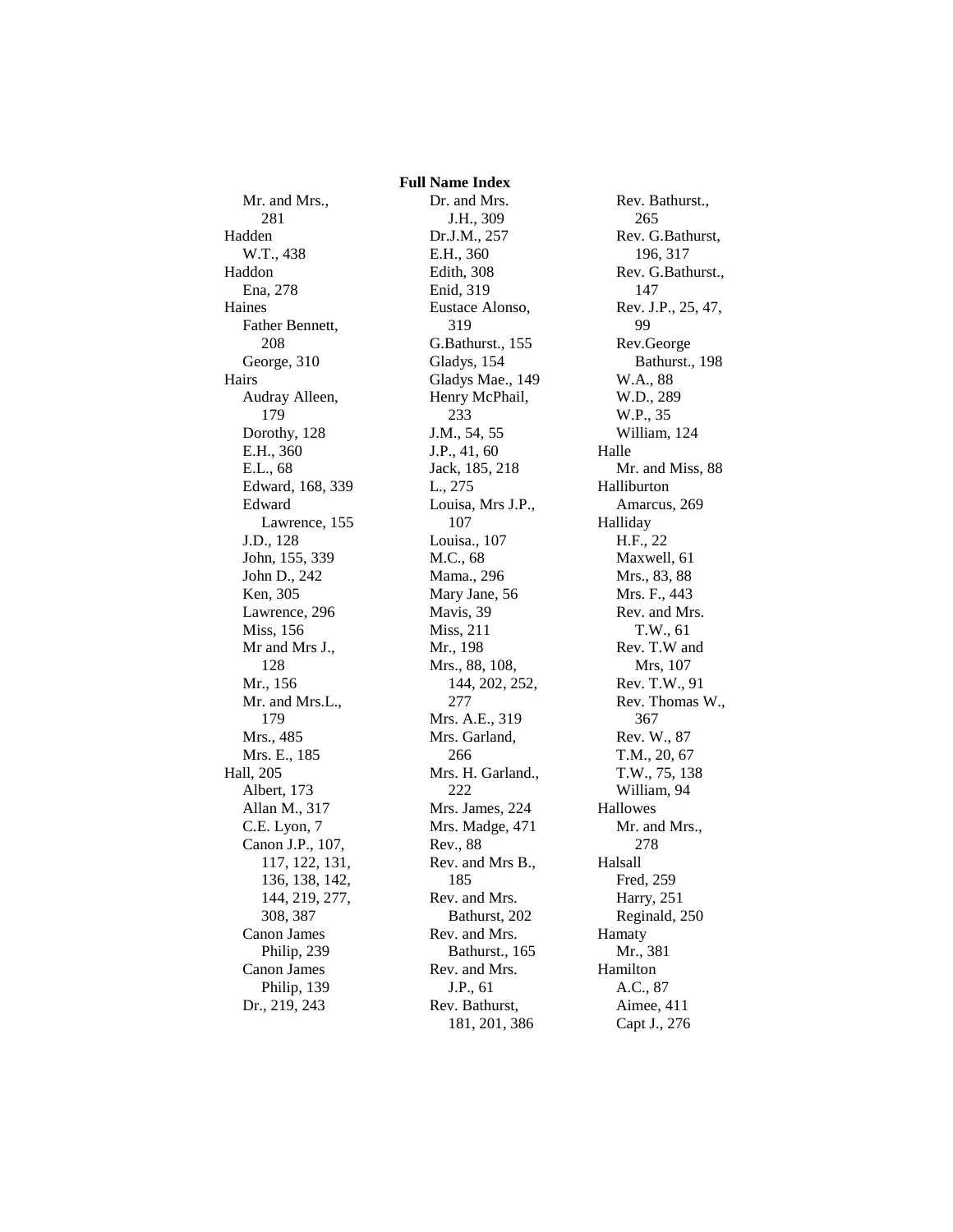Captain J., 321 Dr., 197, 233, 238, 243, 252, 424 Dr. A.C., 218, 321 Dr. and Mrs., 222 J., 281 M., 41 Miss, 419 Miss H., 424 Miss V., 424 Mrs. A., 427, 429 Mrs. W.F., 299 Hammond S.A., 302 S.S., 266 Hampden Dickson C., 302 Hampton School Prize Giving, 57 Hancock Mrs., 185, 305 Hancox Hilda, 446 Hilda May, 305 Miss, 454, 455 Mr., 411 Mrs., 168 Handbook of Jamaica 1916, 5 Hanna E.R., 332 Miss S., 332 O., 40 Hanson A.J., 226, 298 C., 26 J, 168 Mrs. K.G., 317 Hardie Bishop, 407 Mrs., 397 Rt. Rev. W., 302 Harding, 11 Mrs., 286, 304

 **Full Name Index** Warren, 122, 146 Warren G., 122 Hardinge Hon. Mrs., 293, 294 Hardy Dorothy, 328 Mary Elizabeth, 150 Mrs. Winston B., 220 Thomas, 219, 222, 262 Hargreave E.A., 346 Geoffrey, 346 Hargreaves Dr. George, 223 G., 361, 362, 365 Geo., 10 George, 7 Mrs., 11 Harker Miss G.L., 11 Harnden Mr. and Mrs., 188 Olive, 188 Harpers Misses, 360 Harpes Rev. Father, 81 Harpeshad, 301 Harrell Col. M.D., 230 Harriott Edmund C, 121 Lillian Alice Susan, 121 Harris A.L., 375 Beatrice Mary, 230 Braham, 204 Cecil Vivian, 375 Christiana, 12

Flossie Constance, 106 G.W., 332 Guy, 317 H.L., 376 Harold, 332 Herbert L., 375 J.A., 11, 259 Miss Ena, 459 O.D., 16 R., 267 R. Braham, 80 Rilla Isabella, 375 V.Stanley, 375 Walter, 269 Harrison Archdeacon, 419 Charlotte, 427 D., 266 Edith Maud Mary, 180 Florence, 427 George, 427 L.G., 7 Mrs., 429 Rev. Canon, 327 Rev. Canon E.S., 263, 307, 310 Hart A.J., 11, 146 Alan, 274 Albert Joseph, 76, 98, 158 Alice, 190, 193 Allan Keith Edmund, 223 Ansell, 94, 254, 306 Arthur, 469, 486 Clinton, 201, 283, 306 Constance, 215 Dan, 10, 144, 218, 317, 412 Daniel, 154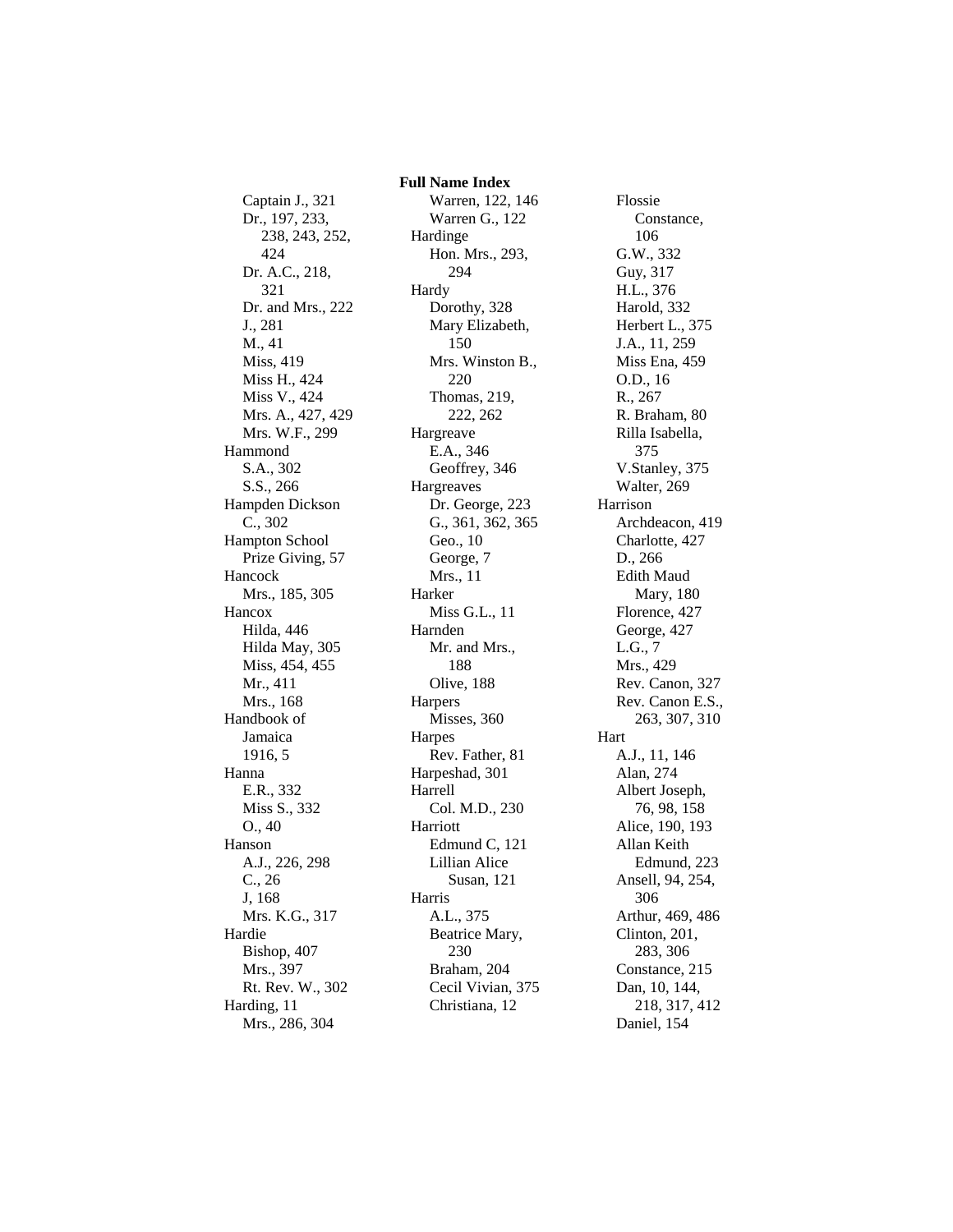Dorie Millicent, 109 Dorothy, 306 Edgar Vivian, 87 Edmund, 223, 306 Ellis A., 146 Emma Marie, 451 Estella Fredrica, 138 Ethel, 275, 278, 279, 281, 287, 288, 294, 306 Ethel B., 271 Fred, 190 G., 287 Geoffrey St George, 121 George, 306 George A., 121, 451 Herbert, 306 J.E., 23 J.F., 7 J.G.V., 15 John Clinton Edmund, 203 John Foley, 159 Julia, 289 Julia A., 288 K., 271, 374, 469 Kaestner, 246, 282, 459, 488 Karl, 469 Karl W., 65, 459 Martha, 488 Mary Jane, 76 Minnie, 238 Miss, 185, 371, 374, 450 Miss "Bobby", 316 Miss D., 100 Miss S., 306 Misses, 11, 317 Mr., 342

 **Full Name Index** Mr. and Mrs Dan, 109 Mr. and Mrs Joseph, 156 Mr. and Mrs., 374 Mr. and Mrs. Edmund, 203 Mrs., 185 Mrs. Dan, 390 Rosalie, 488 Samuel, 94, 108, 134, 146, 306, 366 Samuel Lester, 254 Sibyl, 36 Sybil, 304, 412 Hart & Son Ltd Samuel, 84 Hart jr George, 306 Richard, 306 Harte Bret, 15 Harty E.R., 68 Edith, 36 Edith R., 36 Hannah Elizabeth, 373 Hilda, 36 I.L.M., 21 Miss, 83, 118 Mrs., 88, 236, 305 Rev. Canon, 373 William, 263 Harvard, 157 Harvey Miss, 326 R.B., 234 Rev. Fr., 230 Harvey Clark G., 363 Inspector, 317 James, 363

James Herbert, 363 Harvey Clarke Inspector, 288 Harvey-Clark J.H., 385 Haughton Harold, 7 Mr. and Mrs., 459 Roger Swire, 107 Haulse Major, 332 Haverfield Capt, 41 Hawkins Mrs., 482 Hawksworth Rev. Allen S., 302 Hawthorne S.H., 11 Hay Miss P., 279 Mrs., 327 Peggy, 271, 275, 278, 282, 294 Rev. J.J., 273 Hayle Mary, 221 Haynes Emanuel, 81 Headmann Rev. A.A., 77 Hearne M.V., 266 Heath Miss, 207 Mrs. M., 220 Heaven Captain Hudson, 210 Heaver W.F., 304 W.G., 472 Hecker Erich, 269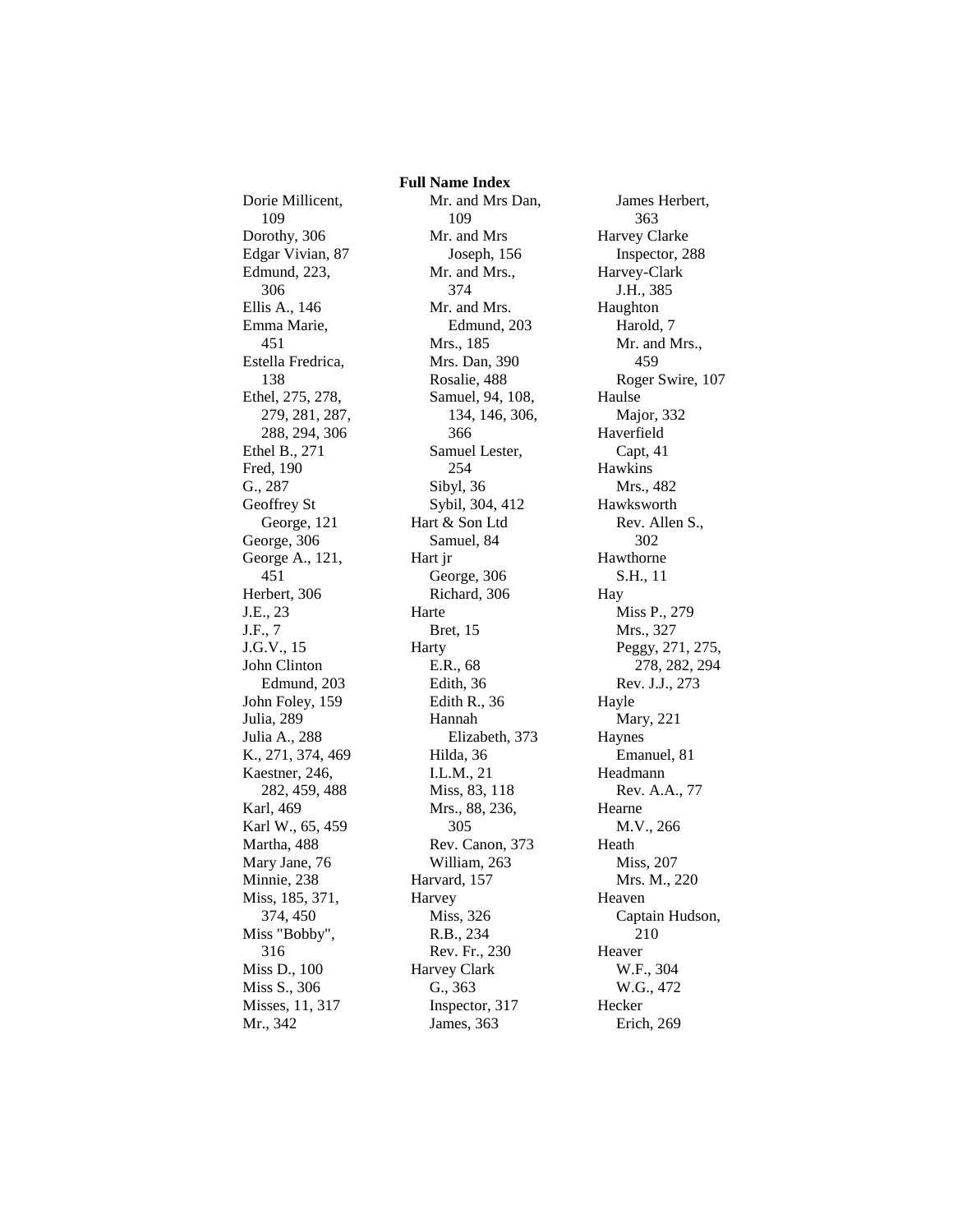## **Full Name Index**

Hedmann A.J., 16 Hedricks Rev. Canon, 451 Heffernan Mrs., 287 Hellwig Frederica, 102 Henry James, 102 Philip Christopher, 102 Helwig Alice, 435 Aubrey, 366, 423 C., 342, 366 C.E., 68 C.L., 74, 347, 393 C.V., 423 Caleb, 103 Caleb James, 166 Carl E., 393 Charles L., 64, 347 Chas., 259 Chas. L., 74, 150 Don, 456 Dorrit, 456 Dorritt, 483 Dr. Gerald V., 470 E., 169, 218, 341, 392, 455 E.M., 175 Edwin, 74, 225, 259, 365, 366, 386, 435, 463 Edwin Edwin, 366 Ena May, 347 Enid, 306, 365 Enid Louise, 366 G.V., 112, 347, 393 George, 56 Hilary, 415

Hillary, 456 Inez, 164 Inez Mere, 169 J.F, 169 Keith, 456 Marguerite, 463 Mary, 150 Miss, 316, 474 Miss K., 33, 74 Miss M., 296 Mr., 424 Mr. and Mrs. W., 88 Mrs. A., 74 Mrs. C., 223, 413 Mrs. Chas. L., 74 Mrs. E., 74, 118, 455 Mrs. H.A., 366 Mrs.R.M., 169 Muriel, 126, 145, 366 N., 393 N.C., 389 N.L.M., 23 Nessa, 366 Noel, 306, 366 Rev. and Mrs. S., 366 S., 455, 461 S.Evans, 394 Stanley, 366, 456, 477, 483 Vin, 150, 461 Viv, 272 Vivian, 366 William, 150 Heming Miss F., 397 Mr., 9 Hemming Miss R.M., 88 Mrs., 431 Henderson A.J., 287, 294 Alice Mary, 5 Arthur T., 76

Dr., 18 Dr. Arthur T., 272 Elsie Katherine, 76 F.G., 88 F.J., 459 Fred, 154 Geo. E., 344 George E., 350 Miss R.I., 288 Mr. G.E. and Miss, 195 Mrs and Miss, 296 Mrs., 341 Mrs. G.E., 79 Mrs. Geo.E., 373 Rev G.E. and Mrs., 107 Rev., 222 Rev. and Mrs. G.E., 5 Rev. and Mrs. Geo. E., 76 Rev. G.E., 59, 75, 76, 82, 259 Rev. G.R., 350 Rev. George, 239, 258 Rev. George E., 129, 272 Rev., Mrs and Miss, 165 Hending Elsie, 316 Hendrick Canon, 75 Rev. Canon., 26 Hendricks A., 309 Alex, 271 Mavis Sybil Sidney, 163 Mr., 310 Mr. and Mrs W.G., 163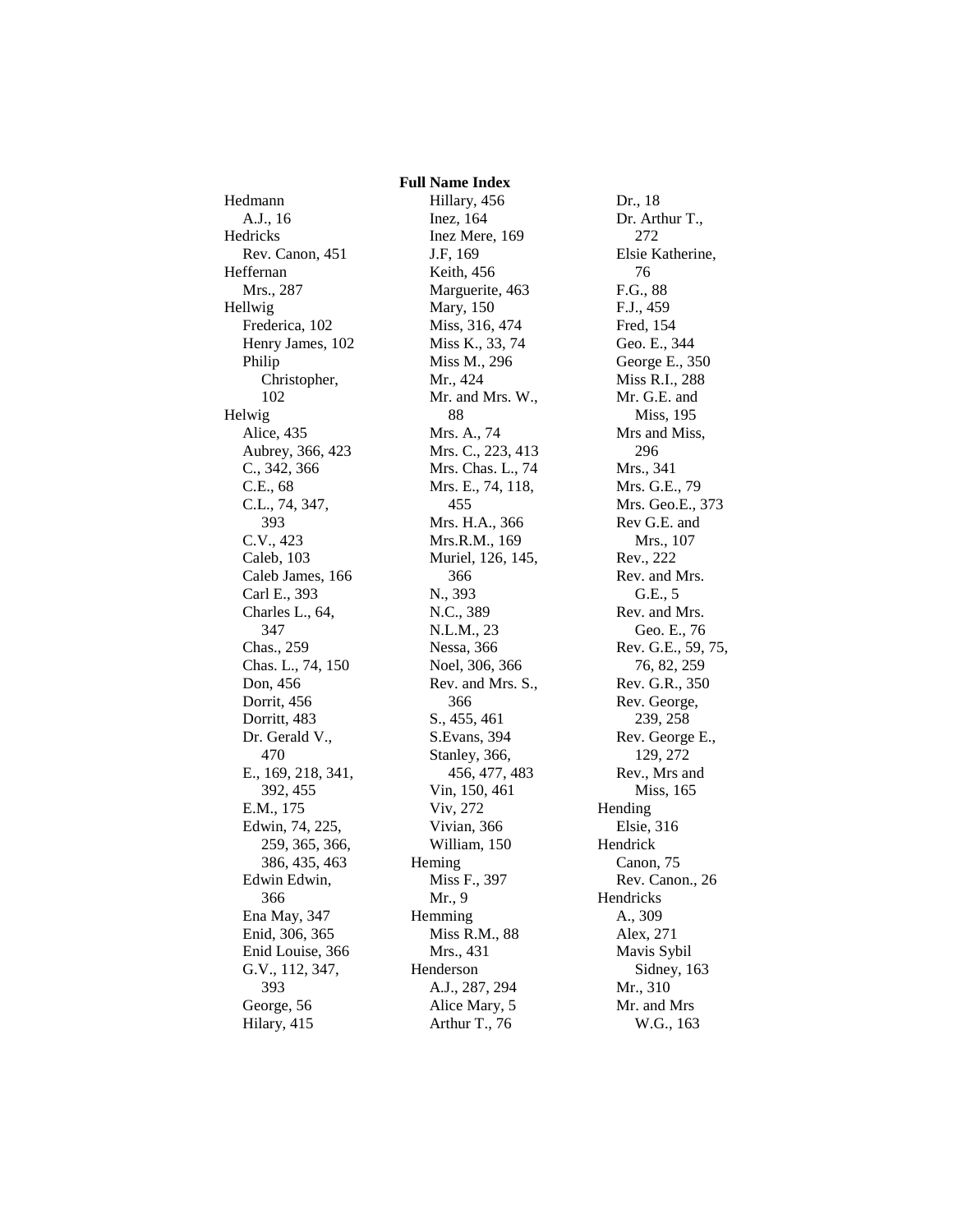Rev.S.P., 176 Hendriks A.R., 21 Emily Jane, 76 Gladys, 36, 39 **Hendry** D., 309 Donald, 198, 384, 473 J.R., 309 Jack, 240 Jackie, 472, 473 Miss, 287 Mr., 316 Mrs., 254, 297 Mrs. E., 271 Mrs. M., 473 Robert, 193, 271 Ruth, 473 Heningham Miss M.L., 345 Henningham Miss, 348 Henriques, 375 Cecille, 246 Charles, 361 Deborah, 283 Dorothy, 246 Dr Horace, 407 E.C., 287 Ernest, 271 Ernest Cohen, 69 F.C., 69 Fabian, 246 I.E.C., 283 Lena, 269 Loie, 246 Lola, 238 Louie, 211 Mignon, 246 Mr. and Mrs. E., 281 Mrs. Catherine, 235 Mrs. Horace, 283 Rosie, 246

Hendrik

## **Full Name Index** Rupert C., 104 V.C., 279 Vera N.F., 104 Verna, 246 Vernon, 246, 247 Yola, 247 Yola Linda, 246 Henriques (jnr) Vernon, 271 Henriques (Jnr) V.C., 278 Henriques (Snr) V.C., 278 Henriques, jnr Horace L., 314 Henriques, Snr Horace, 314 Henry A.M., 20, 67 Charles, 12 Miss McDonald, 231 Mr. M., 110 Hepburn Chaplain, 76 Herbert F.H., 10 Heritage Dam, 203 Heron David, 317 Doris, 245 E. Ethel, 264 F.D., 224 Geo, 245 George Egerton, 224 J.E., 347 Lena, 193 Lily Isma, 317 Susan, 317 Heskeith H.W., 270 Hewett E.A., 266 Hewitt Madge, 58, 156 Heyliger

Elizabeth, 443 W.A.S., 163 W.L., 443 William Abram Scott, 254 Heywood Miss, 230 Hicks Miss, 61, 91 Rev. Geo., 282 Hill C.A., 294 C.G., 294 J.L., 287 Master E.B.N., 234 Misses., 202 Mr. and Mrs., 202 Violet, 58 W., 202 Hillary Isabel, 278 Kathleen, 278 Maisie, 278 Misses, 279 Hind Miss, 279, 281, 293 Hindenberg Disaster, 439 Hinds Miss Kathleen M., 235 His Excellency the Governor, 203, 474 His Lordship Bishop, 397 His Lordship Bishop deCarteret, 40, 224 His Lordship the Bishop, 197, 295 His Lordship the Bishop of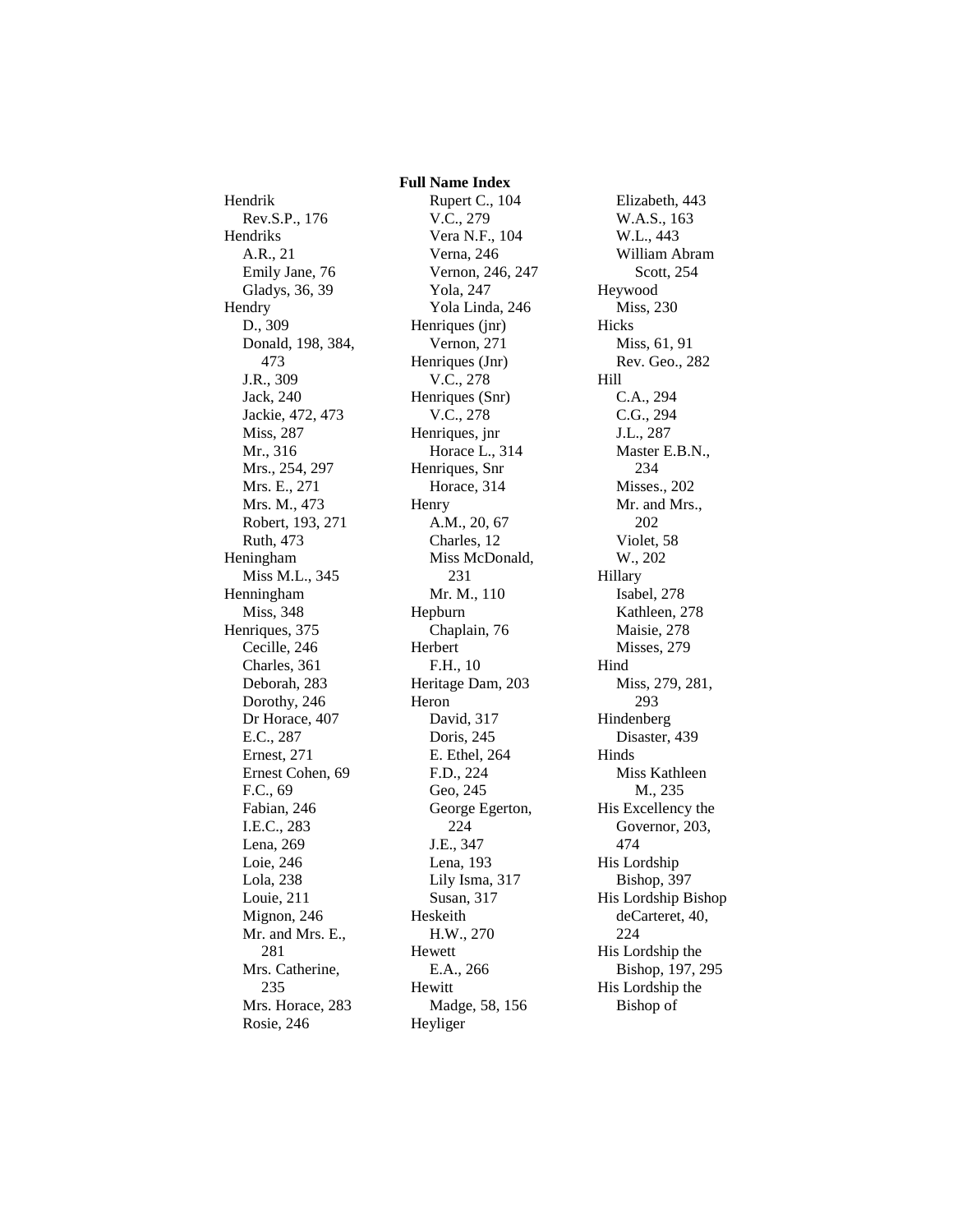Jamaica, 174, 273, 332 History of Jamaican Jewry, 450 History of Rifle Shooting in Jamaica., 35 Hitler, 461, 462, 463 May soon Strike, 482 Nazi Chieftain, 388 Takes Czechoslovaki a, 472 Hitler for War, 484 Ho-A-shoo Dr. Y.H., 183 Hobbs John, 7 Hobson A.J., 259 Mrs., 427 Hodge E.A., 35 Hoffman E.V., 355 Ernest V., 355 Florence May, 355 Hogarth Adrieanna Carey, 135 Adrienna Carey, 175 C. St Leger, 40, 75 C.A., 198 C.P., 80, 135 C.P., 119 C.St L., 119, 463 C.St L.R.C., 198 Cecil Plunkett, 198, 225 Cecil Vivian Murray, 119

 **Full Name Index** Edith May Murray, 463 Jessie, 119 Hogg Caroline, 218 Colin A.C., 64 Edward S., 345 Ellen Hutton, 64 Ena, 465 Ernest, 465 Louise, 345 May Sidney, 465 Verna, 457 Wm., 218 Holbrook W.J., 7 Holden Honor, 475, 479 Holgate Bessie, 220 Henry, 220, 317 Mrs., 211 Hollar Ada Alethia, 318 Ann Amelia, 240 Anna, 240 Anne, 416 Cecil, 255 Constance, 115, 116, 173, 240 Dr. and Mrs F.G., 159, 265 Dr. Francis G., 110 Ellen, 352 F.L., 267, 401 Francis Gerald, 154 Francis Leicester, 345 Francis White, 240 H.H., 318 Ivy Lucille, 436 Lucille Cassandra, 372

Lydia Adina, 122 Miss Anna, 38 Mr. and Mrs F.L., 154 Mrs. M.A., 401 Nella, 240 Olive, 240 Ouida Elise, 267 Simon, 310 Sydna, 255 Vida L., 401 Holle Herbert (Bertie), 227 John George, 227 Miss, 118, 259 Misses, 224 Holler Edward, 104 Frank Sasso, 104 Hollingsworth Miss L.C., 345 Hollinsed R.L., 282 Richard Keith, 282 Holsden Romeo, 11 Honiball Amy, 176 Maria, 245 Marjorie, 37, 160 Marjorie Louise Dunscombe, 176 O.D., 245 **Oscar** Dunscombe, 214 Robert, 214 Robert Dunscombe, 176 Hood-Daniel Beryl, 399 H., 399 Hooship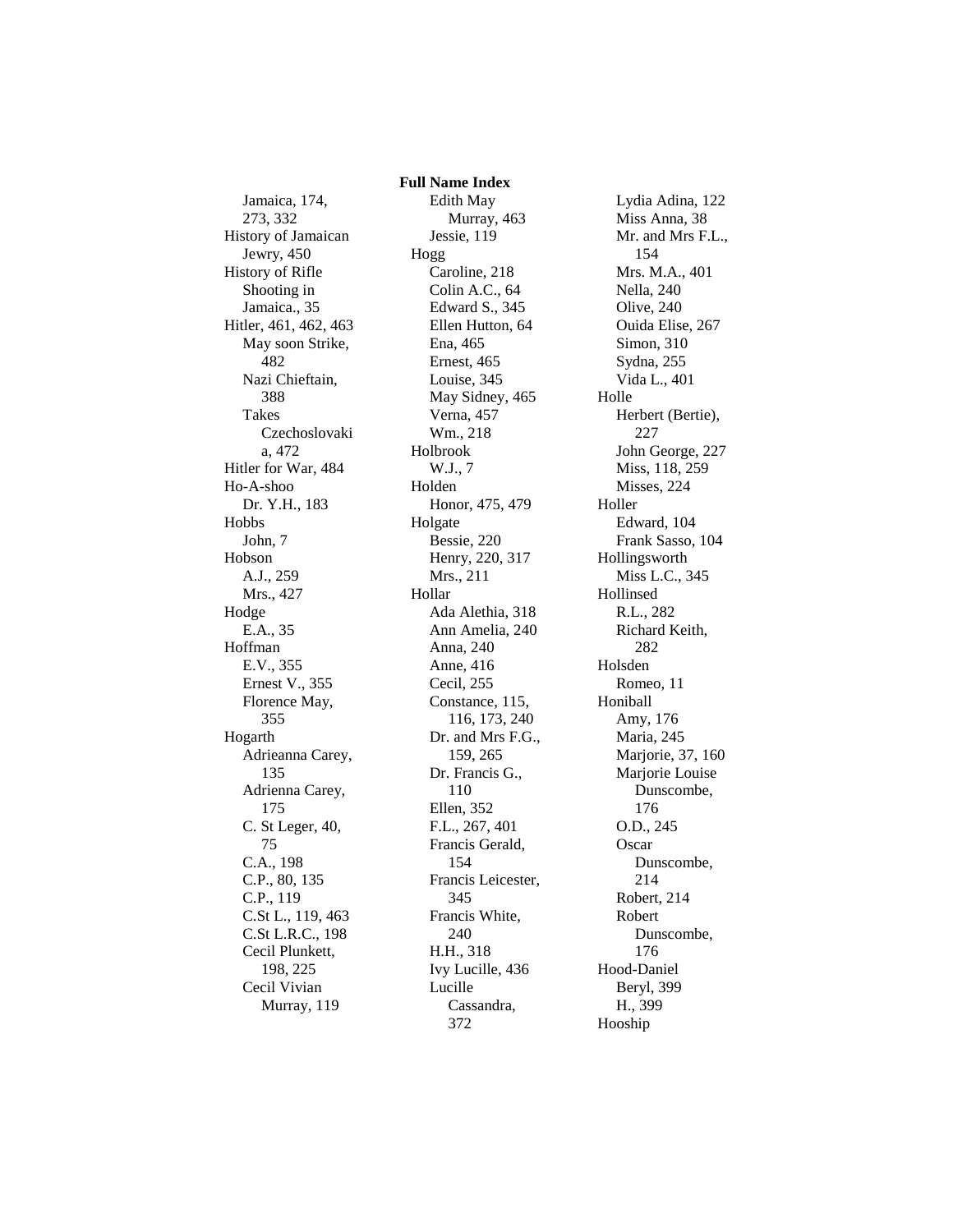Charlie, 11 Hope of Peace, 479 Hope-Panton V., 23 Hopkinson Sir F., 221 Hopwood A., 74, 342, 360, 361 A.L., 144, 296, 467, 471 Alex, 10, 437 Alexander, 154, 155, 260, 365, 393, 463 Cora Marguerite, 155 Don, 154, 476 Dorothy, 422 E., 169, 223 Edith, 201, 207, 336 Edith C., 126 Eric, 156, 185, 325, 422, 463, 484 Evelyne, 226 H.D., 354, 388, 408 H.V., 296, 404 Herbert, 155, 483 Herbert Donovan, 260 Joseph, 143 L., 61, 360, 386, 404, 424, 474 L.A., 88, 118, 152, 165 Lennie, 422, 476 Leo, 226 Leonard, 154, 242 Leonard Alexander, 149 Miss, 316, 404, 422, 450

 **Full Name Index** Miss E., 413 Miss Ruth, 185 Miss S., 296, 413 Miss Sybil, 185 Misses, 187 Mr Herbert, 185 Mr., 187, 317, 419, 461 Mr. and Mrs., 61 Mr. and Mrs. A., 336 Mr. and Mrs. A.L., 211, 487 Mr. and Mrs. A.L., 201 Mr. and Mrs. A.Leo, 185 Mr. and Mrs. Alex, 480 Mr. and Mrs. Alexander, 149 Mr. and Mrs. Lennie, 485 Mr. and Mrs. Leo, 156 Mr. L, 223 Mr. L.A., 173, 218 Mr. Vincent, 185 Mrs A., 296 Mrs Alex, 156 Mrs Alexander, 201 Mrs Lennie, 476 Mrs., 118, 419, 450, 459, 476 Mrs. A., 411, 413, 427 Mrs. Alexander, 88 Mrs. L.H., 391 Mrs. Lennie, 202 Neville, 235 Raymond, 484 Ruth, 156, 164, 201, 202, 207,

407, 471, 473, 483 Ruth M., 126 Seften, 221 Septon, 121 Stafford, 143 Sybil, 201, 448, 477, 479, 485 The Misses, 61 V., 386, 413 Vincent, 156, 201, 211, 411, 422, 483, 485 Horn David, 7 Mary, 399 Horne L.M., 15 Mary, 411 Hosell J.C., 35 Hoskins Misses, 10 Houdini Harry, 193 Howard Barbara, 299 Dr, 297 Mr. C.H., 224 Mrs., 185 Mrs. C., 224 Mrs. C.H., 459 Mrs. C.W., 299 Pamela, 295, 299 Rev., 386 Rev. and Mrs., 202, 342, 413 Rev. and Mrs. C.H., 223 Rev. C., 197 Rev. C.H., 224 Rev. C.W., 295, 296, 299, 364 Rev. G.., 201 Roger, 299 Howarth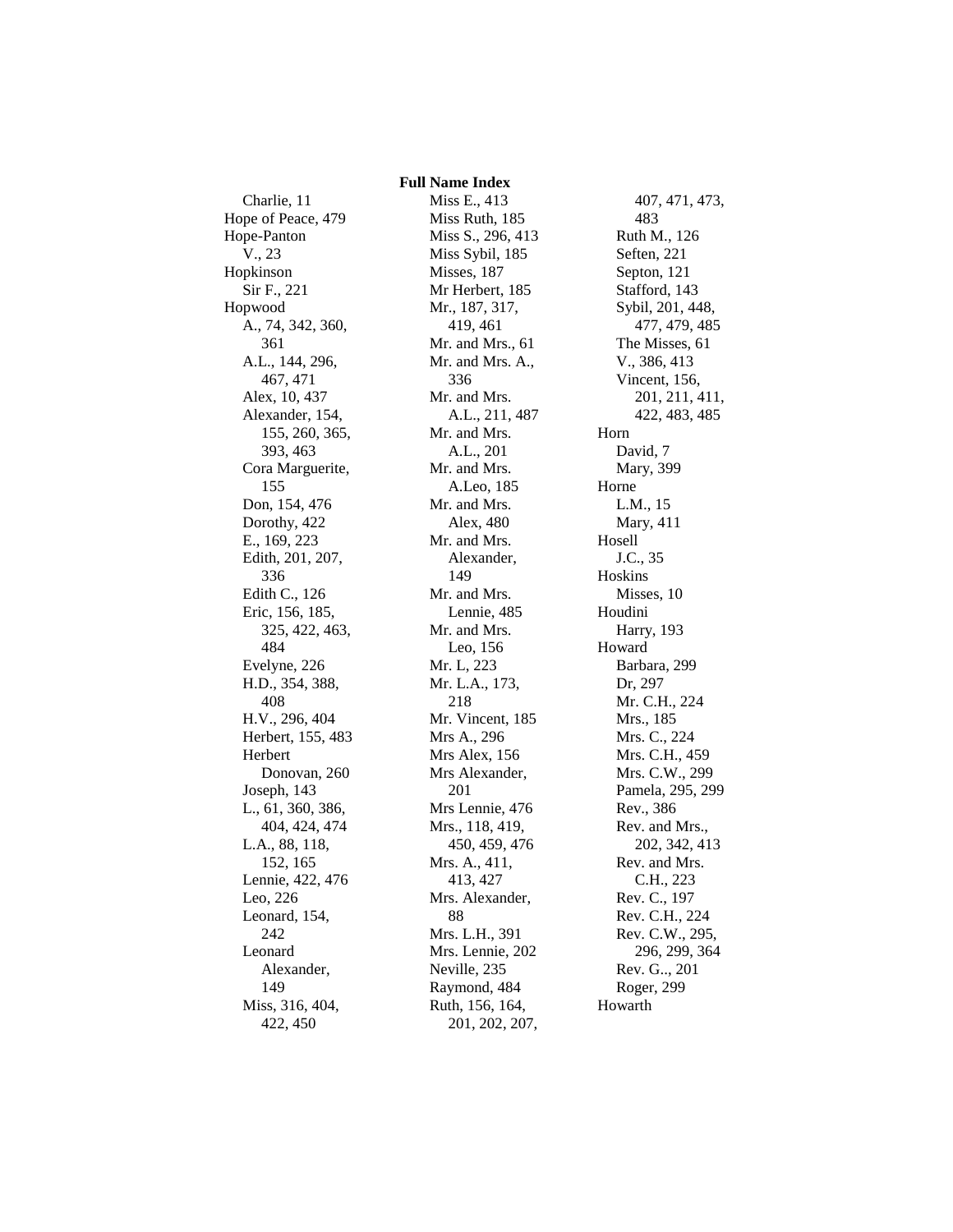Mr. and Mrs. C.R., 279 Howell Capt, 35 Mrs. Basil, 288 Howie Mr. and Mrs., 487 Rev. Fr., 149, 360 Howle Rev. Fr., 38 Howlett Miss B., 234 Howson Kate Josephine, 206 Miss K., 37 Huddle Lester William, 314 Hudson Dr., 344 Miss M., 33 Rev. J.T., 37 Huffman Bill, 392 Hughes Evans, 249 H., 264 Rev. H., 266 William, 249 Humber Cicely, 58 Humelgard Charles Edgar, 451 Humphries Joan, 467 Hundley Rev. Talbet, 423 Hunt Rev., 174 Rev. Dr., 76 Rev. J.M., 254 Hunter

 **Full Name Index** Clara, 271, 276, 279 Dr. and Mrs., 273 Dr. F.W., 219 Egbert, 11 J.W., 363 S, 162 Stella, 271, 276, 279, 288, 363 Stella Parsons, 363 Huntley Mrs. G., 309 Huntley Park Hotel, 464, 466 Hunt's Bay Jewish Cemetery, 452 Hurd Antony R., 220 Hannah S., 220 Percy A., 220 Hurricane, 45, 183, 186, 234, 351, 393, 461 American Coast, 49 Public Works Notice, 381 Hurricane in Florida, 240 Hurst Ivan L., 302 Hussey Mrs H.G., 120 Husssey N.A., 266 Hutchings Dorothy Mary, 333 Henry Houston, 333 Hutchins Mr. and Mrs., 467 Hutchinson Mr., 445 Hutler

Father, 265 Hylton Albert, 332 Beryl Soloman, 154 Hubert, 209 Leslie, 220 Mr. and Mrs. J.S., 154 I Immaculate Conception, 178 Immesson Mr., 243 Indians in Jamaica, 301 Inez, 36 Ingram C.E., 10 Capt., 278, 310 Claud, 392 Claude, 385 L., 74 Leicester Lionel, 216 Lester, 385, 392 Mr. and Mrs C.E., 218 Mrs., 118 Mrs. David, 392 Mrs. Lester, 392 Roy, 392 Sarah, 118 Sarah Jane, 385 Sybil, 36, 385 Thomas N., 216, 385 Thos., 259 Innerarity I.V., 23 Innis W., 35 Iremonger Col., 287 Col. and Miss, 276, 278 Lieut Col., 293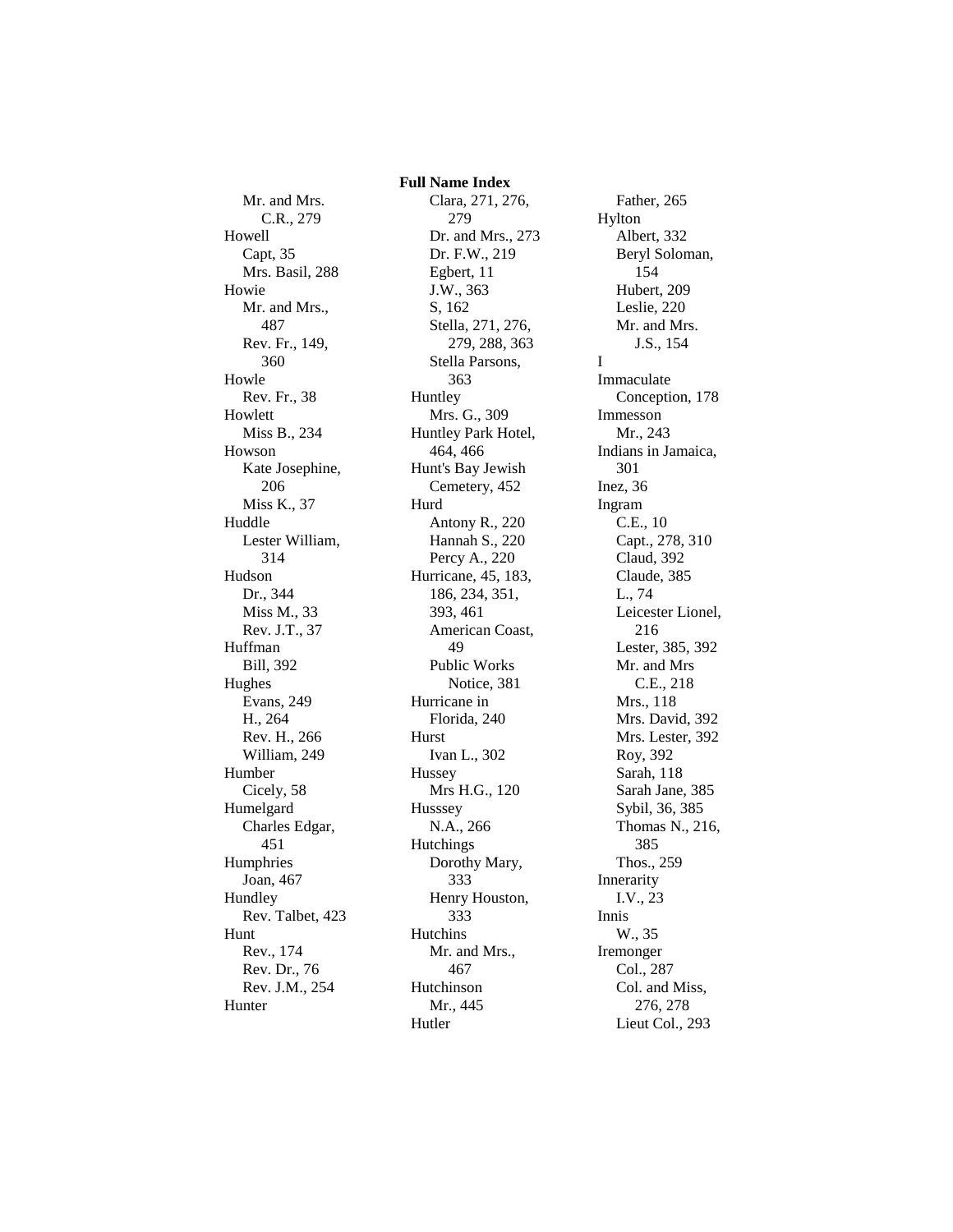Lt. Col A.R.A., 299 Lt. Col., 275 Lt. Col. and Miss, 286 Miss, 275, 287 Molly, 293, 299 Mrs., 299 Irishmen Annual Dinner, 174 Irvine Chas, 11 Irwin Miss, 207 Isaacs A.M., 23 Anna Margaret (Amy), 75 Anthony, 7 B.H., 454 C.E., 237 Cecil Ignatius., 264 Cecil R., 389 Charles Lopez, 249 D., 33 Dr. S, 55 Eleanor Elizabeth, 391 Ellen, 71 Enid, 36, 94 Enid B., 119 F.K., 16 H.F., 59, 74, 87 Hilda Gwendolyn, 249 John, 71 L.A., 185 Lionel, 75 Lorna, 196 Madeline, 36 Maisie., 281 Marie Antoinette, 377

Miss C., 236 Mr. and Mrs. C.L., 195 Mr.F.N.J., 196 Mr.Frank., 189 Mrs., 118, 265, 288 Mrs. Freda., 211 Mrs. H.F., 32 Mrs. Keith, 271, 276, 281, 288 Mrs. N., 234 Nettie, 294 Ralph H., 377 Sara Naomi, 470 V., 41 V.A., 23 Walter, 108 Walter B., 77, 249 William, 172 Wills O., 264 Wilmott E., 142 Island Problems, 463 Issa Bertha, 264 E.A., 441 Iver V., 313 Ives Evelyn, 220 J Jackson Arthur Noel Stiebel, 139 Geo., 88 George, 107 George A., 182 Miss, 93, 118 Miss Lydia M., 182 Mrs, 232 Mrs. Ruth, 254 N.S., 349, 381 Rhoda, 485 Samuel, 182

 **Full Name Index**

Jacobs A.D., 273 C., 7, 273 E.J., 287 H.P., 372, 456 Rev. N., 266 Rev. Nathaniel, 246 Jacoby Irwin, 269 Jaen J.E., 271 Jamaica College, 40 Chapel Fund, 114 Cricket, 54 Prize Giving, 112 Jamaica Exhibition, 209 Jamaica Military Band, 223, 424 Jamaica Stamps, 73 Jamaican Great Houses, 450 Jamaicans in Panama, 350 Jamaicans Returned from Cuba, 342 Jamaica's Very Early Inhabitants, 388 James Delroy MacGregor, 7 Egbert, 236 James P., 269 Judan, 236 Marion White, 80 Miss Latty, 269 Jarrett C.B., 262 Jeff Capt., 474 Jeffrey Smith Misses, 263 Mrs., 223, 224 Jeffrey-Smith C.A., 71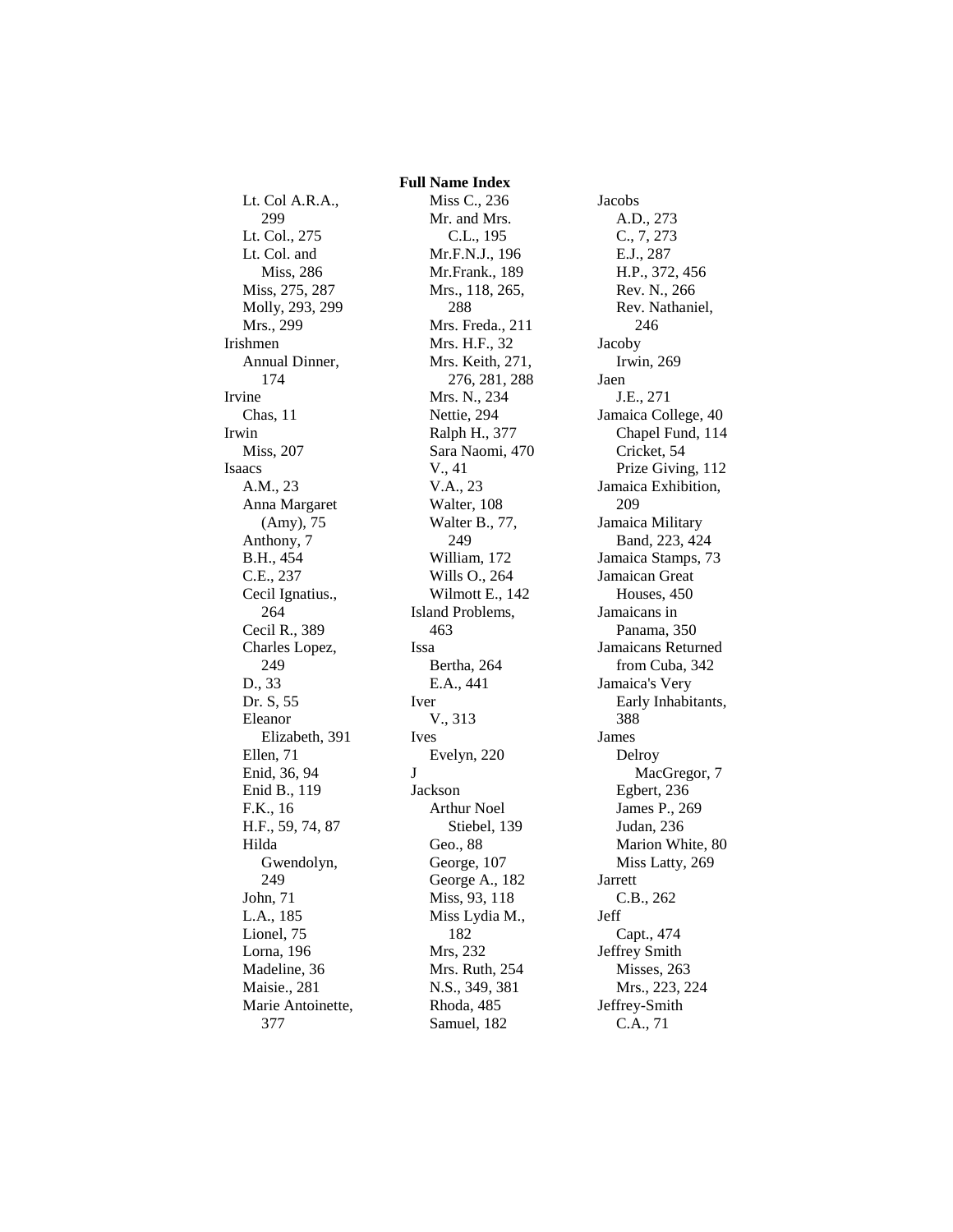Floretta, 436 L.C., 71 May, 168 Miss, 118, 207 Miss M., 412 Miss May, 407, 451 Mrs., 411 Jelf Hon. A.S., 321 Jemerson Mr. and Mrs., 211 Jenoure Eric Edward Maynard Shewell, 171 F.H.W., 171 Jensen Albert, 121 C.A., 360 Capt. and Mrs. *See* Gloria Elaine Jensen Chresten Marnus, 121 Elaine, 349 J.H., 136 Jenson Pilot, 228 Jephson J.N., 275 Jews and Nazis, 465 Jews in German Reich, 464 Joels Miss H., 397 Johanson George Gregory, 178 Johnson Charlie, 163 D., 353 Dr., 308 Edith, 91 Ella Jane. *See* Cover

 **Full Name Index** George Robert, 247 Georgina Elminia, 247 Gladys, 432 Ida Louise, 153 Josiah, 74, 163 Marjorie, 164 Mother J., 308 Mrs. James, 142, 222, 250 Mrs. M.E. Swann, 234 P., 151 Phillip Roy, 405 Phyllis, 288 Johnston Dr and Mrs James, 107 Dr., 31 Dr. James, 153, 251 Dr.H.G., 153 Edith, 118 Edith. Annette, 136 Henry Grattan, 153 J., 59 James, 130, 136, 138 Jas., 10 L., 151 Louie, 33 Louise, 251 Miss, 107 Mr. D., 220 Mrs., 202 Mrs. Jas., 79 Phylis, 279 Rev. Robert, 77 Johnstone Hon. Robert, 40 J.T., 142 Vera, 39 Jolly Cannon, 475

Frank Harold, 263 Rev F.G., 150 Rev. F.G., 273 Jones C.D., 432 Captain, 42 D.M.E., 200 Donald S., 332 E. Armon, 64 Edmund Parker, 7 Edward Donald, 95 Enid, 371 F.R., 299 Gloria, 300 Hugh, 300 Irvin Edmund, 317 James G., 317 John, 49, 301 Leo, 88 M., 169 Master, 271 Miss, 421 Miss E., 358, 427, 429, 457, 458, 459, 471 Miss E.M., 332 Miss S., 225 Mr. and Mrs. J.H., 49 Mrs. F.E., 300 Mrs. Harold, 465 Rev., 372 Rev. Canon, 318 Rev. Canon E. Leo., 273, 304 Rev. Canon Leo, 305 Rev. E.D., 95 Rev.E. Armon, 44 Rev.E.A., 11 Jordon Misses, 360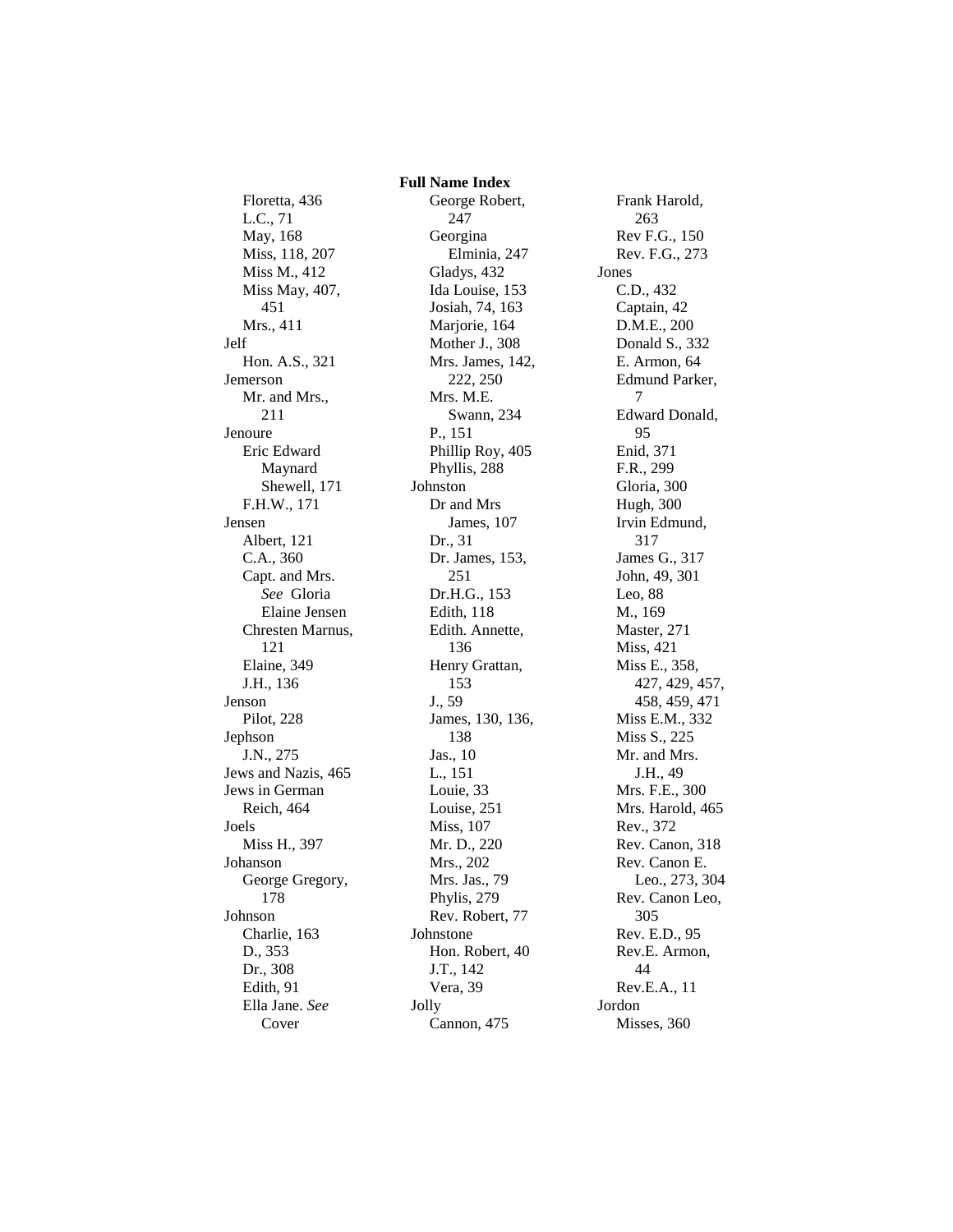Mrs Icilda, 268 Joseph Mrs., 202 Josephs B.T., 266 Hector, 40, 59 Joslen Dr., 386 Mrs. O.B.S., 429 Jubilee, 408 Judah Abraham, 427 B., 360 B.T., 242 Braham, 71, 161, 339, 401, 432, 442 Braham T., 233, 260, 315, 383, 435 C., 119 Carmen, 115, 188 Carmen V., 48 Charles, 234, 315 Chas R., 124 D.J., 425, 484 Douglas, 315, 359, 411, 442 Douglas Joseph, 254 F.A., 107, 137 Frederick, 147 G.Fortunatus, 120 George Popham Mennell, 71 Hannah Maud, 116 Helen, 399, 401, 442 Helen Winifred, 441 Julia C., 159 Lottie, 476 Mary Amelia, 120 Miss, 348, 412

 **Full Name Index** Miss G., 411, 427, 429 Miss H., 409 Miss L., 411, 429 Mr, 162 Mr., 162, 172 Mr. and Mrs. Braham T, 409 Mr. and Mrs. F.A., 48, 115 Mr.B., 175 Mrs George F., 158 Mrs., 264, 315 Mrs. Braham, 364, 399 Mrs. S., 103 Rev Mr., 233 Rev Sidney, 315 Rev. Charles, 401, 441 Rev. Father Sydney, 427 Rev. Fr C., 353 Rev. Fr. Chas., 440 Rev. Fr. Sydney, 409 Rev. Sydney, 401, 441 Sarah, 124 Sydney, 234 Julie, 11 Junor Altamont, 420 Alty, 446, 450, 469, 483 Beverly, 366, 420 Beverly May, 391 Clifford, 107 John, 107 Mr. and Mrs. Alty, 467 Mr. P, 134 Mrs. A., 462

Mrs. Percy, 391, 483 P., 366 Percy, 107, 241, 342, 391, 483 Sheila, 450 T.A., 107 Justin Mrs., 429 K Kaufman H.C., 271, 274, 276 Mr. and Mrs. H.C., 279 Keating R.B., 261 Keegan Rev. John J., 269 Keeling A.L., 351 Alastair, 351 Allan, 351 O.H., 242 Owen Hugh, 7 Kehoe Thomas Patrick, 470 Keiffer T.D., 16 Kelley Miss L., 404, 431 Miss P., 404 Kelly A., 316 B., 296 B.D., 456, 479 Brian, 469, 475 C., 79, 321, 361, 413 C.D., 168 C.O., 23, 40, 112, 288, 358 C.Osmund., 405 C.S., 142, 184, 211, 259, 265,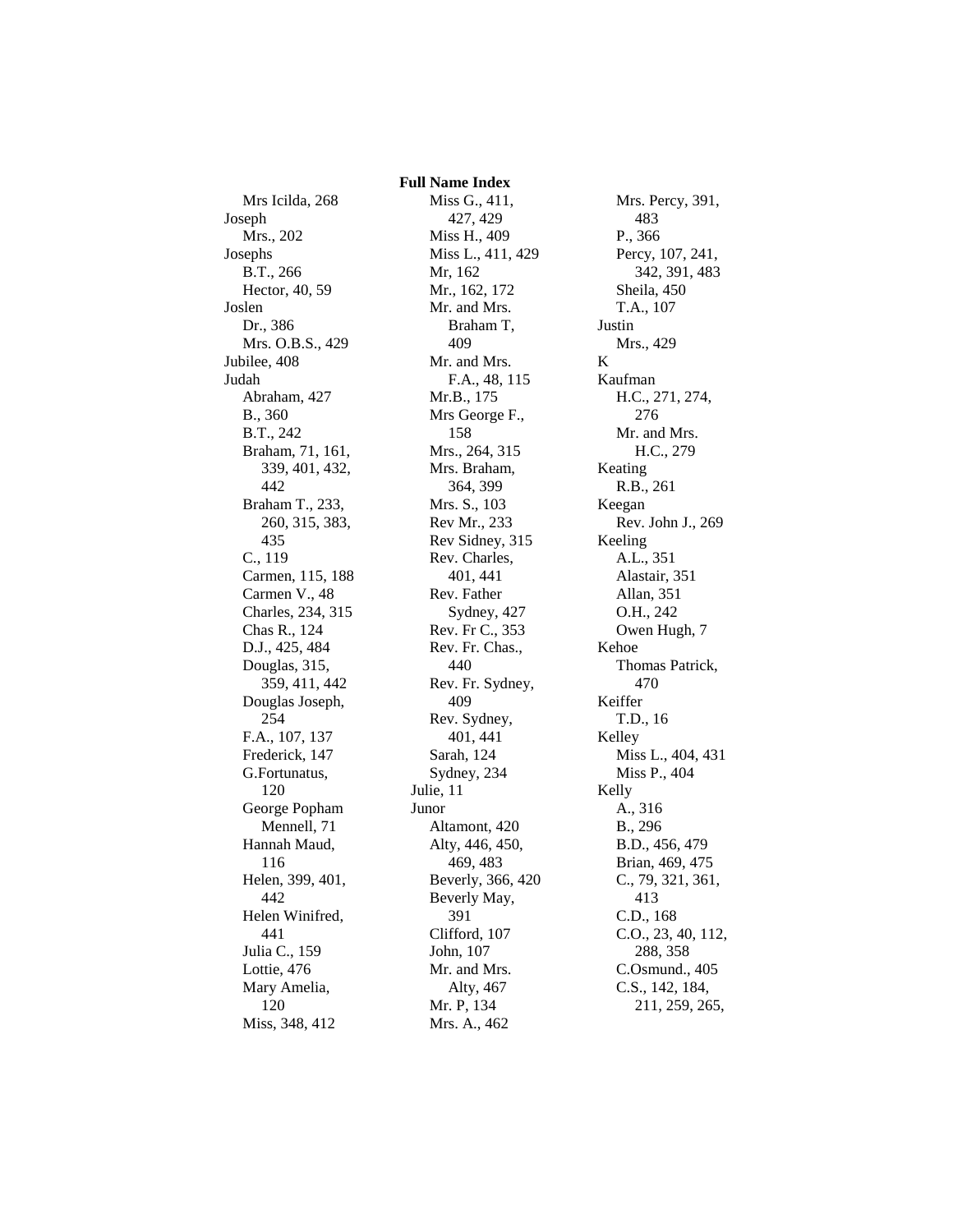295, 430, 431, 465, 479 Charles, 129 Charles Edward, 345 Father Joseph., 203, 260 H., 151 Helen T.J.(Nellie), 469 Helen Winifred, 295 Hope, 93, 168, 244 Idyll Delphina, 129 J., 265 L., 449 Lieut., 195 Lorna, 469 Marjorie Hope, 265, 370 Miss, 225, 226, 316 Miss L., 296, 413, 427 Miss P., 413, 432, 450, 459 Misses, 185, 211, 223, 238, 266, 461 Mr., 386 Mr. and Mrs., 88, 209, 223, 225, 412 Mr. and Mrs. Chas., 61 Mr.and Mrs., 223 Mrs C.S., 201 Mrs., 83, 266, 358, 412, 422, 450 Mrs. C., 79, 427, 430 Mrs. C.C., 430

 **Full Name Index** Mrs. C.S., 118, 137, 146, 156, 431, 457 N., 316 Osmond, 469, 476 Osmond., 156 P., 151, 168, 169, 449 P.D., 175 Phyllis, 93, 201, 207, 295, 365, 422, 469, 476, 479, 485 Rev F.J., 168 Rev Fr Francis, 315 Rev J.M., 168 Rev Joseph., 138 Rev. Father, 212 Rev. Fr Francis, 265, 274 Rev. Fr. Joseph, 326 Rev. Francis, 442 Rev.Fr., 358 Stanford, 465, 469, 486 Winifred, 93, 156 Winnie, 146, 190, 201 Winnifred., 295 Kelly(Jnr) C.S., 296 Kelly-Lawson Phyllis, 391 Kemble Noel, 7 Kemp Mrs., 424 T.N.C., 7 Kennard Frances, 221 Kennedy A., 59 Dr., 222, 239, 342

Dr. and Mrs., 165, 296 Dr. R.A., 435 Mary H., 268 Miss, 79, 118, 222, 224, 264 Mrs., 358 Mrs. M.H., 457 P.E., 23 Sarah Ann, 268 Susan, 9 Kenney J., 271 J.G., 294 Mrs. J.G., 288 Rev. Fr., 358 Kenny J.G., 287, 310 J.S., 281 Kenyon Rev., 143 Kerr Edward Bournes, 7 Helen M., 146 Herbert Jarrett, 7, 235 Ivy May, 119 Lord, 282 Mr. and Mrs. Rex, 202 Mrs. Eva, 209 Reginald, 7 Rex, 283 Thomas, 7 W.A, 269 W.Lord Coke, 7 W.R. Coke, 7 Kerr & Co Ltd J.E., 11 Kerr-Jarrett F.M., 380 Mr and Mrs F.M., 122 Mr. and Mrs., 101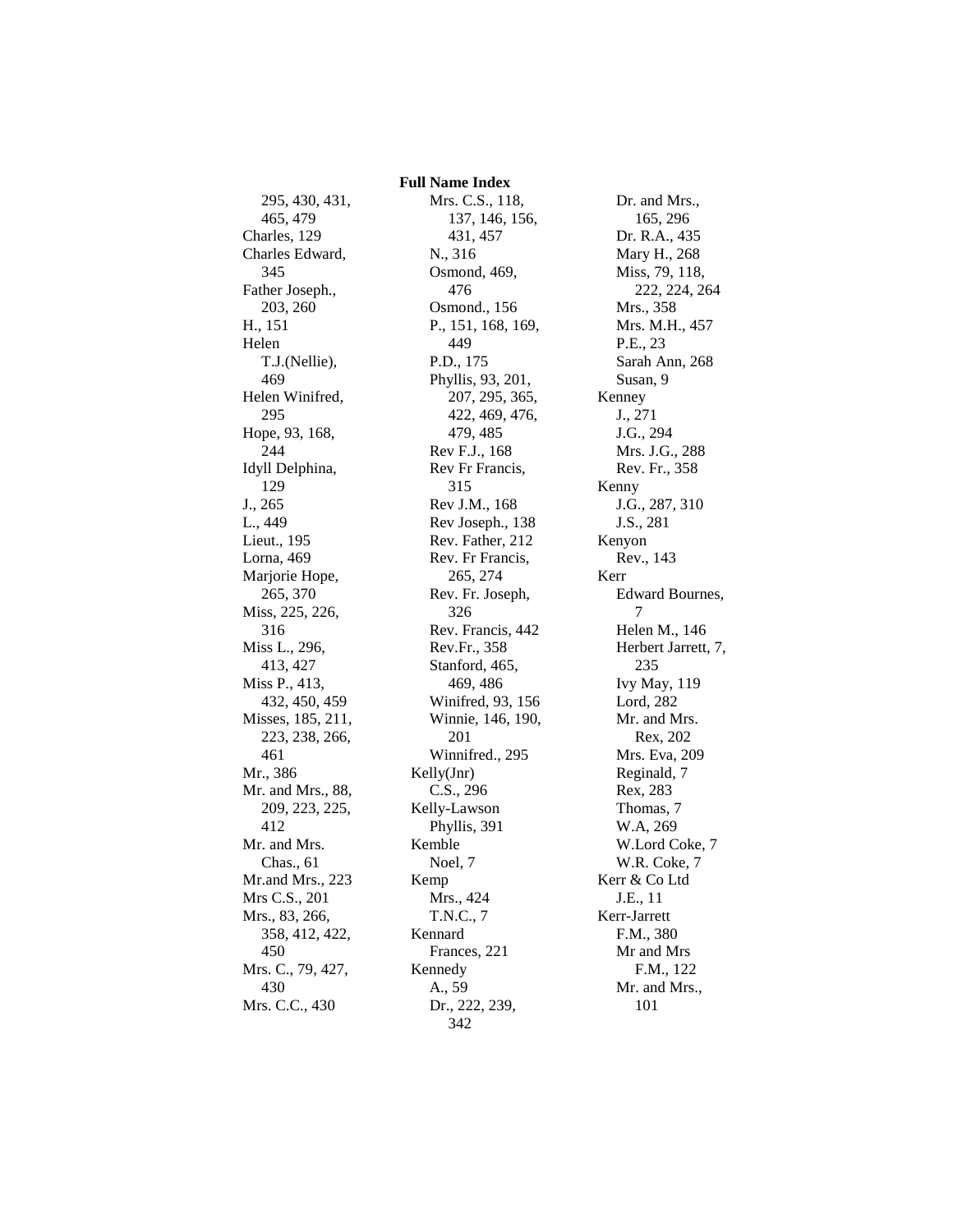Mr. and Mrs. F.U., 56 Kerry J.G., 280, 287 Pawl, 289 Kerwin Mr., 338 Ketchen Mr. L., 221 Khaleel Nellie, 328 Nelly, 343 S., 343 Khouri S.S., 11 Khune S., 281 Kichne Rev.G., 178 Kieffer J.G., 76, 135, 407 W., 12 W.H., 7 Kilburn A.N., 7 Kindersley Mr., 317 King Berry, 7 J.L., 40 J.O., 7 Roy, 487 King Edward, 419, 425, 428, 432 Abdicates, 433 King Edward VIII, 417 King George VI, 433 Coronation, 436, 439 King Street Stores Fire, 154 Kingdon A.V., 295 Amy, 39 Kingsley

 **Full Name Index** Dr. and Mrs., 202 Kingston Rations, 119 Kipling Elsie, 154 J. Lockwood, 417 Mrs. Rudyard, 352 Rudyard, 12, 105, 113, 143, 144, 154, 159, 160, 167, 180, 183, 262, 280, 286, 289, 291, 293, 294, 310, 319, 335, 374, 406, 407, 408, 409, 410, 415, 417, 418, 419, 435 Kirby Rev. Arthur, 66, 95, 154 Kirkland J.V., 7 Robert, 174, 226 Kirkpatrick L.M., 266 Kitchener Of Khartoum, 34 Kitson Henry Karslate, 445 Lady Marjorie, 445 Klarr Sumner, 287, 289 Knibb William, 390 Knight Rev. R.A.L., 40 S.J., 74 Knollys Inspector, 42 Miss, 33 Knowles J.C., 10 Major G.L., 77

Knowlson Edith, 220 George, 220 Kohlman Mr. J., 221 Krim Fr Francis, 442 Fr Joseph, 442 Krough Emelie, 136 Kuhne Mr., 275, 276, 279 S., 278 Kyle Gwen, 282 Miss C., 281, 282 Misses, 309 Mrs., 309 Mrs. D.W., 281 L Labour Unrest 1938, 458 Lake Robert, 467 Lambert F.R., 272 Master E., 221 Miss B., 221 Miss J., 221 Miss S., 221 Mr. and Mrs., 279 Mrs. S., 221 Rev.Walter, 121 Lambreth, Jr Rev. J.Albert, 277 Lamie Misses, 471 Lanaman Misses, 413 Lang A.G., 349 Langer Franz, 288 Langille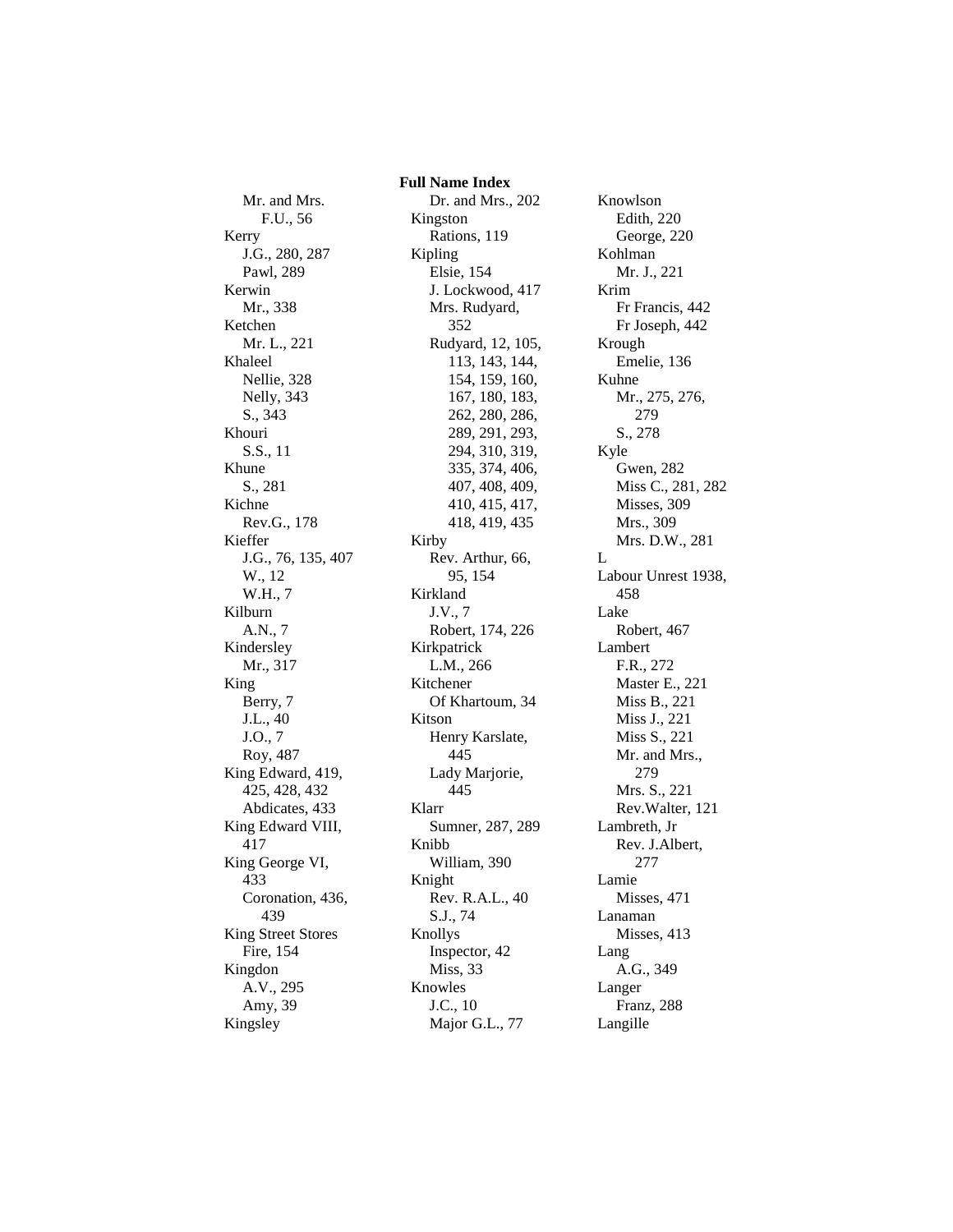H., 276, 287, 289 Langley A.D., 266 Eliza Cover, 209 Lanigan John, 70 Lannaman Misses, 392 Zillah, 36 Lannigan Eileen, 275 Miss E., 276, 287, 288, 309 Lanshe S.N., 294 Large Major V.C.A., 317 Laroom Sir Thomas, 220 LaSage Mrs. A., 299 Lascelles deMercado and Co, Ltd, 445 Laski Harold, 319 Latreille H.L., 426 Susie, 426 LaTrobe Kathleen, 475 Miss K., 458 Lauther G., 41 G.S., 73 Law C.E., 185 Mr. C., 220 Mr. C.E., 185 Lawrence Elsie, 408 Joseph, 116 Mary, 360 Mrs., 266 Mrs. J., 457 Walter, 403

 **Full Name Index** Laws Phillippa, 269 Lawson E.D., 74 Mrs. Kelly, 419 Lawton Miss D., 281, 287 Miss E., 288 Leach His Honour Mr., 150 Leaf Mrs. E.M., 317 Leat R.A., 275 Lecesne Dr. and Mrs., 236 Dr. G.I., 273 J.C., 274 James C., 38 Marie Louise Monica, 38 Mary Ann, 38 Mary Annette, 405 O., 360 Oscar, 272 Oscar Joseph, 274 Lecky R.T.P., 423 Lee J., 7 Jane, 14 John, 74 Katherine, 14 Mr., 198 LeFranc Catherine, 239 George Bollvar, 239 John, 239, 271 Mary Emily, 271 Leins H.E., 309 Leman Ruby, 437

Lennard Barrett, 178 Lennox Sloane, 7 Leon Margaret, 84 Mary, 83 May, 84 Rose DeLima, 392 S., 267 Stanley, 343 Lescesne J.C., 272 Mrs. A.C., 272 L'Estrange Mrs., 106 Levell Rev. H.G., 304, 318 Levy, 205 A., 296 A.D.C., 407 A.T.I., 22 Adolph., 253 Alice, 176, 246 Alison, 353, 446, 469, 486 Allison, 365 Angela, 399 Ann, 467 Arthur, 144, 365, 408, 422, 446, 460, 477 Arthur Donald, 407 Arthur E., 197 C., 162, 168, 255, 386 C. Lionel, 355 C.E., 353, 443 C.L., 21 Capt. Leslie, 32 Charles, 177, 298 Charles H., 214 Chas., 191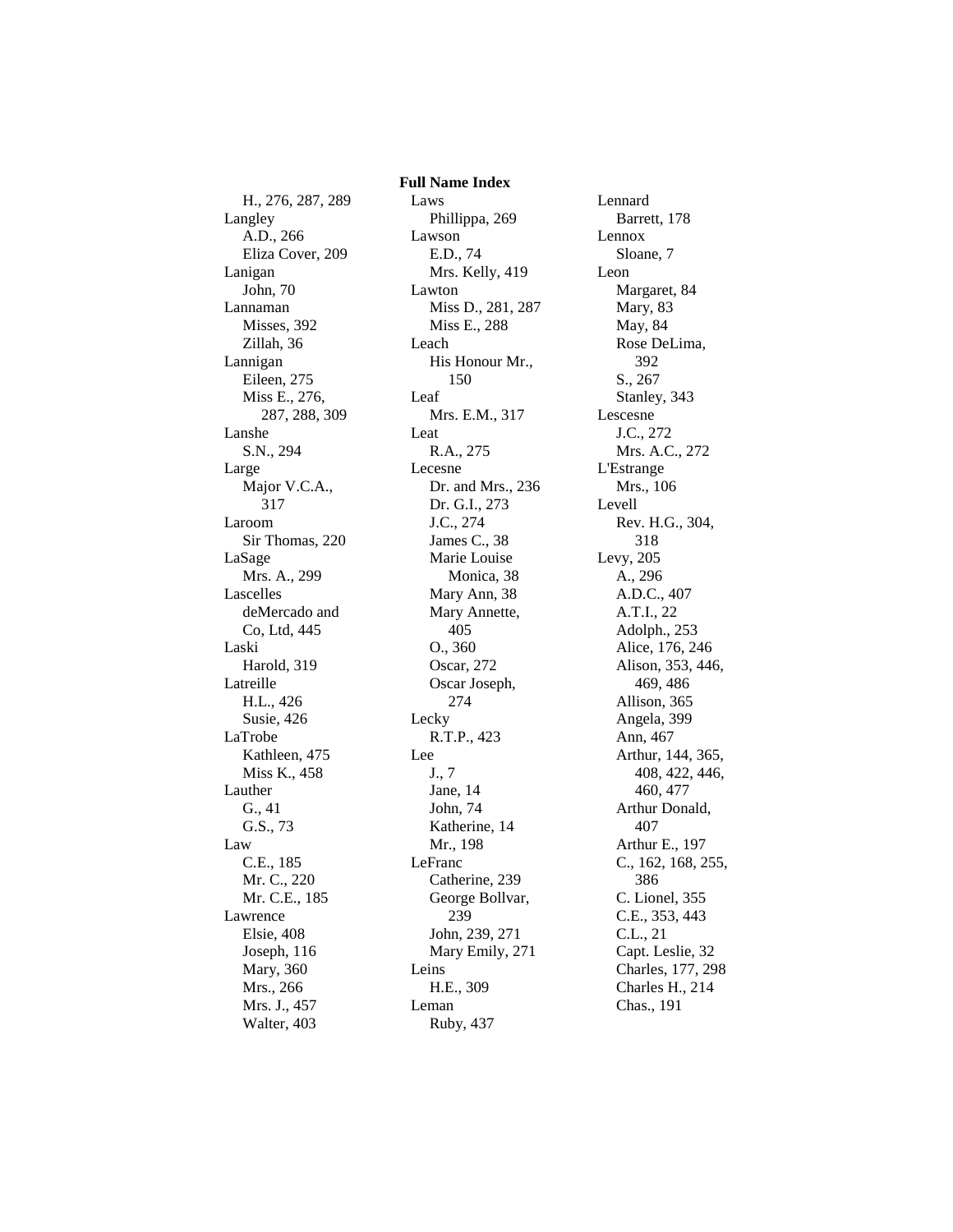Christie (Christine), 275 Christine, 276, 278, 279, 281, 294, 309, 316, 321, 365, 422, 446, 455, 463, 469 Clarence, 66, 74, 155, 156, 295, 296, 341, 364, 365, 413, 446, 469 Clarence E., 76, 108, 134, 155, 407 D.C., 200 D.Christine, 127 Deborah Olga, 69 Dr Charles, 129, 426 Dr., 109 Dr. and Mrs. Chas., 209, 402 Dr. C.I., 74 Dr. Charles, 50, 204 Dr. Chas., 80, 326, 409, 441 Dr.C., 341 E., 169 E.A., 23 E.B., 319 E.J., 205 E.M.J., 175 Edna, 253 Edwin W., 145 Emily Gertrude, 106, 342 Enid, 156, 187, 188, 190, 194, 201, 202, 207, 209, 238, 271, 279, 361, 364, 366, 466

 **Full Name Index** Enid J., 126, 350 Ernest Arthur Augustus, 437 Essie Gertrude, 246 Ethel, 36 Ethel M., 99 Etta, 473 Eva Maud., 155 Eva., 155 Freda, 224 Grace, 200 H., 316, 361, 362 H.Q., 74, 142, 182, 184, 187, 271, 276, 281, 285, 287, 288, 296, 316, 321, 341, 361, 364, 365, 366, 392, 407, 413, 416, 419, 423, 430, 446, 455, 459, 461, 462, 476, 480 H.R., 276 Harold, 274 Harriette V.E., 99 Harry, 480 Hazel., 469 Hon. Charles Hope., 195 J.H., 10, 32, 41, 42, 50, 55, 59, 61, 63, 64, 71, 72, 73, 75, 79, 85, 88, 90, 95, 98, 99, 106, 107, 109, 114, 117, 118, 133, 134, 139, 142, 144, 150, 152, 154, 156, 157, 165, 177, 210, 211, 212, 213, 342, 343, 345, 355, 441, 448

Jack, 446, 467 Joseph Henry, 9, 106 Josephine, 225, 226, 229, 244, 321 Julia, 422, 460 Julia Allison, 407 K., 309 L., 296, 341, 362, 386 L.M., 22 L.R., 68 L.W., 41, 59, 61, 100, 107, 116, 118, 142, 144, 155, 168, 211, 222, 223, 229, 259, 296, 321, 322, 353, 428, 440, 453, 455, 475, 476, 478 Leopold, 65, 176, 246 Leslie, 74, 84, 164, 179, 180, 185, 186, 187, 189, 195, 202, 219, 236, 361, 365, 375, 391, 392, 413, 422, 425, 429, 446, 449, 480 Leslie W., 133, 184, 352 Leslie Watson., 152 Lester, 365, 446, 458, 461, 480, 485 Lilian May, 145 Lionel, 482 Lisa, 39 Marjorie, 94 Mary Jane, 208 Michael L., 200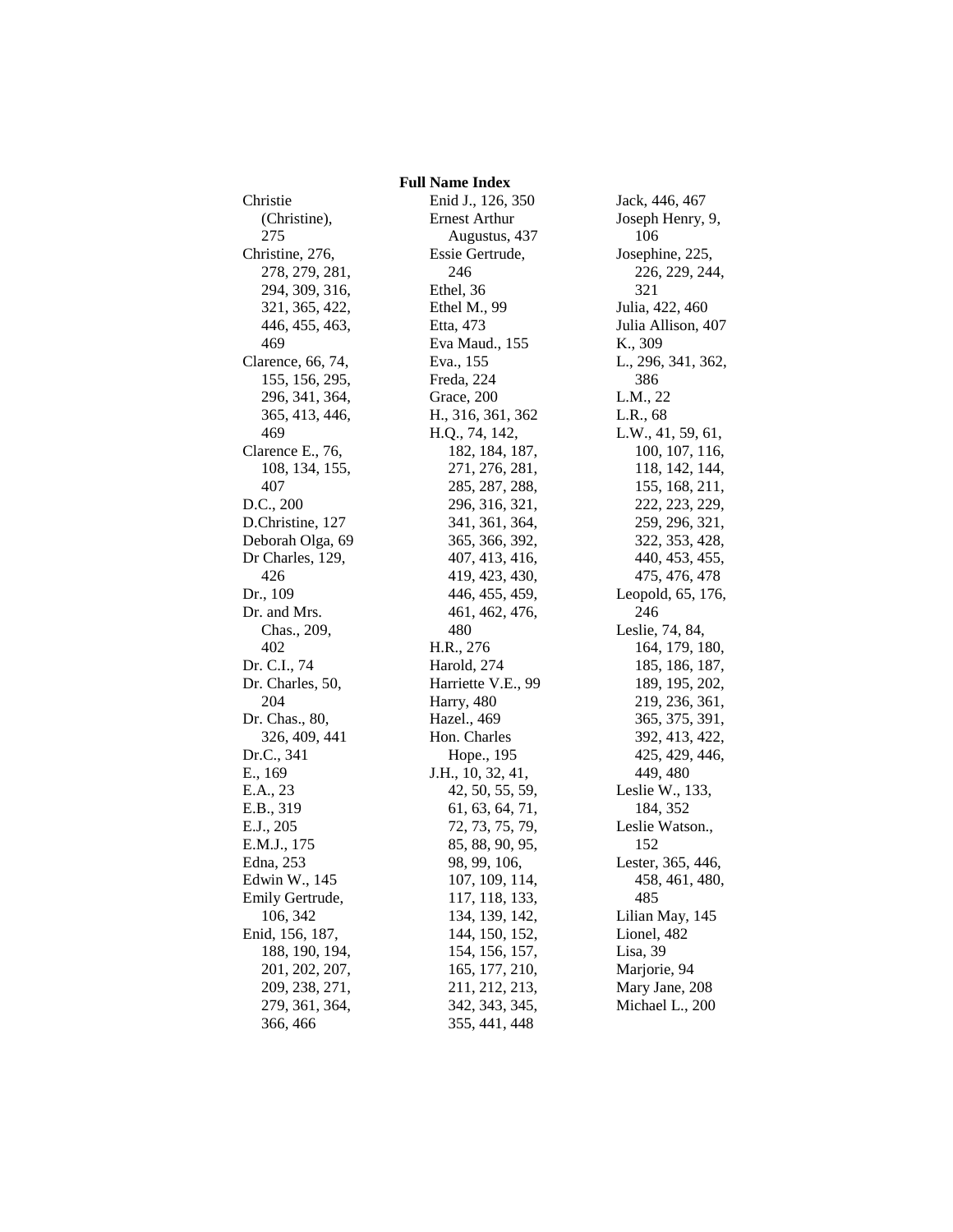## **Full Name Index** Leopold., 176

Miss, 243, 253, 316, 348, 419 Miss A., 296 Miss C., 287, 288 Miss J., 296 Miss J.O., 279 Miss N., 114, 196 Miss S., 296, 391, 392, 404, 411, 412, 424, 432, 449, 450, 451, 457 Miss V., 113, 114 Miss., 184 Misses, 185, 211, 266 Mr., 198 Mr. and Mrs W., 61 Mr. and Mrs. Arthur, 469 Mr. and Mrs. H.Q., 61, 185 Mr. and Mrs. Harry, 209 Mr. and Mrs. Leslie, 459 Mr. and Mrs.J.H., 155, 165, 168, 184 Mr. and Mrs.L., 353 Mrs C.E., 143 Mrs Clarence E., 111 Mrs Clarence., 155 Mrs H., 471 Mrs Harry., 146 Mrs., 97 Mrs. C., 118 Mrs. E.B., 274 Mrs. E.G., 55 Mrs. H., 386

Michael

Mrs. H.Q., 30, 118, 142, 190, 201, 419, 422, 429, 431, 449, 463, 485 Mrs. J.H., 74, 79, 83, 118, 184, 341, 343, 345, 347 Mrs. L., 429 Mrs. L.W., 412, 431, 470 Mrs. Leslie, 410, 475 Mrs. Pearl, 426 Mrs. W., 83 Mrs.E.B., 152 Nina, 61, 93, 146, 153, 156, 164, 168, 184, 187, 193, 195, 201, 203, 206, 223 P., 296, 404, 416, 477 P.D., 475 Pat, 365, 392, 421, 446, 455, 456, 457, 461, 477, 479, 480, 485 Patrick DeSouza, 392 Peggie, 422, 429, 476 Peggy, 430, 446 R., 309 R.C., 67 Reginald Easton, 76 S., 198 S.E., 288 S.N., 22 Sara Nina, 285 Sarah Nina Louise, 150 Sydney Earle, 319

Sylvia, 61, 156, 168, 187, 201, 202, 223, 224, 225, 226, 361, 365, 422, 424, 446, 455, 459, 476, 479, 485 Theodore, 84 V.C., 22, 85 V.L., 67 Victoria, 142 Violet, 33, 36, 93, 174 Violet Claire Dussard, 182 Violet., 146, 168 W.L., 80, 341, 365 Wilfred, 200 Willie, 446, 461, 480 Wm. L., 99 Levy, Moseley, Baillie and Swaby, 441 Levy, Moseley, Swaby and Baillie, 426 Lewellyn Nurse, 358 Lewis A.A., 306, 366 Arthur, 306 Cyril, 306 Dorothy, 306 E.A., 286, 287, 293 Erroll, 210 Essie, 306 F.E., 22 Frank, 220 G.S., 306 Gerald, 366 Harry, 276 Ida, 11 Jackie, 359 M.H., 294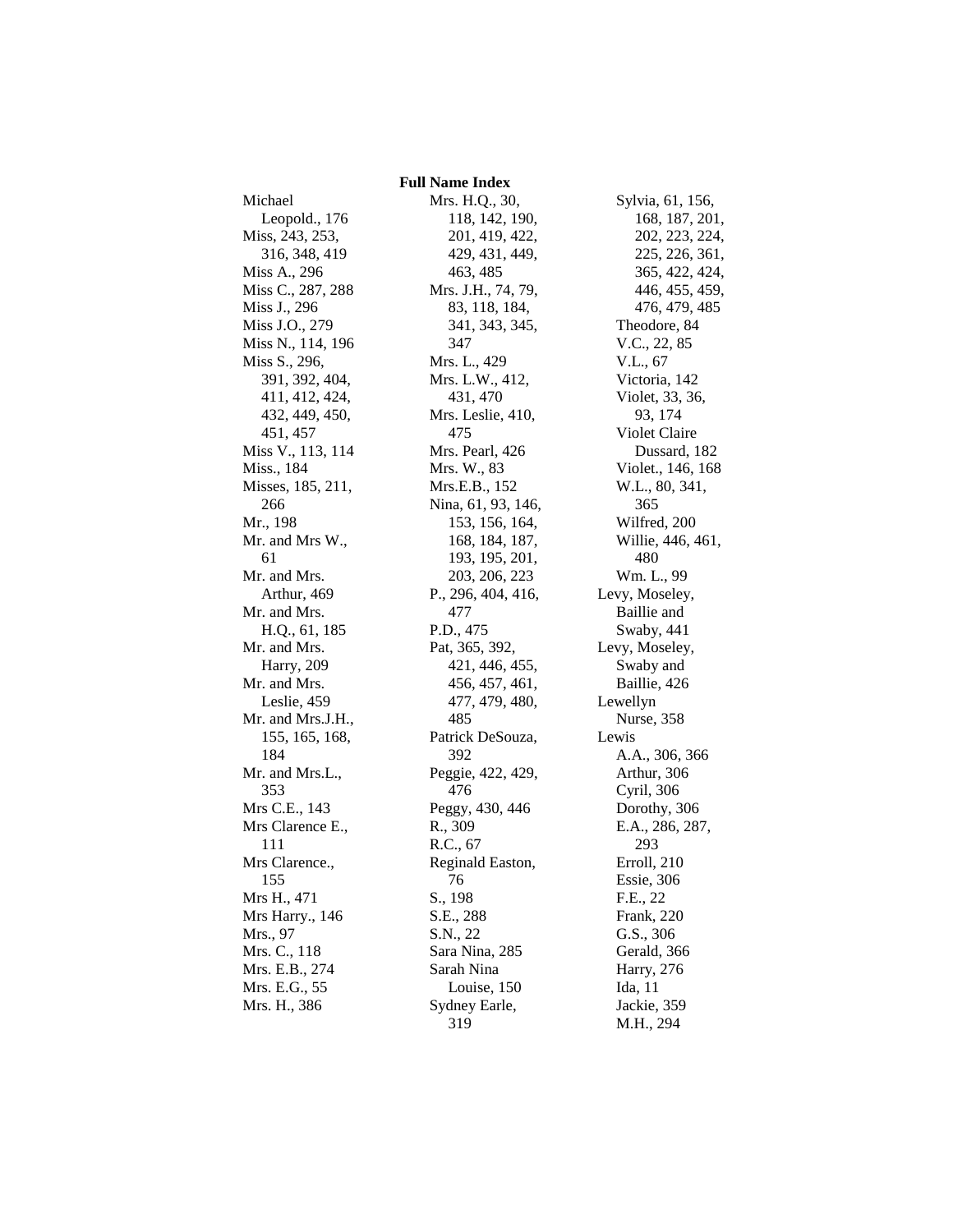Mabel, 306 Miss L., 74 Miss M., 220 Mrs. E., 276 Mrs. E.A., 278, 279, 281, 288 Mrs. Harry, 278, 281 Mrs. Rolla, 214 S.M., 7 Leyden Jean, 345 Noel, 313, 345 Lightbourn Eleanor R., 111 Rev.A.F., 111 Lightbourne Miss H., 269 Mrs. R.A., 269 Liman Elliot, 281 Limon E.T.L., 259 Lindbergh Charles, 203, 354, 362, 367 Colonel, 355 Lindo A., 41, 100, 114 A.A., 77 A.H., 74 A.Hubert, 363 A.S., 73, 367, 475, 479 A.S.DaS., 21 Alfred, 32 Alfred S., 367 Arthur, 32, 461 Arthur S., 234 Beatrice, 328 C.G., 259 Cecil, 232 Cecil Vernor, 69 Constance Pearl Allwood, 177 E., 259, 341 E.A., 21, 54, 67

 **Full Name Index** E.S., 41, 59, 88, 165, 224, 267, 367 Elsie, 39 Errol, 279, 288 Frank Hubert, 363 H.L., 270, 294 H.V., 272 Herbert, 86 Keith, 279 Lester, 286 Margaret, 86 Miss B., 271 Miss T.M., 272, 279 Misses, 286 Mr., 187, 252, 479 Mr. A, 114 Mr. and Mrs A.S., 185 Mr. and Mrs., 88, 287 Mr. and Mrs. A.A., 177 Mr. and Mrs. A.S., 173 Mr. E.S., 196 Mrs., 41, 264, 406 Mrs. Sam, 332 Myrtle Beryl, 177 Oswald, 253 Oswald Lenney, 276 Percy, 286 Q.Oscar, 328 Rebecca, 32 Robert, 177, 253 S., 100 Sam, 108 Linton A.C., 7 D., 12 H., 12 Private E., 26

List Irving, 269 Marilyn, 269 Mrs. Irving, 269 Litherland Misses, 236 Littell Robert, 71 Little Edna, 328 Hon. Mr. C.A., 474 Miss D., 288 Littlejohn Arthur Rieussett, 115 C., 309 D.R., 194 Dr S.G, 115 G., 278 H. Melville, 404 Henry Cyril, 404 Herbert Trevor, 397 Mr. and Mrs. H.M., 76 Mrs., 412 Mrs. F., 449 Mrs. T., 416 Rev. D.R., 115 Rev. David Rieussett., 404 Sophia Anne, 194 Trevor, 465 Trevor., 400 Livingston J., 41 Miss, 12 Miss N., 271 Miss O., 294 N., 278 N.B., 234 Ross, 303 Livingstone Mr., 316 Lloyd Edward, 269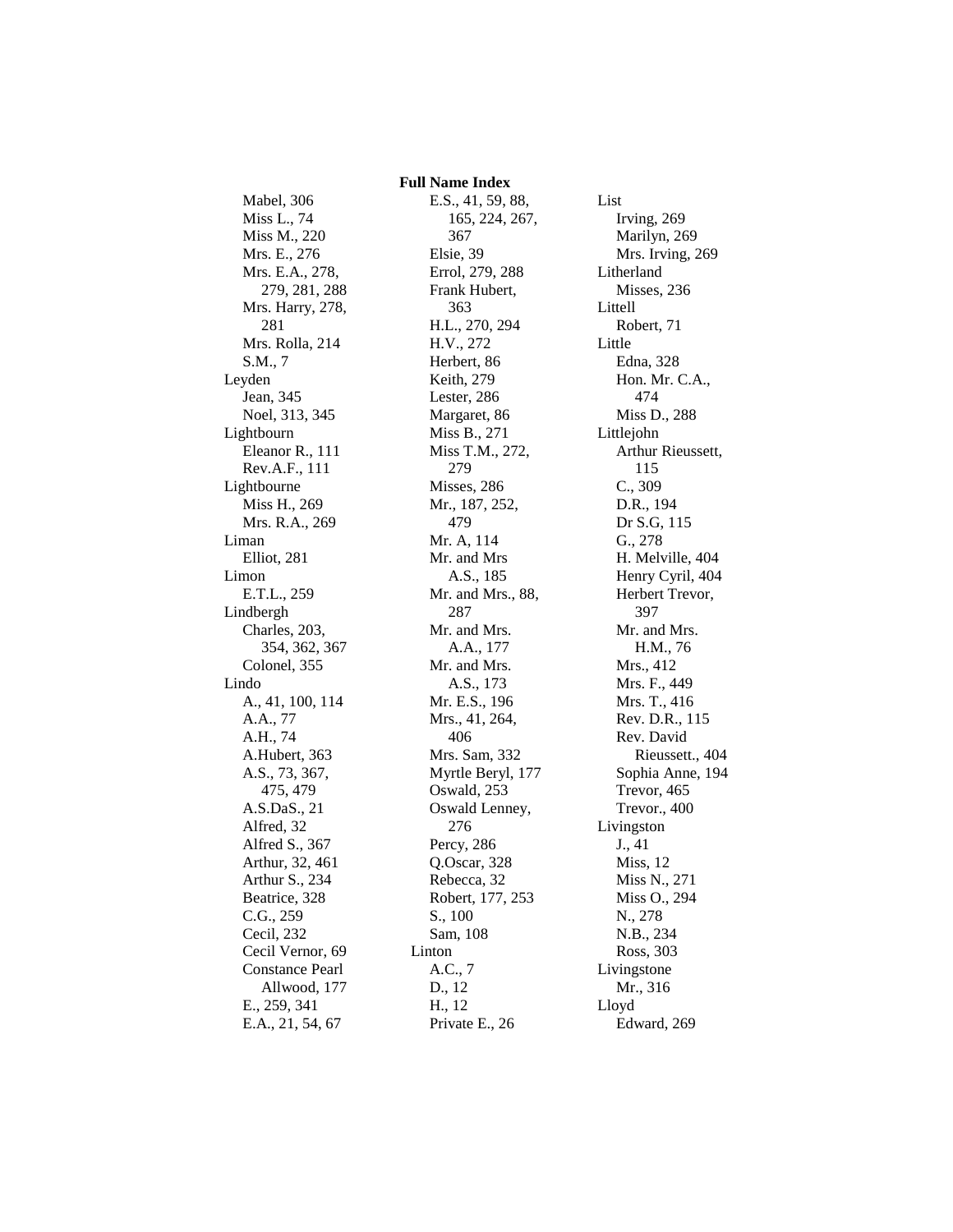## **Full Name Index**

Flaura, 416 Miss J.W., 287 Mr., 317 Mrs., 316 Rev F. Cowell, 167 Rev. and Mrs., 236 Rev. T.J., 273 Lockett Dr. F.V., 360 E., 264 E.B., 266 M.V., 39 Mrs., 37 Lofthouse Joyce, 279 Miss J., 309 Logan Doris, 224, 245 Miss, 253, 365 Mrs. A.R., 224 Q., 138 Quintin, 224 Long Mr., 474 Lopez Alvera, 278 Andre, 355 Angela Claire, 401 Bernadette, 355, 360 Bernard, 360, 394 Beryl Lucfile?, 241 Cecilia, 359 Cosmos, 359 Daley C., 241 Damian, 359 Dan, 195 Dr. and Mrs., 276, 288 Eulalee Rose, 394

Eulalie Genevieve, 379 Fabian, 315, 355, 358 Fabian Leo, 394 Fabian P., 157, 379, 401 Fabian Patrick, 15, 362 Gustavos, 241 Henry, 241 Inez Leila, 315 James, 360, 394 Jessie Isabel, 195 Leo, 360 Louisa, 394 Louise, 359 M., 162 Mary Louise, 167 Miss O., 288 Mr. and Mrs. F.P., 206 Mrs. R.F., 287 Muriel, 37 Noel, 360, 394 Olive, 287 Rosa, 360 Sebastian, 359 Lord Allan, 295 Allan R., 335 Allan Ronaldson, 295 Arthur, 295, 325 B.A., 101 Bill, 236 C.G., 94, 295 C.L., 295 C.W.L., 21 Charles, 60 Charles George, 379 Charles Payne, 379 E.M., 9

Ella Fanny W., 379 Eric, 280, 295 Faith Annie Panten, 397 G.E.C., 252 George, 197, 295 George Edward Codrington, 161 Gwen, 58 J.L., 9, 15, 295 John Leigh Jr, 116 Madeleine Isabelle, 94 Mal Gertrude, 101 Marguerite Mae, 465 Mr., 278 Mr. and Mrs. C.G, 161 Mr. and Mrs. J.L., 242 Mrs. Allan, 469 Oscar, 124, 295, 396, 397, 443 Oscar F., 397 S.A., 465 Samuel Arthur, 60 Scharlie Isabel, 397 W. L., 279 Lord (Jr) J.L., 298, 385, 423 Lord Bishop, 161 Lord Bishop of Jamaica, 253, 327 Lordship Bishop Emmet, 401 Lordship the Bishop, 151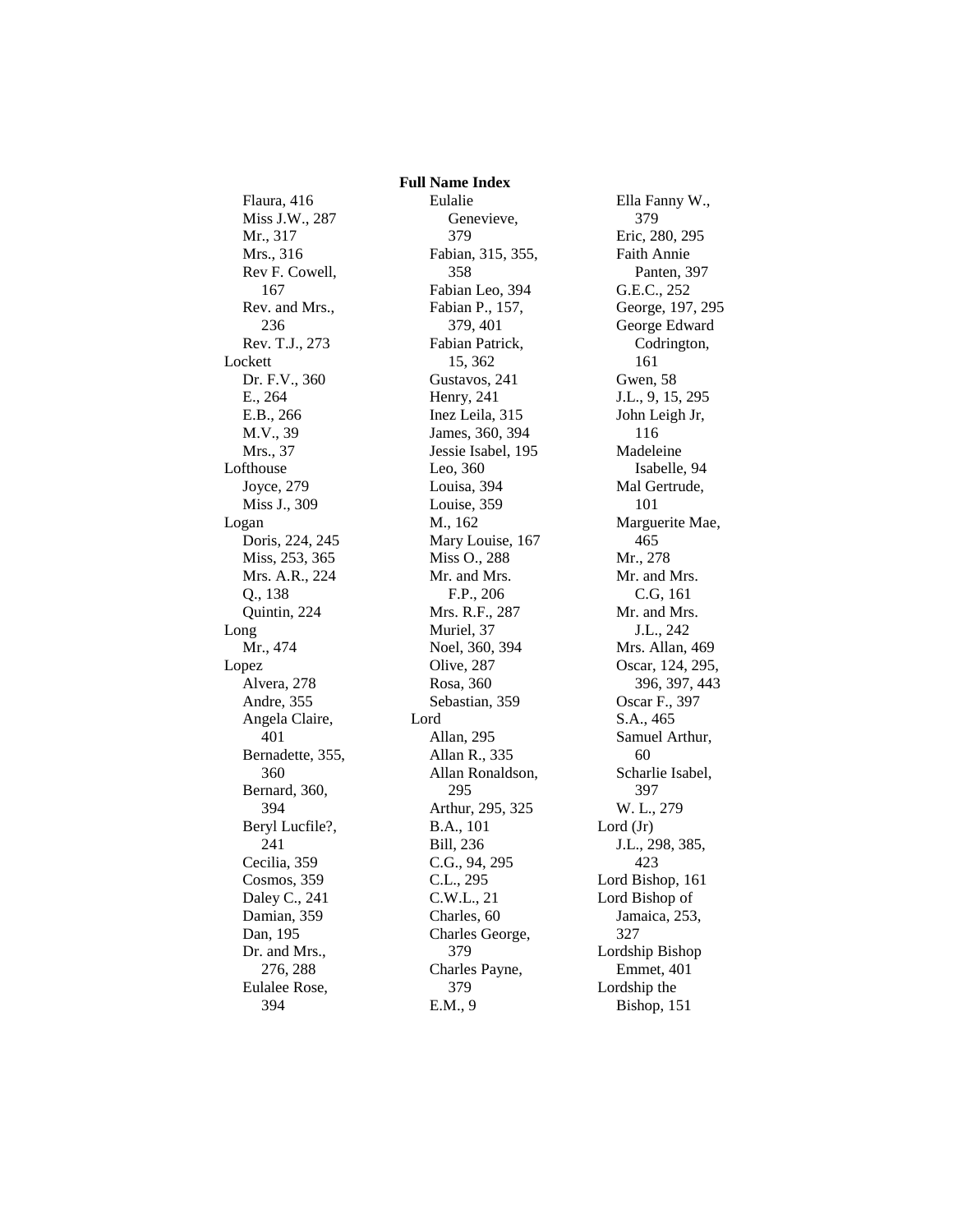Lordship the Bishop of Jamaica, 117, 150 Love Bessie, 162 Lovell H.G., 145 Mr., 238 Rev., 227, 244, 305, 364 Rev. G.H., 176 Rev. H.G., 177, 180, 201, 204, 205, 206, 213, 237 Rev.F.C., 139 Lowe E., 151, 169 E.C.N., 226 Mrs., 360 S., 162 William Emory, 172 Lowell Rev, 127 Lowry Justice, 72 Mr. Justice, 94 Lucie Smith Capt and Mrs. Dudley, 317 Mr. and Mrs. J.W., 210 Lucie-Smith E.W., 282 J.D., 7 Mrs. J.D., 254 Lucy Sister, 269 Luke Mrs. J., 238 Lumb Mr. and Mrs, 338 Lurch C.G., 33 Chas., 74 G.F., 91

 **Full Name Index** Miss, 74 Lyle Glenaworth E., 302 Glenworth Emerson, 378 Mr., 378 Lynch A., 281 D.H., 263 Denis, 350 E. Lloyd, 78 Edward Bancroft, 350 Enid, 37 H., 271, 275, 279 H.E.H., 7 Harold, 294 Hilda Gwendolyn, 78 J.W., 88 John M., 306 John Moncrieff, 350 L.V., 68 Leila Valentine, 263 Liela, 217 Mary, 263 Mary Joan MacDonald, 306 Mr., 317 Mrs., 211 Muriel Edith, 406 Phyllis, 263 Rev. H.S., 277 Valentine, 93 Lynn Isobel, 448 Miss, 450, 451, 476 Lyon Dr. and Mrs. L.B., 306

Dr. Winston V., 354 J. Stanley, 219 J.J., 10, 184, 354 J.Stanley, 11 Miss, 184 Miss N., 100 Mr., 375 Mr. and Mrs. S, 184 Mrs., 184 Stanley, 239, 266, 386, 467 Thora, 281 Trevor, 236 Lyons Dr., 403 Fr., 442 George, 108 J., 342 Mr., 247 Mrs. J. Stanley, 429 Stanley, 371 M Macauley Miss J., 366 MacCauley Gerald, 467 Mrs. F., 424 MacCausland Jean, 345 W.J., 345 MacConell Mr., 416 MacConnell D.G., 436 Fraser, 426 Mr., 424 Mrs., 424 Macdaniel Dolly, 483, 484 Macdermot Mary Windsor, 80 T.H., 371 MacDermot, 117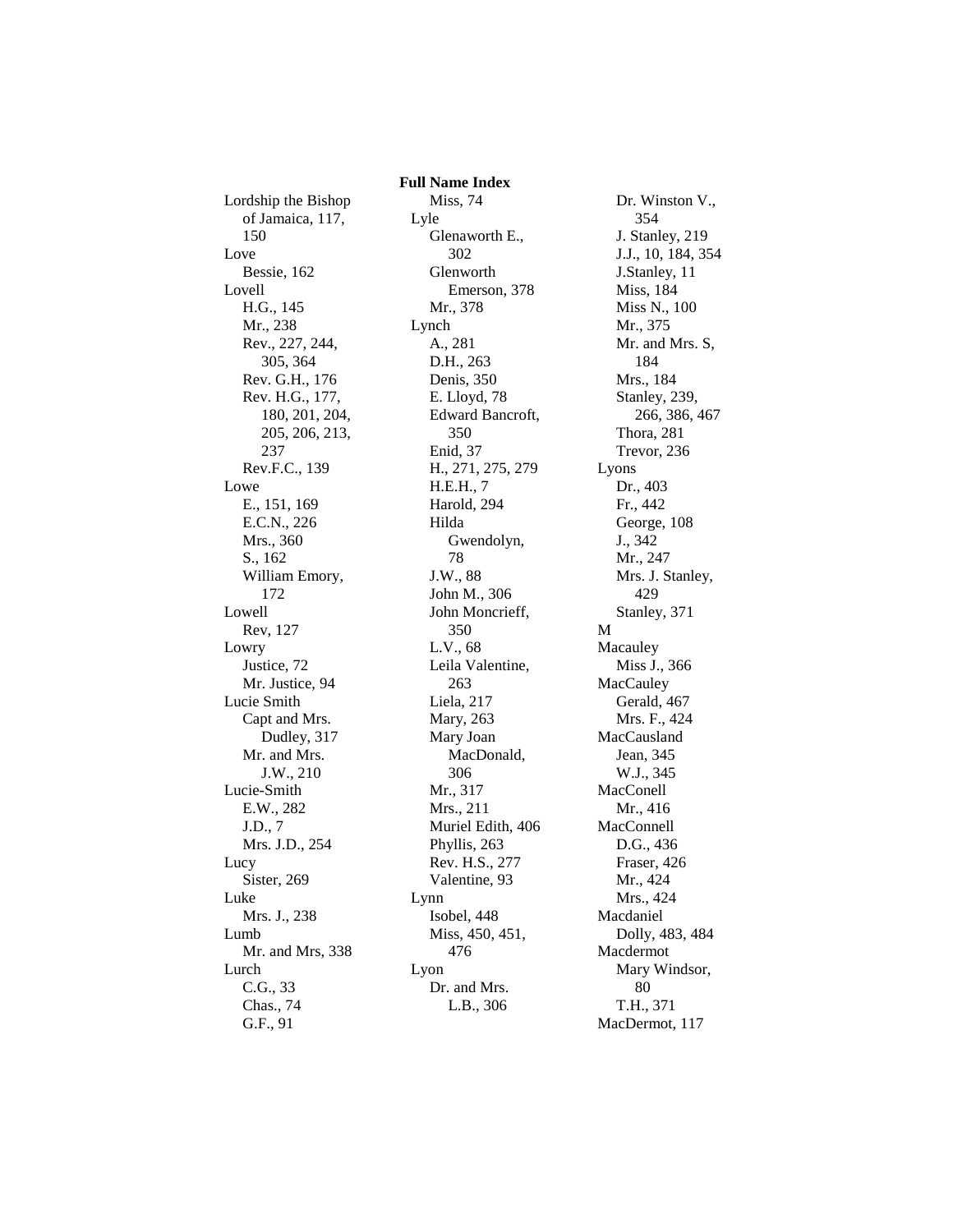Hugh Ernest, 7 Kathleen, 64 Mary Windsor, 64 Rev. H.C.P., 64, 394 Rev. Henry Miles F., 101 T.H., 86, 136 T.M., 64 Thomas Henry, 394, 396 Macdonald Anne Olivia, 105 Hon. William, 105 Kathleen Eliza Lucia, 193 Norman, 106 Ronald, 105, 106, 193 William, 405 Wm., 106 MacDonald Elizabeth Anne, 203 Herbert, 201 Mr., 187 Murdock, 379 R.E., 437 Rev. Fr., 355 Rev. Fr. G., 358 Ronald, 66, 69, 164, 203 Violette Louise, 66 MacDuff G.W., 275 MacFarlane Maynard, 7 MacGrath Arthur, 316 Macgregor Mr., 172 Nancy K., 127 MacGregor C.M., 21

 **Full Name Index** Colin Malcolm, 172 Gordon, 300 Helen K, 119 Helen Katherine, 300 Isabel C., 119 J.M., 172 Katie, 300 M., 300 Michael, 11 Miss N., 300 Molly, 37 Molly E., 127 Peggy, 300 Machado Dr. G.J., 80 Dr. G.R., 299 MacKeen Dr., 76 Frances, 76 Mackenzie Miss E.M., 234 Miss S., 234 Mackenzie Muir R.C., 21 MacKenzie -Muir M.C., 23 MacKnair Mr., 416 Macmichael William Buren, 135 MacMillan T.R., 198 MacNeil Mr., 424 MacNish Rilla Isabella, 375 MacPherson W.R., 409 Maden Capt and Mrs., 271 Miss, 271 Maduro

David, 104 Doris Isabel, 195 Thelma Blanch, 104 Magee Sergt. Major, 42 W., 10 Magnus Alexander, 171 Anne Louise, 171 Karl, 365 Mrs., 225 Mrs. M.M., 66 Mrs. R., 310 Phyllis, 365 Mahfood R., 283 Mair Beryl, 279 Captain, 270 E., 218 Hope, 279 Mr., 424 Mrs., 270 Mais Charles Leslie Stewart, 79 Collector, 375 E.N., 20, 67 Herbert, 7 Leslie, 219 Mr. and Mrs., 317 Mr. and Mrs. Leslie, 467 N.T., 234 Rev. John Leslie, 79 Malabre Beatrice Maria, 166 Dr. and Mrs. H.F., 443 Fanny, 315 Maisie Audrey, 443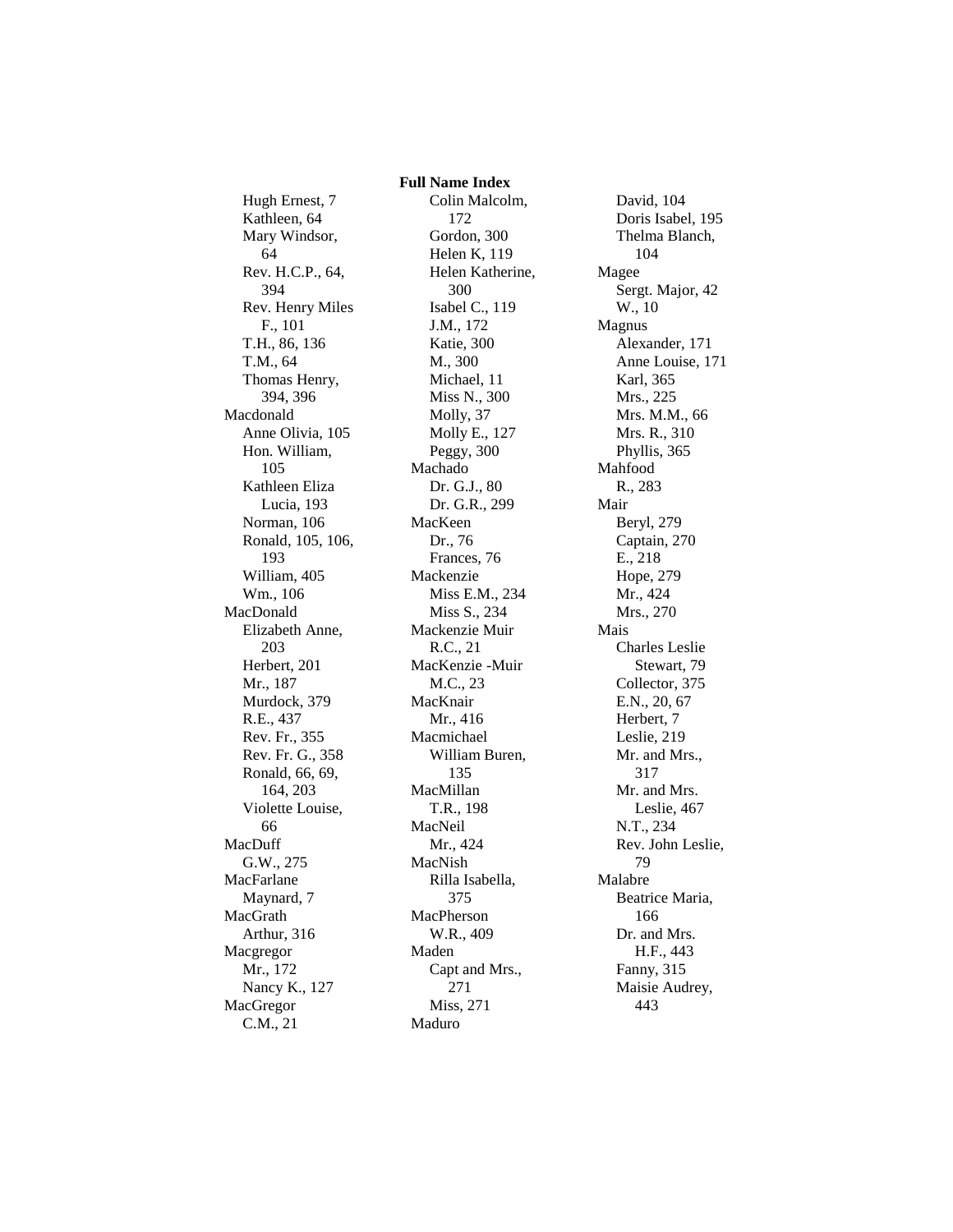Marguerite, 271, 279 Marie Isabel, 167 Miss M., 288, 293 Mrs. Arnold, 272, 279, 288, 293 William, 167 Malcolm Lena, 59 Miss, 360 Mr., 360 Malgelm Mavis, 238 Mallette Mrs., 264 Malson C., 286 Man A.M., 294 Mancebo Rev. J.B., 98 Manderson Jones J., 299 Manley D.R., 74 Mr., 278 Mrs., 375 Mrs. M.A., 74 N.W., 74, 155, 187 Norman, 384 Mann Mr., 306 Manton A.R., 281 Mr., 100 V.E., 37 Manton and Hart Messrs, 306 Maragh Mohabin, 189 Marajh Martha, 301 Maran Mrs. R.L., 288 Marates

 **Full Name Index** Nicanor, 173 March N., 459 Norman, 375 Marcus Carl Henry Amandos, 390 Henry, 390 Marescaux O.H.E., 7 Marks Miss M.A., 269 Marle Sister F., 269 Marley R., 35 Marr A.M., 276 Beryl, 151, 467 R., 288 Marriott Mr., 286 Mars Keith, 269 Marsh V.O., 321 Marshall Florence, 273 Frederick Peter, 128 Lilia, 273 Marjorie, 332 Mrs A., 128 Marshelleck Dan, 305 Ena, 467 Hubert, 467 Marston Helen, 221 Wm., 221 Martin A.C.L., 58 Emma, 12 Mr. and Mrs., 305 Mrs. F.R., 367 Mrs. H.M., 299

Mrs. M.A., 234 Pamela, 231 W.A., 272, 274, 276 Martinez Alma, 361 Eugene, 164 F., 193 Gene, 179, 316, 361, 469 Gloria, 420 Harry Elias Nunes, 193 Mrs Harry, 236 Pamela, 418 R.S., 7, 231 Roy, 361, 362 Marvin Miss, 397 Mary, 10 Mason David, 130 G.E., 269 Maria, 130 Mrs. G.E., 269 Samuel A., 130 Massey J., 459 Mr., 238 Mr. and Mrs., 259 Mrs., 371, 455 Mrs. J., 457, 459 Masson A.F., 372 Mr. and Mrs., 282 Mr. and Mrs. A.F., 199 Masters J., 307 Masterton Mrs., 274 Mattherson Fred, 219 Maura Sister, 269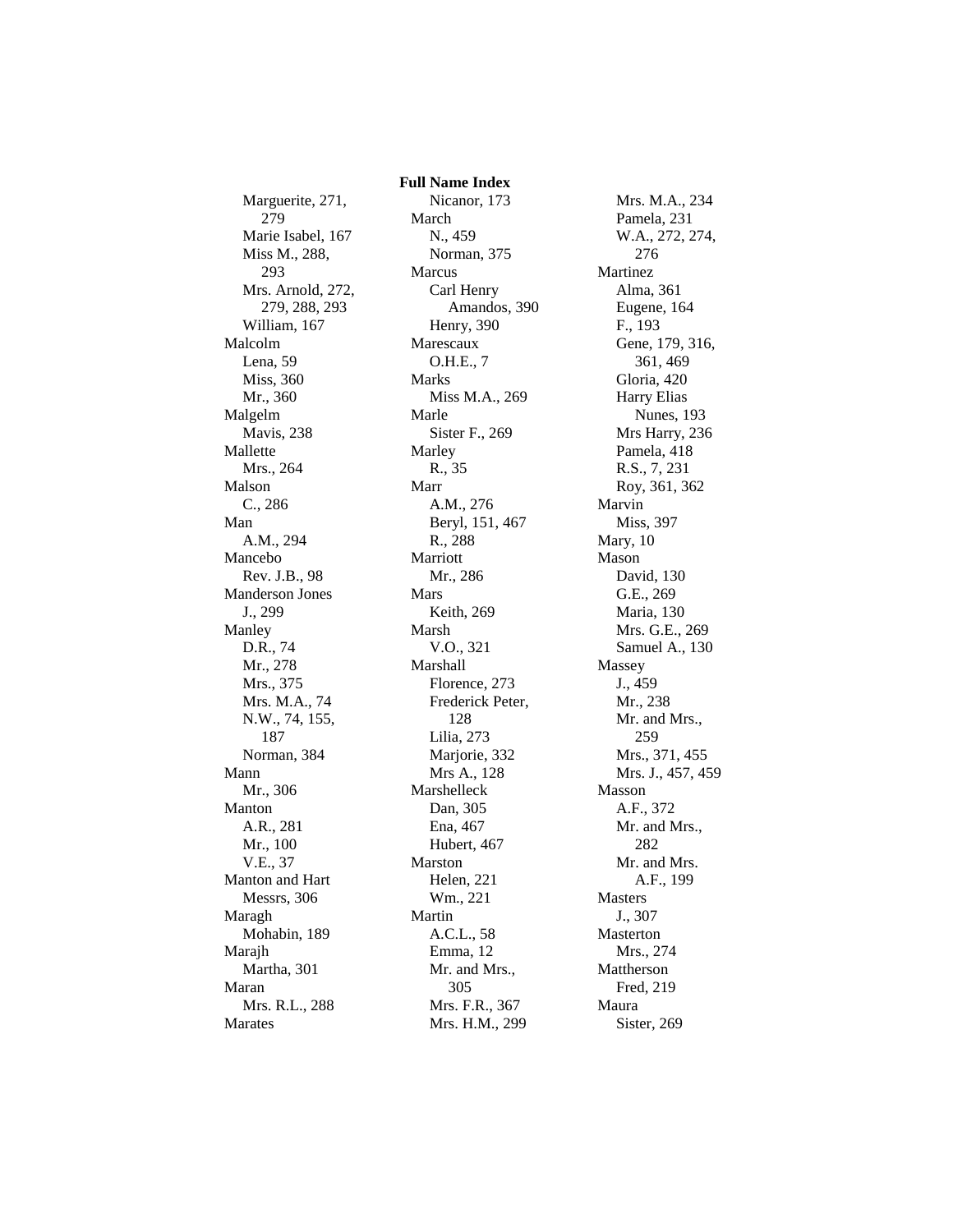Maurice Mrs., 386 Mawbey Anna, 251 Emma, 142 John Lawford, 143, 251 Julia, 251 Maxwell A.L., 235 A.W., 397 Alma C., 269 Anne Ethel, 77 Canon E.L., 478 Cicely, 305 E.L., 68 Francis Severn, 208 Grace Lilian, 63 Henry, 77, 225 Iris, 58 J.A., 397 John Percival, 235 Lilian, 328 Miss, 484 Miss E.L., 397 Miss L.M., 397 Mr., 474 Mrs., 305 Mrs. E.C., 369 Rev. and Mrs. J.W., 215 Rev. Eric Linton, 397 Rev. J.W., 168, 231 Rev. John, 63, 291 Rev. W.E., 382 Roberto, 269 Sarah Elisalus Vassall, 208 Walter, 255 Walter Wildey, 225 May

 **Full Name Index** Blanche Aleen, 336 D.Raynes, 336 Donald MacFarlane, 231 Ellen Catherine, 231 George Cyril McFarlane, 5 Minna Constance, 5 Olive, 475, 479 Robert, 188 Mayer Mr. A., 221 Maynair Miss C., 309 Miss V., 309 Mr. and Mrs., 184 Mrs., 184 Mayneir I., 361 Maynier Misses, 278 Valerie, 281 Mc Crae Mrs., 106 **McCarthy** Joan, 127 Miss, 336 Mr. and Mrs., 412 **McCaulay** Gerald Evans, 169 Lillie, 58 Lilly, 58 **McCauley** G., 296 Gerald, 412, 424 Mr. and Mrs., 243, 286 Sybil, 58 McCausland Jean, 305

Miss Gene, 313 **McCawley** Mr. and Mrs., 218 McCla Rev. George, 124 McClare Gladys, 287 Miss G., 294 McCloughlin Rev. Fr., 358 McConnel Elizabeth, 135 Mary Georgiana, 135 Thomas, 135 McConnell Chas., 74 D.G., 11, 32, 74, 84, 88, 480 D.G.Haughton, 111 D.Geo., 74 Dave, 473 Dermot (Toby), 403 Jack, 483 Max, 456 May, 271 Milborough, 318 Miss F., 294 Miss G., 271 Miss M., 275 Miss T., 294, 310 Misses, 74 Mr., 386 Mrs., 202 Mrs.D.G., 74 S., 461 S.M.H., 68 Sylvia, 36, 37, 202, 241 Thomas Charles, 158 Toby, 437 McCook Miss M., 74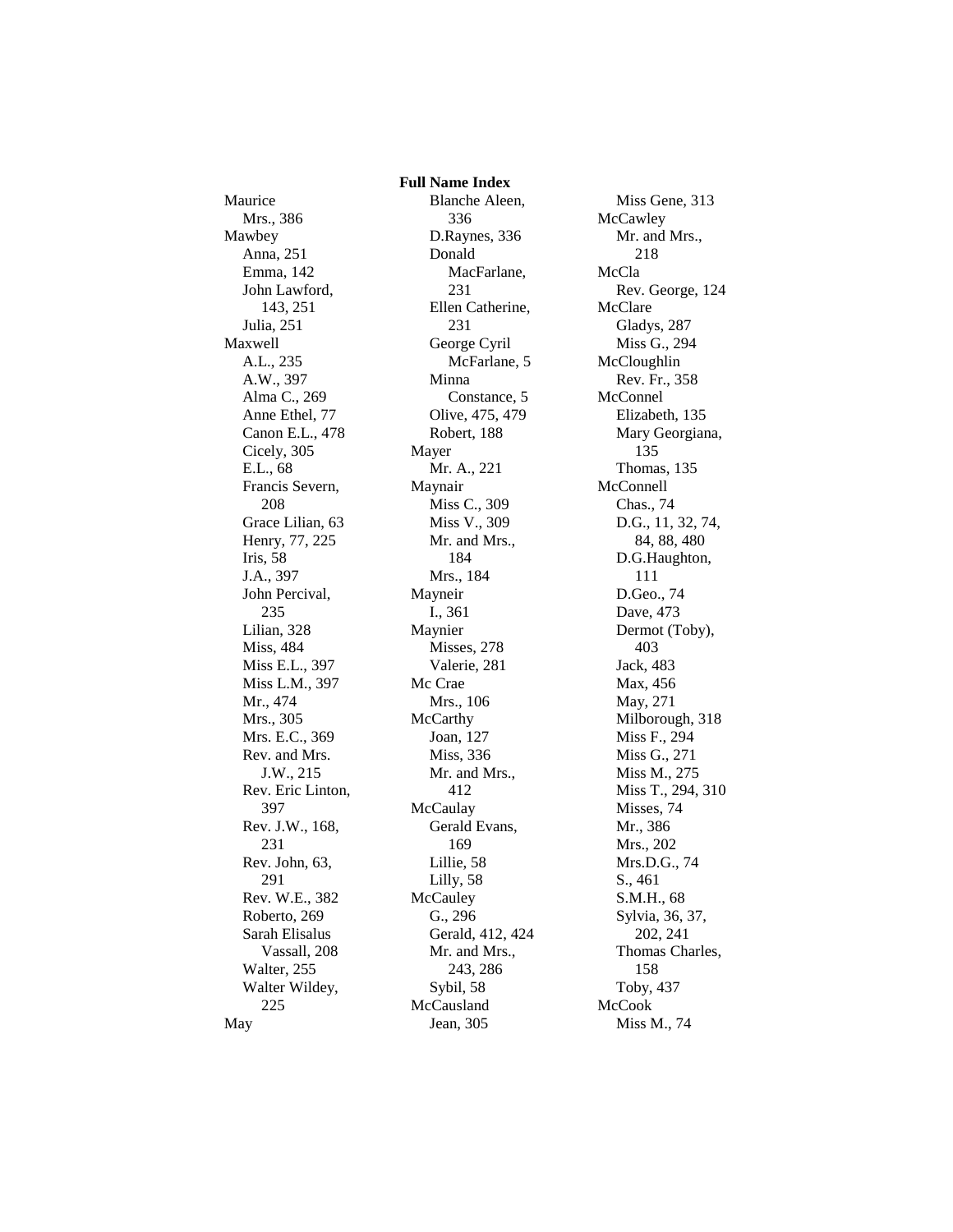**McCormack** D., 236 Mrs. N., 271 V.C., 54 McCornell Miss N., 279 **McCoy** Edgar Samuel, 339 McCrae Mrs., 236 McCrea Claire, 36 Frank Dobree, 101 Harry, 101 Mignon, 36 McCridle J.R., 7 McCubbin Andrew, 214 Jean, 214 Mcculloch W.E., 98 McCuthcin Mrs. Sidney, 168 McDermot Audrey, 109 Clarence Hugh, 194 Elma Gwendoline, 153 Enid Snaith, 390 H.P., 109 Mr. H.P., 194 Mrs. Violet, 194 Noral May, 139 Percy, 153, 390 T.H., 292 McDermott Henry Percival, 131 Isabel., 292 Rev. H.C.P., 292 Violet, 131 McDonald

 **Full Name Index** E.B., 11 F., 236 Father, 260, 265 Flora, 269 John, 194, 360 Miss, 361 Mr., 211 Mr. and Mrs, 168 Mrs., 236 Rev. Father, 303 Rev. G.F., 288 Ronald, 66, 155, 236, 423 McDougall Dr. J.G., 294 McDouglas Miss L., 397 McDowell Hon. J.H., 73 Mrs. S., 299 Rev. S., 299 McDugal P., 187 McEwan A.W., 275 Mr., 278, 477 W.S., 287 McEwen John Melville, 274 McFarlane Agnes, 244 Alice A., 84 Chas., 74 Clara, 244 E., 366 Geo., 268 J.D. Clare, 173 J.W., 244 Jno, 244 Jno.W., 84, 194 John, 74 Miss, 427 Misses, 74, 84 Mr. J. W., 219 Mr. S.A., 239 Rev., 342

Rev. S.A., 321 Zada Viola, 268 McGann R., 138 Rev. Fr., 326 Mcghie John, 251 McGhie Eva, 117 McGilchrist Monica, 37 McGill David, 263 McGinnis Joseph D., 123 McGrath A., 342 A.B., 296 Arthur, 61, 107, 223, 229, 361, 365, 404 D.F., 7 Donald, 296 Henry, 7 Ronald George, 122 McGreagor R., 198 McGregor Belle, 61 C.M., 361 Carol, 93 Miss, 184 Miss K., 168 McGurkin Mabel, 234 McHardy Charles Courtney, 162 E., 276 Mrs. C.C., 420 Rev.A.R., 162 McHugh R.C., 73 McInnes Misses, 14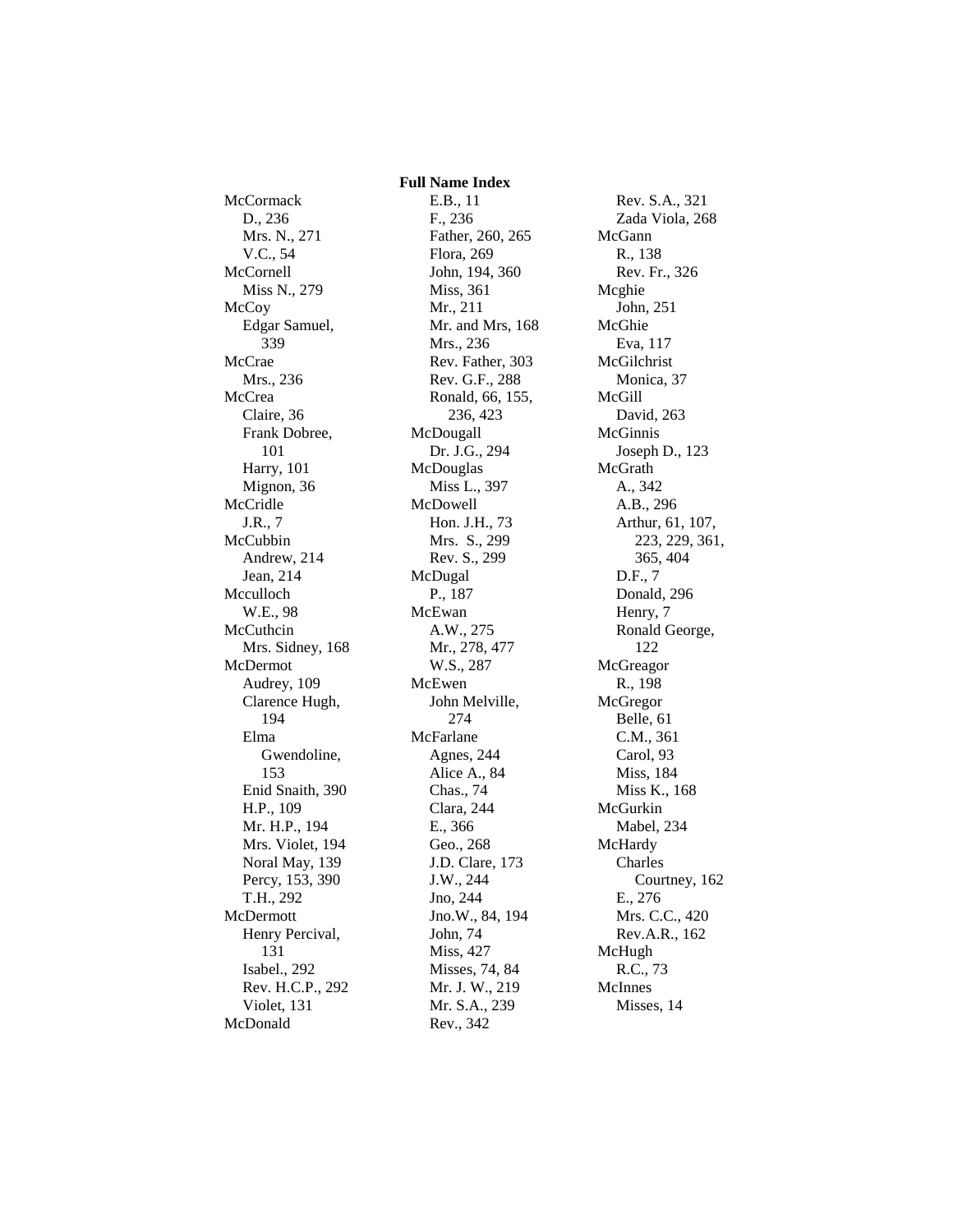Mr. and Mrs., 278 McIntosh Charlott Agnes, 291 John A., 291 Lionel Queenborough , 178 Miss J.A., 74 Mrs Jno., 157 Rev. Jno, 75 McIntyre Mr., 243 McKay Arnold C., 119 L.H., 7 Mrs., 231 Rev. T.E., 273 McKearan Rosita, 235 McKella Kathleen, 187 McKenzie H.A., 204 J.E., 35 Miss, 207 McKie Mrs., 461 McKinnon Norman, 7 McLaren Mavis, 328 McLaughlin Councillor, 376 Fr., 442 Rev. Fr, 38 McLauglin Annie, 269 McLean Dr., 289 G.L., 321 J.E., 265 Kenneth, 374 Mr. A., 219 McMillan Miss, 231

 **Full Name Index** McMordie Robert Campbell, 347 Mcnair Rev. A., 423 McNeal Edith, 220 McNeil Smith A., 169 J., 169, 223, 259, 307, 309 Mr. and Mrs. J., 185 Mr. J., 222 McNeill Mrs., 443 Rev. George, 77 McNeil-Smith A.J., 298 J., 296 McPhail D.R., 7 Dr and Mrs., 184 Dr., 176, 197 Dugald, 7 Francis D., 7 McPherson E.R., 7 McWhinnie C.I., 234 T., 234 Meeks Vivienne, 235 Meikle Catherine Isabelle, 281 Dr. L., 306 E.G., 281 Melhado Allan Lloyd, 198 Reginald, 198, 232 Mellor A.A., 10 Melton-Adam Marguerite Rosalie, 127

Melville Arthur R., 8 Bill, 236 Jean, 58 Mr. and Mrs., 236 Mennell H.D. (Harry), 364 J.W., 103 James D., 103 James Dixon, 103 John W., 204, 285 John Williamson, 285 Mrs., 204 Mrs. J.D., 104 Menzies Beatrice Albertha, 120 Mr. and Mrs . Andrew, 120 Mercer Major and Mrs., 467 Meredith Rev. A.W., 5 Merren Dalreen, 339 Ellery, 339 Ena, 339 George, 339 H.O., 339 Ruth Maud, 339 Veta, 339 Merrick-Watson R.E., 135 Valerie, 135 Merrill Mrs. Laura, 269 William, 269 Messias Mrs. A., 366 Michelin Charles Clifford Plunkett, 247 Mrs, 162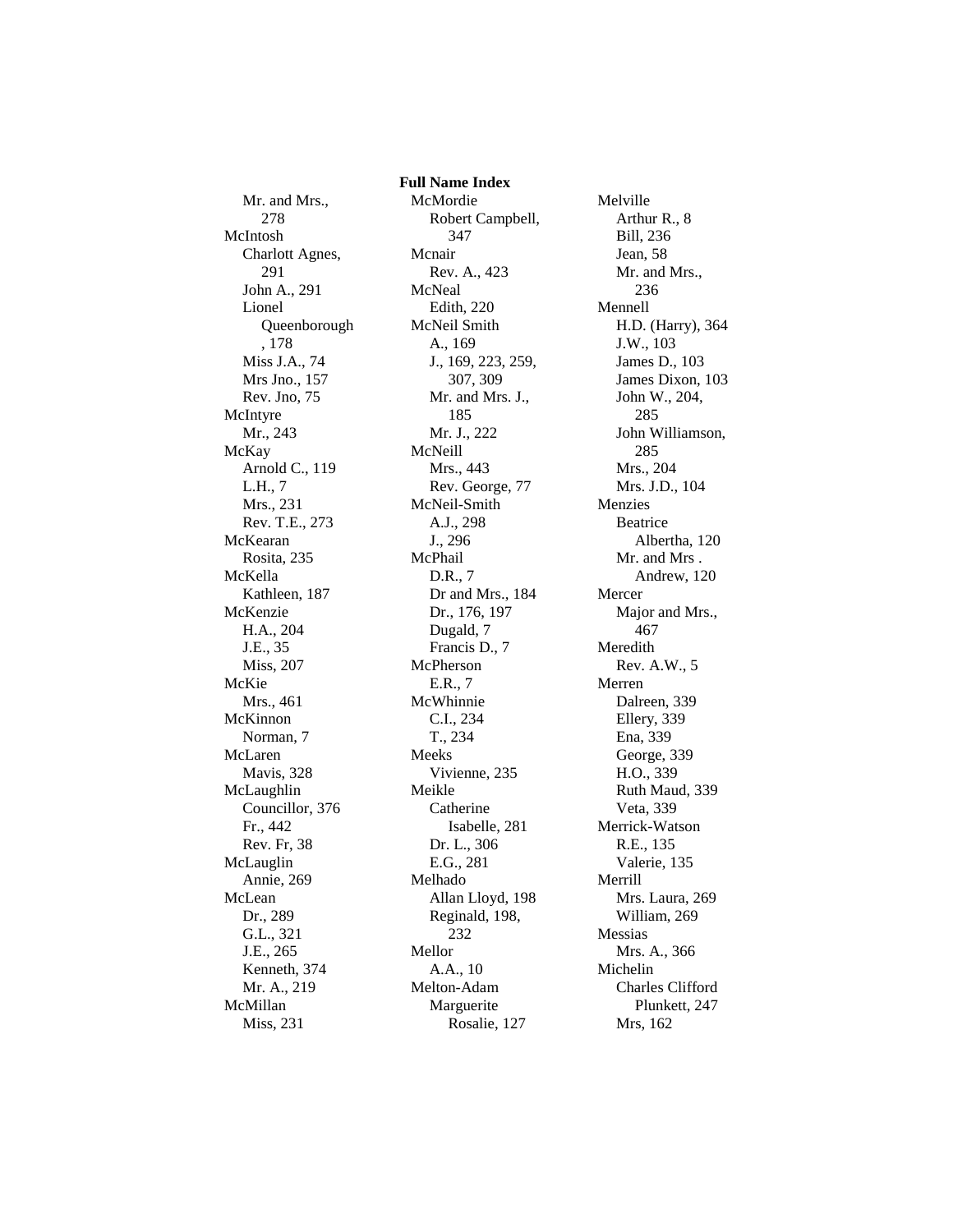V.A., 247 Miles K.S., 20 W.H., 8 Milholland F.R., 8 Miller Alfred, 327 Dr., 61, 88, 107, 165, 202 Dr. W.H., 168, 185 Dr. William Henry, 319 F., 341, 361 F.F., 10 Florence Elizabeth, 208 H.L., 11 Helen, 58 Hugh, 423 J. Stephen, 423 J.A., 10 J.G., 208, 342 James, 363 James (Jim), 363 Joy, 476 Kathleen, 360 L., 40 Major, 487 Marjorie, 139 Miss, 327 Miss C., 455 Miss Louie, 349 Miss M., 432, 455, 458 Misses, 215, 404, 411, 449 Mr Hugh, 467 Mr. and Mrs. F.R., 222 Mrs., 79 Mrs. Claude, 180, 199, 253 Mrs. E., 411 Mrs. F., 411, 427, 455

 **Full Name Index** Mrs. F.L., 457 Mrs. R., 11 R., 455, 457 R.B., 33 R.Jas., 273 R.L.K., 412 Rhoda Elizabeth, 319 S., 342, 361 T.W., 349 Thomas, 220 Thomas Wm, 319 W.H., 156 Miller Hall Capt and Mrs., 286 Mrs., 293 Mrs. R., 276, 288 Millinar Mr., 198 Milliner Alice, 164 Augusta Mary, 232 Everea Elizabeth, 232 H.R., 309 J.J., 232 M.A., 24 Miss, 185, 224, 309 Miss Evers (Desie), 231 Misses, 231 Mr., 222 Mr. and Mrs. J.R., 184 T.I., 232 Thomas I., 231 Millner Edith, 467 Mills Miss, 336 Miss F., 119 Sybil Wydville, 86 Milne

John, 297 Milner J., 280 P., 278 W.F., 286 W.H., 293 William, 342 Minot George, 99 Maria Sherwin, 99 Minott N., 392 Minto Mrs. M., 431 Missing Master of Munro, 379 Mitchell, 454 Anna, 221 Dorothy, 296, 332 E. Dorothy, 352 Frank, 415 Fred, 458 G, 162 G.E., 68, 200 Gwen, 151 Herbert, 415 James S., 470 John Macgregor, 441 John R., 198 Keith, 257, 258, 381, 411, 426 Miss, 316 Mona Clara, 470 Mrs. Keith, 485, 487 Mrs. W.H., 356 Rev.H., 318 Vincent, 74 W.H., 188, 253, 259, 261, 263, 264, 266, 328, 335, 342, 352, 368, 378, 387,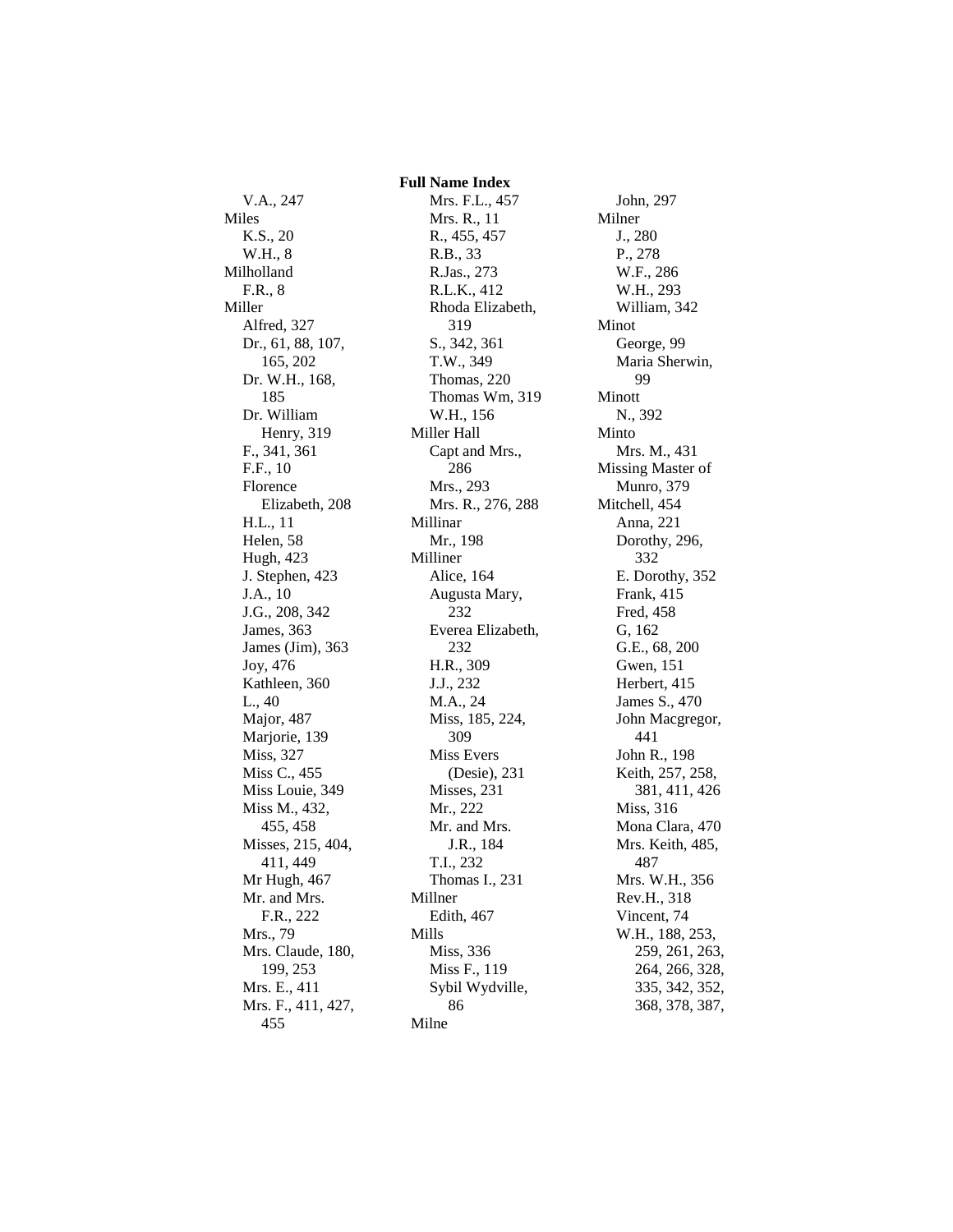411, 412, 418, 452 W.K., 332, 481 W.K.M., 259, 261, 262 William, 387 William K., 302 William K.M., 262 William Keith Murray, 378 Wm. H., 252 Mixed Marriage Problem of the English Ports, 310 Molesworth **Charlotte** Josephine Elizabeth, 352 Viscount Samuel, 352 Moneague Lakes, 76, 397 Monk Norah, 294 Monteith Mrs., 427 Mrs. H., 459 Mrs. H.B., 429 Monton Mrs. C., 273 Moore Gordon, 249 Miss L., 431 William O., 249 Morais Amy, 278 Audley, 210, 275, 276 Corrine, 278 Herbert Peter, 307 Misses, 279, 281, 287, 288, 293, 309 Mrs., 309

 **Full Name Index** Mrs. A., 279, 281 Mrs. and Miss, 272 Mrs. Audley, 278, 288, 293 R., 307 Morales C.M., 266 Verna, 39 Mordecai Bertha Louise, 123 Fay, 204 Fay Consuelo, 206 J.S., 40, 68 Llewellyn, 123 Mr. and Mrs. C.B., 204, 206 Moren E., 360 Morgan Alice, 260 C.F., 8 J.P., 200 Lieut, 270 R., 281 Richard, 260 Richard Llewelyn, 260 Richard Noel, 259 Morin Mr. and Mrs. J.F., 208 Vivian Roy, 208 Morley Harriette, 137 Tricy Ivy, 307 Morrice Cordelia, 181 F., 455 F.H., 135, 259, 267, 296, 321 Fred, 238, 295, 303, 317, 365, 404

Fred. H., 198, 456 Mr., 424 Morris Adjutant, 11 D.L., 88 David, 72 F.A., 10 G.E., 22 George, 271 Gertrude, 39 Gerturde Ethelyn, 150 Isaac, 14, 72, 73 Isaac Levy, 14 John, 267 Maud, 77 Miss, 91, 118, 153, 168, 259 Mr., 223, 225, 226, 259 Mrs Isabel, 267 Mrs., 91 Olive Reid, 267 Samuel Halton, 77 Vivian, 36 Morrison Dorothy, 39 Lady, 254 M., 41 M.A., 23, 68, 73, 85 Miss I.L., 36 Sir Will, 179 Sir Wm., 339 William, 178 Mortlock Frances Adelaide, 149 Frederick Charles, 149 Jane Elizabeth, 149 Morton-York Rev. R., 247 Morton-Yorke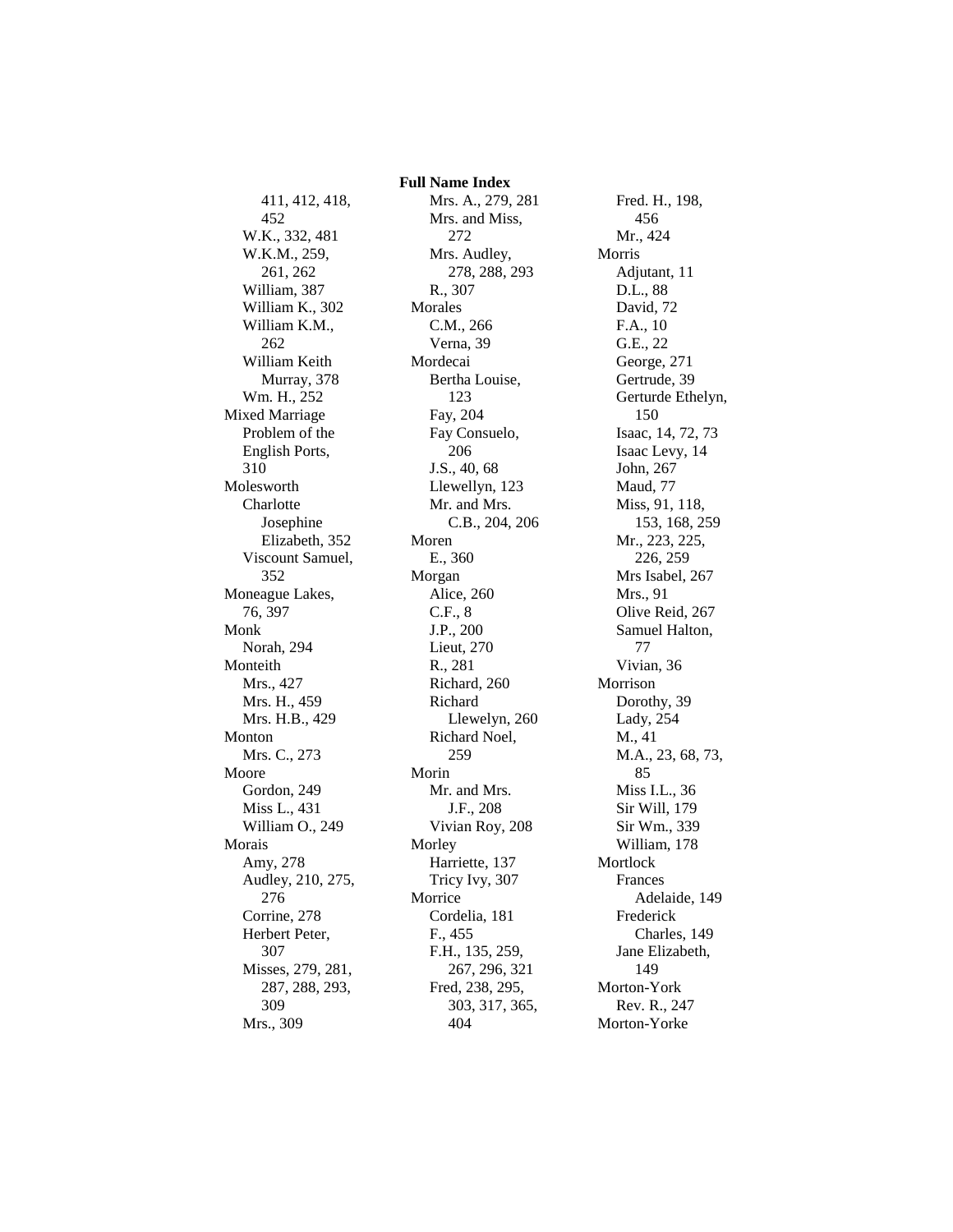Rev. Reginald, 225 Moseley J.G., 8 V.C., 353 Moss A., 41 A.P., 22, 73 C, 162, 169 Miss, 118 Miss C., 430 Miss R., 88 Mr, 118 R, 341, 361 Richard Stephen, 141 Robert, 141, 259, 392 Moss Solomon Mrs. Jos.H., 88 Mosse C.E., 8 Mossman C.P., 347 Clara Eugenie, 347 Ellis Leopold, 86 H. Leo., 27, 86 H.L., 26, 145, 281 Herbert Leslie, 281 Katie Viola, 26 Mary, 404, 424 O.V., 22 Owen Vincent, 145 Motta. *See* Van Loon, Gerrard A.E., 86 Alfred Evelyn, 363 Constantia, 86 D.I., 86 Donald, 246, 361 E.C., 86

 **Full Name Index** Edgar, 122, 238, 408 Edgar C., 246, 409 Ernest Ferdinand, 86 Fay, 238, 246, 282, 309, 406, 450, 471 Keith, 361 Keith DaCosta, 246, 247 Maisie, 408, 463 Maisie DaCosta, 409 Mercedes Viola Morris, 203 Misses, 287 N., 276, 278, 279, 309 S., 276, 281, 309 Motta, Oppenheim and Cox, 370 Mott-Trille Dr. and Mrs, 206 Dr. R., 340 Louise, 271 Radley, 206, 243 Mould Thos.Rawlings, 138 Moulton Barrett Ann Margaret, 70 Brig Gen, 243 Brigadier General, 218, 258, 259, 329 C.J., 70 E.A., 219 Hon. Brigadier General, 321 Lieu., 8 Mrs., 243 Moulton-Barrett Brig. General E., 200 Brig.General, 144

Colonel, 98 Edward, 206 Eva, 347 Frances, 200 General, 327 General and Mrs., 286 Hon. E.A., 364 Mary Caroline, 375 Septimus, 375 Mowl Daisy Olive, 150 Moxsy Arthur, 8 Muchett Carmen Alda Louise, 150 Mudie M.M.P., 22 Muriel, 57 Muir Agnes, 145 Allan Keith McDonald, 145 Barbara, 126 Charles McKenzie, 158 Clara, 274 Ivan, 152, 274 J.E., 137 James Edward, 152 Katherine Hogarth, 152 Maria, 367 Osmond, 145 Osmund D, 137 Samuel Albert, 345 Sybil, 36 Muirhead B., 198 Barbara, 126, 283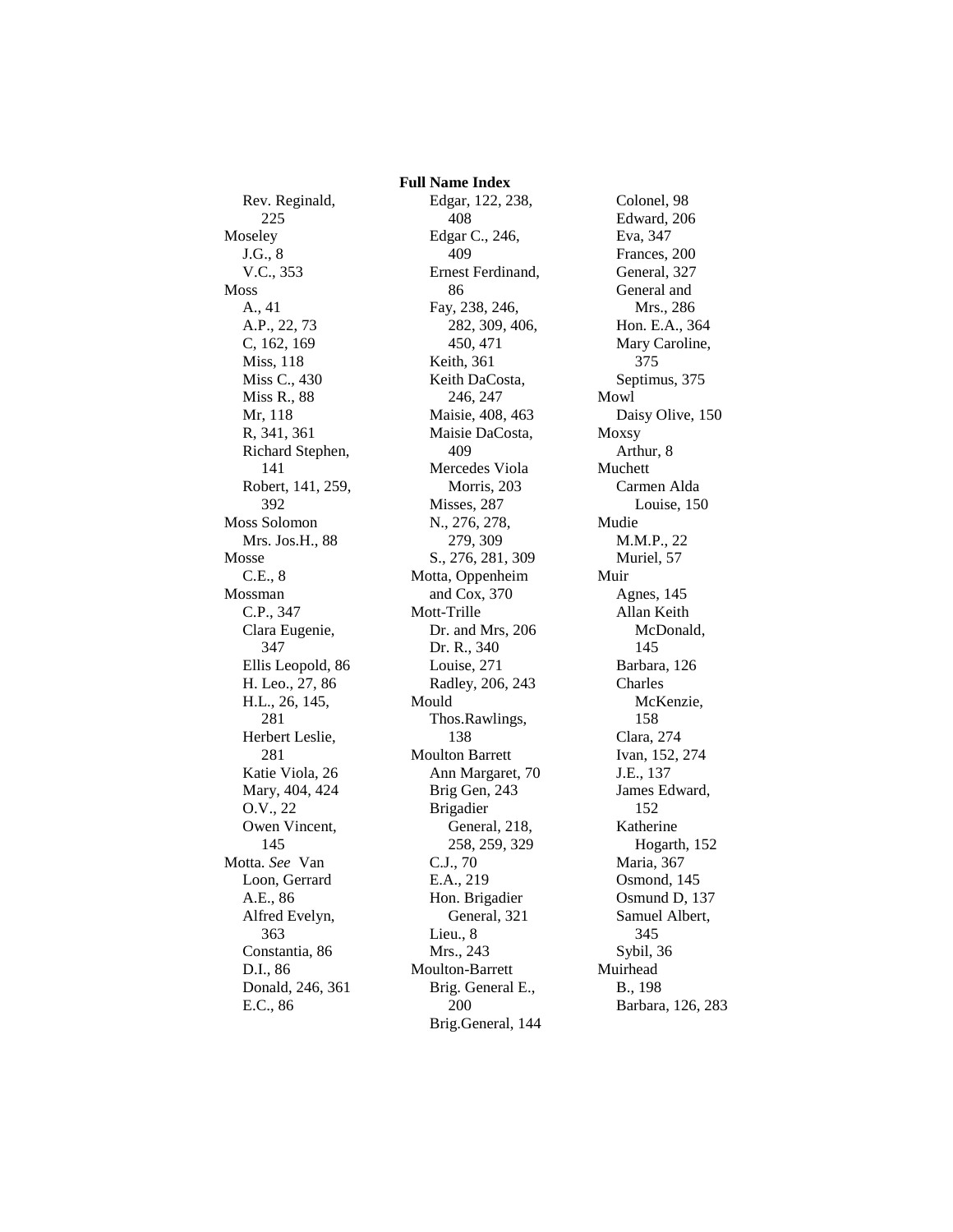Daisy E., 226, 227 Dr. S.C.E., 94 E.W., 96 Harold, 226 Herbert, 227 Hon. and Mrs. G.W., 306 John A., 226, 227 Miss, 184, 256 Olive, 283 Mullins F.C., 287 Munn Aubrey R., 105 C. Victor, 105 C.A., 104 Claude H., 105 Maud Amalia, 104 Munro Mr. and Mrs. John, 203 Munroe H, 110 H.A., 325 J.T., 110 Mrs Charlotte, 110 P.N., 110 Munro's Achievements Old Boys Dinner, 403 Murad W.H., 21, 40 Murphey I., 310 J., 289 Murphy L., 280 V.F., 41 V.H., 21 Murray, 205 A., 361, 365, 430, 451

 **Full Name Index** A.E., 59, 61, 74, 118, 133, 144, 173, 198, 223, 321, 342, 475 Arthur, 152, 202, 259, 404, 411, 412, 446, 454, 455, 458, 480 Arthur E., 10 B., 218 Beryl, 487 Cecil L., 118 Cynthia, 487 Dorothy, 201, 202, 402, 418, 421, 422, 425, 426, 455, 484 Dr P., 446 Dr., 387, 469 Dr. and Mrs. E.E., 319 Dr. and Mrs. Ernest E., 181 Dr. E., 400 Dr. E.E., 18, 160, 163, 342, 400, 410 Dr. Ernest E., 125, 174 Dr.P.C., 462 Dr.W.N., 144 E.E., 35, 148 E.I.G., 22 E.S., 146 E.S., 147 Eleanor, 402 Ethel Marguerite, 420 Everard Somerville, 66, 354 F.H., 21 F.R., 362, 367, 388 Frank, 294, 402 Frederick, 77, 411, 418, 484

Frederick Pervcival (Percy), 118 Frederick R., 262 George, 291 George Dorset., 144 H.G., 347 H.G.B., 144 Hon Everard Somerville, 353 Hon. E.S., 341, 402, 478 Hugh., 438 James McFarlane, 118 Jean, 153 Jean Margaret, 175 Joan Edith, 145 Joseph Gustavus, 125 Kathleen, 400, 460 L., 386 Lena, 61, 74, 118, 142, 152, 168, 185, 202, 222, 223, 259, 266, 296, 332, 358, 365, 402, 411, 412, 418, 422, 429, 446, 450, 459, 475, 478, 480, 485 M., 151, 169 Marguerite, 156, 365, 389 Minna L., 126 Minna Louise, 347 Miss, 11, 88, 195 Miss C., 411, 478 Miss D., 411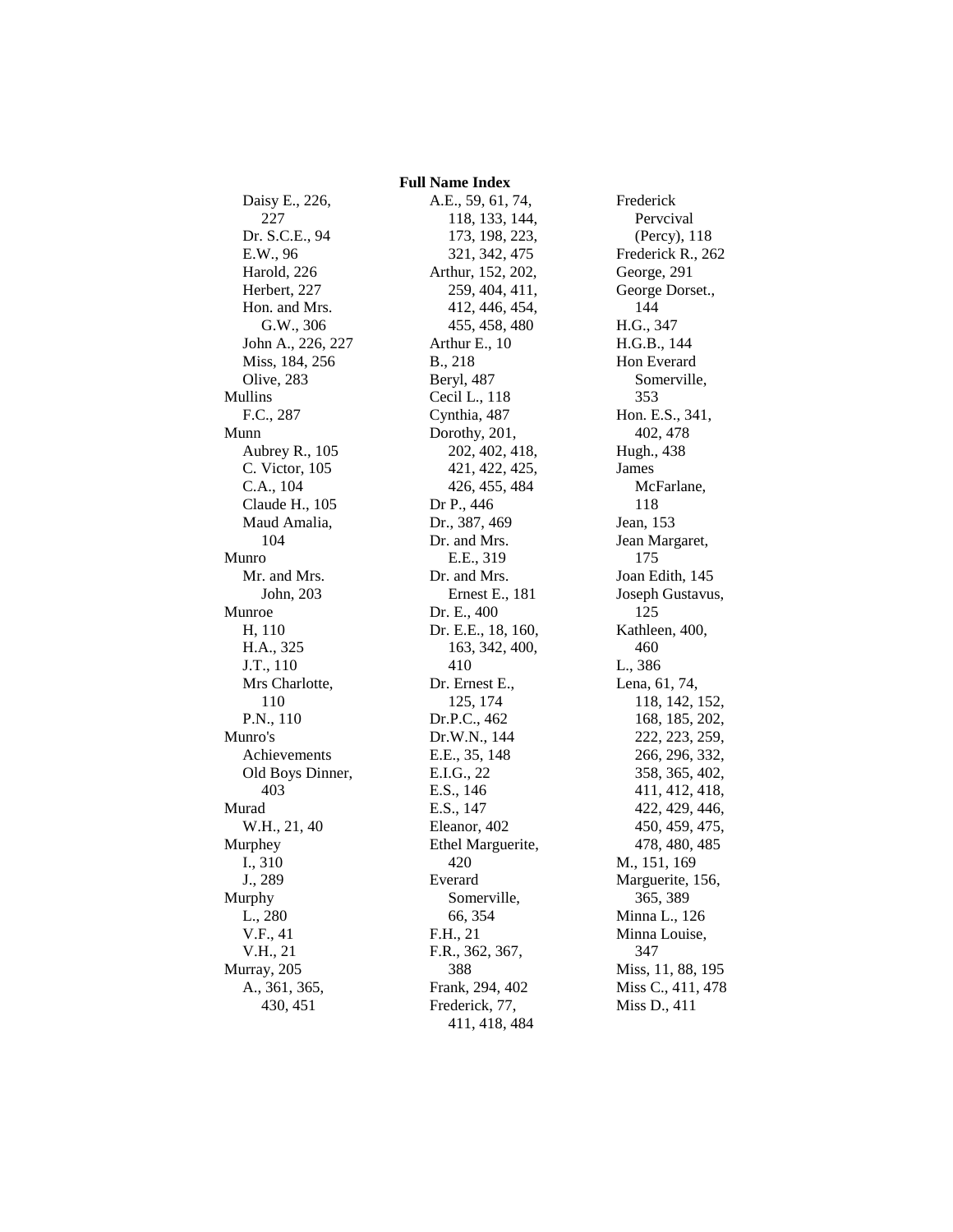Miss L., 404, 411, 412, 431, 451 Miss M., 296, 411 Mr. A.E., 168, 185 Mr. and Mrs. P.W., 61, 156, 168, 185, 202, 215 Mr. and Mrs. Reginald M., 201 Mr. and Mrs.D.A.G., 183 Mrs H (P?), 412 Mrs Lily., 119 Mrs Percy, 429 Mrs., 60, 160 Mrs. Annie, 346 Mrs. B., 488 Mrs. E., 402 Mrs. Maude, 480 Mrs. P., 118 Mrs. P.W., 114, 462, 469 Mrs. Percy, 404, 425, 430 Mrs. W. Clarke, 61 Olga Isla, 346 P,W., 241 P., 198 P.B., 11 P.W., 40, 230, 233, 245, 255, 260, 292, 296, 327, 341, 349, 365, 370, 413, 420, 446, 462 Percival C., 370 Percy, 144, 415 Private, 26 R.M., 40, 54, 60, 77, 113

 **Full Name Index** Reggie, 415 Reginald M., 115, 128, 145, 153, 175, 238, 257, 258, 261, 270, 302, 335, 367, 378, 383, 386, 387, 390, 395, 407, 441, 444, 457, 473 Reginald Myrie, 60 Rev. W. Clarke, 60, 383 Rev. W.C., 409, 457 Ross, 148 Ruby Lilia Ansel, 144 Sara Bridget, 136 Sara Bridget (MacDermot), 85, 124 Sarah Parsons, 147 W.C.?, 107 William Clarke., 147 Murray and Tucker, 173 Muschett C.G., 70 Clarice, 278 Dorothy, 318 Edward F., 293 Ena, 299 Gladys, 276 H.G., 226, 298 Herbert R., 318 Iris Lily, 70 John Aubray, 182 Mary Emily, 293 Miss, 168 Mrs., 309, 341, 429, 431, 432 Myrtle, 58, 164, 190, 300

Veta, 58 Muschette Ena Leoni, 318 Gladys, 279 J.A., 369 John Aubrey, 318 Louis, 77 Mrs. and Miss, 77 Mrs. S. L., 369 Myrtle Mavis, 369 Vin, 77 Musgrove R., 353 Music Royal College of, 314 Music Academy of, 119 Royal Academy of, 110, 145 Royal College of, 110 Royal College of Music, 126 Music Examinations Results, 35 Musical Examinations, 179 Musson J.M., 16 Mrs. A., 369 S.P., 8, 369 Samuel Paynter, 369 Myer G.P., 105 Johannah, 105 Myers A. deC., 40, 281 A.DeC., 275, 276, 278 A.E.C., 10 Arthur D., 276 Arthur., 246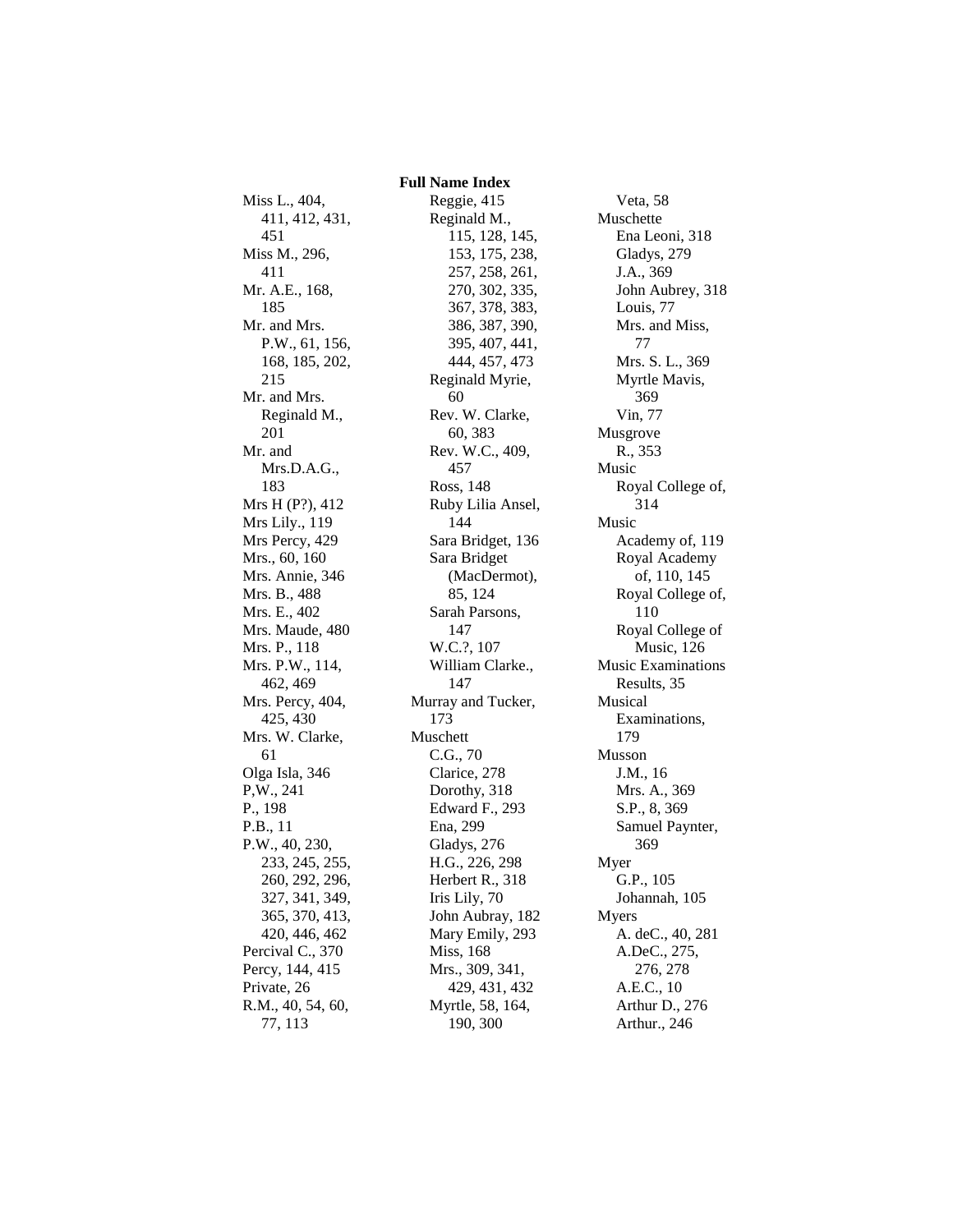## B.S., 423 DeC., 258 Dr and Mrs. A.E., 184 Dr. A.E.., 219 Dr. and Mrs., 317 Dr.., 286 Edna, 421 F. L., 270 Fleurette, 119 Fred L., 119 Georgina, 122 H.P., 122 Helen, 246 Helene, 258 Horace C., 31 Horace Victor., 181 May, 181 Miss, 185 Miss Selim., 190 Mrs., 304 Mrs. B., 305 Mrs. Edna., 443 N Nallete Mrs., 360 Narcisse Miss, 474 Mr. and Mrs., 360 Nash A., 443 A.G., 185 Agnes Eliza, 158 Annie May Elma, 25 Astley Essington, 318 Charles Richardson, 73 Consuelo, 400 E.T.E., 318 George, 317 George William, 73

 **Full Name Index** Herbert W.T., 173 Hon. A.G., 185 Ivy, 475 Joyce Eileen, 392 Lily Gertrude, 60 Lindsay, 375 Miss, 11, 61, 309, 459 Mrs Lindsay, 112, 400 Mrs., 61 Myrtle, 37 Nesta, 36, 476 Oscar Hamilton, 317 R., 276 Rae, 238 Ray, 279, 282 Rev.C.H., 197 Roy, 289 Septimus, 69, 98, 392, 438 Vivienne D., 438 W.C., 158 W.J., 25 William, 375 Nathan A.A., 8 Nation B.V.O'Brien, 187 Needham Frank W., 135 Negri Pola, 181 Neilmeyer Lester, 419 Neish Marjorie, 59 R.N., 8 W.D., 8 Nelson I., 162 Roy, 271, 286 Nethersole Ada, 446 C., 276

Dr. Sydney, 446 Ernest B., 336 Everard M., 410 Granville, 446 H.G., 21, 112 H.Granville, 410 Helen, 446 His Hon. J.M., 307, 309 J.M., 341, 410 John M., 410 John., 446 Mr., 243 Mr. N.N.., 220 N.N., 40, 68, 446 Noel, 446 Noel N., 410 S., 152 Sidney C., 410 Sybil., 446 Nethersole Jr Everard M., 410 Nethersole, Jr Everard, 446 Nethersole, Sr Everard., 446 Neull B., 332 Nevers C.B., 218, 321 Miss M., 321 Miss R., 321, 432 T.W., 259 New Taxation, 486 Newman A.J., 302 K, 162 P., 271 R., 278, 286 Newnham J.H., 381 Newsam Carlos C., 302 Nicholls E.W., 15 Nievila Louisa, 220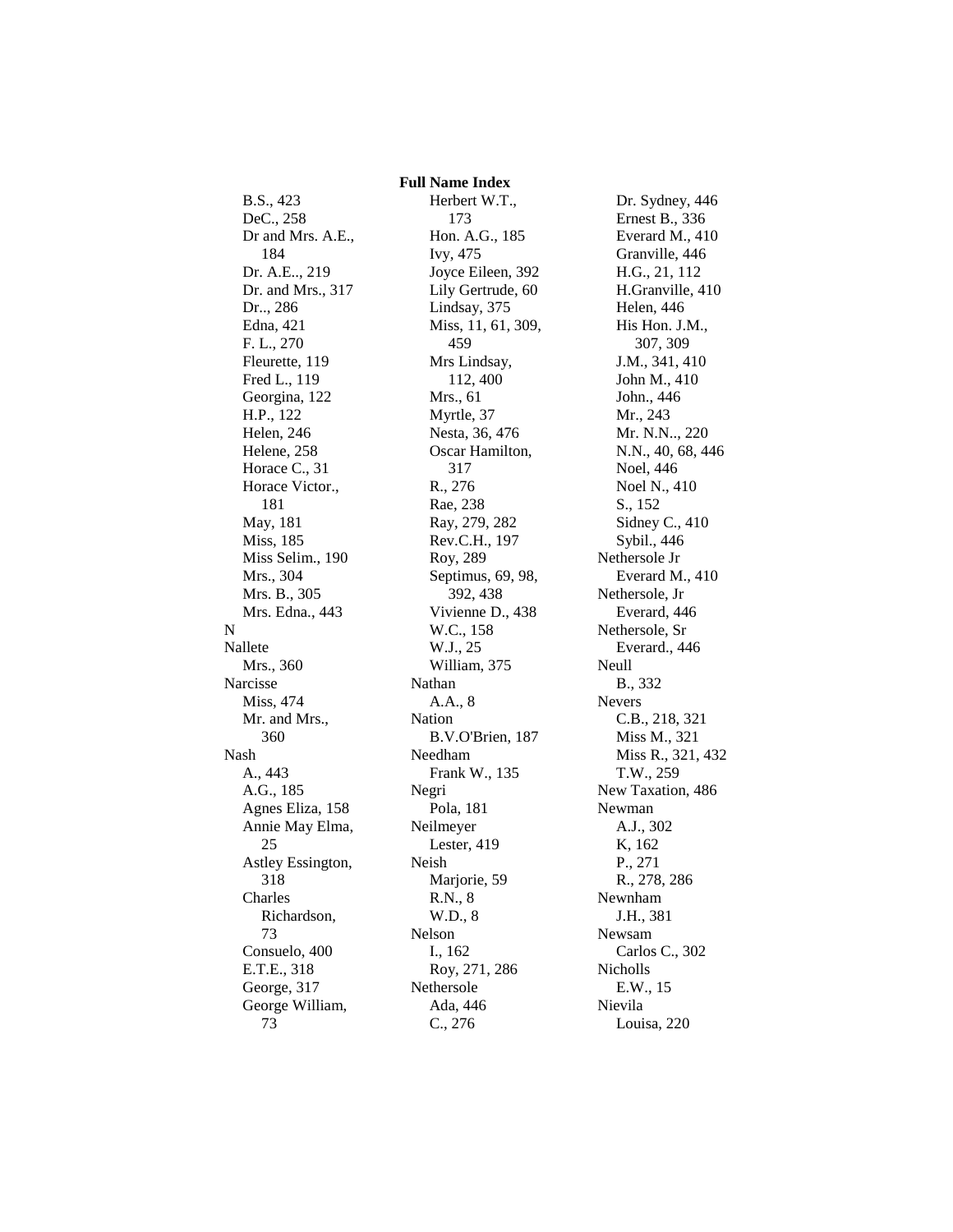Nightengale Elizabeth, 282 Nixon E.E., 20 M., 36 Miss A., 38 Miss M., 36, 38 Noad A., 266 Noble Miss B., 413 Mrs., 264 Noseworthy Miss, 404 Nosworthy C.W., 8 F.P., 8 Miss, 429 Richard, 178 Nunes Arthur Stafford, 212 L.H., 40 Lauriston, 212 M.R.K., 187 Marie, 39 Miss F., 294 Miss G., 271, 309 Miss L., 288 R.K., 54, 287 Nutrition in Jamaica, 449 **Nuttall** Archbishop, 198, 200 Dorothy, 36, 199, 200 Enos, 37, 70, 86 Mr. and Mrs. E., 200 O O' Sullivan C.H., 310 O'jea B., 269 O'Jea B., 289

 **Full Name Index** O'Neill George, 338 Miss, 338 Mr., 338 O'Brien Ella, 234 Odem Dr. C., 221 Odjeria Mr., 271 O'Donnell Sec, Lieu., 8 **Ogilvie** Alice, 477 C.McD., 8 Charles M., 437 Charles McDonald, 31 Charles Vickers, 477 Lieut-Colonel C.M., 477 Ruby, 437 Ogle Henry, 261 J.T., 11, 261 Mary Thompson, 261 O'Hare Rev. Father, 37 O'Jea B., 286 O'Keefe Rev. Fr., 358 Rev. Fr. J., 353 O'Kife Rev. Father, 121 O'Lalor Fr., 442 Oldfield F.A., 262 Oliphant Ben, 129 **Oliver** Capt., 275, 279 Capt. Guy, 276 Guy, 286

**Olivier** Lord, 208 Olson Rev. G.W., 60 Olympic Games Amsterdam, 235 O'Meilly Mrs., 484 O'Nicholson Clarissa, 269 Oppenheim Alexander, 193 Cap Alexandre and Mrs, 128 Capt. and Mrs., 288 Philip, 136 Phillip Alexandre, 128 Viva C.R., 288 Orate Dennis, 240 Orgill Dudley Codrington, 288 P.L., 22 Phillip L., 231 Ormsby A. Stewart, 124 A.S., 110 A.Stewart, 109 B.S., 22 Barbara, 116 C.M., 108, 116, 128, 332 Celia Gwendoline, 116 Christopher Morley, 403 Dr. and Mrs. C.M., 372 Dr. C.M., 88, 137, 150, 403 Dr. R.C.M., 109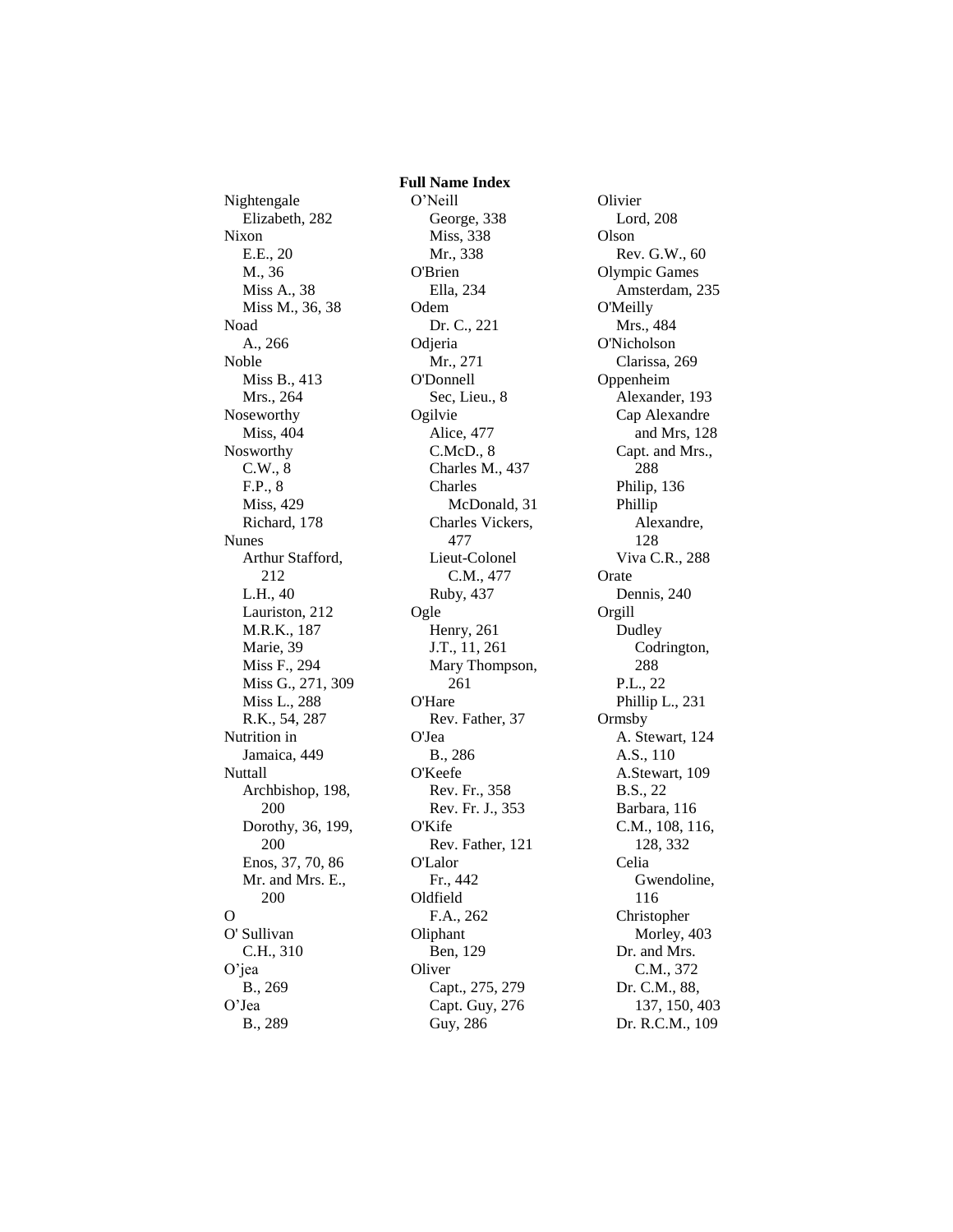E., 296 Eileen, 116 Eric, 425 Eric Carleton, 363 Ethel Mary, 124 Harriet Mary Ann Elizabeth., 145 Helen Lambert, 137 Helen Violet, 128 Helen., 137 J.D., 109, 110, 228, 403 J.J.C., 109, 137 Joseph, 150 Joseph D., 469 Joseph Dussard., 137 M.T. Morley, 137 Miss, 137, 296, 469 Miss B., 296 Miss E., 296 Miss N.E., 332 Miss R., 397 Mrs., 161 Mrs. H.L., 109 Mrs.S.O., 296 Olive Muriel, 161, 197 Paul Stewart Morley, 372 Professor, 403, 469 Rev. J.J.C., 228 Rev. S.O., 94, 228 S.O., 109, 116, 119, 128, 129, 136, 137, 150, 161, 177, 403 Sarah, 110 Stephen Oliver, 150, 425

 **Full Name Index** Stewart, 116 Thomas Morley, 110 Orr W.E., 470 Orrett Ada, 101 Aileen, 309 Arthur, 8 C., 278 C. Leslie, 159 C.R.M., 294 Charles A., 77, 364 Charles Aymar, 179 Claud Cecil, 101 Collin Roy Macaulay, 404 D., 310 D.M., 281 Daughter of E.G., 223 Dennis, 287 E.G., 8, 151, 181, 325, 425 Edward, 201 Edward George, 124 Eileen, 201 Frank, 77 G.R., 135 George, 135 H. Macaulay, 362 H. Macauley, 150 Hon. John, 124 Hugh Croskery, 135 Inspector and Mrs. Arthur, 201 Inspector and Mrs. E.G., 307, 473 Inspector E.G., 187, 296, 309 J., 278

Louise Stanley, 151 M.J., 342 Macaulay, 342 Major and Mrs., 309 Marjorie, 160 Marjorie Macaulay, 441 Miss, 309 Miss C., 271, 275, 282, 287, 294 Miss E., 296 Miss J., 294 Miss M., 271, 296, 361 Misses, 279, 281, 386 Mr. and Mrs. E.G., 222 Mr. E.G. and Miss, 195 Mrs W., 201 Mrs., 309, 386 Mrs. E.G., 309, 487 Mrs. K.M., 135 Muriel, 201 Muriel Joyce, 342 Phyllis Eugenie, 179 R., 313 Rosalind, 37 Rosalind Thelma, 364 Roy, 303, 374, 467 Sheila, 402 W.A., 407 W.H., 125 William Arthur, 141 William H., 101 Orrett Jnr Capt. E.G., 12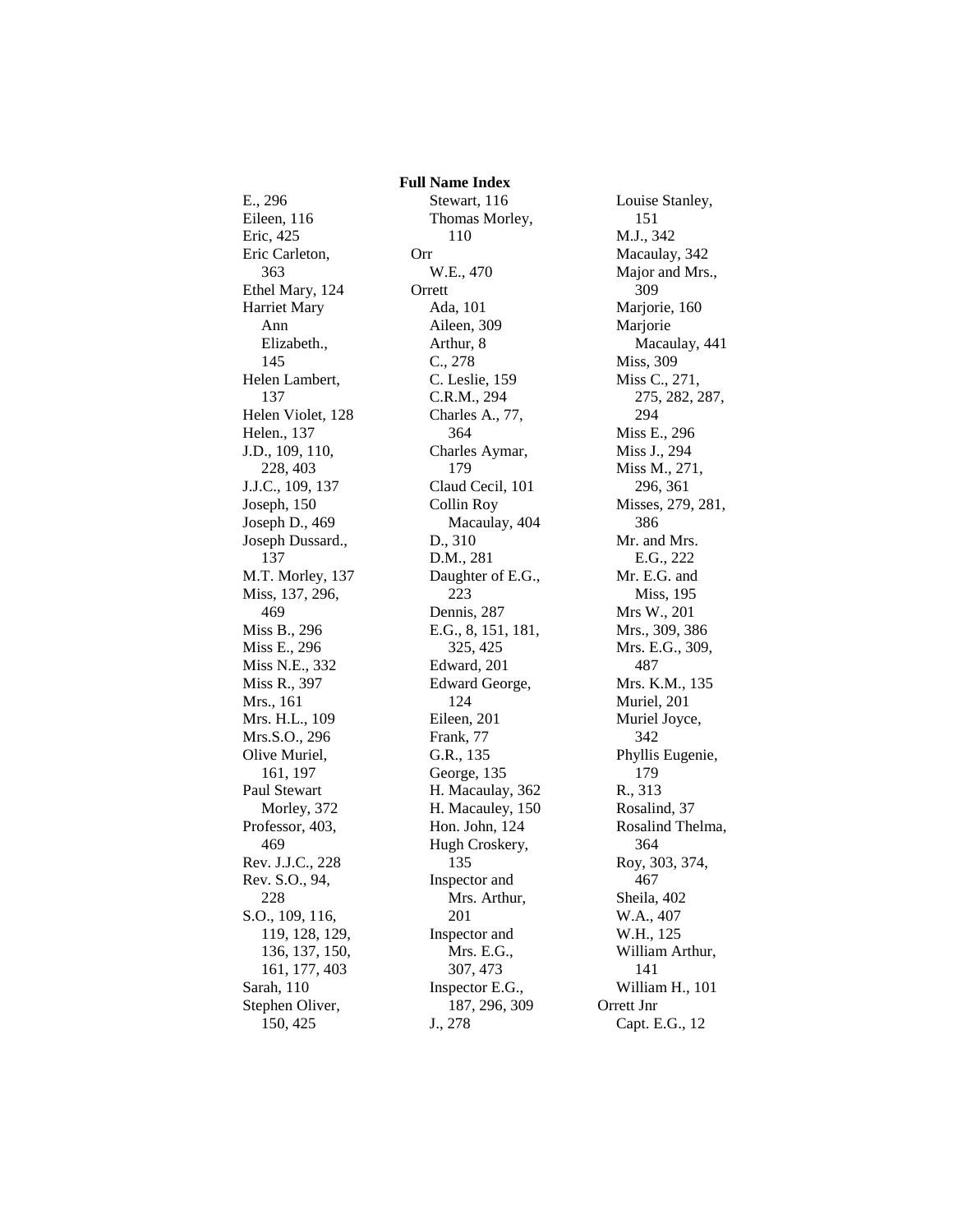Orson Wells War of the World, 463 Osborne Hotel, 129 Osmond C.E., 8 H.D., 8 **Otley** George Robert, 354 O'Toole Bernard, 212 Clare, 279, 281 Kitty, 212 Miss B., 271, 275 Miss C., 271, 275 Miss S., 281 **Ottey** Daisy, 232 Hubert, 232 Overton Dr. G.N., 124 P Pace Miss, 427 Page Monica, 462 Mrs., 327 Paget Rev E.A., 141 Palerson Miss L., 419 Palestine, 444 Paliser Felicity, 147 Palmer Mr. and Mrs. R.R., 127 S.A., 259 Theresa Olimphi, 127 W.M., 360 Pan American Airways, 436 Panama Canal, 46 Panic on NY Stock Exchange, 275

 **Full Name Index** Panther Rev. and Mrs., 480 Rev. B., 458 Park Mr., 106 Parke C., 353 Mrs. Eric, 483 W., 353 Parker Grace, 268 Nancy, 221 Parkes Basil, 302 Parkinson O., 366 V., 366 Winnie, 39 Parkyns Mr. and Mrs.William, 403 William, 403 Parnell Louise, 58 V, 151 Parnther A.L., 423 D.D., 64 Mrs. D., 430 Mrs. D.D., 427 R.M., 64 Rev., 107 Rev. and Mrs., 415 Rev. and Mrs. D.D., 168, 413 Robert Myrie, 130 Parr Rev.G.E., 161 Parris E.G., 87 E.G.O., 259, 296 E.O., 361 G., 41

G.V., 22 Mr., 243 Mr. & Mrs E.G.O., 223 Mr. and Mrs. E.O., 404 Mr. T.V., 222 Mrs., 412 Mrs. and Miss, 386 Mrs. D., 427 Mrs. E., 371, 427 Mrs. E.G.O., 224, 266, 457 Mrs. E.O., 411, 429 N., 41 N.R., 23 T.U., 267, 293, 321 Terrance.V., 218 Parry Mr., 467 Parsons Dulcie, 315 Edmond, 339 Miss, 348 Miss E., 271 Misses, 310, 338 Reginald, 339 Pasco Dr. B., 129 Mr. and Mrs, 469 Pascoe H.G., 352 H.George, 146, 215, 396, 432 Lydia, 390 Marie Adelle, 95 Mrs. M., 394 Mrs. M.L., 95 Mrs. W.G., 215 W.G., 95, 394 William, 390 Passingham F.S., 317 Paterson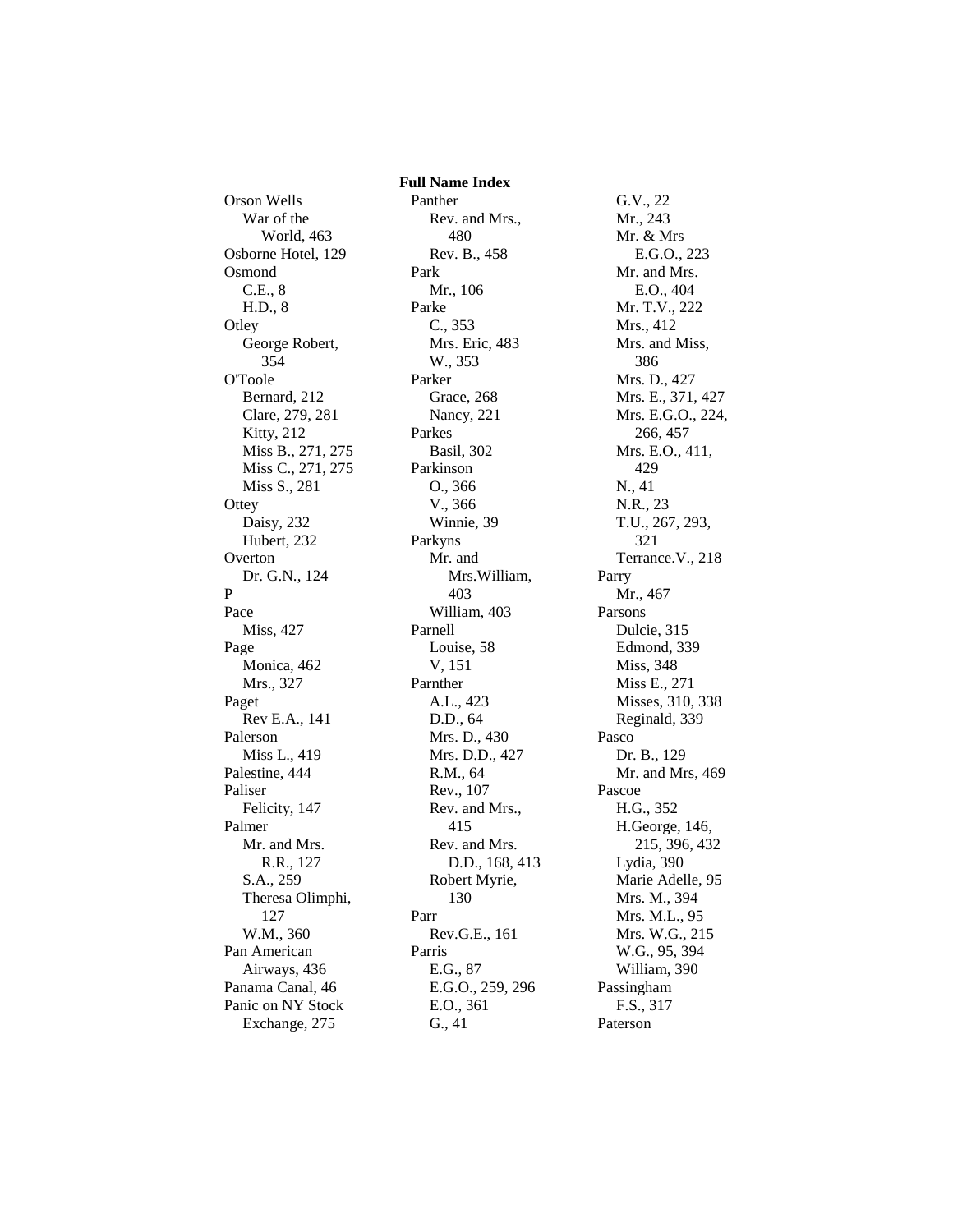C., 162 Patterson Annie Margaret Josephine, 253 C.E., 54 Pawsey Alfred, 409 Mrs. Alfred, 214 William John, 166 Paxton T.H., 299 Peace Treaty, 115 Peachell F.H., 40 H.G., 37 Pearce Harold E.D., 8 Pearson Care, 275 Carl, 281 Sybil, 328 Peart Inez, 276 Pease C.N., 279 Peck Dr., 189 Mrs., 296 Peireira Mr. and Mrs., 411 Peiteres Mr. J.L., 173 Pellagra, 128 Pengelly Leila, 154 Pennant Lielan, 173 Penso Deputy Mayor, 377 Periera J., 459 Perkins A., 360 Dorothy, 355

 **Full Name Index** Miss, 243 Miss V.R., 291 R.F., 11 Perrie Mr., 317 Pershad Hamihar, 262, 302 Pertiez J. Alvero, 269 Peters Miss, 365, 371 S.N., 11 Petersen Mrs. H., 420 Petgrave Anna Williams, 145 Pettitt Mrs. H.F., 64 Philips C.L., 59 G.D., 67 Mr. and Mrs. G.D., 250 Phyllis, 188 Phillippo Dr., 227 J., 8 Mrs. J., 227 Phillipps Alton, 213 Alton Hope, 214 Aminta, 65 C.J., 212 Cecil J., 65 Cyril, 65 Egon []enrique, 65 Felicita, 212 George, 326 George Henriques, 203, 263 Hon. J.H., 213, 240 J.H., 214

Johanna, 354 Maud Evangeline, 326 Mrs Elma, 326 Tony, 240 W.L., 8 Phillips C. L., 33 C.L., 74, 87 Daron, 487 Dawn, 479 Dorothy, 126, 328 Douglas, 483, 487 G.D., 347, 438, 447 H.C., 278 K.N., 266 Margaret, 268 Miss ., 416 Mr., 184, 265, 479 Mr. and Mrs., 187, 416 Mr. and Mrs. G.D., 163 Mr. C.L., 114 Mr. W.C., 219 Mrs., 83 Phillip, 11 Phyllis, 447 R., 162 R.O., 40, 54, 67 Tony, 187, 211 Phillpots Harry, 375 Jack, 375 Phillpotts Blanche, 88 Miss B., 61, 296 Mrs Jack, 164 Phliipi Harry, 240 Jack, 240 Pike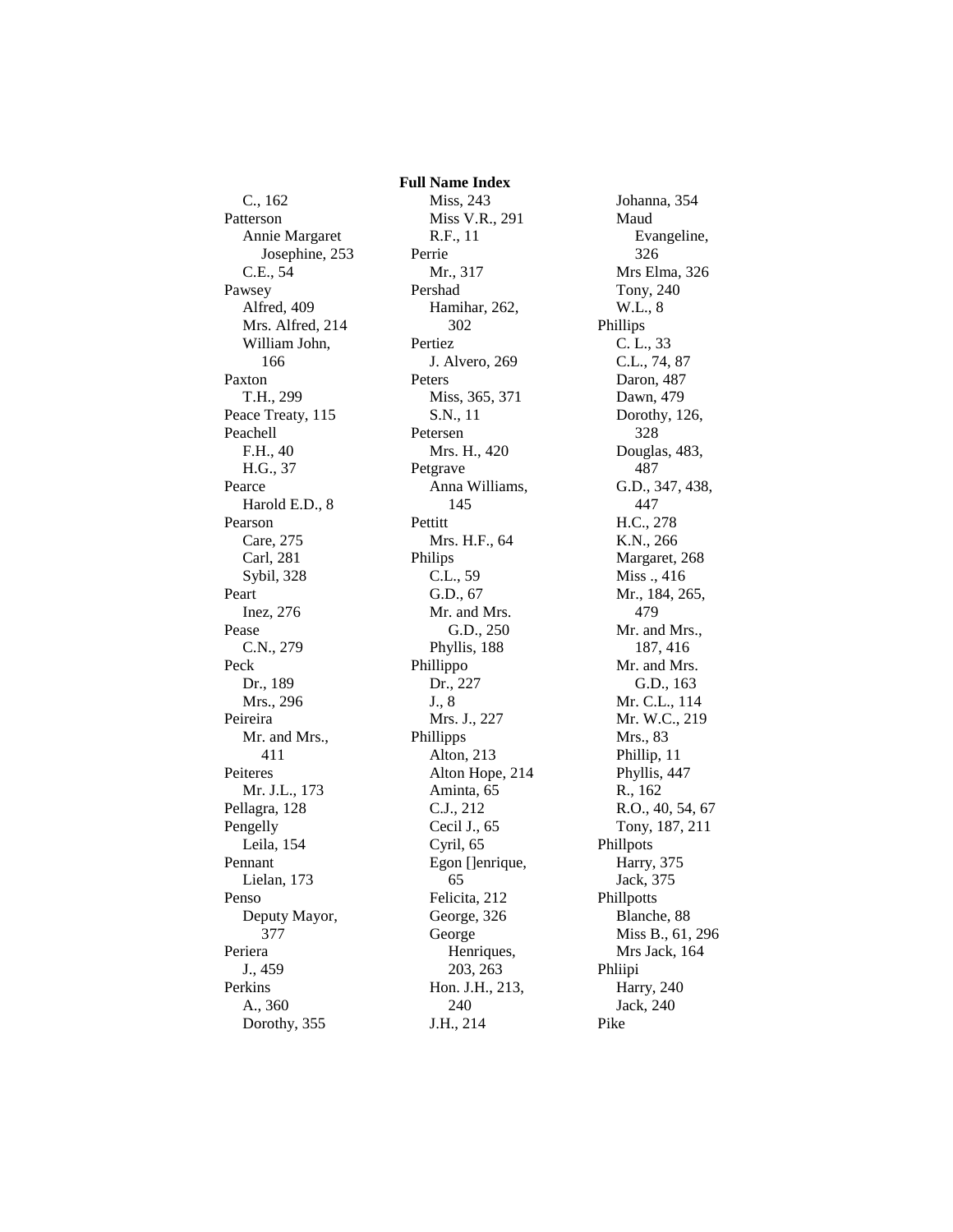Rev., 364 Rev. and Mrs. E.B., 306 Rev. E.B., 87, 141, 146, 300, 306, 333 Pinnock Col. A.H., 360 Mrs. C. L., 299 Piper Consuelo, 400 Maurice, 400 Pitt Charles Leslie, 268 Pitt-Mason W, 399 William, 356 Pive Mrs., 198 Plant H.A., 21, 67 Herbert, 305, 318 Major, 438 Major W.H., 318 Major W.J., 305 Owen, 305, 423 Platt Mrs. E.C., 467 Poggendorf Hedwig, 269 Polack Charles O., 356 K.W., 259 Karl, 222 Karl W., 218, 250, 258 Karl Winston, 356 Poland, 482 Pomier K.E., 40 Porteous Dr., 472 Porter Sarah Ann, 198 Posson

 **Full Name Index** Mrs. John, 472 Potier Miss, 421 Potter W., 276 Powell Catherine Louise, 333 Dr. and Mrs John, 141 J., 294 Joan, 141 John, 333 Laurie Anglin, 333 Leslie B., 385 Mary, 120 Professor Clark, 230 R.E., 276, 279, 287, 289 S.J., 371 T.I., 385 Powter J., 271, 278 John, 276, 293 Mr., 211 Poxon Mr., 421 Poyser Mrs., 413 Pratt Edward, 25, 213 Edward Carrol, 25 George, 189 M.C., 10 Miss, 207 Miss E., 38 Miss Olive, 316 Misses, 184 Mr., 416 Mr. and Mrs E.C., 61 Mr. and Mrs Teddy, 184 Mrs. E., 184

Mrs. M., 189 Mrs. Teddy, 304, 316 Olive, 286, 304, 317 Phyllis, 213 Rev. W., 37 Teddy, 286, 303, 316, 317, 365 Thomas Henry, 189 Pratt (snr) Mr. and Mrs., 317 Prawl Mrs, 120 Predergast V.E.D., 21 Prendergast Rev. Fr., 38 Present Buying for Christmas, 330 Prestridge Ida, 199 Prestwidge Florence Jane, 188, 243 J.E., 351 James E., 356 James Edward, 350 Miss C.M., 350 Violet Mildred, 356 Price Rev. E.E., 253 Rev. Ernest, 37, 40, 302 Rev. Principal, 352 Sir Charles, 389 Priestnal Mrs William, 447 Mrs., 443 Rev. and Mrs., 107, 386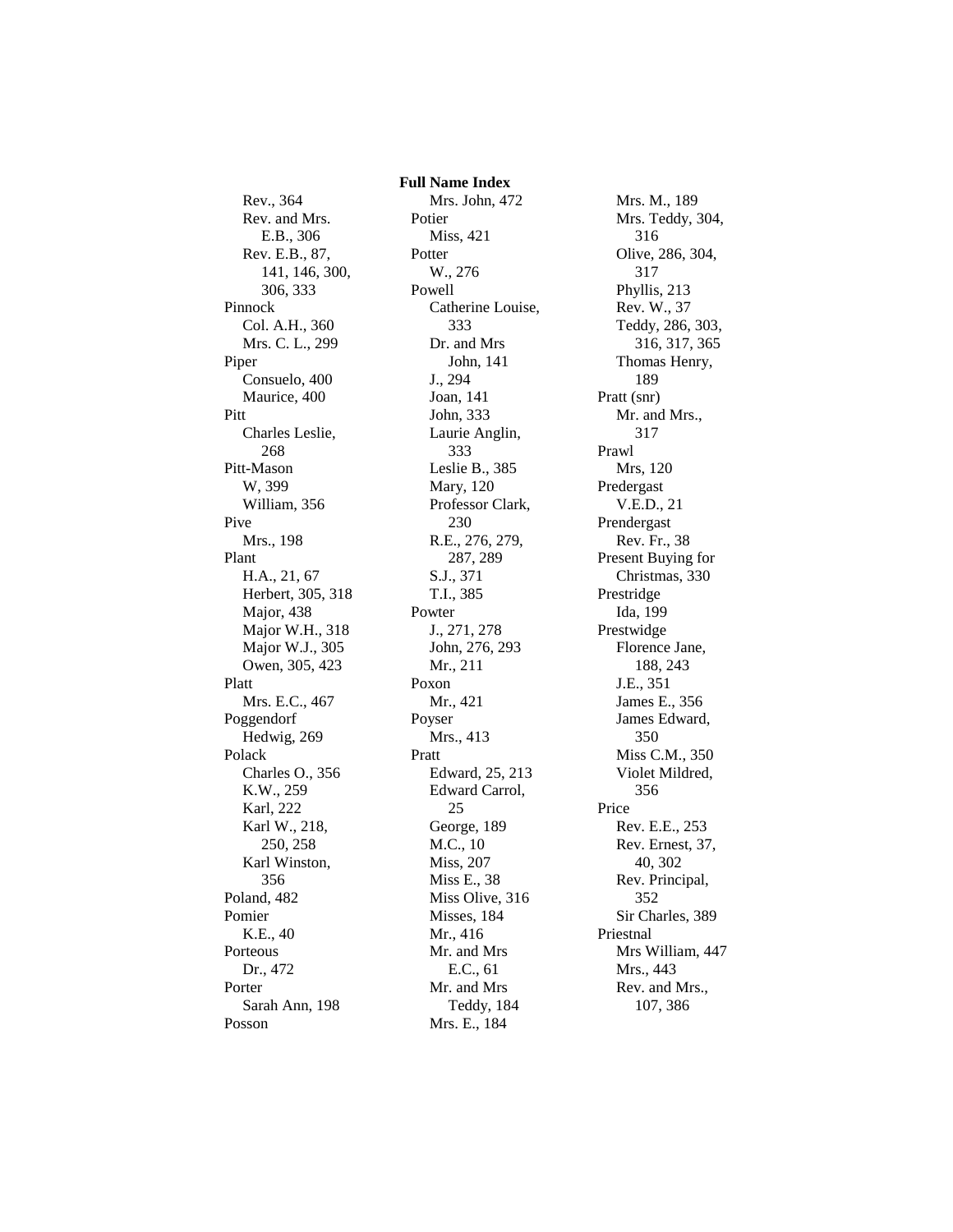Rev. W., 57, 127, 318, 351, 384 Rev. William, 403, 442, 447 Rev.W., 111 W., 310 William, 443 Prince Albert, 53 Prince George, 333, 337 Prince of Wales, 120, 164, 333, 337 Visit to Jamaica, 325 Princes Dance at Constant Spring, 338 Prindie James, 360 Pringle Carmen, 294 Donald, 375 Proban Bunny, 476 Probyn Governor-General, 95 Lady, 95 Sir Leslie, 91 Prout F., 448 Provan Bunny, 476 Gwen, 483 Herbert James (Jock), 174 Jock, 161 M.A., 174 Mrs., 461, 467, 475, 476, 485, 487 Mrs. H.J., 225 Mrs.H.J., 229 Pullar A.T., 282

 **Full Name Index** Gladys Joyce Noreen, 282 Mary, 236, 432 Miss, 236 Pulma Gloria, 269 Purcell I, 152 Purchas Arthur, 168 Arthur Gordon, 171 C.G., 151 C.H., 73 C.M. Guyon, 137 Capt. C.M.G., 120 Constance Guyon, 151 Dr, 107 Dr., 19, 153, 162, 171, 182 Dr. F.A.G., 307 Dr. Geoffrey, 400 E.S., 144 E.S.F., 10 Ernest, 113 F.A.G., 171 G., 211, 342 Geoff, 316, 317, 467, 485 Geoffrey, 185, 201, 365, 400, 422, 476 **Geoffrey** Yarborough, 401 Guy, 73, 161, 316, 317, 361, 471 Gwen, 61 Gwen Louise, 130 J., 211 Jack, 168, 218, 386, 400, 412 Jeffrey, 168, 218

Mr., 198, 243 Mr. and Mrs., 416 Mr. B., 61 Mrs., 412, 430 Mrs. G., 401, 404, 416, 429, 431 Mrs. Guy, 304 Mrs. Jack, 400 Peter, 201 Phyllis, 120, 137, 316 R.E., 107 R.E.I., 10, 11, 154 Robert Edward Lamont, 206 Robert Turton, 459 Purchase Jack, 223 Jeffrey, 223 Mr. and Mrs., 461 Puttock J., 272, 279, 287, 288, 309 Pyle Mrs., 425  $\overline{O}$ Queen Alexandra, 166 Queen Elizabeth, 439 Queen Victoria, 175 Quinlan L.C., 68 R Racca and Sandy, 330 Radcliffe H.M., 314 Isabell, 122 Rev. John, 122 Rae Ernest A., 220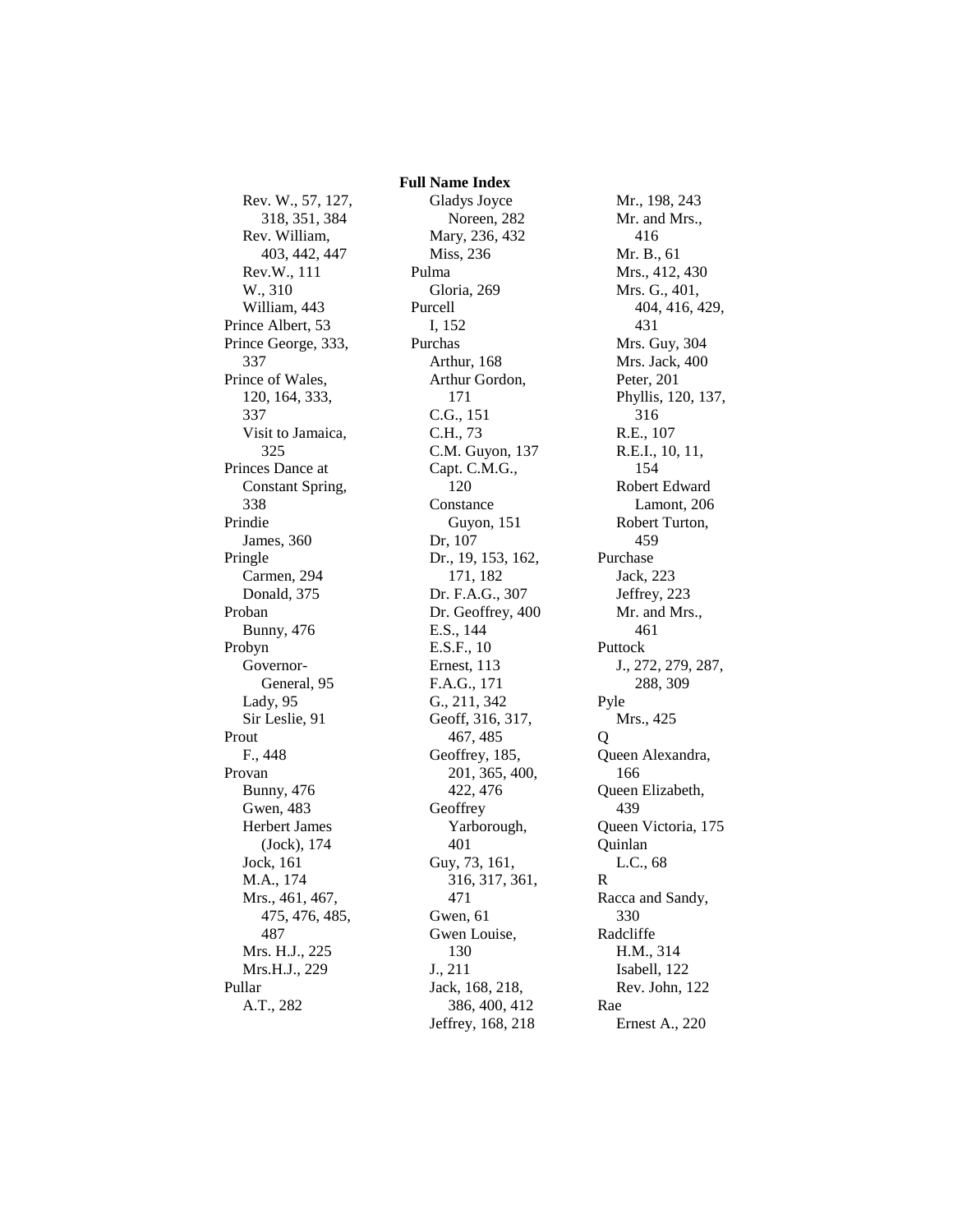Frank, 269 Mrs. Frank, 269 Raffington E., 10 E.H.R., 10 M.G.., 10 Miss E.H., 10 Raffinton Dr Thomas, 319 Eliza Henrietta, 319 Ramsay E., 87 Joseph Samuel, 372 Ramsden H., 366 Ramson Archdeacon, 397, 403 Cannon J. L. and Mrs., 215 Canon, 227 Canon J.L., 171, 189, 204 Charles, 225 Charles E., 100 Chas. E., 134 E.M., 22 F., 374 Frank, 215, 298 Frank Austin, 255 Herbert Ernest, 100, 134 J.L., 111 John Luce, 109 Joyce, 37, 39, 279 Lorita Maria, 109 Mr. and Mrs., 327 Mrs., 469 Mrs. J.L., 137 Rev. Canon, 237, 282, 374

 **Full Name Index** Rev. Canon and Mrs., 279 Rev. Canon J.L., 255, 295, 318, 332 Rev. J.L., 100, 116, 120 Rev.Canon, 149, 161 Ven Archdeacon, 446 Ven. Archdeacon, 109 Ven. Archdeacon J.L., 407, 446 Venerable Archdeacon, 100 Ramson (Jnr) J.L., 296 Ranby Smith A., 361, 473 Alec, 321 Alex, 366, 391 Alice, 14, 209, 346 Charles Sherlock, 130 Dolly, 365, 476 Edith, 14, 356 J., 223, 296, 317, 321, 342, 346, 361, 366 Joseph, 361 Mr. and Mrs., 205, 259, 487 Mr. and Mrs. A., 464 Mr. and Mrs. J., 180, 206 Mrs Sidney, 476 Mrs., 365, 416, 429, 474, 475, 479 Mrs. J., 361

Mrs. Sidney, 476, 479, 481 Sydney, 14, 205, 206 Ranby-Smith Alec, 364 Alex, 474 Mary, 180 Mr. and Mrs.J., 207 Mrs. Alec, 424 Randall Ethel Maud, 372 Rankine Mrs., 360 Ranson Leo, 462 Rathkins Captain, 228 Rattigan Isaac, 172 Luke Augustus, 57, 113 Marian, 113 Mrs. L.A., 59 Sarah H., 172 W.A., 328 Rattray Mrs. Clerk, 173 Rebeiro John J., 486 Red Cross, 10 Red Cross Fund Pig, 81 Redell Mr. and Mrs., 360 Reece I. Richard, 267 Mr., 267 Reed F.E., 302 Hon F.E., 40 P.E., 37 Regman Irene A., 228 Reid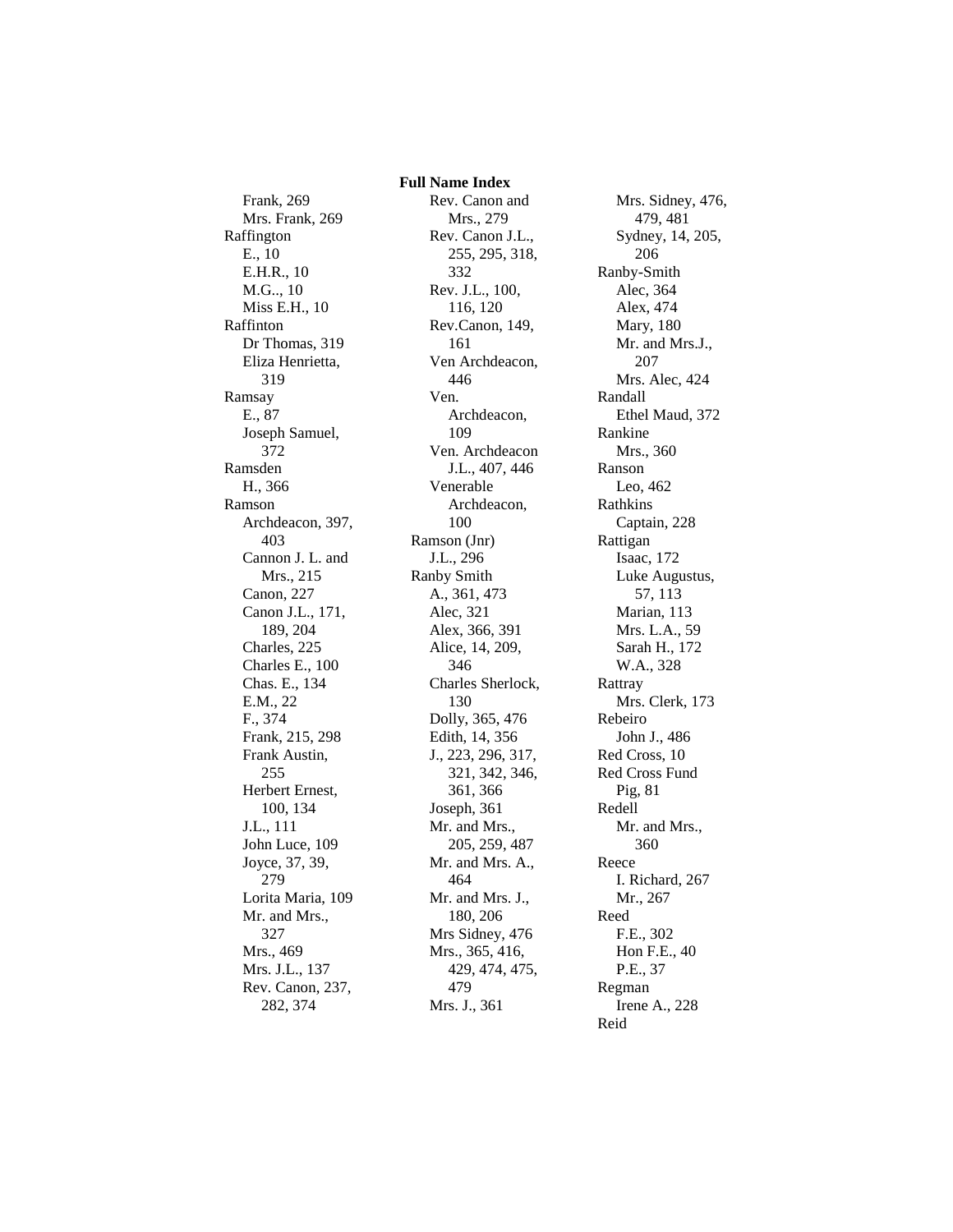D.M., 171 Daphne, 220 Ellen Emma Edith (Nellie), 12 Esther M (Essie), 274 F.L., 23 G.L., 40 H.E., 171, 276, 278, 279, 288, 289, 300 H.N., 280 Horace, 211 Horace E., 205, 240 Horace Eugene, 204 John Bolton, 300 John S., 274 Kathleen Leslie, 319 Marjorie Elaine, 280 Miss, 211 Mr., 461 Mr. and Mrs. Horace, 211 Mrs., 205 Mrs. C.A., 423 Muriel, 328 Rev. and Mrs. R. L., 319 Rev. R.L., 195, 319 Sergt, 88 William, 285 Reittie I.M., 11 Rennie A.B., 233 G.V., 321 Justin Arthur, 233 M., 341, 361, 404, 449 M.E., 457

 **Full Name Index** Martin, 321, 429 Master D., 411 Miss, 484 Mr., 484 Mr. and Mrs., 259 Mr. and Mrs. M., 411 Mrs., 412 Mrs. M., 427 Mrs. Voluney, 375 Rerrie A.B., 11, 265 Anthony, 386 Doris, 219 Errol S.E., 8 Miss, 184 Misses, 461 Misses A. and S., 162 Mr. and Mrs. A.B., 218 Mrs. and Miss, 185 Mrs. and Misses, 296 Reuben Mrs. S.R., 35 Rose, 379 Reynolds C., 10 Lewis C., 103 Mrs Charles, 112 Mrs F., 237 Mrs., 185, 225 Mrs. F, 236 Rev. A., 363 Rev. Caleb, 103, 105 Rice Mrs., 211 Richard Lady, 487 Richards Actg. Capt., 195

Mr. and Mrs., 374 Richardson C.C., 54 Capt., 195 Mary E., 126 Miss, 185, 193 Mrs., 476 N., 151 P., 169 Rickard Chas. A., 27 Riddel Lucina Rebecca, 185 Riddell C.E., 20, 39, 67 P.C., 319 Ridell P.P., 246 Rigg H.O., 353 Mr., 375 Riley Miss G., 296 Mrs. Cecil, 448 P., 296 Riots in Jamaica, 99 Riots in Westmoreland, 456 Riots of 1938, 458 Ripley Canon, 231, 340 Canon Reginald John, 302 Charlotte, 233 Hilda Monica, 217 Margery, 217 Marjorie, 302 Mrs. Violet, 302 R.J., 8 Reginald John, 229 Rev. and Mrs. R.J., 217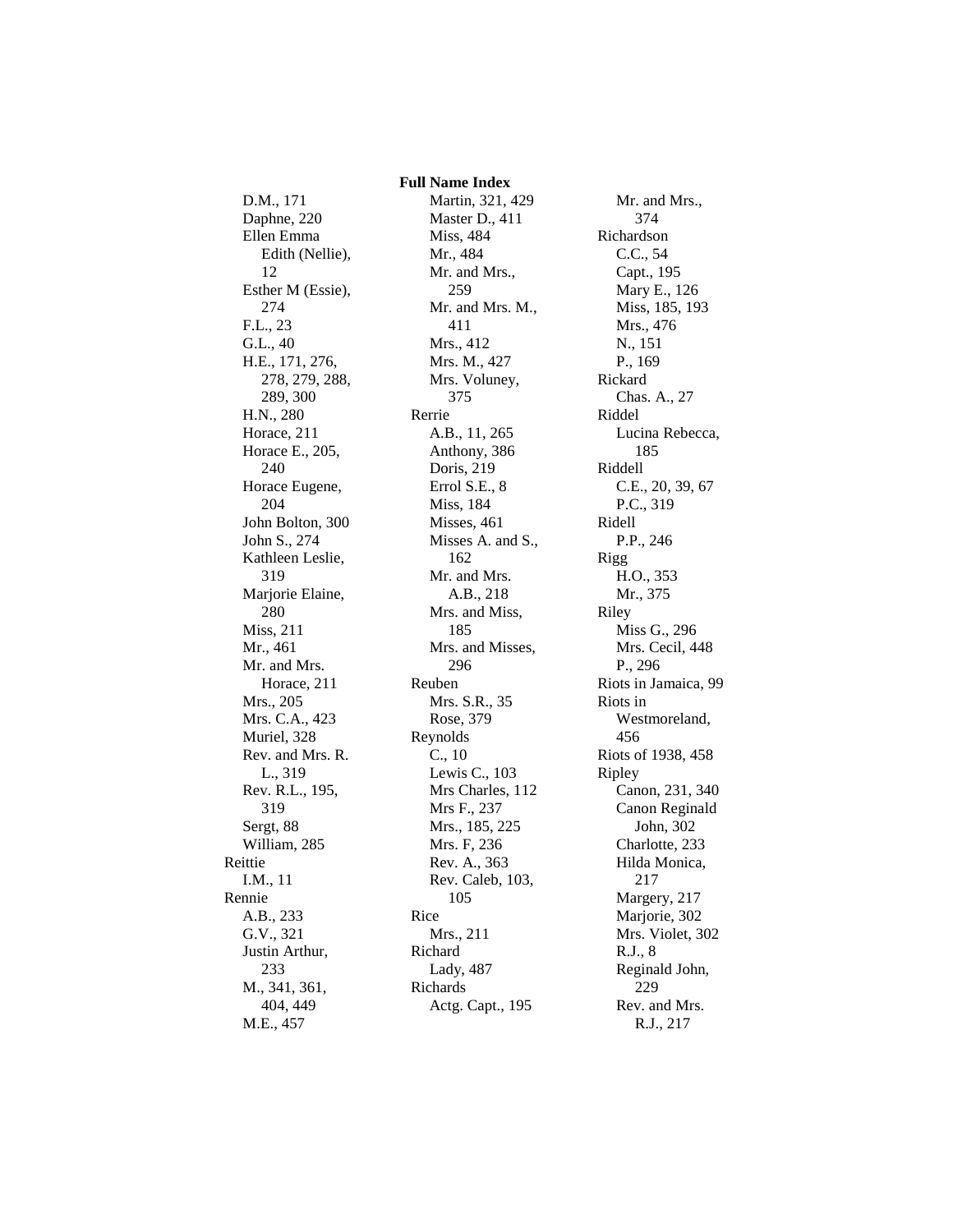Rev. Canon R.J., 77 Rev. F.W., 217, 230 Rev. R.J., 186, 230 Robert, 217 Robert L.A., 186 William F., 233 Rippen Eric, 360 Ernest, 360 Patricia, 355 Rippin Ernest George, 183 Ritchie Alan, 443 Alan O., 438 Allan, 302, 446 Dorothy, 438 Dr., 386 Dr. and Mrs F.A., 117 Dr. and Mrs., 61, 201, 236 Dr. F.A., 346, 402 Dr. Fred, 19 Frederick Arnold, 452 Greta, 201 Greta Marjorie, 402 Mary, 201, 202 Master W, 61 Millicent, 421, 422, 425, 438, 439 Miss, 61 Miss M., 402 Miss G., 296 Mrs., 386 Sydney, 201 Roache Mrs S.H., 234 Rob

A., 11 A.D., 41 Dr. A.D.C., 255 Robb Dr. A.D.C., 74 Mrs., 74 Mrs. M., 366 Roberson Joyce, 126 Roberts A.V., 289 Edna, 58 Estelle, 313 Minna Constance, 5 Mr., 416 Mrs. A.E., 423 Mrs. Allan D., 171 Olive, 36, 58 Rev. James, 5 V.L., 20 Robertson A., 88 Beryl, 307 C.F.G., 296 D., 296 Dr. and Mrs., 231 Dr. and Mrs. F.H., 327 Dr. O.D.F. and Mrs., 223 Edith, 271 F.H., 361 Grace, 223 H.W., 187 Katie, 126 Miss B., 309 Miss J., 296 P.E.F., 419 Robinson A.L., 60 Arthur, 365 Astley, 423 C., 41 C.A., 71, 73 C.B., 150

 **Full Name Index**

C.L., 278, 279 Charles, 105 Charles Augustus, 71 Cora, 419 Cyril, 8 Detective, 33 Donovan, 195, 307 Dr and Mrs., 262 Eliza, 276 Elliot Vin, 271 Frances, 419 George, 276 Gordon, 231 Gwen, 419 H., 310 H.A., 361, 362 H.C., 206, 360 Herbert, 205 Herbert Arthur, 205, 206 Hon Mr. Herbert, 361 Isabel, 307 J.C., 275, 276, 280, 281, 287, 288, 310 John, 276, 423 John G., 422 John George, 422 K., 338 Ken, 168 Leslie, 210 Lester, 423 Lil Ruth, 105 Lois, 210, 278 Lynette, 423 Margaret, 231 May Gertrude, 60 Miss I., 275 Miss L., 287, 309 Mr. and Mrs R.D., 141 Mr. and Mrs. C.A., 204 Mrs., 471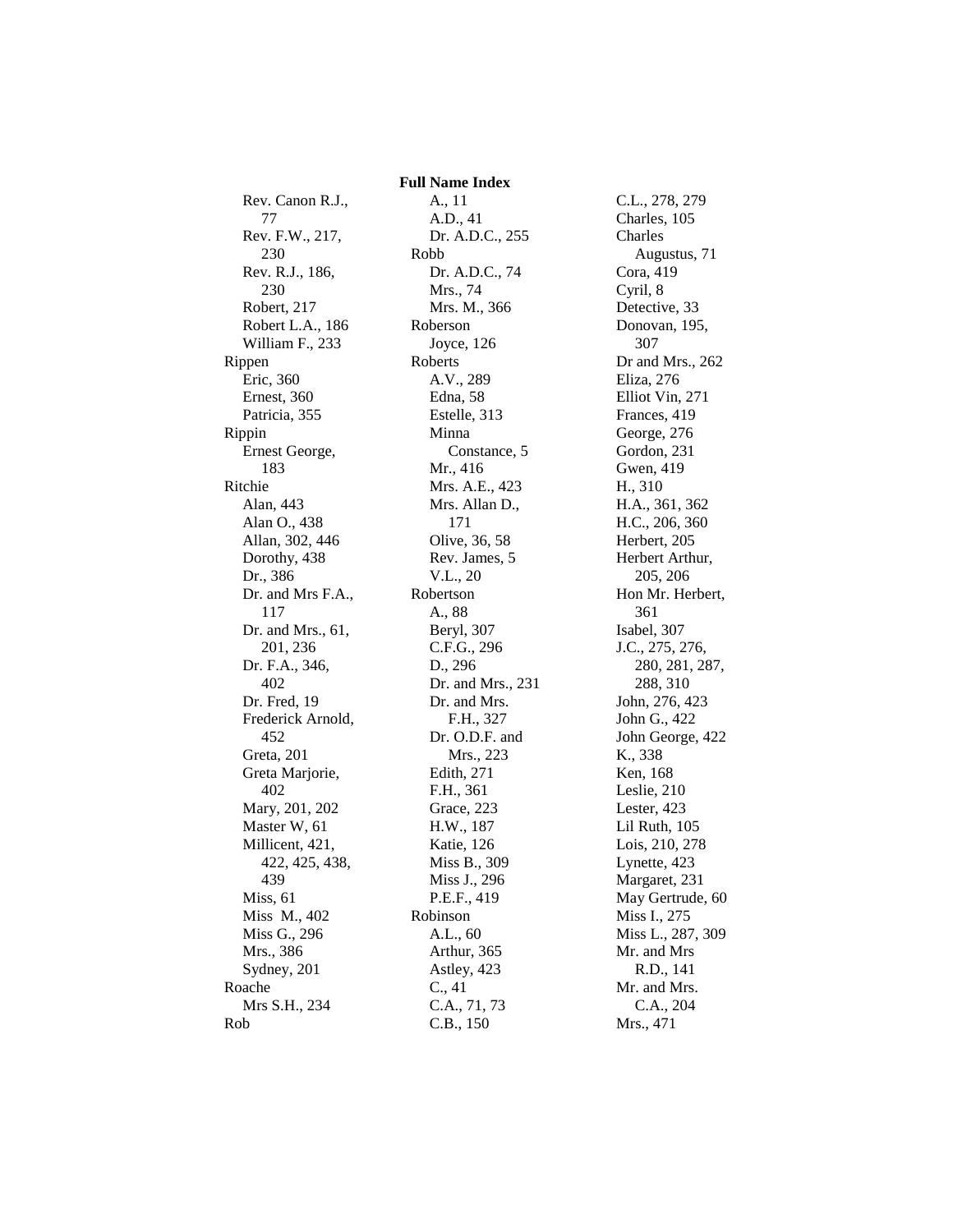Mrs. F.M., 390 Mrs. K., 338 Muriel, 262 Percy, 419 Sergeant, 242 Sgt, 250 V., 275 Vin, 238, 276, 279, 287 Robison Marianne Augusta, 459 Mrs. C.L., 294 Robotham Mr., 341 Mrs., 427 Robson T.M., 317 Rochester B., 353 Roddy Father, 260 Rodriques Mrs., 288 Mrs. B., 286, 294 Roe Gladys Ione, 87 Rogers Anna, 200 Rogerson C.B., 299 Rome Miss M., 38 Ronaldson H.T., 306 Ronda Lilian, 164 Roosevelt F.D., 428 Roper Alice, 316 C., 8 Ellen Josephine, 123 F.L., 8 Findlater, 123, 227, 362

 **Full Name Index** Findlater L., 362 Frank, 153, 375, 401 Harold, 375 James, 401 John, 153 L., 454 Lecester, 162 Lester, 375 Miss, 83 Mrs., 316 Rose Amy, 12 H.O., 309 Helen, 420 Mr and Mrs O.H., 281 O.H., 271, 278, 288 Rev. Thomas, 65 Rosenbloom Florence, 269 Ross Commander J.K.L., 338 D., 412 Inspector, 303 Inspector D.G., 309 K.H., 270 Rothnie Mary, 327 Miss, 326 Routledge Scoresby, 257 Rowe A.J.C., 287 Alan J.C., 294 Rowell R.E., 288 Rowley K.M., 478 Mrs. and Miss, 275, 279, 281 Roxborough Sir Thomas, 265, 455, 471, 474

Roxburgh Adam, 77, 96, 99 Adam C., 8 Alan Cameron, 77 Catherine, 364 Florence Mary, 77 Francis Laurence, 390 Fyffe, 443 Hon Sir Thomas, 407 Hon T. Lawrence, 89 Hon T.L., 88, 152 Hon., 88 Hon. R. L. (T. L.?), 12 Hon. T.L., 96 Jane Anna, 443 K.L., 10 Katherine Julia, 264 Ken, 443 Kenneth L., 264, 390 Lady, 327 Miss, 83 Mr., 64, 316 Mr. and Mrs., 419 Mrs., 32, 83 Sir Thomas, 327, 341, 364, 368, 429, 430, 443, 451 T.L., 10, 32, 73, 77, 165 Thomas, 75, 364 Thomas Francis, 364 Walter, 443 Roxburgh & Sons, 75 Royal Academy of Music, 35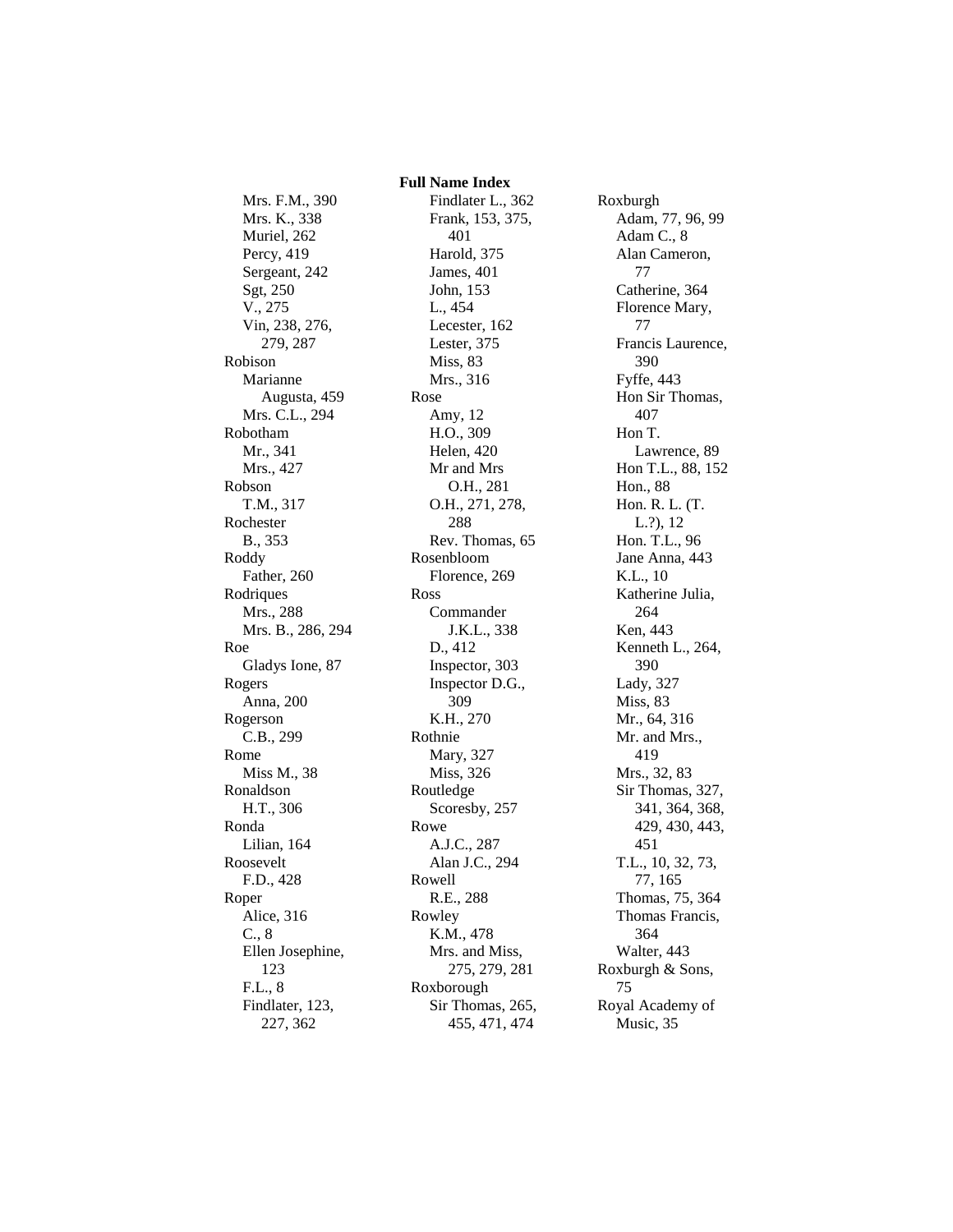Royal College of Music, 35, 336 Royal Visit, 337 Royes Denneth, 261 Earl, 392 J.C., 392 Rubinstein Arturo, 487 Rudolf, 207 Miss, 236 Misses, 207 Mr., 207 Norman, 305 O., 236 Rudolph H.L., 8 O.L., 10 Runaway Bay, 160 Rusbridger Major, 287 Major and Mrs., 211, 276, 278, 286 Russell Erle, 8 Miss O.K., 234 R., 342 Russia Famine, 134 Ruttock J., 276, 278 Rutty A.S., 339 Aston, 441 Aston Shedden, 339 C.N., 266, 341 Capt Ronald, 426 Capt., 336 Capt. and Mrs., 374 Capt. and Mrs. R.C., 327 Captain and Mrs., 395

 **Full Name Index** Cecile, 426, 463, 472 Cecille, 374 Daffodil, 146, 159 Dickie, 211 E.W., 159 Elizabeth, 149 Ernest W., 146 F.S., 480 Frank, 263, 282 Frank Owen, 214, 246 Frank Owen Wood, 160 Frank S., 148 H.M., 480 Harry, 339 Iva Elizabeth (Elie), 387 Iva Elizabeth Swire, 148 J.W., 149 Jean Allison, 266 Jocelyn, 146 Lillie, 121 Mary Windsor, 394 Mr and Mrs F.S., 160 Mrs., 211, 472 Noel, 238 Owen, 236 R., 8 R.C.S., 146, 449 W. Malcolm, 263 Winifred, 146 Ryman Jos., 303 Thomas L., 303 S Sabine Horace, 220 Sale Dorothy, 418 Salem Mrs. H., 459

Salmon Rev. E., 314 Salter Mrs., 406 Sampson H.F., 234 Miss M., 287, 288 Samuel Barbara, 443 H., 281, 309 H.S., 287, 288, 310 L.V.D., 281, 443 Miss F., 38 Owen L., 302 Samuel (Jnr) H.H., 287 J.S., 288 Samuell H.S., 275 O.B., 275 Samuels Daisy, 305 Fred, 370 Gwen, 227 J.A., 227 Matilda, 121 Sandi Captain B. Vandi, 269 Sanftleben Ada, 286 Augusta, 320 Doris, 326 Doris Lucy, 327 Ethel, 36 Ethel M.A., 36 George A.L., 300 Henry C., 327 Henry C.L., 327 Hon. G.A.L., 209 Hon. George, 320 Hugh, 292, 327 James Emanuel, 103 Kathleen, 37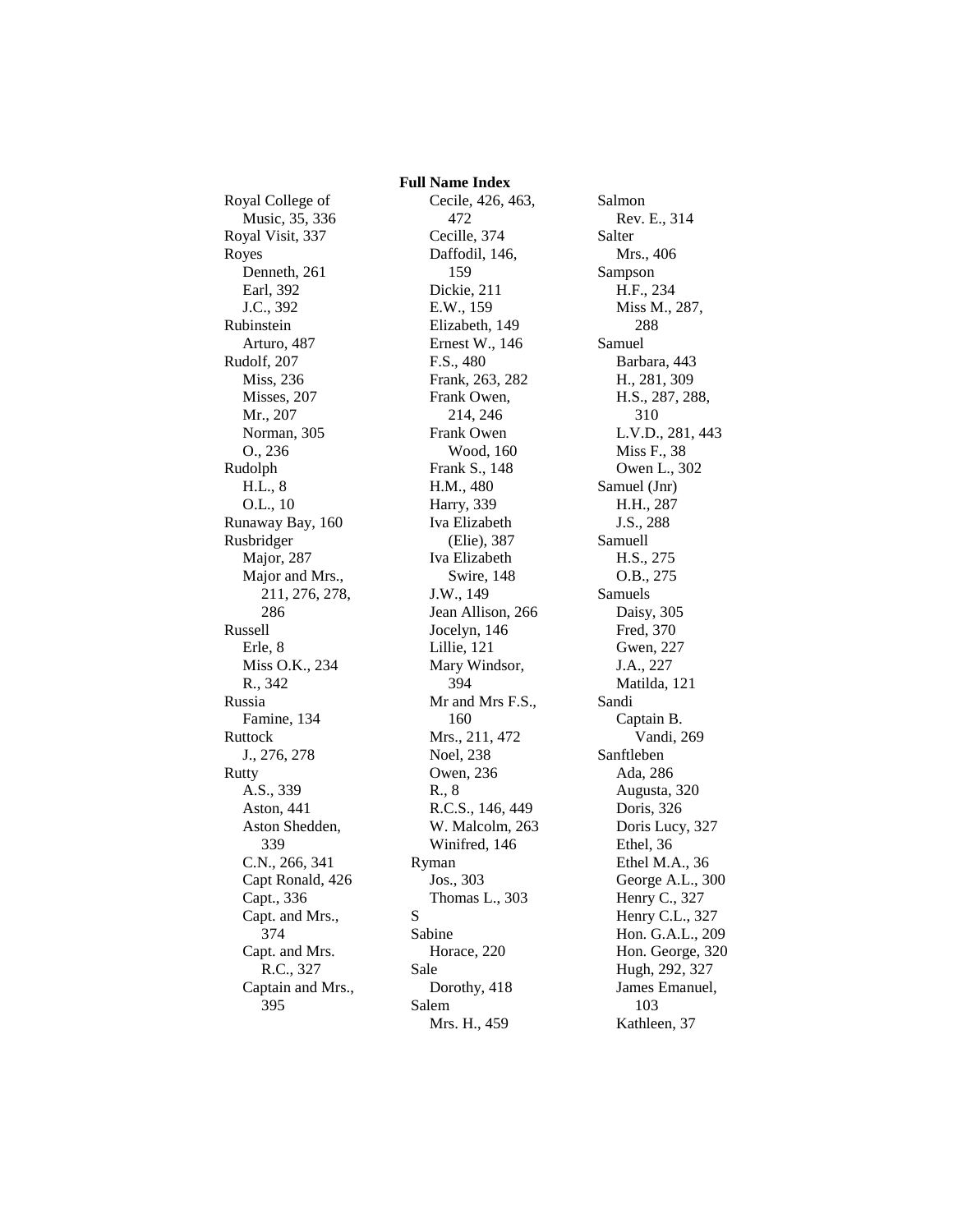Lillian, 300 Mary, 58 May, 37 Mrs., 212 Sandy, 304 Sanguinetti C.S., 8 Marces, 39 Neville, 8 Rev. H., 273 S.C., 35 Sara Bishop, 451 Sargood Amy M.L., 235 Mr. and Mrs., 360 Saunders A.R., 8 E., 360 Mr. and Mrs., 226 Savage Miss B., 217 Scarlett Charles Henry, 300 Charlie, 300 Dorothy, 36, 58 Dorothy Constance, 172 Elizabeth Mary, 31 Elsie, 363 Elsie Margaret, 364 G.R., 175 J.H., 172, 253, 300 John R., 31 John Raffington, 129 Miss, 172 Miss E., 300 Mr. and Mrs Charles, 300

 **Full Name Index** Mr. and Mrs., 364 Mrs., 300 Mrs.J.H., 382 W.L., 253 Scharschmidt Butler Howard, 8 Schleifer Annie Melissa, 249 Ernest George, 351 H.S., 72 Helen, 275, 276, 278, 279 Lloyd Christian, 254, 370 May, 275, 276, 278, 279, 281 Mrs. R.A., 254 S.A., 254 Samuel A., 370 Samuel Adolphus, 228, 262 William, 70, 249, 351 William Edward, 70 Schleiffer Mr. and Mrs. H.S., 222 Schnoor Hans Hinrich, 377 Hans Hugo, 377 Schoeler L., 287 Scholefield Wm., 8 Schuarr L., 275 Schumarher Dr. Josef, 174 Scotland Dr. and Mrs G.W., 63

John Raleigh, 227 Mrs Celeste, 227 Rev. Horace, 227 Scott B., 162 C., 74, 162 C.E., 293 C.R., 281 Carmen, 236 D., 287, 288, 309 Daisy Carmen, 393 Dan, 473 Dr. H., 66 E.A., 10 H.M., 470 Inez, 39 J.H., 397 Jack, 236 John, 201, 307, 309 L., 307 L.A., 11, 253 Lawrence, 309 Leyland Henry, 172 Matthew, 236, 393 May, 294 Miss, 236 Miss., 195 Mr. C.H., 219 S., 269 V.L., 73 Scottish Society, 173 Scudamore Evelina, 321 Lilian, 475 Mary, 37 W.S.K., 20 Scurvin Mr. and Mrs., 259 Sealy J.N., 271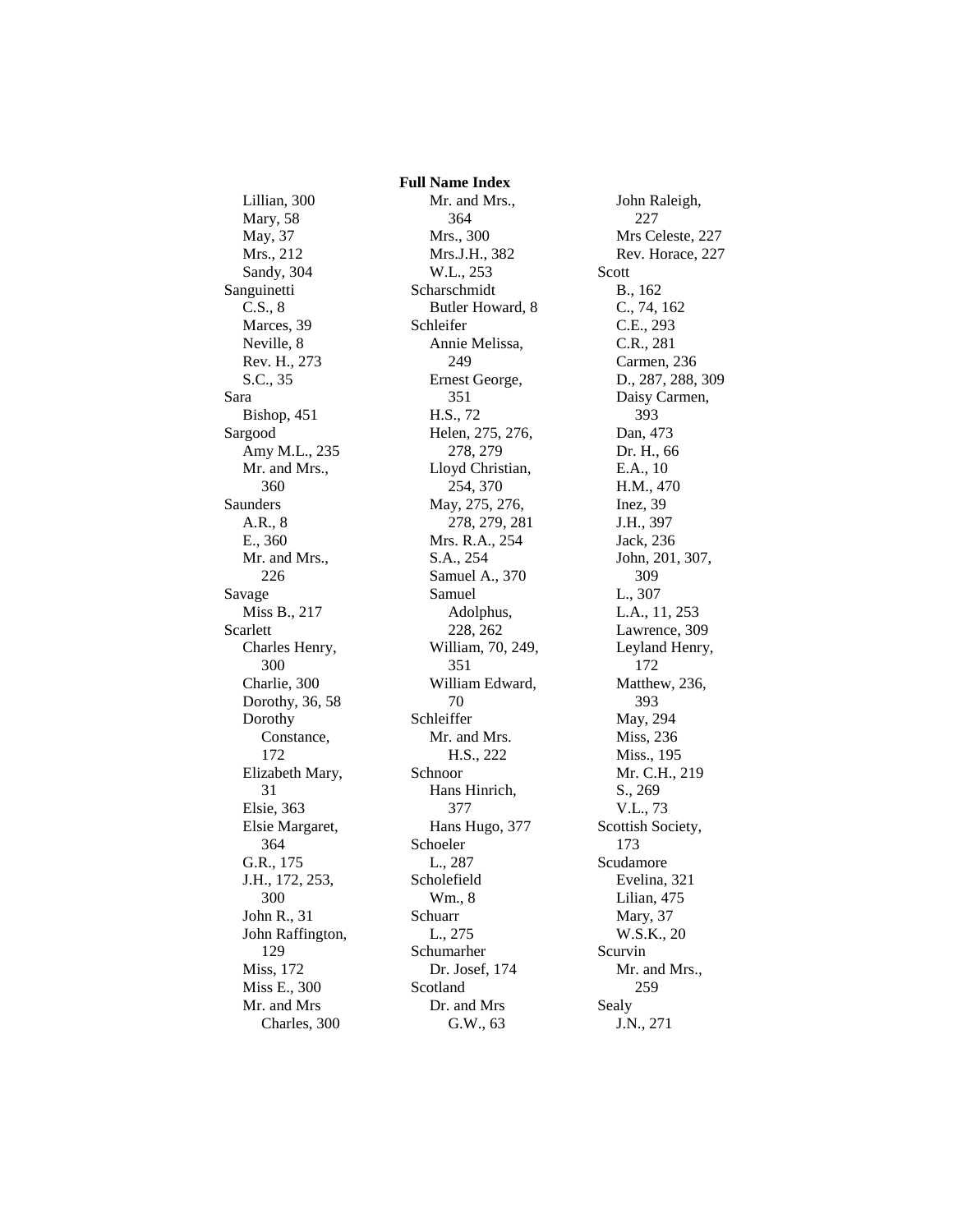Seaman Master D., 220 Mrs. R., 220 Search for Missing Lads, 473 Second Year of the War, 44 Segre Mr., 386 Mr. and Mrs., 361 Mr. and Mrs. R.A., 179 Mrs., 411, 412 Mrs. R., 427 Mrs. R.A., 431, 457, 459 R.A., 87, 238, 250, 455 Segree Mr. and Mrs., 222 R.A., 259, 267 Seivewright, 88 Sellar Marie, 309 Semmes Rev. Father, 178 Semms Fr., 442 Senior Rev. A., 234 Sessions J.H., 275 Sewell H.P., 72 H.S., 8 Miss E., 412 Mr., 198, 342 Mrs., 88, 429 Percy, 162 Seymour Hon. George Seymour, 407 Shackleton J.F., 8 Share

 **Full Name Index** Miss E., 281 Sharp Alva, 325 Cooba, 426 J.C., 61 Miss, 198 Rev., 219 Rev. Canon, 343 The Misses, 131 Sharpe Archdeacon H.F., 419 Beatrice, 332 C.H. Ferrar, 136 Clive J., 8 Enid, 275, 276, 278, 287, 288, 294 Iva Elizabeth (Elie), 387 J.Cecil, 236 J.E. Cecil, 154, 196, 263 J.E.C., 388 James Edward Cecil, 148, 387 M.E.C., 303 Mildred Leslie Ferrar, 136 Miss E., 271 Miss S., 287 Mr. and Mrs., 263 Rev. H.F., 273 Rev. Herbert, 147 Ven. Archdeacon, 148, 387 Ven. Archeacon H.F.R., 416 Shaw Albert, 220 Bernard, 125 Christiana, 173 G.M., 113 G.S., 302

George Bernard, 171, 399 H.U., 380 Harold Edwin, 130 Katharine, 220 Mr., 182, 381 Mr.H., 185 Mrs. H.E., 307 Mrs. Harold, 171 Shea Fr. John, 442 M.R., 288 Rev. Fr., 355, 358 Rev. Fr. John, 375 Rev. Fr. J., 362, 385 Shearer Mr. and Mrs R.S., 72 Shepheard Miss J., 353 Sherlock A., 361, 362 Alec, 365 C.M., 243 Dr. and Mrs., 327 Marjorie, 235 Miss, 421 Miss O., 296 Mr., 223, 387 Mrs. May L., 235 P.M., 23 Philip, 366 Wylie McLelland, 243 Sherlock & Smith:, 326 SHERLOCK & SMITH'S, 17 Sherlock and Smith, 77 Sherman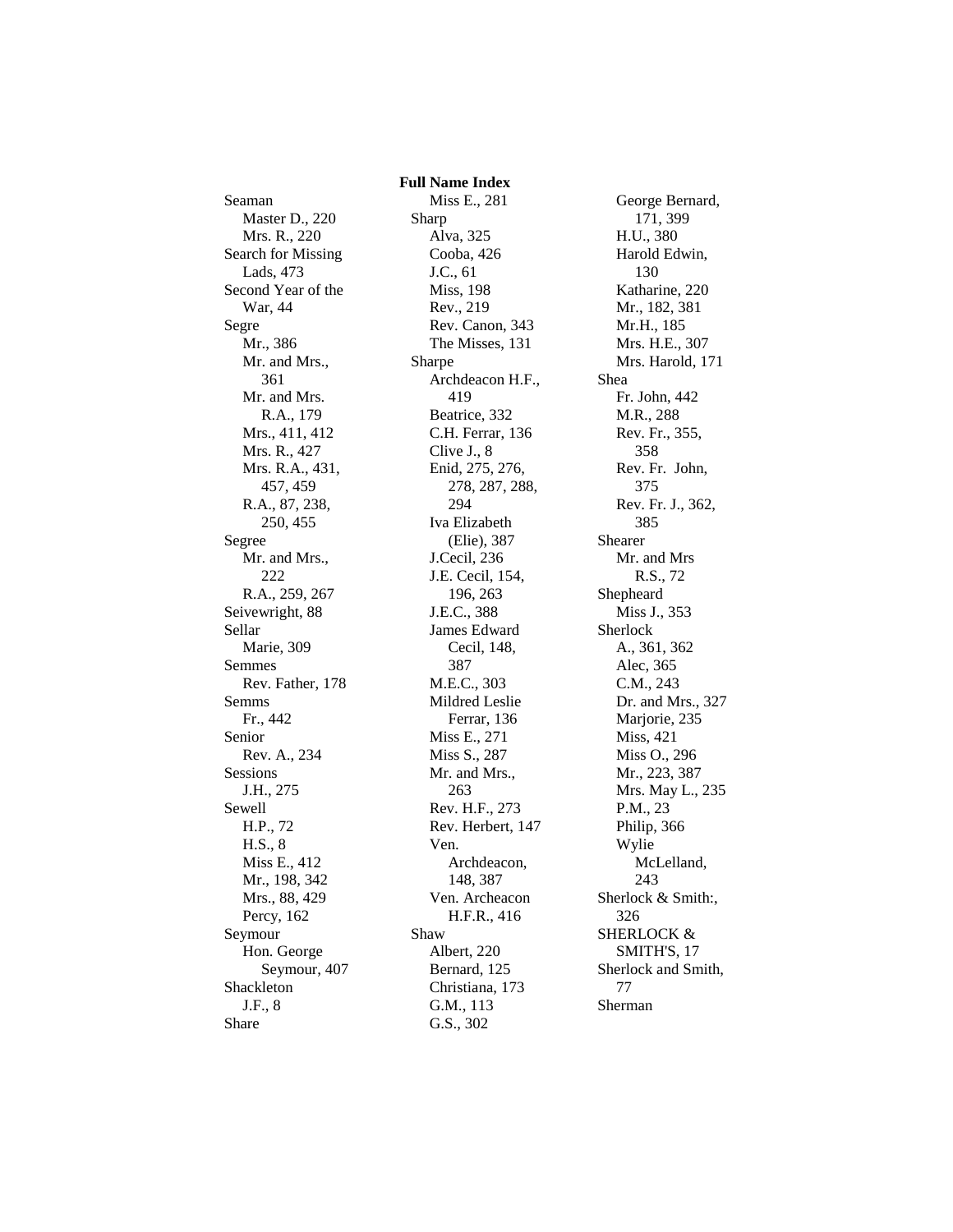Cassel Claude, 137 Mrs. Annie, 475 Mrs. Thomas, 137 Sherriff R.A.B., 299 Shilleto G.C., 423 Shilletto J.C., 265 M.W., 264, 423 Maurice W, 265 Mr. and Mrs., 366 Shore Josephine, 58 Sibley Isabel Jane, 25 Rev. Chas., 25 Sicard Esther, 235 Gladys, 281 H., 287, 288 Hugh, 271, 275, 281, 294 Ivy Eugenie, 357 Jacques M., 357 Kathleen, 275, 294 Louis Valois, 235 Miss, 288 Miss K., 281, 287 Misses, 309 Mr., 288 Valance de Valois, 235 Silvera Adelia, 222 C.G., 21 Cecil George, 268 Donald K, 254 E.L., 23 Ena, 275, 276 George Isaac, 268

 **Full Name Index** Gloria, 397 Gloria L., 126 Ida M., 238 Mavis L., 249 Miss A., 309 Mrs., 425 N., 309 Nola, 237 Owen A., 103 Owen Arthur, 86 R.A., 86 Rosaha Elizabeth, 268 Vera Camille, 103 Simmonds David, 425 Ella Walcot, 425 John, 425 Willie, 425 Simmons E.T., 91 Mrs., 174 T., 412 Willie, 213 Simms A.A., 8 Archdeacon, 40, 88, 387 H., 382 John Edmund, 120 Major H., 278 Ven. Archdeacon, 37, 225, 253, 387 Ven. Archdeacon Wm., 383 Simon E.T.L., 223, 226, 259 Mr. & Mrs. E.T.L., 223 Mr. and Mrs., 225, 361

Mr. and Mrs. E.T.L., 209 Mrs. E.T.L., 225 Simons E., 386 E.T., 107 E.T.L., 296 Mr., 243 Mr. and Mrs E.T.L., 168 Mr. and Mrs., 424 Mr. and Mrs. E., 466 Mr. and Mrs. E.T.L., 185, 213 Mrs., 165, 166, 485 Mrs. E., 429 Mrs. E.T.L., 471 Prof., 272 T., 404 T.F.L., 455 Vincent, 276 Simpson Aston, 278, 281 Mrs., 118, 428, 429, 436 Mrs. Aston, 287 Mrs. Wallis, 432, 438 Rev. H.H., 273 Sims Mr, 286 Simson Fiona, 269 Mrs. Minnie, 269 Sinclair G.W., 310 Gwen, 39 Miss, 281 Morgan, 187 Mr., 278, 286 Skelly Rev. O.B., 288 Skerett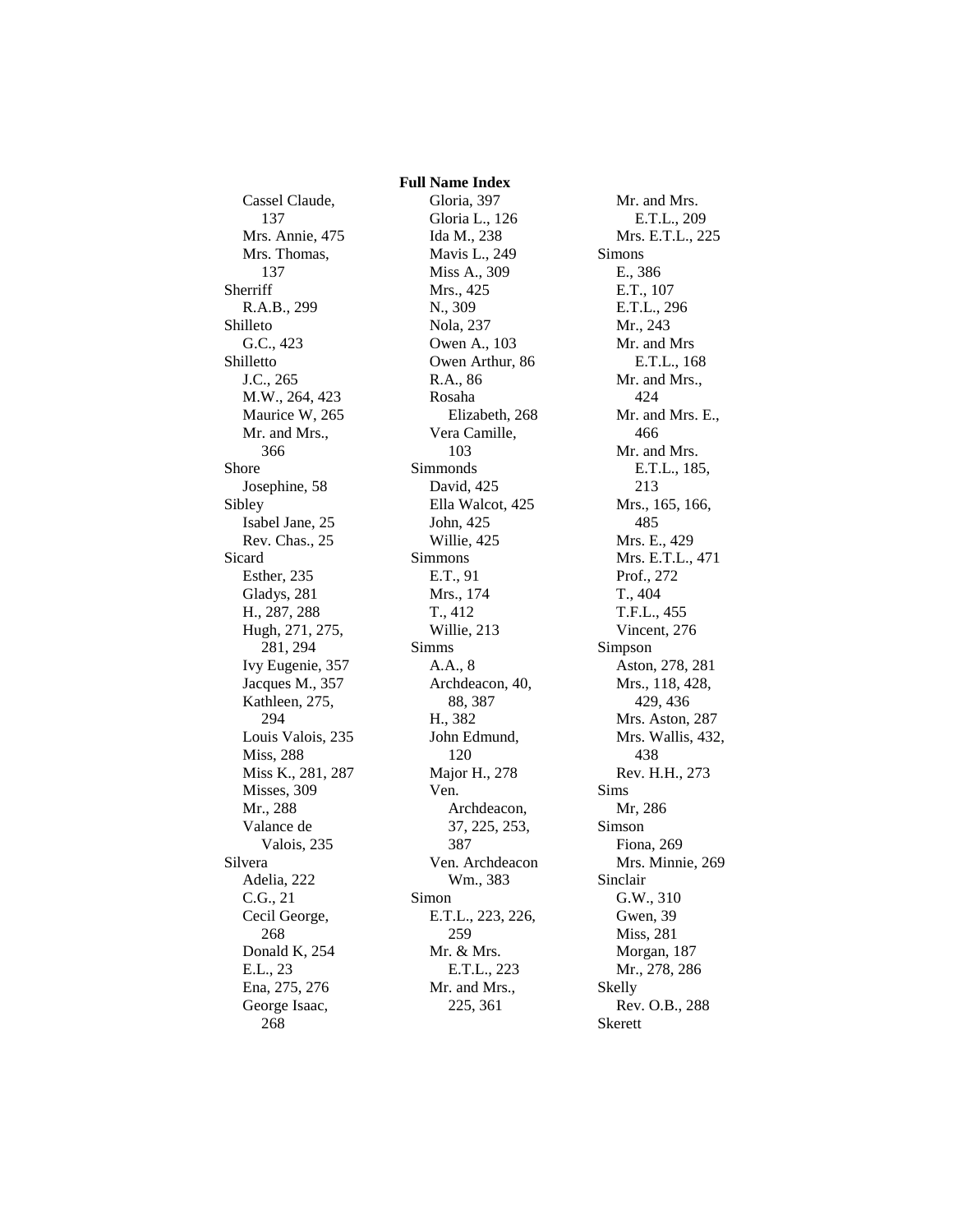Mrs., 391 Skerrett Mrs., 365, 386 Mrs. N., 457, 460 Skerrit Mrs., 266, 411, 429, 450 Skerritt Mrs., 259, 296, 412, 422, 446, 476, 485 Mrs. E.B., 430, 431 Mrs. N., 455 Skipwith E.R., 332 Slader Gwen, 58 Ismay, 151 Major, 42, 59 Mrs., 88 P, 151 Phyllis, 93 Slater Lady, 384 Slator Eml, 11 Sleem A., 378 Khaleel Abdo, 378 Sloley Rev. W.H., 65 William, 65 Slowley Mrs., 451 Slyfield Miss M., 296 Small Alexander, 173 J.A., 104 Mary Laura Harris, 104 Mrs., 64 Thomas, 10 Smalley Margaret, 475

 **Full Name Index** Miss, 474, 485 Smedmore Maud, 200 Maud Dey, 176 Mrs. A., 83, 176 Victor Dey, 83 W.D., 83 William Dey, 176 Smellie B.O., 276 Smith A., 10, 11, 211 A.J.McN., 226 A.T., 296 Alec, 316, 427, 446, 466 Alex, 229, 286, 362, 403, 412, 416, 424, 456, 459, 460, 477, 478, 479 Alice, 211, 450 C, 162 Chas. E., 282 Dolly, 467, 476 Doreen, 271, 278 E., 169 Edie May, 147 Edith, 304, 316 Edwin, 448 Eileen, 279 F.E.V., 413 Harriet, 220 Hon J.A.G., 133 Inspector and Mrs., 286 Inspector Clive, 321 J., 361 J. Ranby, 130, 296 James G., 166 Joyce, 476, 483 Lily, 296 M.H., 10 Miss, 316 Miss C., 353

Miss D., 276, 296, 413, 416 Miss E., 296 Misses, 296, 360 Mr., 134, 226 Mr. and Mrs., 360 Mr. and Mrs. A., 404 Mr. and Mrs. Alex, 464, 485 Mrs Beatrice, 235 Mrs S., 459 Mrs., 423, 466 Mrs. Alec., 450 Mrs. Alex, 411, 421, 422, 451, 456, 459, 461, 476, 479, 481, 482, 485 Mrs. Earl, 221 Mrs. Lilla (Dimples), 475 Mrs. Maud, 282 Mrs. Sidney, 430, 431 Mrs. Sydney, 422 Olive, 282 Rev. John, 137 S.M., 130 Sub-Inspector, 227 W., 353 Smythe C.A. Ruth, 127 J.V.R., 481 Rev., 88, 107 St John, 8 Snaith Doris, 93 Lillie Violet, 215 Mr. and Mrs E.O., 265 Mr. and Mrs. W.G., 215 Soares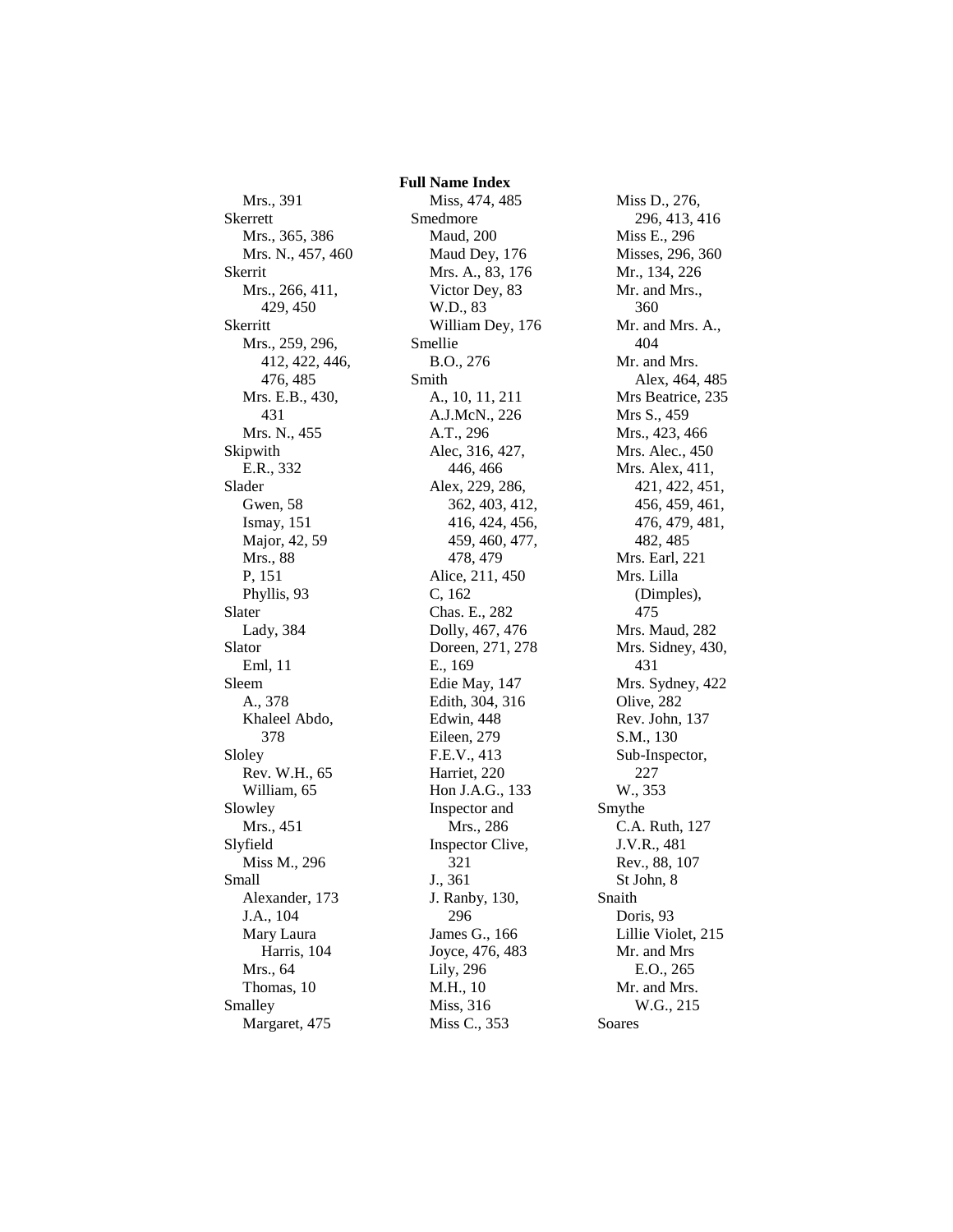Mrs. Eva Ann, 235 Sobel Miss C., 286 Sollas Iris May, 310 Joseph, 310 Solomon Copeland H., 346 G., 234 Gloria, 220 Izett, 273 J.H., 346 Mrs. G., 234 Rev., 193 Rev. H.M., 266 Rev. M.H., 246 Rita, 220 S., 271 Somers Rev. Gordon, 222 Somerville Rev.J.A.L., 171 Soper Rev. Dr., 318 Sorapure H.J., 307 Miss, 413 N.J., 309 Sougar Elly, 278 Sounders H., 8 Sourth Algetha Adelaide, 166 Soutar A.D., 266 Eileen, 399 Elly, 275, 281 Miss E., 276, 279 Miss R., 276 Miss T.., 279 Mrs. Y., 275 S,, 275 S., 279, 281 Simon, 276

 **Full Name Index** Yvonne, 281, 288 South Camp Road Hotel, 129 Sowley Mrs. Henry, 38 Sylvia, 37, 38 Spanish Flu in Jamaica, 101 Spanish Influenza, 100, 102 Spanish Town, 163 Speede Emanuel, 213 Una Inez, 213 V.B., 23 Spence E.B., 54 S.A., 219 T.B., 54 Spencer Clarice, 175 Mr. and Mrs. S.E., 175 Sperri Mr. and Mrs., 289 Spical Mrs., 309 Spoerri Mr., 275 Mr. and Mrs., 263, 271 Spratt Arthur Sale, 146 N., 443 S., 443 Spyer H., 8 Lena, 275, 279, 288 Miss Lee, 271 Squire Alan Gedge, 127 Charles, 127 Mr. and Mrs., 274

St Andrew High School, 178, 282, 300, 328, 346 Old Girls, 372 Prize Giving, 385 St Ann Hospital, 240 St Ann's Bay News, 41 Parish Church, 12 St Hilda's Diocesan.High School, 168 St Hilda's Diocesan High School, 128, 175, 190, 200, 207, 418, 451, 454, 470, 476, 477 New Headmistress, 448 Old Girls, 455 St Hilda's School Prize-Giving, 487 St Hilda's School Prize Giving Lady Slater, 397 St Mark's Church choir, 88 St Mark's Church, 219 St. Hilda's Old Girl's Concert, 423 St. Rose Solomon, 270 Stabb H.V., 287 Stabbs Mr., 211 Stacey Rev. Fred W., 167 Stackpoole Mr. and Mrs., 286, 287 Stanigar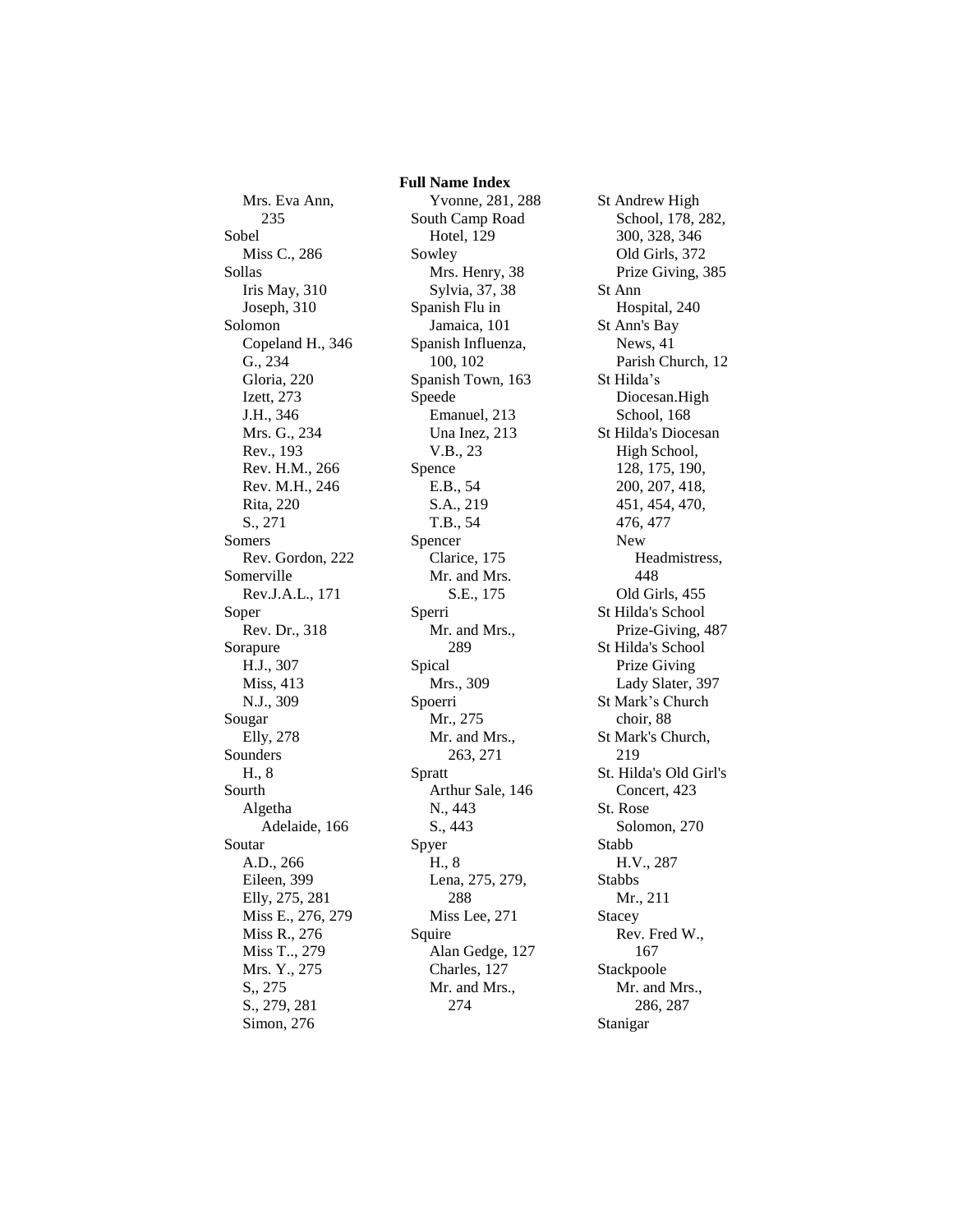E.G., 149 Stanton Harold, 332 Miss M, 353 O.B., 353 Steel Mr. and Mrs, 184 Nancy, 37 Steele Hazel Louise, 139 Miss N., 412 Misses, 416, 424 Mrs., 164, 304 Percival, 19 Wm., 139 Steer Mrs., 306 Steevens W.J., 276 Stennett Winefield, 265 Stephenson Allen A., 261 Aubrey, 112, 153, 168, 427, 444 C., 360 Charles, 112, 401 Charlie, 104 Clarine, 60, 64, 339, 403, 463 Dr. Frank, 465 E.B., 60 E.M., 68 Edmond Montagua, 318 Edmund Brown, 112 Edmund M., 238 Edna Windsor, 151, 152 Elizabeth, 465 Ella, 112 Elsie, 33, 93, 146 Floretta, 449

H., 144, 153 H.A., 321 H.P., 88 Harry, 46, 112, 125, 152, 161, 173, 219, 268, 270, 280, 297, 303, 317, 390, 391, 402, 428, 435, 450. *See* Stevenson Ida M., 238 Ida Maud, 261 Ina, 403 J., 162 J.E., 11 Joyce, 286, 304, 316, 402 Lawrence Mortimer, 212 Mary Hamilton (May), 339 Mary Laura Harris, 104 Messrs, 256 Miss J., 296 Mr., 350 Mr. and Mrs. Aubrey, 64, 176, 185 Mr. and Mrs. H.P., 61 Mr. and Mrs. Harry, 316 Mr.E., 226 Mrs D., 121 Mrs., 317, 450 Mrs. Harry, 304, 464 P., 361 Percival, 213 Percy, 286, 303, 316, 365, 469, 471, 472, 475 S.M., 11 Sybil Constance, 449

 **Full Name Index**

T. Edmond, 403 Thomas Esmond Small (Tess), 339 Thos. John, 60 Tommy, 339 W.G., 449 Stevens Frances, 220 Janet, 12 W.J., 281, 287 Stewart Ada, 36 C.A.F., 467 Charles Edward Todd, 26 Cyril, 471 Eunice Ernestine, 142 Fr J.A.M., 269 Frederick William Lamont, 270 George, 391 Henry Walwyn, 193 Joseph, 193 Louisa, 258 Madge, 304 Mirlynn, 391 Miss, 168 Miss Freddie, 309 Miss G., 448 Miss W., 74 Misses, 88 Mr., 215 Mrs Sam, 112 Mrs., 274 Mrs. and Miss, 185 Mrs. F., 304 Mrs. Louisa, 270 Mrs.Mary S., 391 Noel, 267 Rev E.A., 26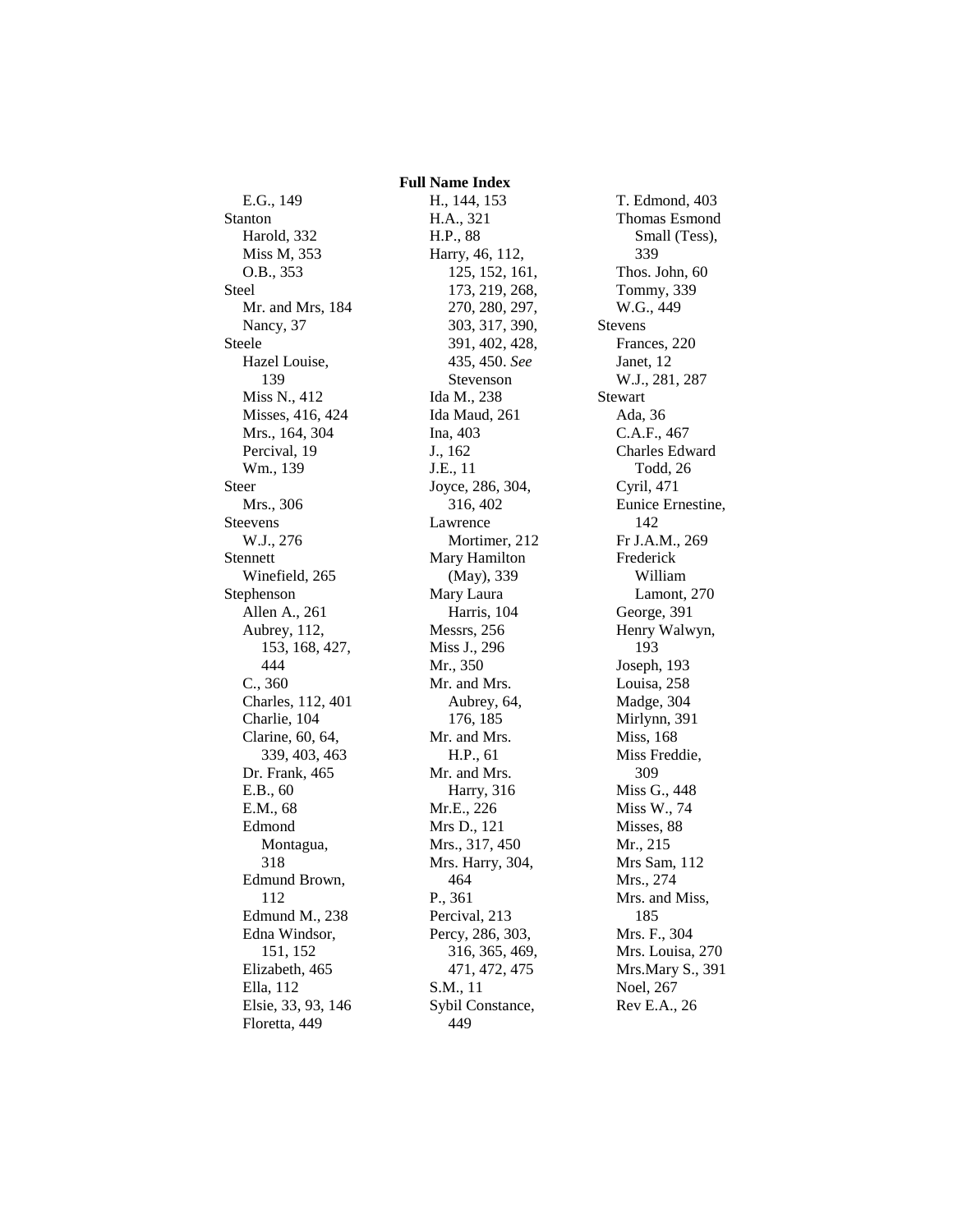Rev. E.A.M., 258, 270 Robert G., 391 Thomas, 10 Stiebel George, 232 Stilton Steppers, 229 Stines Mrs. L., 448 Stirling Emily N., 220 Thomas, 220 Stiven J.B., 361 Stivvyson P., 296 Stock Mr., 168, 201 Rudolf, 195 Stock Market Closes Normal, 280 Getting Back to Normal, 276 Goes Tumbling Again, 279 Increases cruises to West Indies, 281 Reaction in London, 277 Slump, 277 Wall Street Rally, 278 Stock Market Crash Effect on Jamaican investors, 276 Stockhausen Doris, 372 H.W., 21, 54 Ivan L., 76 J., 341 J.M., 54 John, 74, 76, 182 Joseph, 182 Miriam, 76

 **Full Name Index** Stoddard Dr. Geo.E., 332 Stokes Canon Phelps, 302 Stone Gloria, 472 Miss, 164 Stopford Miss F., 207 Miss K., 207 Storey Mr. P., 220 Mrs. P., 220 Storm, 183, 214 Western Island, 154 Strachan A.F., 125 Albert M., 142 Dr William Henry, 125 W.H.P. Fits M, 125 Straw R., 162 Streadwick Miss, 33 R.D., 54 Strike Great Britain, 177 Stringer K.E., 275 Strudwick Dr., 342 Dr. and Mrs., 184, 223, 225, 259, 456 Dr.H.R., 321 Hal, 456 Hoodie, 456 Mary, 483 Miss, 455 Miss M., 456 Mr., 416

Mr. and Mrs., 455, 467 Mrs., 416 Mrs. Hall, 467 Muriel, 37 Muriel A., 126 Stuart, 10 Miss D., 207 Miss M., 207 Stubbs Lady, 178, 327, 328 Sir Edward, 176, 301, 324 Sturdy Hope, 408 Sturridge Arhur, 8 E.A., 8 Suarez A.R., 305 Sulivan Ellen, 11 Sullivan Father, 422, 424, 475, 476 Father Harold, 476 Father Ray, 476 Fr., 442 Mr., 316 Rev. Father, 455 Rev. Father R., 404 Summers Miss Jean, 129 Representative J.W., 129 Surgeon Captain and Mrs Aubrey, 112 Grace, 225 Lieut., 195 Miss, 185 Miss G., 296 Misses, 223 Surland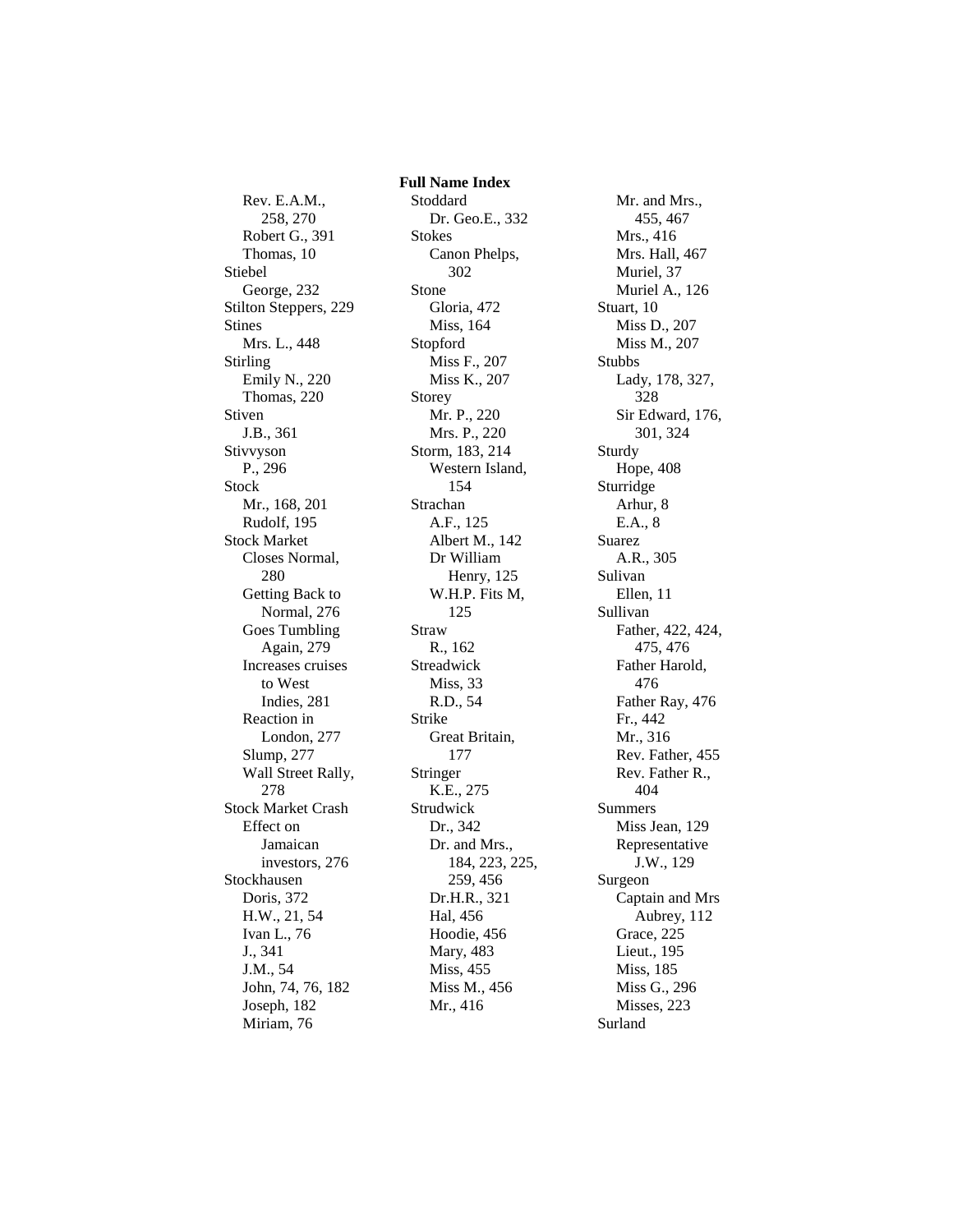F., 353 Sutherland A.N., 65, 85 Alfred Penhyryn, 65 Annis Louise, 255 Barrington E., 255 Edith, 65 M.I., 255 Mabel, 85 Mrs., 318 Rose E., 255 Stanley Leveson, 225 U.S., 22 Sutten Miss P., 278 Sutton Capt. and Mrs., 310 F.B., 278 Helen Kathleen, 141 Leonard, 141, 143 Lucy Turner, 143 Mrs. Foster, 187 P., 289 P.S., 310 Ven. Robert, 143 Sutton Brown Mr. and Mrs., 102 Swaby C.L., 254 Canon, 201, 259, 412, 413 Canon S.A., 419 Cyril, 293 Deaconess, 397 Dr. Eric, 326 E.E., 67 Errol Ashton, 26 G.H., 226, 298 Leonard, 327

Lilian, 272 M.G., 175 Miss, 224, 259, 277, 296, 386 Miss G., 296 Mr., 487 Rev., 88 Rev. C. L., 295 Rev. C.H., 42, 121 Rev. Canon, 219, 224, 239, 242, 252, 265, 308, 341, 343, 361, 364, 366, 386, 392, 397 Rev. Canon S.A., 295, 366 Rev. Charles, 109 Rev. Cyril, 273, 296, 361 Rev. J.C., 259 Rev. J.N., 273 Rev. S.A., 293 Swallow Miss A., 38 Sward H., 309 Sweeney Lt, 129 Swettenham Sir Alexander, 299 Sylvester G.M., 345 Sympathetic Ballintoy Pen, 11 Sympathiser, 10 T Tablada A, 169 Tai E.A., 259 Egbert A., 262, 302 Tait Bernice, 221

 **Full Name Index**

Lieu., 8 Talbott John, 220 Tame Horace, 442 Mr. and Mrs., 442 Tannice, 10 Tapley Mrs., 254, 297, 467 Tavares Isabel, 288 Taylor A.G., 9 Bernard, 360 Evelyn Agnes, 265 H.W., 265 J.B.L., 279 J.C., 419 Lucy, 153 Miss E.A., 264 Mr. F.A., 230 Mrs., 146 Mrs. P.S., 289 Robert, 360 Teese H., 169 Television, 200, 356 Templeton Mrs., 487 Tennant Frank, 375 Gordon, 96 H. Gordon, 74 H.G., 11 Lieut., 44 Lt., 42 Mr. and Mrs. H.G., 218 Mr. R.G., 219 Terrelonge Miss, 412 Terrier Barbara Iris, 197 R.G., 197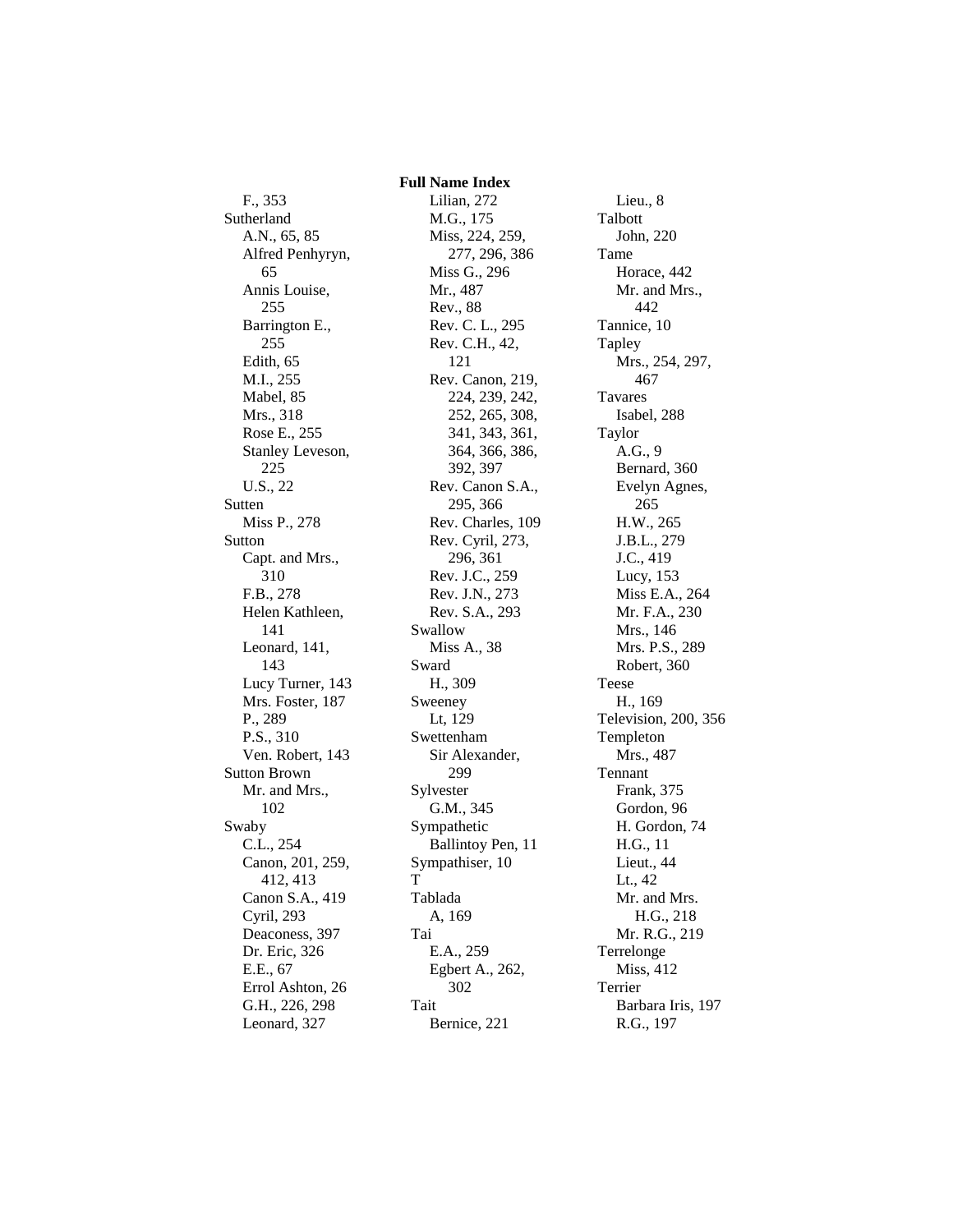The Gumps, 167 The King, 417 The Secondary Schools Latest Year's Report, 264 The St. Joseph's Sanatorium, 56 The West Indian Bisley Team, 35 The World and His Wife St Ann, 266 Thelwell A.F., 413 Thomas Arthur Melhado, 314 Audley, 456 B., 9, 286, 288 Dr., 224, 253, 308, 361 Dr. T., 239 E., 9 E.S., 10, 11 E.V.S., 9 E.W., 294 F.H., 9 H., 294 H.E., 88 H.T., 257 Henry, 11 L.T., 73 Lily E., 456 Miss M., 37 Mr. E., 221 Mrs. Logan, 480 W., 310 W.O., 275, 280, 287 Thomason Dr. C.A.H., 40 Thompson A.E., 15 A.N.S, 278, 281, 289 C.R., 197

 **Full Name Index** Charles, 224, 259 M, 152 Miss Carmen G., 235 Miss D., 457 Misses, 288 Mr., 252, 481 Mr. and Mrs., 288 Mr. and Mrs. Stuart, 202 Mrs., 345, 427 Mrs. A.R., 358 Mrs. B., 457 Mrs. Howard D., 419 Mrs. Ivy R., 235 Phyllis, 188 Rev. G.H., 176, 215, 317 S, 118 S., 307 Thomson C.R., 41, 88 Constance Agatha Maud, 178 Cynthia Merle, 143 Geo.F., 143 Miss, 41 Miss C., 458 Miss M., 458 Mrs. J.H., 41 Neville Ethelbert, 215 Rev. and Mrs. A.N., 215 Theodora, 143 Trevor Vassall, 364 Vassall, 364 Thomson Evans J., 327 Thorenin Douglas J., 220 Thornton

Rev., 265 Rev. R.W., 183, 273 Thorny D.S., 73 Thursfield Miss, 306 Tibbetts Master R., 269 Miss V., 269 R.F., 269 Tilley Katie, 371 Tillman John, 409 Timan J., 40 Tingling Leigh, 236 Leigh Edward, 393 Mr. and Mrs., 393 Toase Rev. F.C., 26 Todd Arthur, 201, 236, 407 E.F., 22 Greta, 58, 146, 161, 167, 182 Herbert, 450 Marguerite (Greta) Lamont, 168 Mary Natalie, 9 Miss, 156 Mr and Mrs, 162 Mr., 211 Mr. and Mrs. Utten, 107, 168, 238 Mrs., 177 N., 168 Natalie, 131, 238 Tom, 362 U.T., 190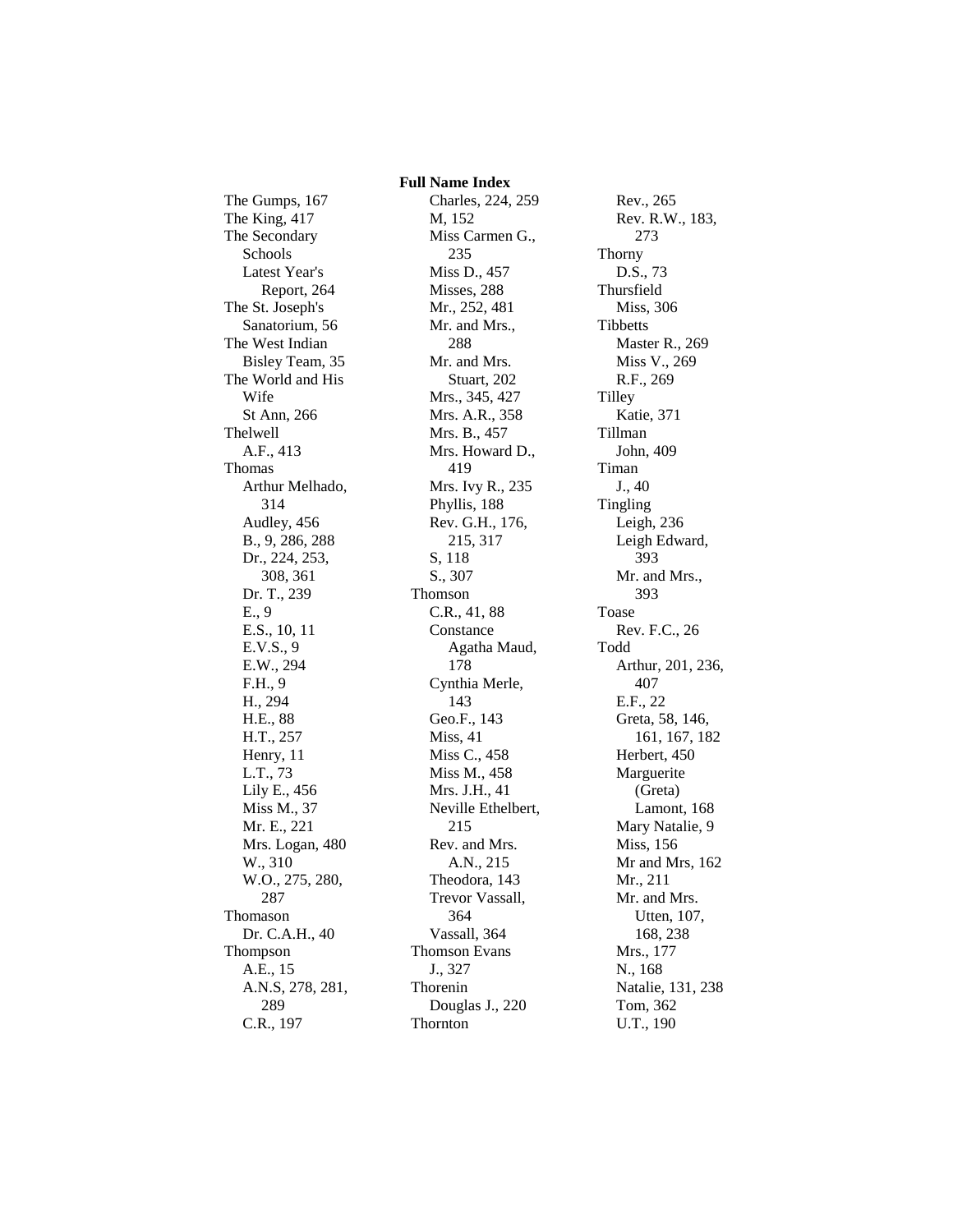Utten, 167, 201 Utten T., 9 Utten Thomas, 306 Tom Redcam, 147, 396 Death, 394 Tomlinson Dr., 375 Kathleen, 58 Mrs., 450 W.J., 198 Torrente H., 470 Touzalin Edwin Carlton, 366 Rev E.V., 366 Townend Arthur, 208 Arthur E., 45 Edward, 185 Edward V., 340 H.B., 298 Mrs., 184, 185 Mrs. E., 429 Rev. Henry, 78, 208 Sidney Ellis, 203 William Vincent, 78 Townsend Captain and Mrs., 412 E., 366 Henry, 268 Henry Arthur Stanislaus, 268 Miss, 107 Mr., 317 Mr. and Mrs. E., 19 Mrs. and Misses, 296 Trelearen W.F., 16

 **Full Name Index** Trench C. Leopoer, 215 Daniel Power, 108 Dutton, 108, 123 Hon. D.P., 123 L., 36 Mavis, 215 Mrs., 215 Stewart, 306 Stuart, 473 William Power, 108 Truman Miss N., 289, 294 Tucker Alfred Alexander, 138 D., 142, 386 David Alexander, 65 Douglas, 161, 202, 316, 365, 404, 421, 440, 446, 447, 455, 456 Eileen, 37, 156, 168, 202, 209, 211, 365, 446 G., 259 H.D., 225, 226, 229, 267, 296, 341, 412, 430 H.D.., 223 H.Douglas, 155, 168, 458, 460 H.W.., 259 Lieut., 195 Miss, 185, 207, 386 Miss E., 411 Mr., 243, 424 Mr. and Mrs D., 451 Mr. and Mrs H.D., 461

Mr. and Mrs H.G., 446 Mr. and Mrs., 438 Mr. and Mrs. Douglas, 450 Mr. D., 114, 429 Mr. H.D., 185 Mr.,Mrs G and Miss., 165 Mr.and Mrs. D.A., 61 Mr.D, 411 Mrs Eleise A., 235 Mrs S.G., 155, 185, 296, 430, 431, 446 Mrs., 66, 88 Mrs. G., 118, 146, 151, 202, 207, 213, 223, 243, 358, 365, 386, 425, 430, 450, 480 Mrs. Gertrude, 416, 475, 485 Mrs. S.G., 430, 460 Rev. Leonard, 143 S. Gertrude, 329 Tuckett Miss, 306 Tudor Peggy, 415 Tulloch James Watkis, 70 Tully H.G., 289 Turnbull Geraldine, 56 Richard, 56 Turner Deaconess, 207 H.V., 275 Ken, 236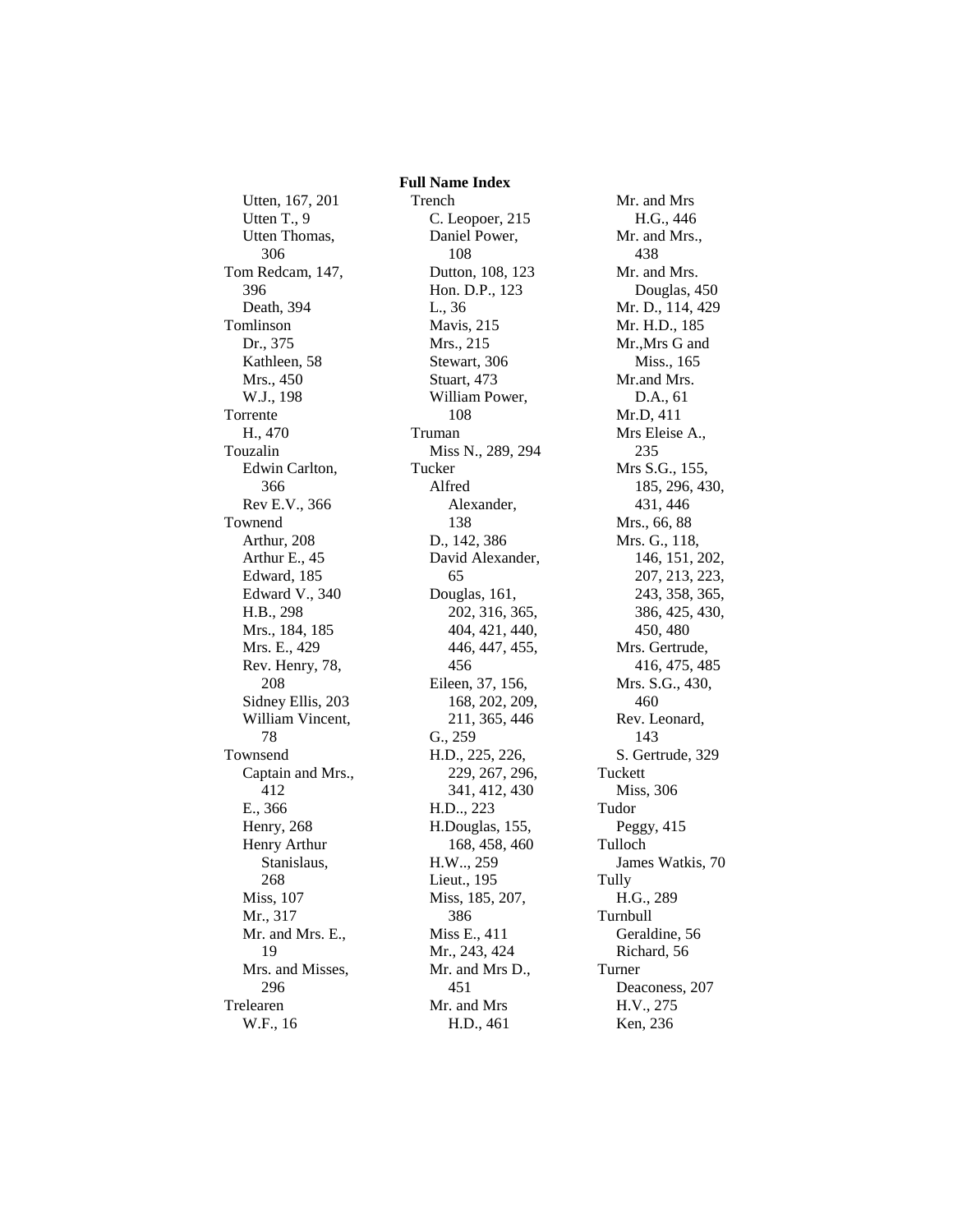Marian, 71, 72, 91, 128, 150, 208, 263 Miss, 83, 168, 190, 372 Miss M., 36, 41, 153, 175 Rev. R.C., 309 W.V., 271, 278, 279, 286, 287, 288, 289, 294, 309 W.Y., 273 William,, 360 Turnville O.R., 287 Turrall Mrs. E., 299 Turtle W.E.O., 287 Turton. *See* Mrs C.G. Purchas General R.S., 113 Major R.S., 111 Nina, 111 Turton. Major Robert Straker, 113 Turville Mrs., 271 O.R., 287 P.E., 287 W.E.O., 361 W.O., 204 Twiney Mrs., 469 Mrs. W., 137 William George, 145 Tyrie Vincent, 372  $U$ Uber Mrs. O.C., 300 O. Chris., 171 O.C., 300 Uhle

 **Full Name Index** Mr. and Mrs., 487 University College, 208 University of the West Indies Proposal, 314 Upton H.E., 306 Mrs. H.E., 366 Utting Miss M., 300 V Valentine Dr., 335 Valentino Rudolph, 181 Valverde Amanda K., 303 Evelyn, 268 Joseph M.., 303 Van Romondt Camille, 326 Vancuylenberg Mrs., 305 Vandryes Mr., 257 Van-Loon Gerrard, 204 Vans Mr. and Mrs., 271 Vassal Elizabeth Oliver, 247 Frances, 218 Vassall Maysie Ann, 314 Vaughan Mr., 380 Royston Alexander, 166 Vaz C.E., 21 Veck B., 287, 288, 309

Veira Ella Maud, 112 Gertrude Marion, 241 John, 241 John L., 107 Louis C, 111, 135 M. L., 111 M.L., 112, 357 Martyn Louis, 436 Maud, 58, 422 Maud C., 36 Miss, 309 Miss M., 404 Miss S., 416 Mr., 309 Mrs. E.M., 357 Mrs. Mary, 241 Vera, 357 Vera Louise Camacho, 357 Veitch Claude, 250 Vendryes W., 271, 276 Verity Bob, 287 Grace, 469 J.J., 385 Lieut., 195 Margaret, 385 Miss, 185 Mr. and Mrs., 236 Mrs. Roy, 423 Peggy, 187, 188 R., 310 Rev G.B., 179 Rev. George Beresford., 49 Verley C., 296 Leopold, 69 Louis, 70 Marie Adeline, 69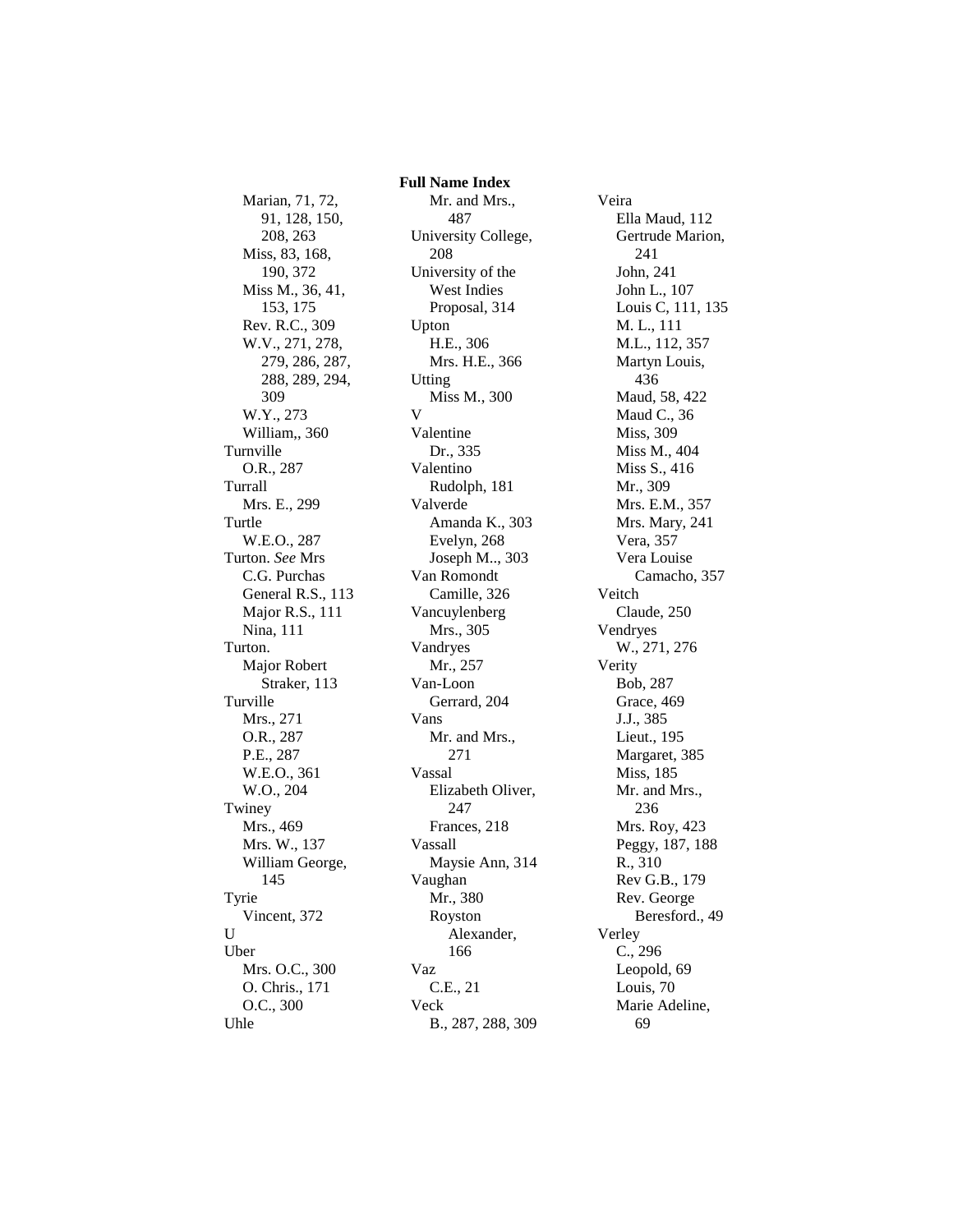Sara, 70 Vincent Everard Louis, 318 Vermont A.E.T., 260 Alfred Ernest Tomlinson, 204 Charles Frederick Bent, 213 H., 296 H.S., 213 H.S.B., 470 Henry Scott Bent, 116 John Alexander Bent, 470 Mr. and Mrs. A.E.T., 226 Mr. and Mrs. T.R.B., 204 Mrs. Eva, 269 Rowena, 271 Rowena Eva Marguerite, 273 T.R.B., 271, 273, 384 Vernon Kathleen, 58 Vickers Arabella, 69 Hon W.A.S., 299 Mrs. W.A.S., 299 William, 69 Vidal Rev. Fr., 358 Vine Stephen, 9 Virtue B.L., 281 Vomiting sickness, 81 Vomiting Sickness, 19, 35, 41, 66, 99, 224, 249, 250, 362, 406,

 **Full Name Index** 417, 418, 420, 421, 433, 443, 448, 452, 453 W Waddington Gerald Eugene, 410 W.G., 410 Wade Darl W., 401 Miss F., 289 Miss P., 294 Mrs. R.H., 401 Rev., 372 W.F., 401 Wadsworth W.W., 413 Wainwright Edward, 167 Nehemiah Alexander, 167 R., 259 Waites Mr., 236 Walcott A.L., 20 Ella, 425 George, 305 H.B., 306 H.E., 305 Henry, 222, 304 Henry Johnson Braine, 304 Henry Johnston Braine, 305 John W., 222 Mr.and Mrs. L.A,, 204 Willie, 305 Walder E.A., 300 Elsie, 37 L.F.M, 200 Walford Hubert, 173 Walger

H.N., 261 Walker D.J.R., 356, 472 Donald J.R. (Jim), 472 H.N. Lieut.Colonel, 109 Helen, 254 J.R., 298 James, 294 Jim, 276, 309, 316 John Riddell, 297, 298 L.J., 73 L.S., 73 Miss, 297, 467 Miss A., 473 Miss E.., 473 Miss H., 288 Mr. and Mrs C L., 110 Mrs Edith, 209 Mrs L., 177 Mrs. N., 473 Ted, 473 W.J., 174, 179, 297, 326, 373, 376, 383 W.L., 10 Wallace Mrs. C.C., 443 Rec. C.C., 64 Walter Miss, 38 Walters William, 173 War in Europe, 465 War or Peace in Europe, 461 Ward Captain, 474 Frank Rowan, 211 Joan F., 126 Ware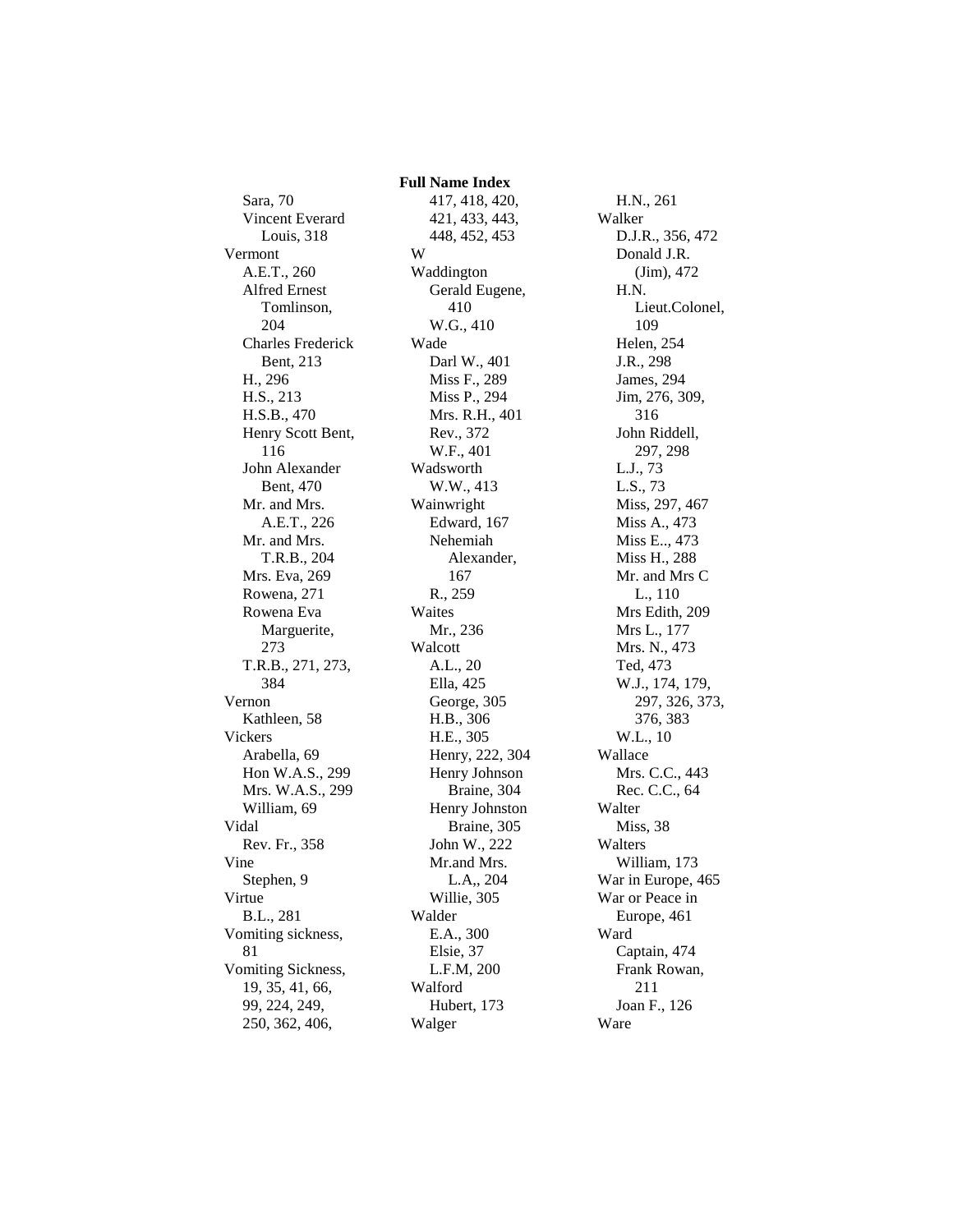Isabel, 360 Warner C.A., 40 Warner Bolton H., 370 Warren Louise, 220 Washburn Dr., 297 Dr. B.E., 269 Miss Z., 269 Mrs. B.K., 269 Watch us Grow, 11 Water Supply in Mandeville, 480 Waterhouse J., 281 Watson Allison, 371 Annie Merrick, 399 E.E., 21 Elizabeth, 131 Elizabeth Merrick, 390 Ena, 410 Erle, 441 Francis, 152 Frank, 442, 466 Frank Merrick, 375, 396, 410 G.E., 73 George, 375 Harold, 110, 432 Harold E., 392 Harold Merrick, 441, 458, 480 Jonathan, 131 L., 41 L.M., 21, 73 Lilian, 112 Mary, 480 Merrick, 442 Miss Myra, 442 Mr. E.G., 219 Mrs. C., 442 Mrs. C.H., 442

 **Full Name Index** Mrs. Harold, 408 Mrs. M., 375 Myra, 264 P.W., 112 Paul, 458 R. Merrick, 135, 375, 442 Rev. J., 73 Rev. R.E., 390, 399 Richard, 442 Rosanna Merrick, 403 W.E.S., 21 Watson-Taylor Mrs., 198 Watt Thomas, 11 Webb A.J., 10 G.T., 326, 361 Mr., 317 Mr. A.J., 185 Mrs., 300 Rev. A., 273, 316 Rev. A.H., 179, 300, 393 Rev. J.L., 267 Rev. W.M., 129 Rev.Geo.A.H., 204 Webster Amy, 126, 151 Ena, 421 Miss, 412 Miss E., 404 Mr. and Mrs., 274 Rev. Ralph Oswald, 237 Wedemyer Mrs L, 123 Wekefield Mr. and Mrs., 271 Welch Emma, 340

Wellington H.D., 267 Wells Mr., 224 Welshman Major M.G., 299 Mrs. G.F., 299 Wentworth K., 289 Wesley-Gammon Charles Benjamin, 56 Gwendoline Louise, 178 West India Regiment, 185, 196 West India Training College, 443 West Indians in Cuba, 349 West Indies University., 110 Westcott Jack, 289 Westmoreland A.B., 81 A.G., 81 A.W.G., 69 Dr. and Mrs., 201 Miss, 146 Miss Sidney, 473 Percy, 98 Phyllis Elaine, 69 S, 168 Wilmot, 61 Weyrauch H., 11 W.E., 10 Wheeler Rev. Father F.C., 166 White Bob, 461 Miss B., 411 Miss D., 411 Mr. and Mrs, 287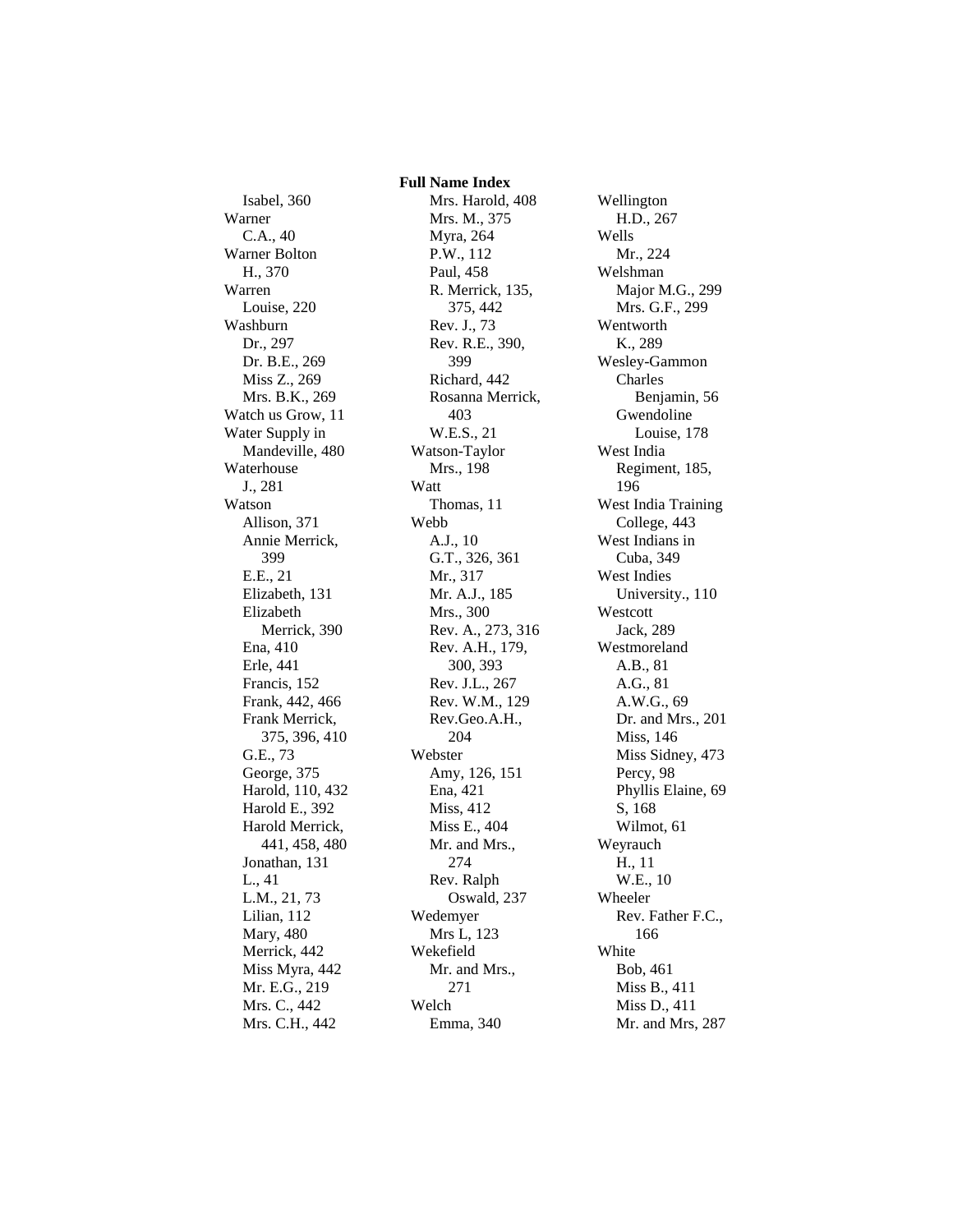Mrs. Percival, 472 Perline Millicent, 275 Rev. Thomas James, 79 Whitebourne D., 22 Whitelocke Evelyn, 59 Frederick William Moncrieffe, 136 L.W.S., 22 Ronald, 215 Whiteside J., 419 Mr. and Mrs., 307 Whitfield Miss D.N.M., 296 Rev. and Mrs Thomas, 165 Rev. T., 296 Rev. Thomas, 259, 321, 343 Rev.J.J., 420 Whiting Barbara, 332 Whitingham Mrs. A.C., 366 Whittingham Miss B., 333 Mr., 481 Whorms Linette Agatha, 353 Michael Sydney, 166 Miss D., 276 Miss E.., 279 Miss M., 279, 281 Wickers Mrs., 264

 **Full Name Index** Widop Mr. B., 220 Wienner Miss, 467 Wiggan Ethel May, 204 George B, 204 Mrs. F.M., 204 Wight Mr. R., 220 Wilkinson Miss, 185, 223, 224, 348, 361, 413 William Bernard, 9 Saml., 10 W.D., 9 Williams Edie May, 147 H.G., 40 Harry George, 271, 273 Jas.D., 10 John, 236 Madeline, 236 Mr., 238 Mr. and Mrs O., 306 Mrs., 300 Muriel Pasia, 166 Rev. E.P., 77, 260, 385 Zachariah, 12 Williamson R., 360 Willingdon Lord and Lady, 286 Willis Harry, 317 Mrs. Harry, 317 Private J., 26 Ralph, 317 Willworth Leo, 287, 288, 289

Wilmot H.J., 11 H.M., 74 Misses, 74 Wilson Abraham, 332 Beth, 421, 422, 445, 451, 471, 474, 475, 476, 479, 483 Clive, 305 Dr., 197, 252 Dr. and Mrs., 365 Dr. and Mrs. W.E., 107, 168, 184 Dr. W.E., 55, 74, 75, 88, 223, 224, 399 Evadne, 328 Flo, 476 Fr Gladstone, 442 Lady, 154, 156 Leslie, 421, 485 Miss, 278 Miss B., 296, 429, 461 Miss E., 416 Miss U., 451 Misses, 424 Mr., 479 Mr. L., 416 Mrs., 358, 412, 424 Mrs. E., 278 Mrs. Ernest, 214 Mrs. U., 416, 427, 429, 445, 450, 451, 455 Mrs. U.A., 455 Mrs. Una, 404, 411, 431, 485 Mrs. W., 386 Mrs. W.E., 33, 83, 348, 371 Phyllis, 455 Sir Samuel, 154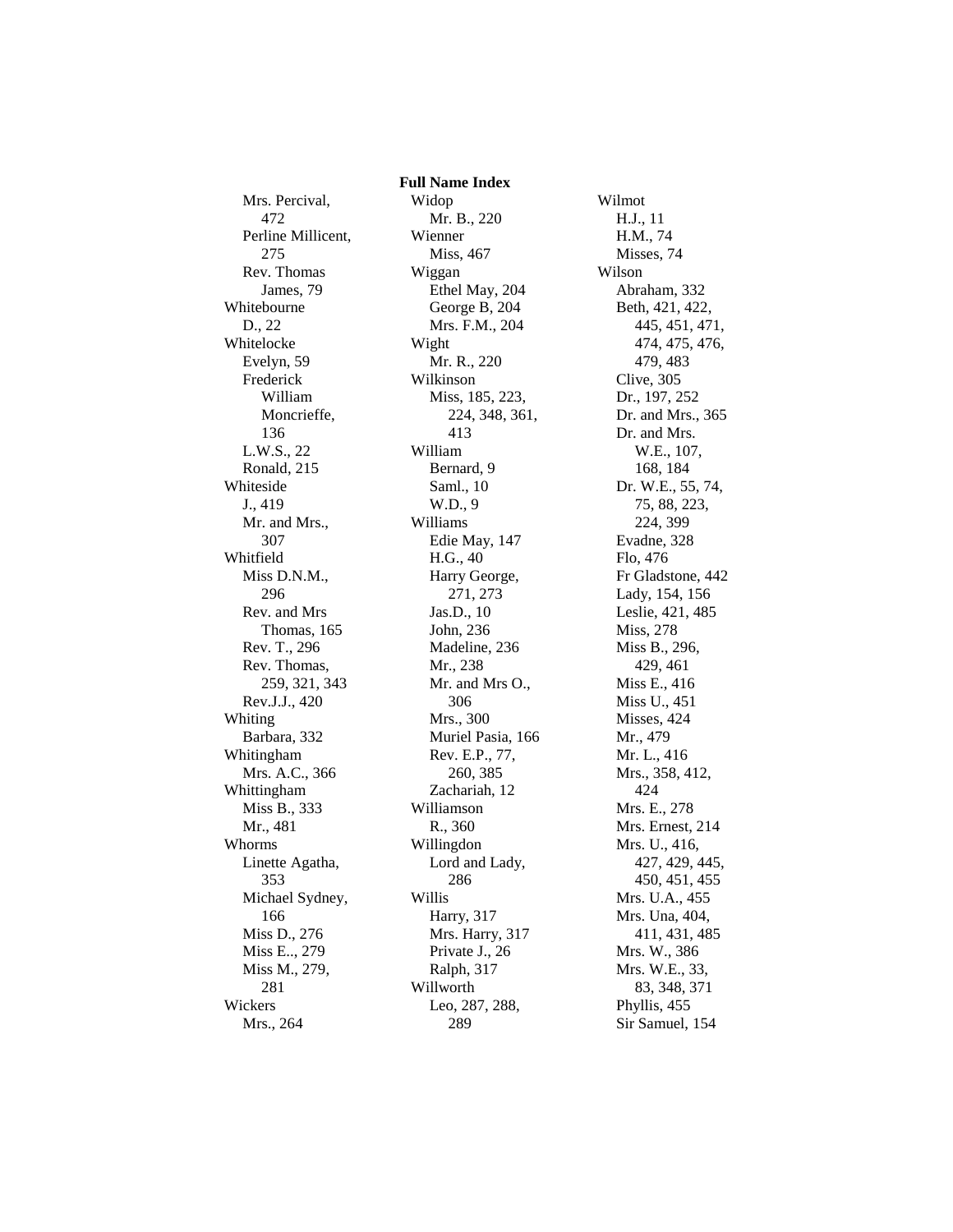Timothy, 12 Una, 81, 422 W., 82 W.E., 10, 296 Winfrey Sir Richard, 390 Wint D.Theo., 74 Hon. D. Theo., 330 Mrs. D.T., 74 Wirz Dr. Paul, 443 Witt Dr. Edward, 269 Mrs. Catherine, 269 Witter James Allan, 273 Jane, 273 Miriam Sophia, 273 Woehr Martha, 459, 488 William, 459 Wolfe Clara, 141 Ellis, 141, 163 Emily, 141 Woller Hazel, 472 Wolmer's School, 113 Wolmers, 261 Prize Giving, 301 Scholarships 1932, 378 Wolmer's, 177, 183 Wolmer's Old Boys Association Annual Dinner, 335 Wolmer's Old Boys' Association, 387 Wolmers School Prize Giving, 424 Wolmer's School, 38  **Full Name Index** Wolsey Sir Garnet, 320 Wood A.G., 75 Cyril, 269 Enid Gwendolyn, 254 F., 254 James, 254 Miss Kathleen, 269 Misses, 309 Mr., 218, 316, 317 Mrs. E.H., 254 Mrs. Eva, 269 Rev A.G., 107 Rev. A., 79 Rev. Arthur Groves, 5 W.M., 287 W.S., 280, 310 Winifred, 328 Wm.S., 289 Woodburn-Heron Vivian, 264 Woodford Mrs. A., 299 Woods Miss T.C., 269 Mrs. E., 221 Wooler Dorothy, 472 E.U., 79, 332 Elinor, 472 H.B., 473 L.U., 473 Mr.E.U., 185 Mrs., 162 Wooley Miss, 118 Mr. and Mrs., 473 Woollery Mr. and Mrs., 202 Woolway

M.E., 259 Wootle Mrs., 198 World War I, 95, 102 Wortley Canon, 37, 127, 422 Dorothy Blair, 49 G., 374 Helen Joyce, 121 Miss, 12 Monica, 300 Mr. and Mrs. G.M., 121 Mrs. B.E., 422 Mrs. G., 374 O.Monica, 299 Rev. Canon, 49 Rev. Canon E.J., 238 Rev. Canon Edward Jocelyn, 237 Samuel Sharp, 110 William, 285 Wostenholn C.D., 317 Wright Alfred Queenborough , 405 Ann Amelia, 104 Charles, 427 Emily, 210 Ester Elizabeth, 427 F.C., 40 F.C.A., 38 Inspector, 180, 201 Miss Carmenia A., 235 Rev. J.W., 50, 86, 95, 122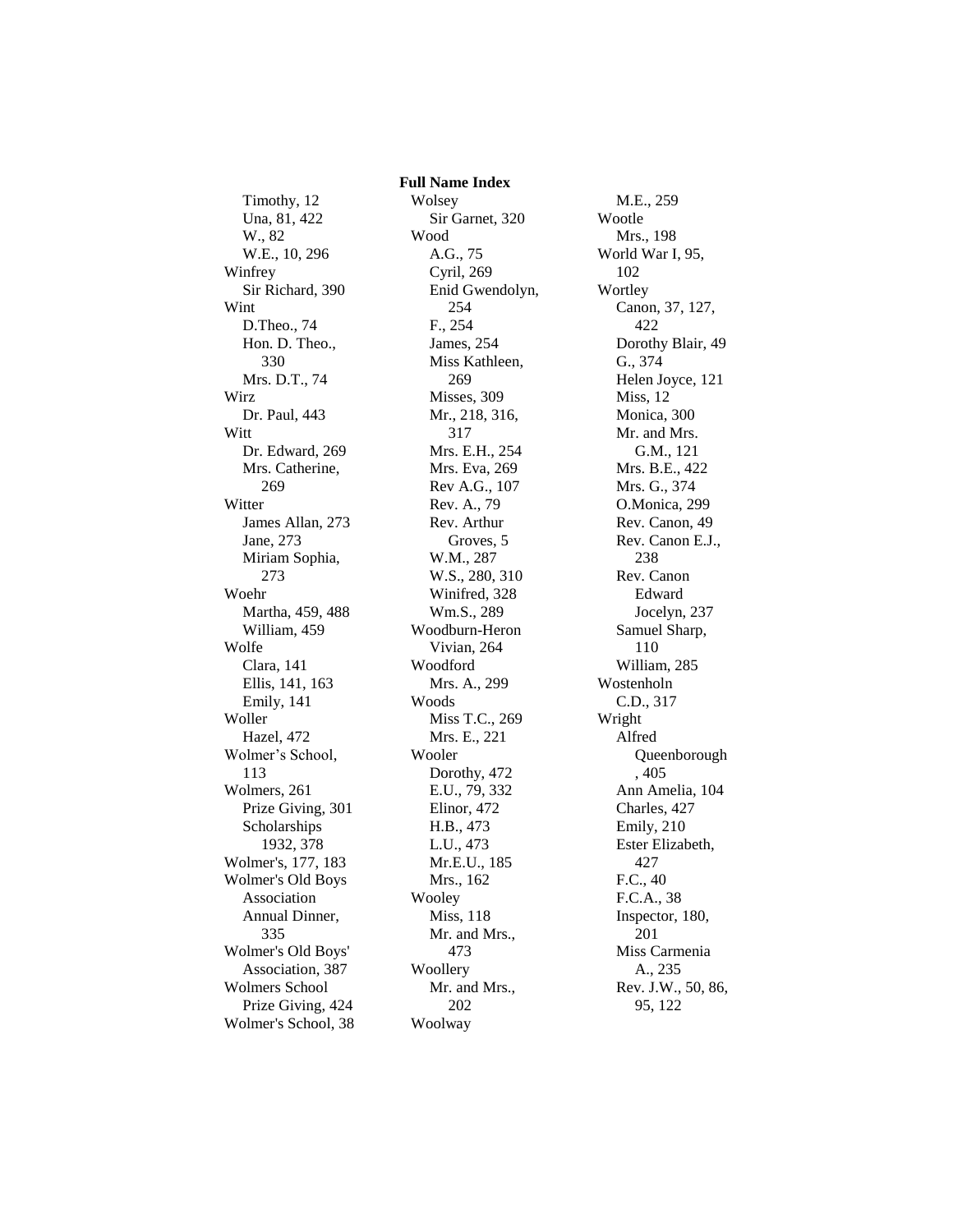Wm. Queensboroug h, 210 WWI U.S. enters War, 69 WWII, 482 Lead up to, 472 Wylie H., 470 Wyman R.E., 299 Wynne R.G., 9 Walter Wilson, 225 Wynter J.H., 345 L.R., 21 Maj. and Mrs., 286 Y Y.W.C.A, 329 York Castle High School Recollections of, 235 Yorke Slader C.H., 10, 43, 133 Mr. and Mrs., 61 Peter, 128 Yorke-Slader C.H., 88, 107 Gwendolyn, 150 His Hon., 50 Mr C.H., 118 Mr., 91 Mrs C.H., 108 Mrs. C.H., 118 York-Slader C.H., 117 Mr., 82 Young Chin, 250 Leycester Barclay, 16, 65

 **Full Name Index** Mr. and Mrs. R., 155 Myrtle, 418 Rev. R.C., 249 Robt. L., 65 S.V.D., 23 Sallie, 36, 37, 93 Sarah, 155 Yuen Dr.W.S.C., 183 Yule R.B., 310 Z Zelosky Mildred, 221 Wm., 221 Zermano Rev.G.G., 175 Ziegfild Florenz, 348